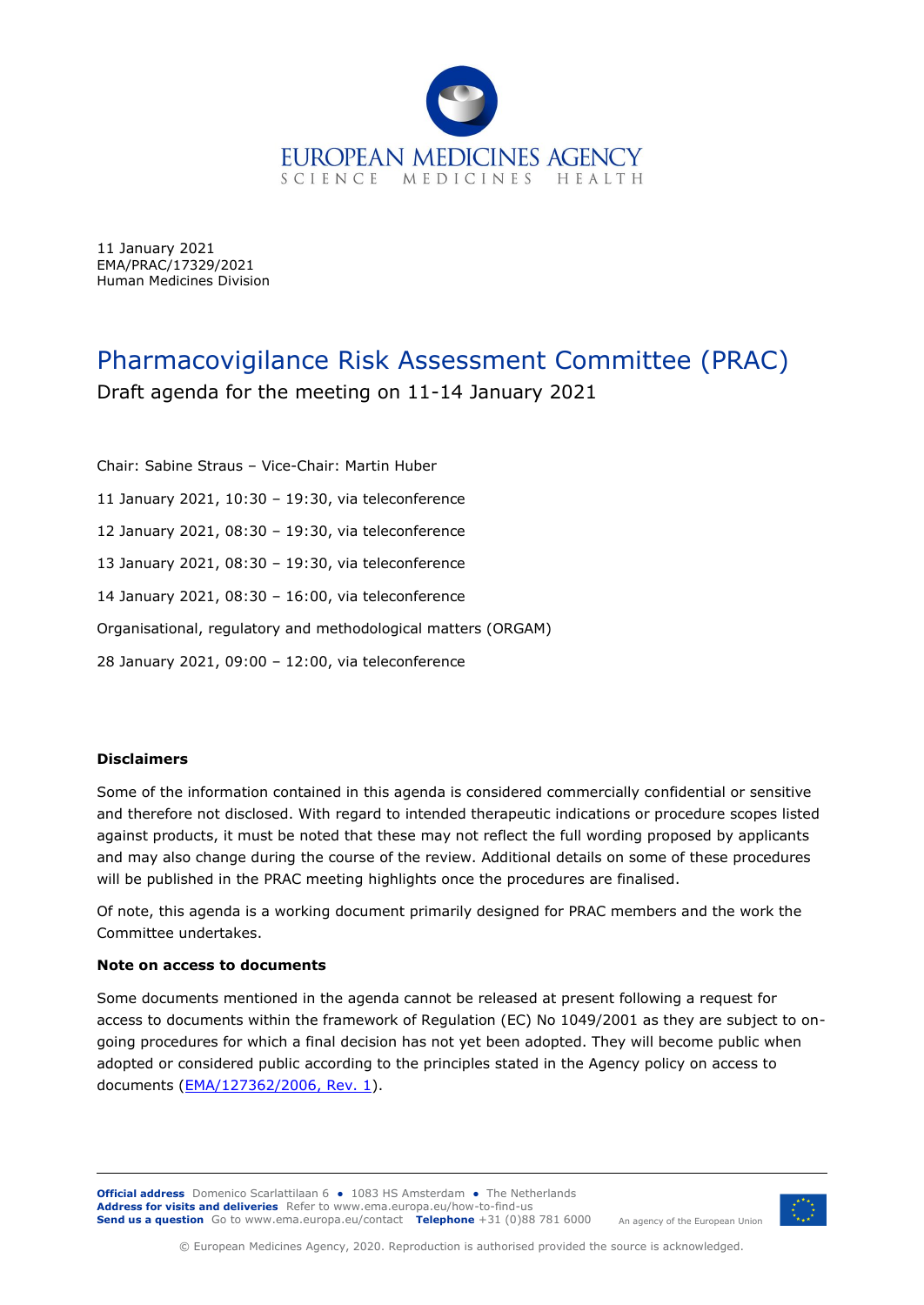# **Table of contents**

| 1.      | <b>Introduction</b><br>13                                                                                                                                           |
|---------|---------------------------------------------------------------------------------------------------------------------------------------------------------------------|
| 1.1.    | Welcome and declarations of interest of members, alternates and experts 13                                                                                          |
| 1.2.    |                                                                                                                                                                     |
| 1.3.    | Minutes of the previous meeting on 23-26 November 2020 13                                                                                                           |
| 2.      | EU referral procedures for safety reasons: urgent EU procedures 13                                                                                                  |
| 2.1.    |                                                                                                                                                                     |
| 2.2.    |                                                                                                                                                                     |
| 2.3.    |                                                                                                                                                                     |
| 3.      | EU referral procedures for safety reasons: other EU referral<br>procedures<br>13                                                                                    |
| 3.1.    |                                                                                                                                                                     |
| 3.2.    |                                                                                                                                                                     |
| 3.3.    |                                                                                                                                                                     |
| 3.4.    |                                                                                                                                                                     |
| 3.5.    |                                                                                                                                                                     |
| 4.      | <b>Signals assessment and prioritisation</b><br>14                                                                                                                  |
| 4.1.    | New signals detected from EU spontaneous reporting systems 14                                                                                                       |
| 4.1.1.  |                                                                                                                                                                     |
| 4.1.2.  |                                                                                                                                                                     |
| 4.1.3.  |                                                                                                                                                                     |
| 4.1.4.  |                                                                                                                                                                     |
| 4.1.5.  |                                                                                                                                                                     |
| 4.1.6.  |                                                                                                                                                                     |
| 4.1.7.  |                                                                                                                                                                     |
| 4.1.8.  |                                                                                                                                                                     |
| 4.1.9.  |                                                                                                                                                                     |
| 4.1.10. |                                                                                                                                                                     |
| 4.2.    |                                                                                                                                                                     |
| 4.2.1.  |                                                                                                                                                                     |
| 4.2.2.  |                                                                                                                                                                     |
| 4.2.3.  |                                                                                                                                                                     |
| 4.3.    |                                                                                                                                                                     |
| 4.3.1.  | Adalimumab - AMGEVITA (CAP); AMSPARITY (CAP), HALIMATOZ (CAP); HEFIYA (CAP); HULIO<br>(CAP); HUMIRA (CAP) - EMEA/H/C/000481/SDA/118.1; HYRIMOZ (CAP); IDACIO (CAP); |
| 4.3.2.  |                                                                                                                                                                     |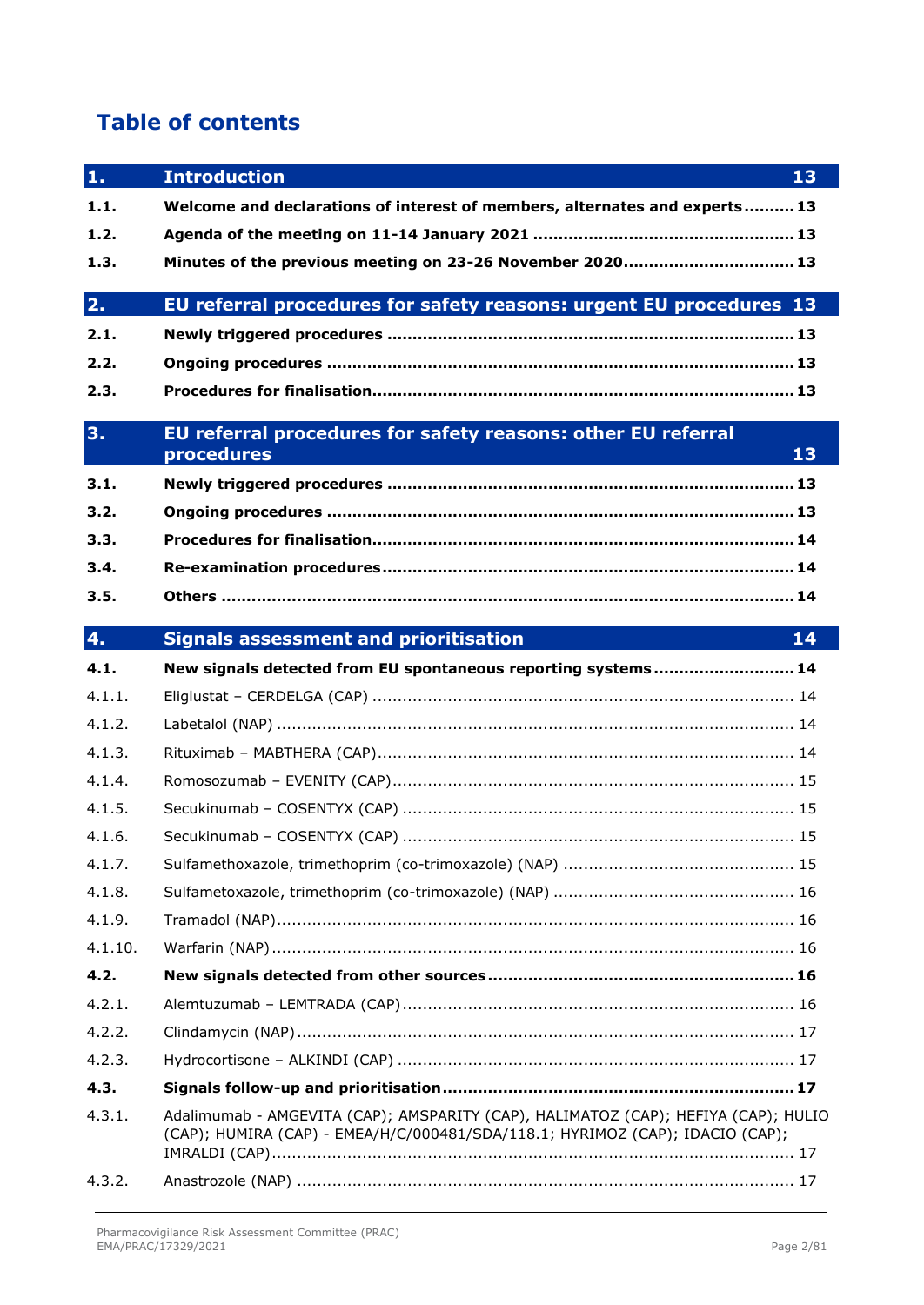| 4.3.3.  | Pembrolizumab - KEYTRUDA (CAP) - EMEA/H/C/003820/SDA/027  18                                                                                                                                                                                                                                                   |
|---------|----------------------------------------------------------------------------------------------------------------------------------------------------------------------------------------------------------------------------------------------------------------------------------------------------------------|
| 4.4.    |                                                                                                                                                                                                                                                                                                                |
| 5.      | <b>Risk management plans (RMPs)</b><br>18                                                                                                                                                                                                                                                                      |
| 5.1.    |                                                                                                                                                                                                                                                                                                                |
| 5.1.1.  | Autologous glioma tumour cells (inactivated), autologous glioma tumour cell lysates<br>(inactivated), allogeneic glioma tumour cells (inactivated), allogeneic glioma tumour cell                                                                                                                              |
| 5.1.2.  | Coronavirus (COVID-19) vaccine (Ad26.COV2-S, recombinant) - EMEA/H/C/005737 18                                                                                                                                                                                                                                 |
| 5.1.3.  |                                                                                                                                                                                                                                                                                                                |
| 5.1.4.  |                                                                                                                                                                                                                                                                                                                |
| 5.1.5.  |                                                                                                                                                                                                                                                                                                                |
| 5.1.6.  |                                                                                                                                                                                                                                                                                                                |
| 5.1.7.  |                                                                                                                                                                                                                                                                                                                |
| 5.1.8.  | Relugolix, estradiol, norethisterone acetate - EMEA/H/C/005267  19                                                                                                                                                                                                                                             |
| 5.1.9.  | Salmeterol xinafoate, fluticasone propionate - EMEA/H/C/005591 19                                                                                                                                                                                                                                              |
| 5.1.10. | Salmeterol xinafoate, fluticasone propionate - EMEA/H/C/004881 19                                                                                                                                                                                                                                              |
| 5.1.11. |                                                                                                                                                                                                                                                                                                                |
| 5.2.    | Medicines in the post-authorisation phase - PRAC-led procedures 20                                                                                                                                                                                                                                             |
| 5.2.1.  |                                                                                                                                                                                                                                                                                                                |
| 5.2.2.  |                                                                                                                                                                                                                                                                                                                |
| 5.2.3.  |                                                                                                                                                                                                                                                                                                                |
| 5.2.4.  | Elosulfase alfa - VIMIZIM (CAP) - EMEA/H/C/002779/II/0034, Orphan  21                                                                                                                                                                                                                                          |
| 5.2.5.  | Influenza vaccine (surface antigen, inactivated, adjuvanted) - FLUAD TETRA (CAP) -                                                                                                                                                                                                                             |
| 5.2.6.  | Mannitol - BRONCHITOL (CAP) - EMEA/H/C/001252/II/0042, Orphan 21                                                                                                                                                                                                                                               |
| 5.2.7.  |                                                                                                                                                                                                                                                                                                                |
| 5.2.8.  | Saxagliptin - ONGLYZA (CAP) - EMEA/H/C/001039/WS1975/0051; saxagliptin, metformin<br>hydrochloride - KOMBOGLYZE (CAP) - EMEA/H/C/002059/WS1975/0049  22                                                                                                                                                        |
| 5.2.9.  |                                                                                                                                                                                                                                                                                                                |
| 5.2.10. |                                                                                                                                                                                                                                                                                                                |
| 5.2.11. | Vildagliptin - GALVUS (CAP) - EMEA/H/C/000771/WS1970/0067; JALRA (CAP) -<br>EMEA/H/C/001048/WS1970/0069; XILIARX (CAP) - EMEA/H/C/001051/WS1970/0067;<br>vildagliptin, metformin hydrochloride - EUCREAS (CAP) - EMEA/H/C/000807/WS1970/0081;<br>ICANDRA (CAP) - EMEA/H/C/001050/WS1970/0084; ZOMARIST (CAP) - |
| 5.3.    | Medicines in the post-authorisation phase - CHMP-led procedures  23                                                                                                                                                                                                                                            |
| 5.3.1.  |                                                                                                                                                                                                                                                                                                                |
| 5.3.2.  |                                                                                                                                                                                                                                                                                                                |
| 5.3.3.  | Blinatumomab - BLINCYTO (CAP) - EMEA/H/C/003731/II/0038, Orphan 24                                                                                                                                                                                                                                             |
| 5.3.4.  | Cannabidiol - EPIDYOLEX (CAP) - EMEA/H/C/004675/II/0005, Orphan  24                                                                                                                                                                                                                                            |
| 5.3.5.  | Cholera vaccine (recombinant, live, oral) - VAXCHORA (CAP) - EMEA/H/C/003876/II/0003/G24                                                                                                                                                                                                                       |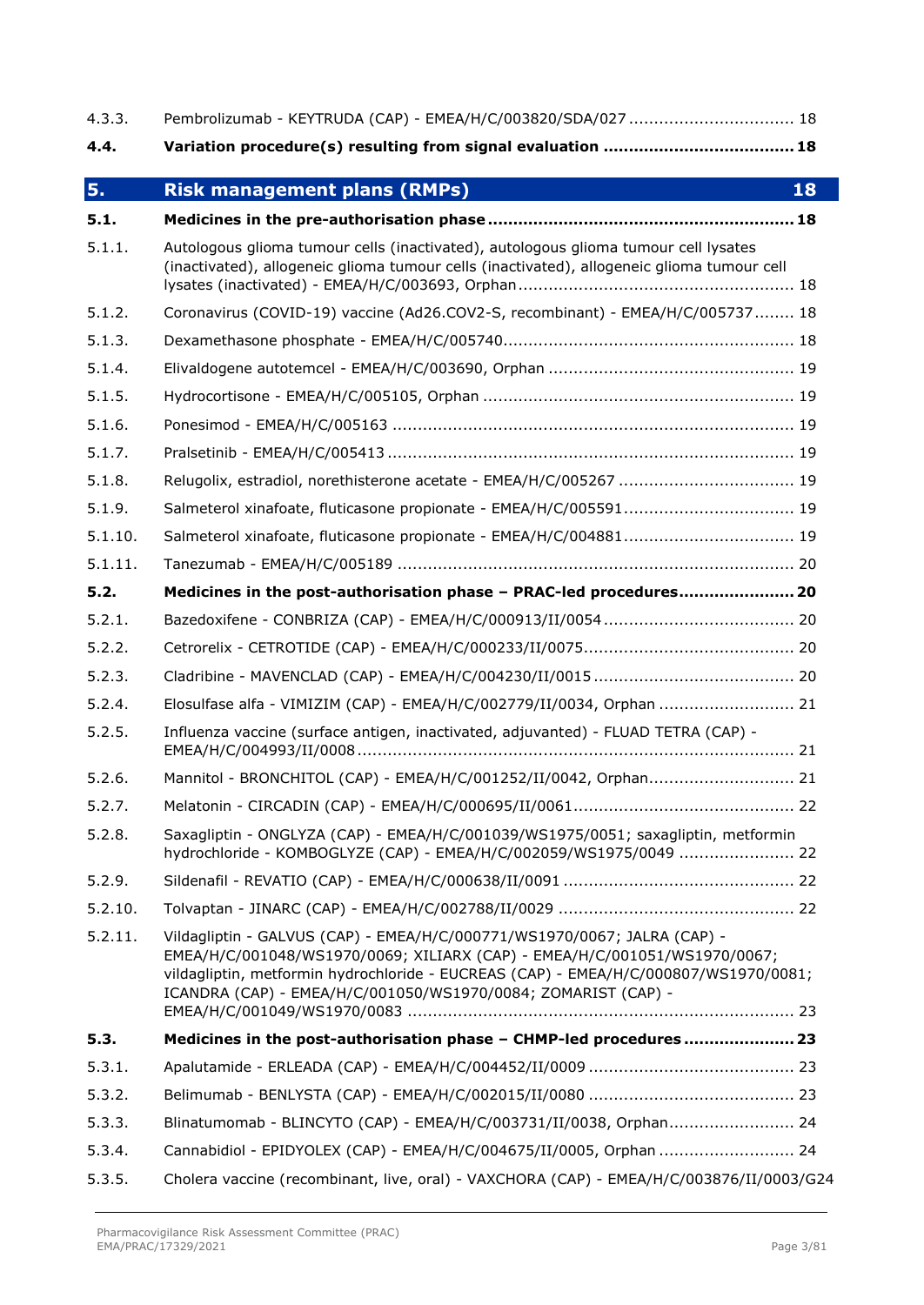| 5.3.6.  |                                                                                                                                                                                                                                                                   |
|---------|-------------------------------------------------------------------------------------------------------------------------------------------------------------------------------------------------------------------------------------------------------------------|
| 5.3.7.  | Dimethyl fumarate - TECFIDERA (CAP) - EMEA/H/C/002601/II/0069/G 25                                                                                                                                                                                                |
| 5.3.8.  | Diphtheria, tetanus, pertussis (acellular, component), hepatitis B (rDNA), poliomyelitis<br>(inactivated) and haemophilus type B conjugate vaccine (adsorbed) - HEXACIMA (CAP) -<br>EMEA/H/C/002702/WS1965/0110/G; HEXYON (CAP) - EMEA/H/C/002796/WS1965/0114/G26 |
| 5.3.9.  |                                                                                                                                                                                                                                                                   |
| 5.3.10. |                                                                                                                                                                                                                                                                   |
| 5.3.11. |                                                                                                                                                                                                                                                                   |
| 5.3.12. |                                                                                                                                                                                                                                                                   |
| 5.3.13. | Meningococcal group B vaccine (recombinant, adsorbed) - TRUMENBA (CAP) -                                                                                                                                                                                          |
| 5.3.14. |                                                                                                                                                                                                                                                                   |
| 5.3.15. |                                                                                                                                                                                                                                                                   |
| 5.3.16. |                                                                                                                                                                                                                                                                   |
| 5.3.17. |                                                                                                                                                                                                                                                                   |
| 5.3.18. | Netupitant, palonosetron - AKYNZEO (CAP) - EMEA/H/C/003728/X/0031 29                                                                                                                                                                                              |
| 5.3.19. |                                                                                                                                                                                                                                                                   |
| 5.3.20. |                                                                                                                                                                                                                                                                   |
| 5.3.21. |                                                                                                                                                                                                                                                                   |
| 5.3.22. |                                                                                                                                                                                                                                                                   |
| 5.3.23. |                                                                                                                                                                                                                                                                   |
| 5.3.24. | Pitolisant - WAKIX (CAP) - EMEA/H/C/002616/II/0023/G, Orphan  31                                                                                                                                                                                                  |
| 5.3.25. | Pyronaridine, artesunate - PYRAMAX (Art 58) - EMEA/H/W/002319/II/0023/G  31                                                                                                                                                                                       |
| 5.3.26. |                                                                                                                                                                                                                                                                   |
| 5.3.27. | Rurioctocog alfa pegol - ADYNOVI (CAP) - EMEA/H/C/004195/II/0017  32                                                                                                                                                                                              |
| 5.3.28. |                                                                                                                                                                                                                                                                   |
| 5.3.29. | Saxaqliptin, dapaqliflozin - QTERN (CAP) - EMEA/H/C/004057/II/0031 32                                                                                                                                                                                             |
| 5.3.30. | Tegafur, gimeracil, oteracil - TEYSUNO (CAP) - EMEA/H/C/001242/II/0045  33                                                                                                                                                                                        |
| 5.3.31. |                                                                                                                                                                                                                                                                   |
| 5.3.32. |                                                                                                                                                                                                                                                                   |
| 5.3.33. |                                                                                                                                                                                                                                                                   |
| 5.3.34. |                                                                                                                                                                                                                                                                   |
| 6.      | Periodic safety update reports (PSURs)<br>34                                                                                                                                                                                                                      |
| 6.1.    | PSUR single assessment (PSUSA) procedures including centrally authorised products                                                                                                                                                                                 |
| 6.1.1.  |                                                                                                                                                                                                                                                                   |
| 6.1.2.  |                                                                                                                                                                                                                                                                   |
| 6.1.3.  |                                                                                                                                                                                                                                                                   |
| 6.1.4.  |                                                                                                                                                                                                                                                                   |
| 6.1.5.  |                                                                                                                                                                                                                                                                   |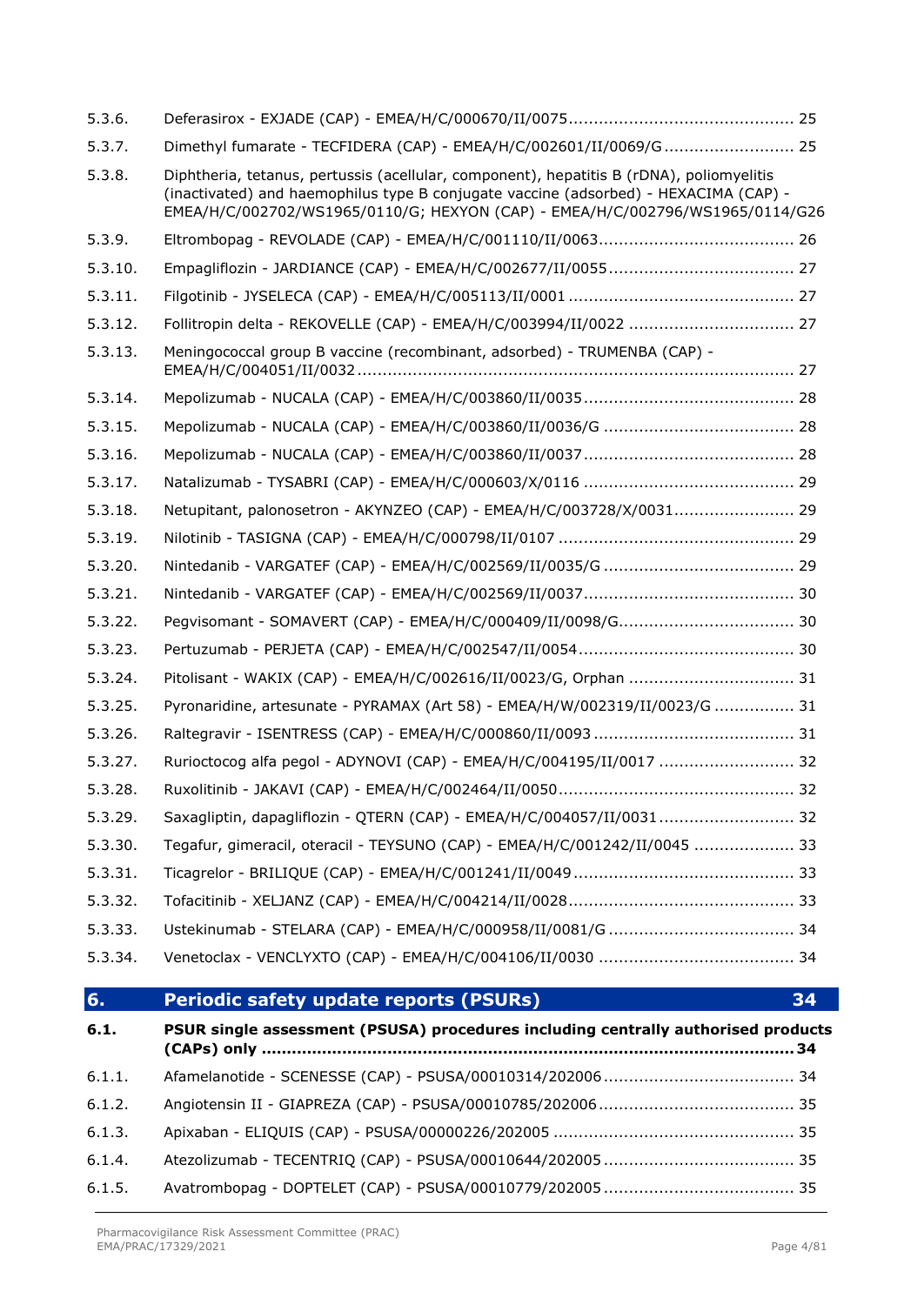| 6.1.6.  | Betibeglogene autotemcel - ZYNTEGLO (CAP) - PSUSA/00010769/202005  35                   |
|---------|-----------------------------------------------------------------------------------------|
| 6.1.7.  |                                                                                         |
| 6.1.8.  |                                                                                         |
| 6.1.9.  |                                                                                         |
| 6.1.10. |                                                                                         |
| 6.1.11. | Chlorhexidine - UMBIPRO (Art 58) - EMEA/H/W/003799/PSUV/0006  36                        |
| 6.1.12. | Cholera vaccine (inactivated, oral) - DUKORAL (CAP) - PSUSA/00000730/202004  36         |
| 6.1.13. | Cholera vaccine (oral, live) - VAXCHORA (CAP) - PSUSA/00010862/202006  37               |
| 6.1.14. |                                                                                         |
| 6.1.15. | Darunavir, cobicistat - REZOLSTA (CAP) - PSUSA/00010315/202005  37                      |
| 6.1.16. |                                                                                         |
| 6.1.17. |                                                                                         |
| 6.1.18. |                                                                                         |
| 6.1.19. | Dengue tetravalent vaccine (live, attenuated) - DENGVAXIA (CAP) - PSUSA/00010740/202006 |
| 6.1.20. | Dimethyl fumarate - SKILARENCE (CAP) - PSUSA/00010647/202006 38                         |
| 6.1.21. | Dolutegravir, rilpivirine - JULUCA (CAP) - PSUSA/00010689/202005 38                     |
| 6.1.22. |                                                                                         |
| 6.1.23. |                                                                                         |
| 6.1.24. |                                                                                         |
| 6.1.25. |                                                                                         |
| 6.1.26. |                                                                                         |
| 6.1.27. |                                                                                         |
| 6.1.28. |                                                                                         |
| 6.1.29. |                                                                                         |
| 6.1.30. |                                                                                         |
| 6.1.31. |                                                                                         |
| 6.1.32. | Gemtuzumab ozogamicin - MYLOTARG (CAP) - PSUSA/00010688/202005  40                      |
| 6.1.33. |                                                                                         |
| 6.1.34. |                                                                                         |
| 6.1.35. | Human fibrinogen, human thrombin - EVICEL (CAP); TACHOSIL (CAP); VERASEAL (CAP) -       |
| 6.1.36. | Human papillomavirus 9-valent vaccine (recombinant, adsorbed) - GARDASIL 9 (CAP) -      |
| 6.1.37. | Hydroxycarbamide - SIKLOS (CAP); XROMI (CAP) - PSUSA/00001692/202006  41                |
| 6.1.38. | Insulin glargine, lixisenatide - SULIQUA (CAP) - PSUSA/00010577/202005 41               |
| 6.1.39. |                                                                                         |
| 6.1.40. |                                                                                         |
| 6.1.41. | Lumacaftor, ivacaftor - ORKAMBI (CAP) - PSUSA/00010455/202005 42                        |
| 6.1.42. | Lutetium (177Lu) oxodotreotide - LUTATHERA (CAP) - PSUSA/00010643/202006  42            |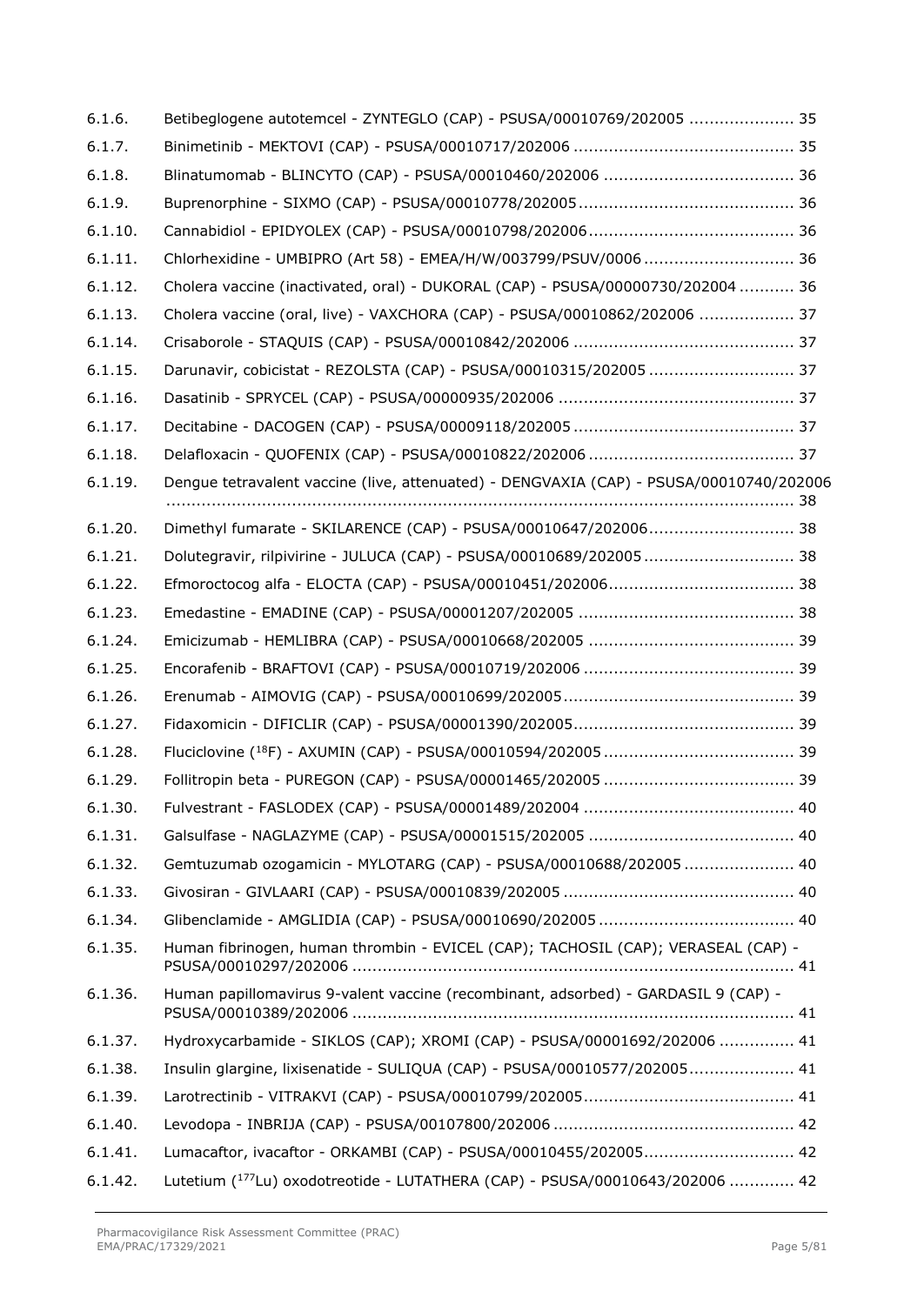| 6.1.43. | Methylthioninium chloride - METHYLTHIONINIUM CHLORIDE PROVEBLUE (CAP) -                                                                                                         |
|---------|---------------------------------------------------------------------------------------------------------------------------------------------------------------------------------|
| 6.1.44. |                                                                                                                                                                                 |
| 6.1.45. |                                                                                                                                                                                 |
| 6.1.46. |                                                                                                                                                                                 |
| 6.1.47. |                                                                                                                                                                                 |
| 6.1.48. |                                                                                                                                                                                 |
| 6.1.49. |                                                                                                                                                                                 |
| 6.1.50. |                                                                                                                                                                                 |
| 6.1.51. |                                                                                                                                                                                 |
| 6.1.52. | Onasemnogene abeparvovec - ZOLGENSMA (CAP) - PSUSA/00010848/202005 44                                                                                                           |
| 6.1.53. |                                                                                                                                                                                 |
| 6.1.54. | Pandemic influenza vaccine (H5N1) (live attenuated, nasal) - PANDEMIC INFLUENZA VACCINE                                                                                         |
| 6.1.55. | Pandemic influenza vaccine (H5N1) (split virion, inactivated, adjuvanted) - ADJUPANRIX<br>(CAP); prepandemic influenza vaccine (H5N1) (split virion, inactivated, adjuvanted) - |
| 6.1.56. |                                                                                                                                                                                 |
| 6.1.57. | Pentosan polysulfate sodium - ELMIRON (CAP) - PSUSA/00010614/202006 45                                                                                                          |
| 6.1.58. |                                                                                                                                                                                 |
| 6.1.59. | Polatuzumab vedotin - POLIVY (CAP) - PSUSA/00010817/202006  45                                                                                                                  |
| 6.1.60. |                                                                                                                                                                                 |
| 6.1.61. |                                                                                                                                                                                 |
| 6.1.62. |                                                                                                                                                                                 |
| 6.1.63. | Semaglutide - OZEMPIC (CAP); RYBELSUS (CAP) - PSUSA/00010671/202005 46                                                                                                          |
| 6.1.64. | Sofosbuvir, velpatasvir - EPCLUSA (CAP) - PSUSA/00010524/202006  46                                                                                                             |
| 6.1.65. |                                                                                                                                                                                 |
| 6.1.66. |                                                                                                                                                                                 |
| 6.1.67. | Tedizolid phosphate - SIVEXTRO (CAP) - PSUSA/00010369/202006 46                                                                                                                 |
| 6.1.68. |                                                                                                                                                                                 |
| 6.1.69. |                                                                                                                                                                                 |
| 6.1.70. |                                                                                                                                                                                 |
| 6.1.71. |                                                                                                                                                                                 |
| 6.1.72. |                                                                                                                                                                                 |
| 6.1.73. | Turoctocog alfa pegol - ESPEROCT (CAP) - PSUSA/00010782/202006  48                                                                                                              |
| 6.1.74. |                                                                                                                                                                                 |
| 6.1.75. |                                                                                                                                                                                 |
| 6.1.76. |                                                                                                                                                                                 |
| 6.2.    | PSUR single assessment (PSUSA) procedures including centrally authorised products                                                                                               |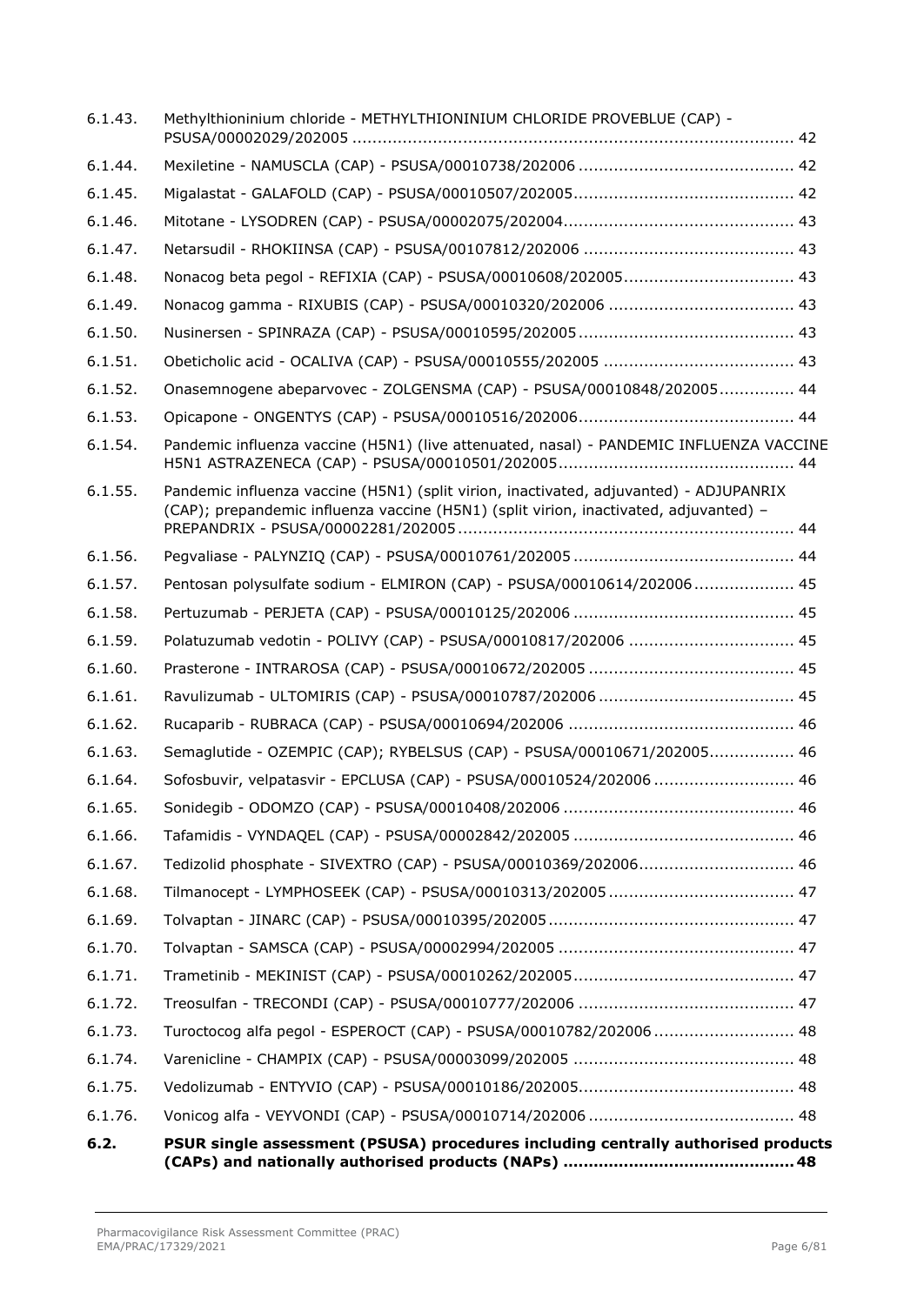| 6.2.1.  | Fentanyl - EFFENTORA (CAP); INSTANYL (CAP); PECFENT (CAP); NAP -                                                                                         |  |
|---------|----------------------------------------------------------------------------------------------------------------------------------------------------------|--|
| 6.2.2.  | Human normal immunoglobulin (IgG) - FLEBOGAMMA DIF (CAP); HIZENTRA (CAP); HYQVIA<br>(CAP); KIOVIG (CAP); PRIVIGEN (CAP); NAP - PSUSA/00001633/202005  49 |  |
| 6.2.3.  | Ivabradine - CORLENTOR (CAP); IVABRADINE ANPHARM (CAP); PROCORALAN (CAP); NAP -                                                                          |  |
| 6.2.4.  | Topotecan - HYCAMTIN (CAP); TOPOTECAN HOSPIRA (CAP); NAP - PSUSA/00002997/202005                                                                         |  |
| 6.2.5.  | Treprostinil - TREPULMIX (CAP); NAP - PSUSA/00003013/202005  49                                                                                          |  |
| 6.3.    | PSUR single assessment (PSUSA) procedures including nationally authorised                                                                                |  |
| 6.3.1.  |                                                                                                                                                          |  |
| 6.3.2.  |                                                                                                                                                          |  |
| 6.3.3.  |                                                                                                                                                          |  |
| 6.3.4.  |                                                                                                                                                          |  |
| 6.3.5.  |                                                                                                                                                          |  |
| 6.3.6.  | Ciprofloxacin hydrochloride, dexamethasone acetate (NAP) - PSUSA/00010012/202004 50                                                                      |  |
| 6.3.7.  |                                                                                                                                                          |  |
| 6.3.8.  |                                                                                                                                                          |  |
| 6.3.9.  |                                                                                                                                                          |  |
| 6.3.10. |                                                                                                                                                          |  |
| 6.3.11. | Diphtheria vaccine (adsorbed) (NAP); diphtheria, tetanus vaccine (adsorbed) (NAP) -                                                                      |  |
| 6.3.12. |                                                                                                                                                          |  |
| 6.3.13. |                                                                                                                                                          |  |
| 6.3.14. |                                                                                                                                                          |  |
| 6.3.15. |                                                                                                                                                          |  |
| 6.3.16. |                                                                                                                                                          |  |
| 6.3.17. |                                                                                                                                                          |  |
| 6.3.18. |                                                                                                                                                          |  |
| 6.3.19. |                                                                                                                                                          |  |
| 6.3.20. |                                                                                                                                                          |  |
| 6.3.21. |                                                                                                                                                          |  |
| 6.3.22. |                                                                                                                                                          |  |
| 6.3.23. |                                                                                                                                                          |  |
| 6.3.24. |                                                                                                                                                          |  |
| 6.3.25. |                                                                                                                                                          |  |
| 6.3.26. |                                                                                                                                                          |  |
| 6.3.27. |                                                                                                                                                          |  |
| 6.3.28. |                                                                                                                                                          |  |
| 6.3.29. |                                                                                                                                                          |  |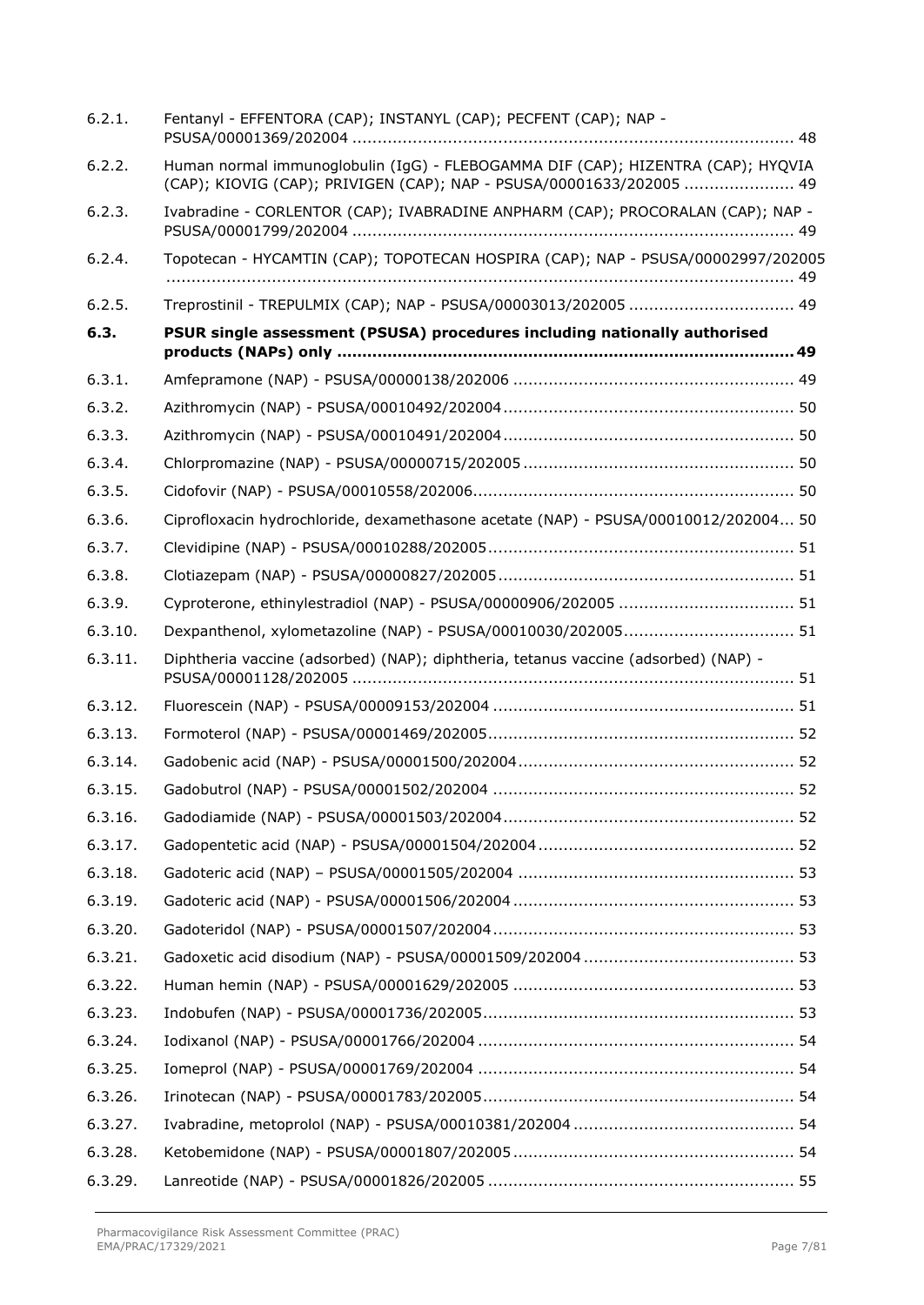| 6.3.31. |                                                                                   |    |
|---------|-----------------------------------------------------------------------------------|----|
| 6.3.32. |                                                                                   |    |
| 6.3.33. |                                                                                   |    |
| 6.3.34. |                                                                                   |    |
| 6.3.35. |                                                                                   |    |
| 6.3.36. |                                                                                   |    |
| 6.3.37. |                                                                                   |    |
| 6.3.38. |                                                                                   |    |
| 6.3.39. |                                                                                   |    |
| 6.3.40. |                                                                                   |    |
| 6.3.41. |                                                                                   |    |
| 6.3.42. |                                                                                   |    |
| 6.3.43. |                                                                                   |    |
| 6.3.44. | Valsartan (NAP); hydrochlorothiazide, valsartan (NAP) - PSUSA/00010396/202004  57 |    |
| 6.3.45. |                                                                                   |    |
| 6.4.    |                                                                                   |    |
| 6.4.1.  |                                                                                   |    |
| 6.4.2.  |                                                                                   |    |
| 6.4.3.  |                                                                                   |    |
| 6.4.4.  |                                                                                   |    |
| 6.4.5.  |                                                                                   |    |
| 6.5.    |                                                                                   |    |
| 6.5.1.  | Ceftaroline fosamil - ZINFORO (CAP) - EMEA/H/C/002252/II/0055  59                 |    |
| 6.6.    |                                                                                   |    |
| 6.6.1.  | COVID-19 mRNA vaccine (nucleoside-modified) BNT162b1 - COMIRNATY (CAP) -          |    |
| 7.      | <b>Post-authorisation safety studies (PASS)</b>                                   | 60 |
| 7.1.    | Protocols of PASS imposed in the marketing authorisation(s) 60                    |    |
| 7.1.1.  | Betibeglogene autotemcel - ZYNTEGLO (CAP) - EMEA/H/C/PSA/S/0059.1  60             |    |
| 7.1.2.  |                                                                                   |    |
| 7.1.3.  |                                                                                   |    |
| 7.1.4.  | Turoctocog alfa pegol - ESPEROCT (CAP) - EMEA/H/C/PSA/S/0061 61                   |    |
| 7.2.    | Protocols of PASS non-imposed in the marketing authorisation(s)  61               |    |
| 7.2.1.  | Botulinum toxin type A - NUCEIVA (CAP) - EMEA/H/C/004587/MEA 002.2  61            |    |
| 7.2.2.  |                                                                                   |    |
| 7.2.3.  |                                                                                   |    |
| 7.2.4.  |                                                                                   |    |
| 7.2.5.  | Ivacaftor, tezacaftor, elexacaftor - KAFTRIO (CAP) - EMEA/H/C/005269/MEA 002  62  |    |

6.3.30. Methoxyflurane (NAP) - PSUSA/00010484/202005 [......................................................](#page-54-1) 55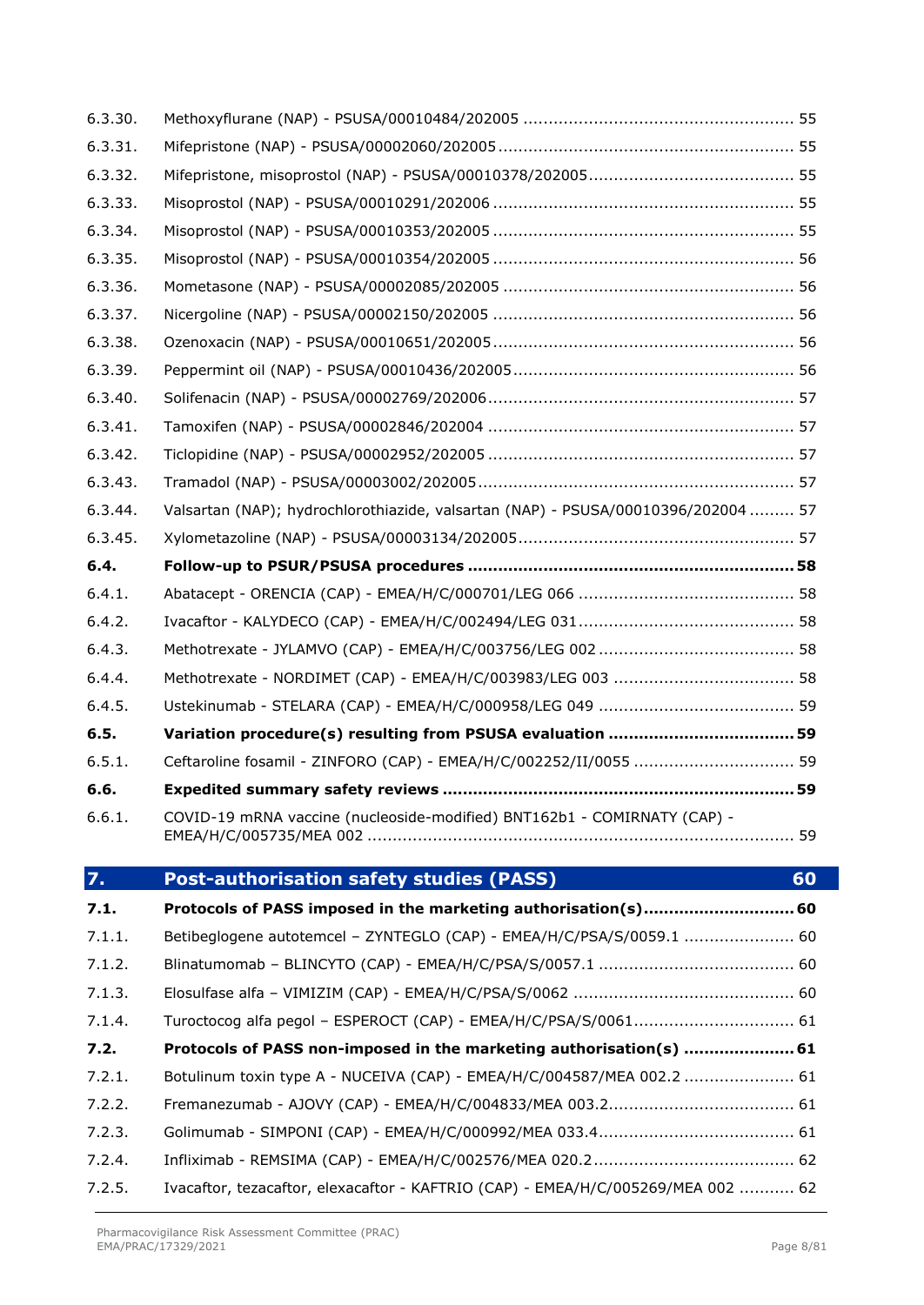| 7.2.6.  |                                                                                                                                                                              |
|---------|------------------------------------------------------------------------------------------------------------------------------------------------------------------------------|
| 7.2.7.  | Lutetium (177Lu) oxodotreotide - LUTATHERA (CAP) - EMEA/H/C/004123/MEA 001.5  62                                                                                             |
| 7.2.8.  |                                                                                                                                                                              |
| 7.2.9.  | Naltrexone hydrochloride, bupropion hydrochloride - MYSIMBA (CAP) - EMEA/H/C/003687/MEA                                                                                      |
| 7.2.10. |                                                                                                                                                                              |
| 7.2.11. | Plasmodium falciparum and hepatitis B vaccine (recombinant, adjuvanted) - MOSQUIRIX (Art                                                                                     |
| 7.2.12. |                                                                                                                                                                              |
| 7.3.    | Results of PASS imposed in the marketing authorisation(s) 64                                                                                                                 |
| 7.4.    | Results of PASS non-imposed in the marketing authorisation(s) 64                                                                                                             |
| 7.4.1.  |                                                                                                                                                                              |
| 7.4.2.  | Agalsidase beta - FABRAZYME (CAP) - EMEA/H/C/000370/II/0120 64                                                                                                               |
| 7.4.3.  |                                                                                                                                                                              |
| 7.4.4.  | Dolutegravir - TIVICAY (CAP) - EMEA/H/C/002753/WS1810/0061; dolutegravir, abacavir,<br>lamivudine - TRIUMEQ (CAP) - EMEA/H/C/002754/WS1810/0082; dolutegravir, rilpivirine - |
| 7.4.5.  |                                                                                                                                                                              |
| 7.4.6.  |                                                                                                                                                                              |
| 7.5.    | Interim results of imposed and non-imposed PASS submitted before the entry into                                                                                              |
| 7.5.1.  |                                                                                                                                                                              |
| 7.5.2.  | Axicabtagene ciloleucel - YESCARTA (CAP) - EMEA/H/C/004480/ANX 002.1  66                                                                                                     |
| 7.5.3.  |                                                                                                                                                                              |
| 7.5.4.  | Ketoconazole - KETOCONAZOLE HRA (CAP) - EMEA/H/C/003906/ANX 002.7 67                                                                                                         |
| 7.5.5.  |                                                                                                                                                                              |
| 7.5.6.  | Nomegestrol acetate, estradiol - ZOELY (CAP) - EMEA/H/C/001213/ANX 011.7  67                                                                                                 |
| 7.5.7.  |                                                                                                                                                                              |
| 7.5.8.  | Rotavirus vaccine (live, oral) - ROTARIX (CAP) - EMEA/H/C/000639/MEA 094.2  68                                                                                               |
| 7.5.9.  |                                                                                                                                                                              |
| 7.5.10. |                                                                                                                                                                              |
| 7.5.11. |                                                                                                                                                                              |
| 7.6.    |                                                                                                                                                                              |
| 7.6.1.  |                                                                                                                                                                              |
| 7.6.2.  | Avatrombopag - DOPTELET (CAP) - EMEA/H/C/004722/MEA 002.2  69                                                                                                                |
| 7.6.3.  |                                                                                                                                                                              |
| 7.6.4.  | Lopinavir, ritonavir - KALETRA (CAP) - EMEA/H/C/000368/LEG 121.3  69                                                                                                         |
| 7.6.5.  |                                                                                                                                                                              |
| 7.6.6.  |                                                                                                                                                                              |
| 7.6.7.  | Trastuzumab emtansine - KADCYLA (CAP) - EMEA/H/C/002389/MEA 016  70                                                                                                          |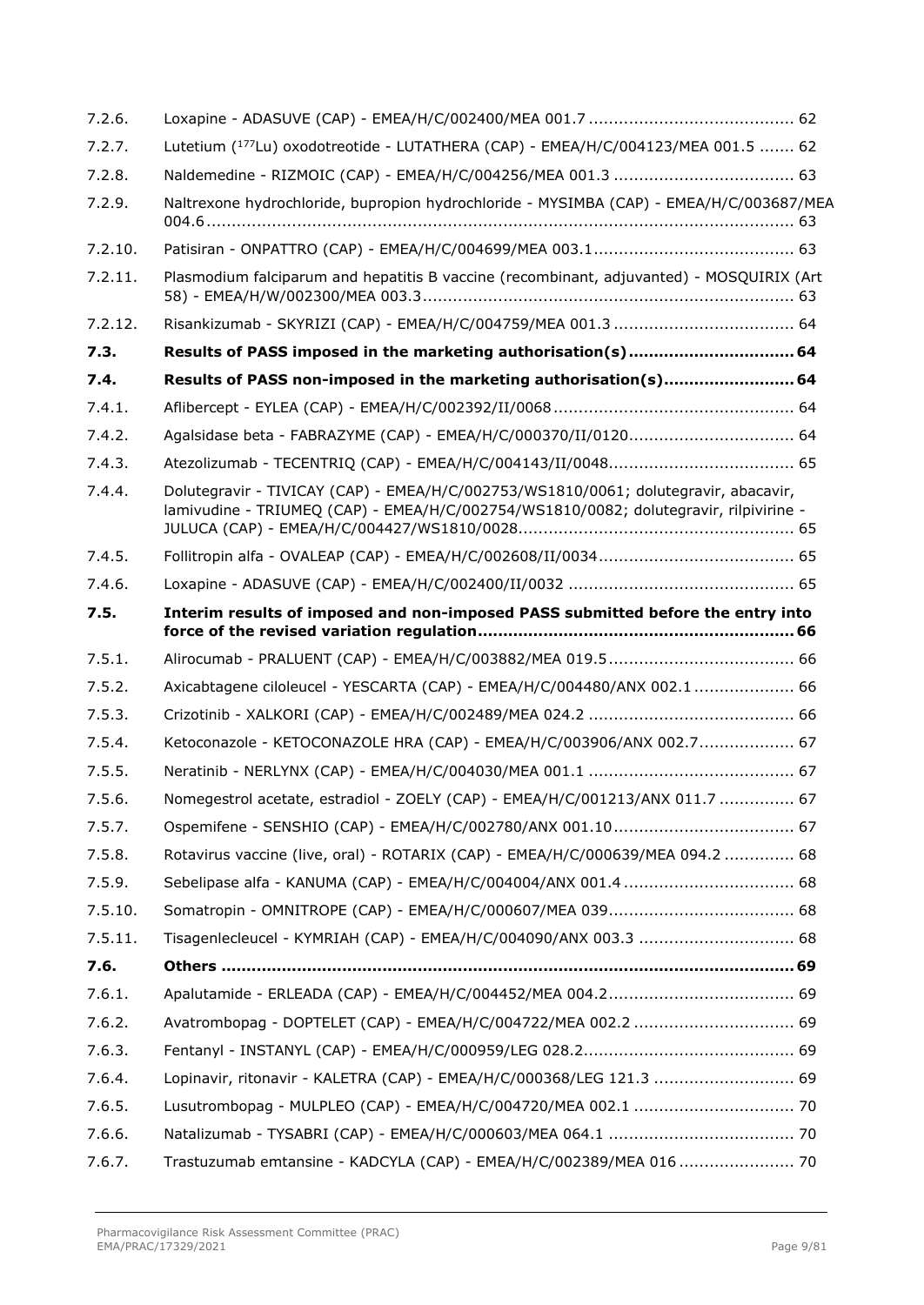| 7.7.   |                                                                                                                                                             |
|--------|-------------------------------------------------------------------------------------------------------------------------------------------------------------|
| 7.8.   |                                                                                                                                                             |
| 7.9.   | Final Scientific Advice (Reports and Scientific Advice letters)  71                                                                                         |
| 8.     | Renewals of the marketing authorisation, conditional renewal and<br>annual reassessments<br>71                                                              |
| 8.1.   |                                                                                                                                                             |
| 8.1.1. | Idebenone - RAXONE (CAP) - EMEA/H/C/003834/S/0023 (without RMP)  71                                                                                         |
| 8.1.2. | Lomitapide - LOJUXTA (CAP) - EMEA/H/C/002578/S/0043 (without RMP)  71                                                                                       |
| 8.1.3. | Metreleptin - MYALEPTA (CAP) - EMEA/H/C/004218/S/0014 (without RMP) 71                                                                                      |
| 8.1.4. | Tocofersolan - VEDROP (CAP) - EMEA/H/C/000920/S/0039 (without RMP) 71                                                                                       |
| 8.2.   |                                                                                                                                                             |
| 8.2.1. | Betibeglogene autotemcel - ZYNTEGLO (CAP) - EMEA/H/C/003691/R/0018 (without RMP) 72                                                                         |
| 8.2.2. | Delamanid - DELTYBA (CAP) - EMEA/H/C/002552/R/0047 (without RMP)  72                                                                                        |
| 8.2.3. | Lorlatinib - LORVIQUA (CAP) - EMEA/H/C/004646/R/0011 (without RMP)  72                                                                                      |
| 8.2.4. | Onasemnogene abeparvovec - ZOLGENSMA (CAP) - EMEA/H/C/004750/R/0012 (without RMP)                                                                           |
| 8.2.5. | Pandemic influenza vaccine (H5N1) (live attenuated, nasal) - PANDEMIC INFLUENZA VACCINE<br>H5N1 ASTRAZENECA (CAP) - EMEA/H/C/003963/R/0040 (without RMP) 72 |
| 8.2.6. | Rucaparib - RUBRACA (CAP) - EMEA/H/C/004272/R/0025 (without RMP) 73                                                                                         |
| 8.3.   |                                                                                                                                                             |
| 8.3.1. | Cabozantinib - CABOMETYX (CAP) - EMEA/H/C/004163/R/0018 (with RMP)  73                                                                                      |
| 8.3.2. | Elbasvir, grazoprevir - ZEPATIER (CAP) - EMEA/H/C/004126/R/0026 (with RMP) 73                                                                               |
| 8.3.3. | Human coagulation factor X - COAGADEX (CAP) - EMEA/H/C/003855/R/0031 (with RMP). 73                                                                         |
| 8.3.4. | Nomegestrol acetate, estradiol - ZOELY (CAP) - EMEA/H/C/001213/R/0055 (without RMP)73                                                                       |
| 8.3.5. | Saxagliptin, dapagliflozin - QTERN (CAP) - EMEA/H/C/004057/R/0030 (without RMP)  74                                                                         |
| 8.3.6. | Sofosbuvir, velpatasvir - EPCLUSA (CAP) - EMEA/H/C/004210/R/0054 (without RMP)  74                                                                          |
| 9.     | <b>Product related pharmacovigilance inspections</b><br>74                                                                                                  |
| 9.1.   |                                                                                                                                                             |
| 9.2.   |                                                                                                                                                             |
| 9.3.   |                                                                                                                                                             |
| 10.    | Other safety issues for discussion requested by the CHMP or the EMA<br>74                                                                                   |
| 10.1.  |                                                                                                                                                             |
| 10.2.  | Timing and message content in relation to Member States' safety announcements74                                                                             |
| 10.3.  |                                                                                                                                                             |
| 10.4.  |                                                                                                                                                             |
| 11.    | Other safety issues for discussion requested by the Member States75                                                                                         |
| 11.1.  |                                                                                                                                                             |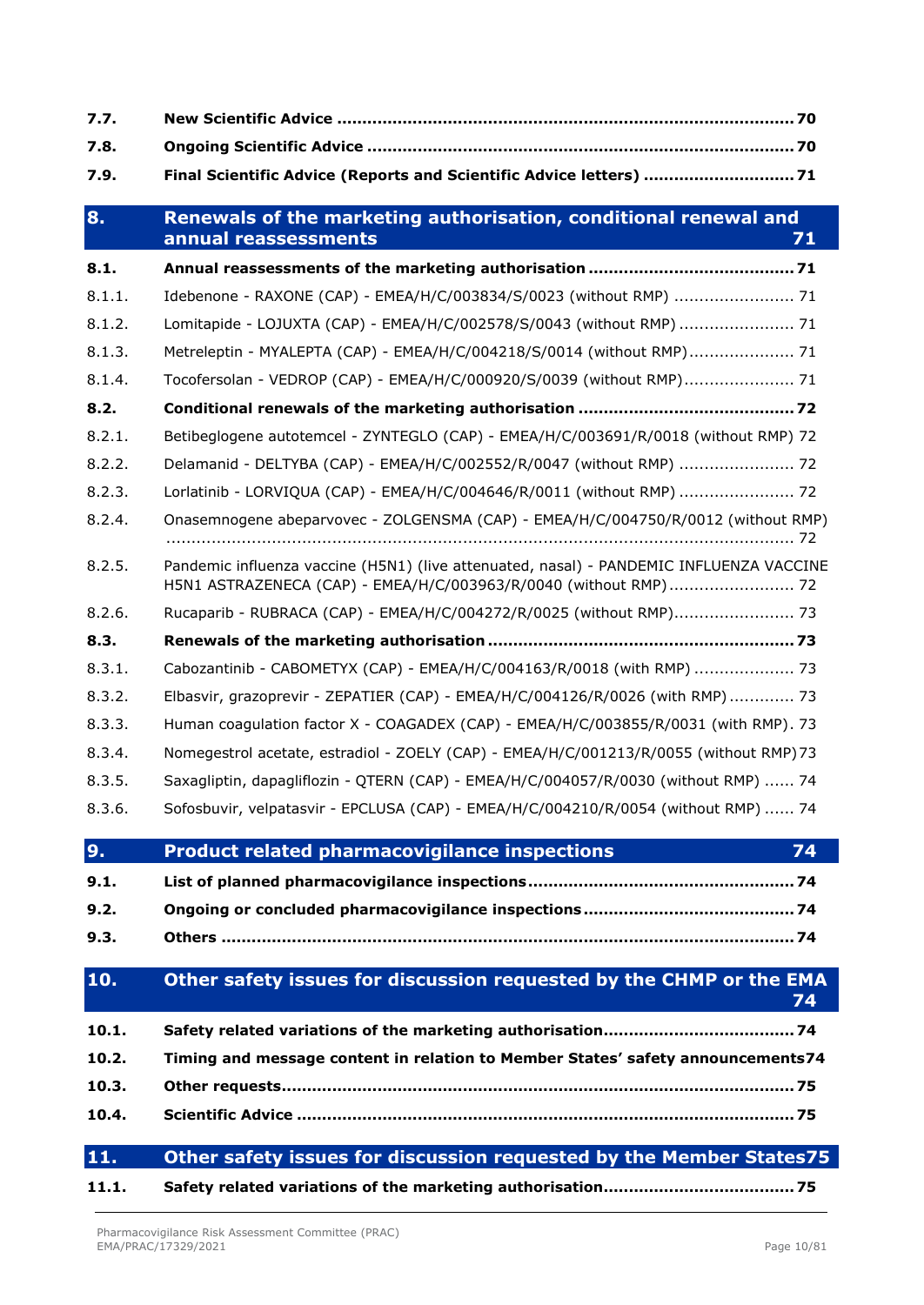| 11.1.1.  | Ethinylestradiol; ethinylestradiol, levonorgestrel (NAP) - FR/H/0516/001/II/016 75         |  |  |
|----------|--------------------------------------------------------------------------------------------|--|--|
| 11.2.    |                                                                                            |  |  |
| 11.2.1.  |                                                                                            |  |  |
| 12.      | Organisational, regulatory and methodological matters<br>76                                |  |  |
| 12.1.    |                                                                                            |  |  |
| 12.2.    |                                                                                            |  |  |
| 12.3.    | Coordination with EMA Working Parties/Working Groups/Drafting Groups 76                    |  |  |
| 12.4.    |                                                                                            |  |  |
| 12.4.1.  |                                                                                            |  |  |
| 12.5.    |                                                                                            |  |  |
| 12.6.    | Contacts of the PRAC with external parties and interaction with the Interested             |  |  |
| 12.7.    |                                                                                            |  |  |
| 12.7.1.  |                                                                                            |  |  |
| 12.8.    |                                                                                            |  |  |
| 12.8.1.  |                                                                                            |  |  |
| 12.8.2.  | Marketing authorisation applications (MAA) 2021 - initial MAA submissions with eligibility |  |  |
| 12.9.    |                                                                                            |  |  |
| 12.9.1.  |                                                                                            |  |  |
| 12.9.2.  |                                                                                            |  |  |
| 12.9.3.  |                                                                                            |  |  |
| 12.10.   | Periodic safety update reports (PSURs) & Union reference date (EURD) list  77              |  |  |
| 12.10.1. |                                                                                            |  |  |
| 12.10.2. |                                                                                            |  |  |
| 12.10.3. |                                                                                            |  |  |
| 12.10.4. |                                                                                            |  |  |
| 12.11.   |                                                                                            |  |  |
| 12.11.1. | Signal management - feedback from Signal Management Review Technical (SMART) Working       |  |  |
| 12.12.   |                                                                                            |  |  |
| 12.12.1. | Management and reporting of adverse reactions to medicinal products 78                     |  |  |
| 12.12.2. |                                                                                            |  |  |
| 12.12.3. | List of products under additional monitoring - consultation on the draft list  78          |  |  |
| 12.13.   |                                                                                            |  |  |
| 12.13.1. |                                                                                            |  |  |
| 12.13.2. | EU individual case safety report (ICSR) implementation guide - revision 2  78              |  |  |
| 12.14.   | Risk management plans and effectiveness of risk minimisations  78                          |  |  |
| 12.14.1. |                                                                                            |  |  |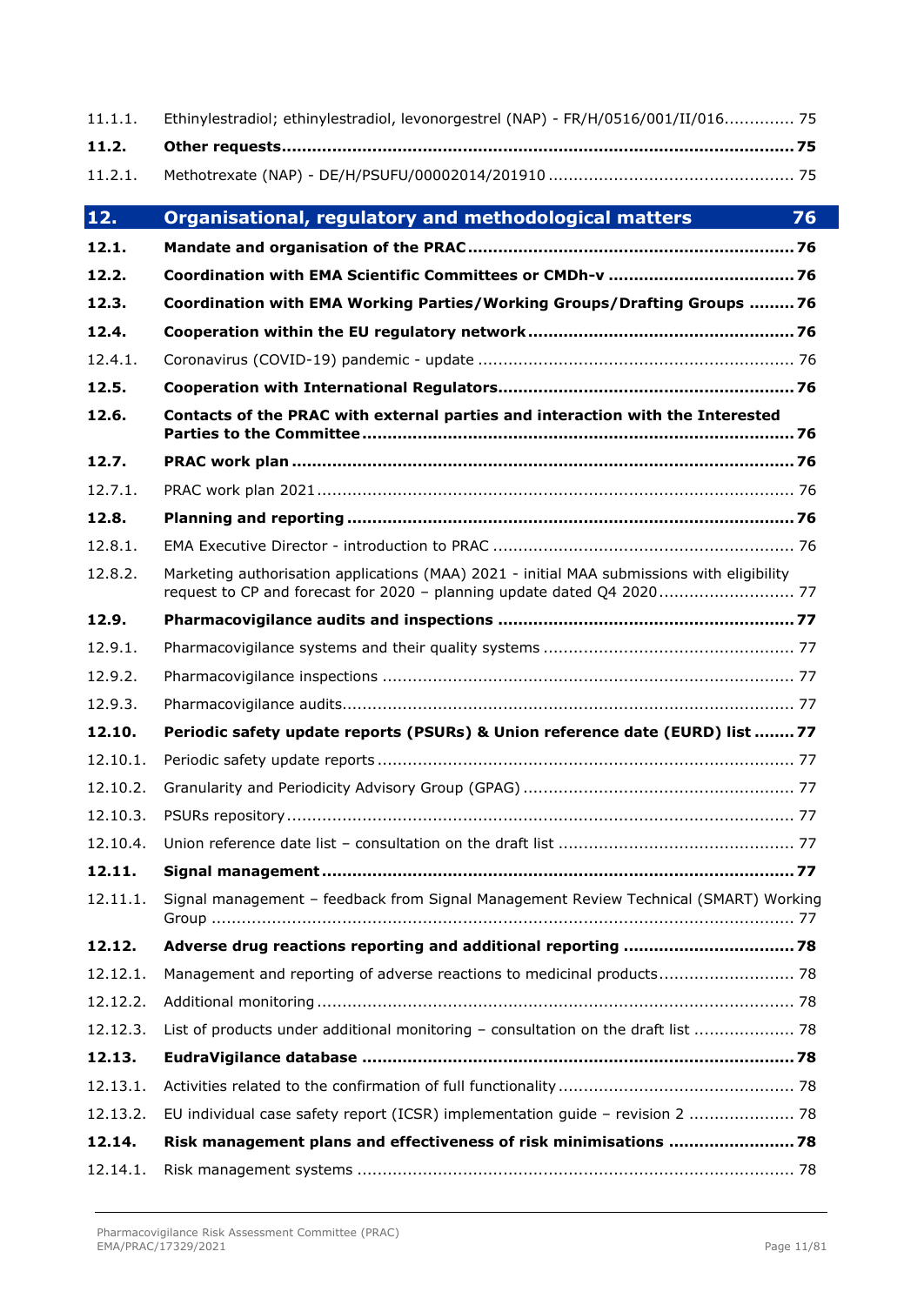| 12.14.2. | Tools, educational materials and effectiveness measurement of risk minimisations  78                                                                                     |
|----------|--------------------------------------------------------------------------------------------------------------------------------------------------------------------------|
| 12.14.3. |                                                                                                                                                                          |
| 12.14.4. | Good pharmacovigilance practice (GVP) module XVI on 'Risk minimisation measures: selection<br>of tools and effectiveness indicators' - revision 3 and new Addendum II 78 |
| 12.15.   |                                                                                                                                                                          |
| 12.15.1. |                                                                                                                                                                          |
| 12.15.2. |                                                                                                                                                                          |
| 12.16.   |                                                                                                                                                                          |
| 12.16.1. |                                                                                                                                                                          |
| 12.17.   |                                                                                                                                                                          |
| 12.18.   |                                                                                                                                                                          |
| 12.18.1. |                                                                                                                                                                          |
| 12.18.2. |                                                                                                                                                                          |
| 12.19.   |                                                                                                                                                                          |
| 12.19.1. |                                                                                                                                                                          |
| 12.20.   |                                                                                                                                                                          |
| 12.20.1. | EMA policy on handling of competing interests for scientific committees' members and experts                                                                             |

| 13. | Any other business       | 80 |
|-----|--------------------------|----|
| 14. | <b>Explanatory notes</b> |    |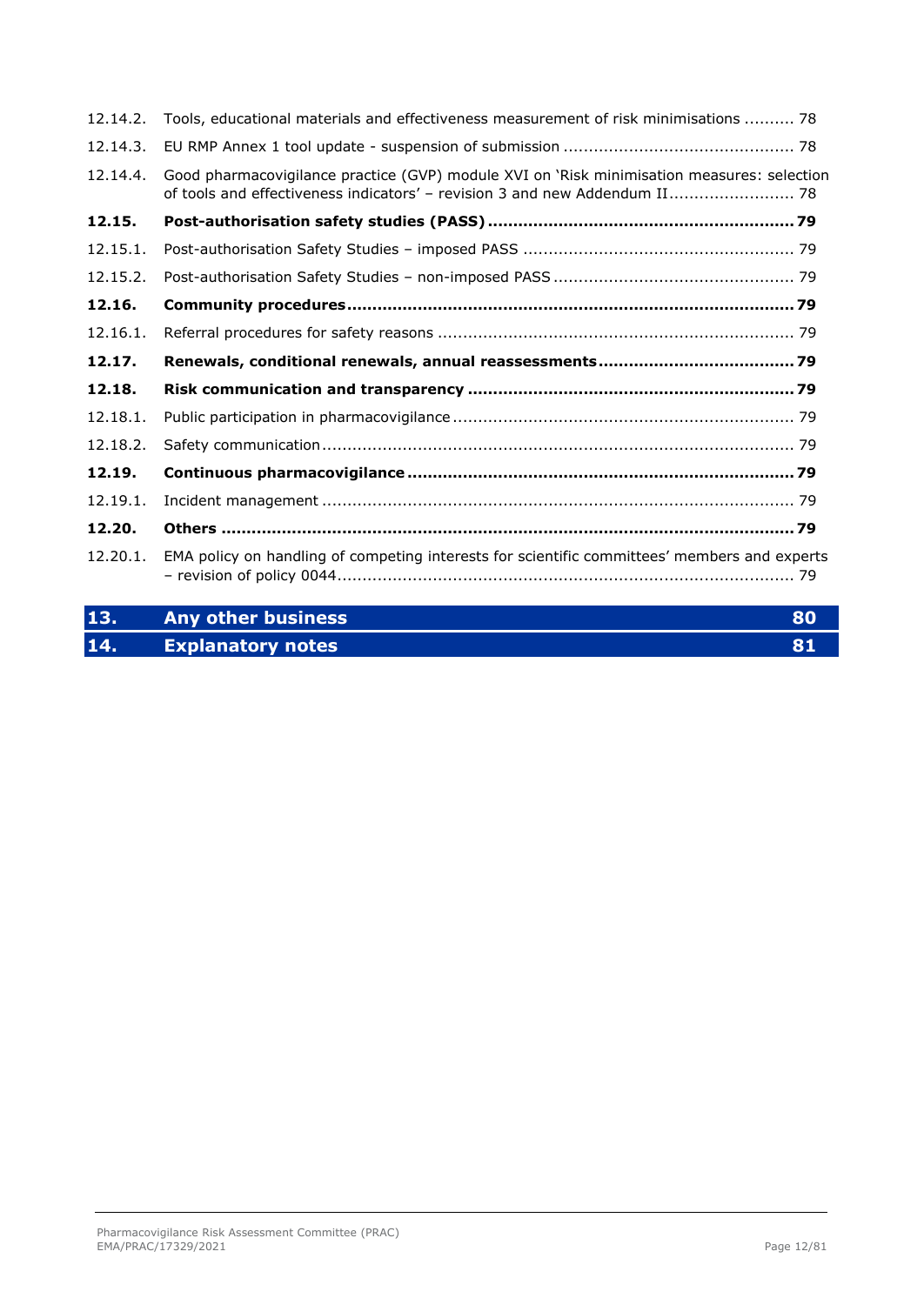# <span id="page-12-0"></span>**1. Introduction**

## <span id="page-12-1"></span>**1.1. Welcome and declarations of interest of members, alternates and experts**

Pre-meeting list of participants and restrictions in relation to declarations of interests applicable to the items of the agenda for the PRAC plenary session to be held 11-14 January 2021. See January 2021 minutes (to be published post February 2021 PRAC meeting).

## <span id="page-12-2"></span>**1.2. Agenda of the meeting on 11-14 January 2021**

**Action:** For adoption

## <span id="page-12-3"></span>**1.3. Minutes of the previous meeting on 23-26 November 2020**

**Action:** For adoption

# <span id="page-12-4"></span>**2. EU referral procedures for safety reasons: urgent EU procedures**

#### <span id="page-12-5"></span>**2.1. Newly triggered procedures**

None

# <span id="page-12-6"></span>**2.2. Ongoing procedures**

None

## <span id="page-12-7"></span>**2.3. Procedures for finalisation**

None

# <span id="page-12-8"></span>**3. EU referral procedures for safety reasons: other EU referral procedures**

## <span id="page-12-9"></span>**3.1. Newly triggered procedures**

None

## <span id="page-12-10"></span>**3.2. Ongoing procedures**

None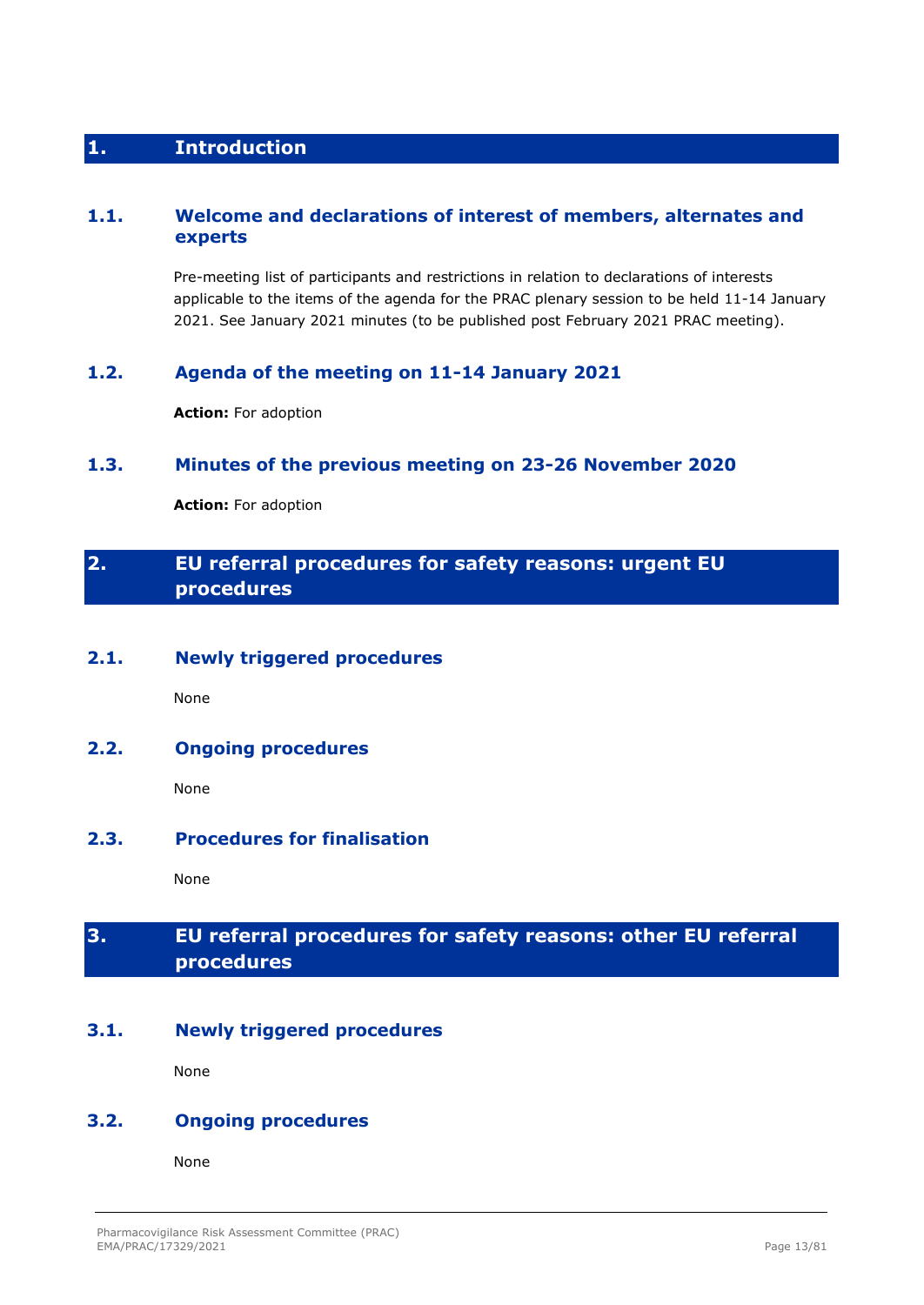## <span id="page-13-0"></span>**3.3. Procedures for finalisation**

None

## <span id="page-13-1"></span>**3.4. Re-examination procedures<sup>1</sup>**

None

<span id="page-13-2"></span>**3.5. Others**

None

# <span id="page-13-3"></span>**4. Signals assessment and prioritisation<sup>2</sup>**

## <span id="page-13-4"></span>**4.1. New signals detected from EU spontaneous reporting systems**

### <span id="page-13-5"></span>4.1.1. Eliglustat – CERDELGA (CAP)

Applicant(s): Genzyme Europe BV PRAC Rapporteur: Eva Segovia Scope: Signal of erectile dysfunction **Action:** For adoption of PRAC recommendation EPITT 19644 – New signal Lead Member State(s): ES

#### <span id="page-13-6"></span>4.1.2. Labetalol (NAP)

Applicant(s): various PRAC Rapporteur: To be appointed Scope: Signal of nipple pain and suppressed lactation **Action:** For adoption of PRAC recommendation EPITT 19639 – New signal Lead Member State(s): NO

#### <span id="page-13-7"></span>4.1.3. Rituximab – MABTHERA (CAP)

Applicant(s): Roche Registration GmbH

<sup>1</sup> Re-examination of PRAC recommendation under Article 32 of Directive 2001/83/EC

<sup>&</sup>lt;sup>2</sup> Each signal refers to a substance or therapeutic class. The route of marketing authorisation is indicated in brackets (CAP for Centrally Authorised Products; NAP for Nationally Authorised Products including products authorised via Mutual Recognition Procedures and Decentralised Procedure). Product names are listed for reference Centrally Authorised Products (CAP) only. PRAC recommendations will specify the products concerned in case of any regulatory action required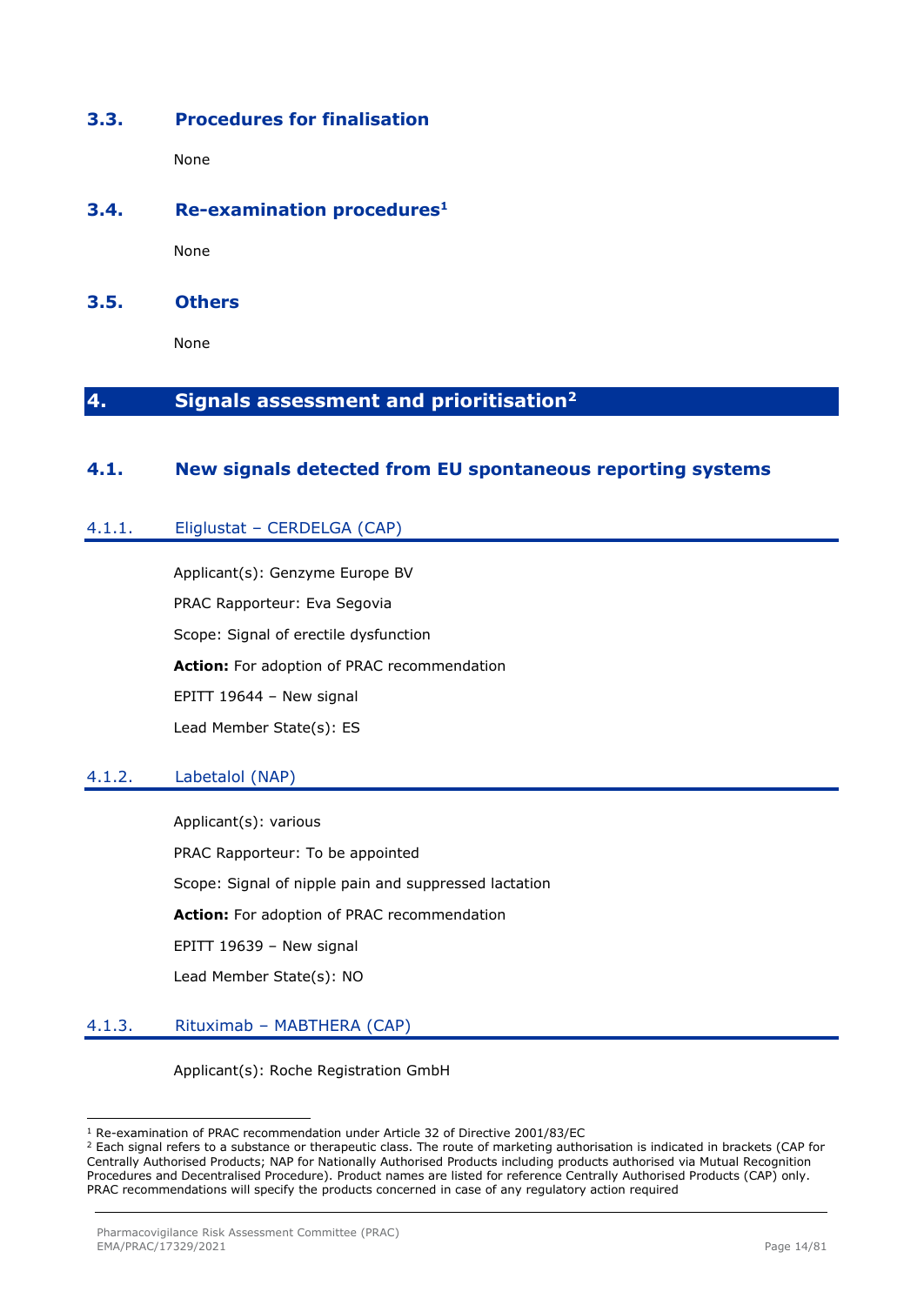PRAC Rapporteur: Hans Christian Siersted Scope: Signal of sarcoidosis **Action:** For adoption of PRAC recommendation EPITT 19642 – New signal Lead Member State(s): DK

### <span id="page-14-0"></span>4.1.4. Romosozumab – EVENITY (CAP)

Applicant(s): UCB Pharma S.A. PRAC Rapporteur: Adrien Inoubli Scope: Signal of cardiac arrhythmia **Action:** For adoption of PRAC recommendation EPITT 19629 – New signal Lead Member State(s): FR

### <span id="page-14-1"></span>4.1.5. Secukinumab – COSENTYX (CAP)

Applicant(s): Novartis Europharm Limited PRAC Rapporteur: Eva Segovia Scope: Signal of Henoch-Schonlein purpura **Action:** For adoption of PRAC recommendation EPITT 19640 – New signal Lead Member State(s): ES

## <span id="page-14-2"></span>4.1.6. Secukinumab – COSENTYX (CAP)

Applicant(s): Novartis Europharm Limited PRAC Rapporteur: Eva Segovia Scope: Signal of facial paralysis **Action:** For adoption of PRAC recommendation EPITT 19653 – New signal Lead Member State(s): ES

## <span id="page-14-3"></span>4.1.7. Sulfamethoxazole, trimethoprim (co-trimoxazole) (NAP)

Applicant(s): various PRAC Rapporteur: To be appointed Scope: Signal of acute respiratory distress syndrome **Action:** For adoption of PRAC recommendation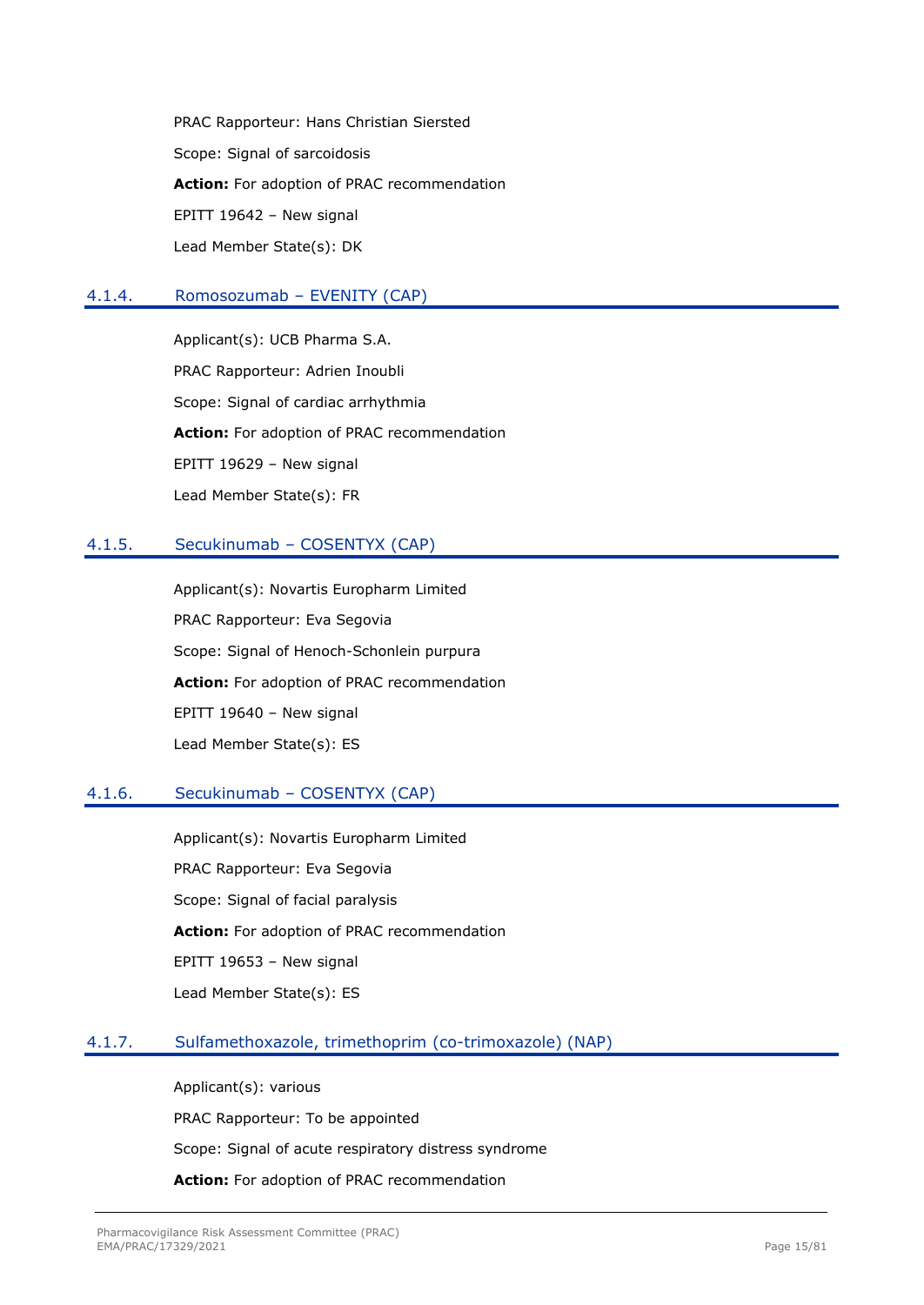EPITT 19625 – New signal Lead Member State(s): HR

#### <span id="page-15-0"></span>4.1.8. Sulfametoxazole, trimethoprim (co-trimoxazole) (NAP)

Applicant(s): various PRAC Rapporteur: To be appointed Scope: Signal of haemophagocytic lymphohistiocytosis (HLH) **Action:** For adoption of PRAC recommendation EPITT 19655 – New signal Lead Member State(s): HR

### <span id="page-15-1"></span>4.1.9. Tramadol (NAP)

Applicant(s): various PRAC Rapporteur: To be appointed Scope: Signal of serotonin syndrome **Action:** For adoption of PRAC recommendation EPITT 19635 – New signal Lead Member State(s): FR

## <span id="page-15-2"></span>4.1.10. Warfarin (NAP)

Applicant(s): various PRAC Rapporteur: To be appointed Scope: Signal of anticoagulant-related nephropathy **Action:** For adoption of PRAC recommendation EPITT 19652 – New signal Lead Member State(s): DK

# <span id="page-15-3"></span>**4.2. New signals detected from other sources**

#### <span id="page-15-4"></span>4.2.1. Alemtuzumab – LEMTRADA (CAP)

Applicant(s): Sanofi Belgium PRAC Rapporteur: Anette Kirstine Stark Scope: Signal of sarcoidosis **Action:** For adoption of PRAC recommendation EPITT 19638 – New signal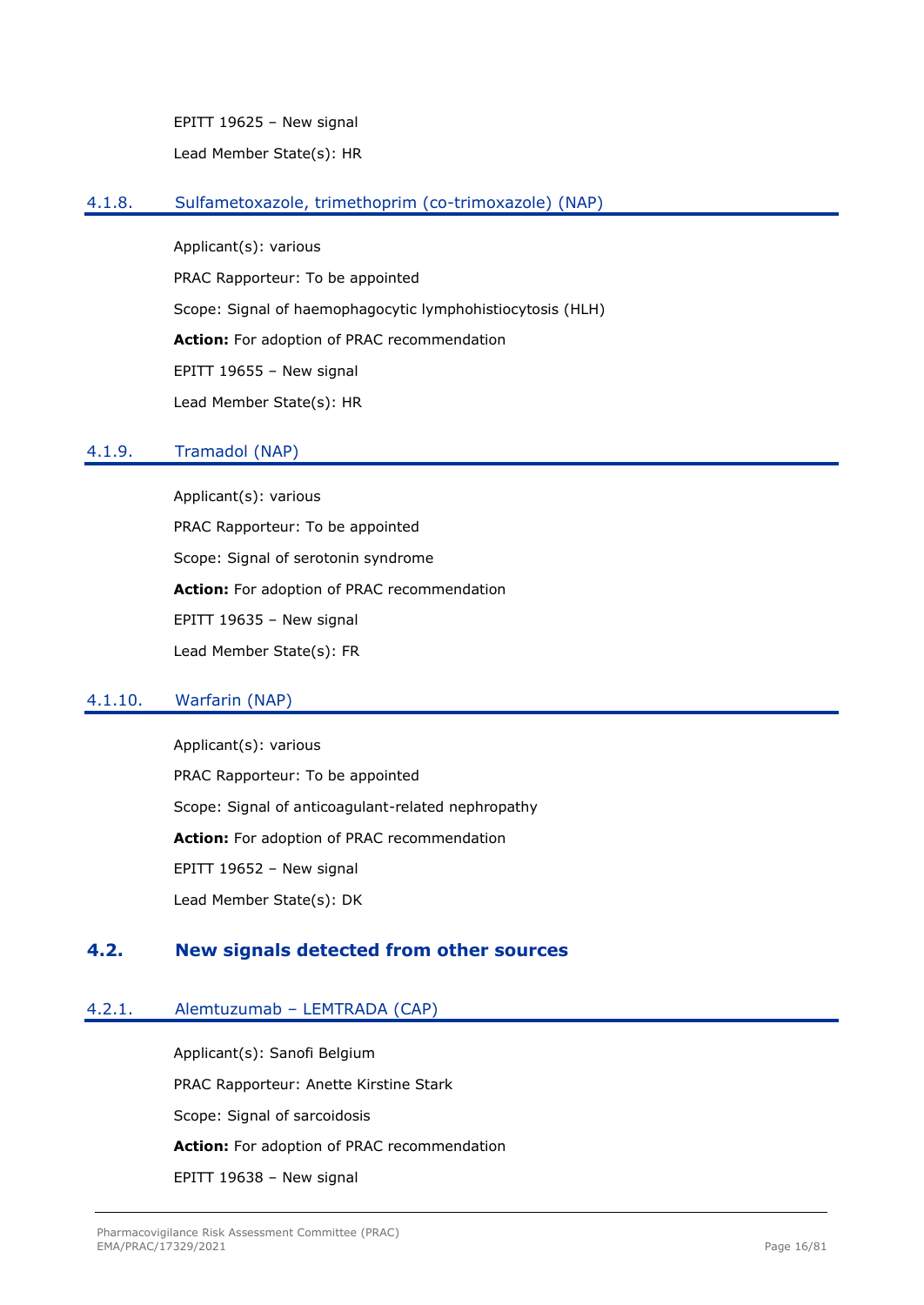Lead Member State(s): DK

## <span id="page-16-0"></span>4.2.2. Clindamycin (NAP)

Applicant(s): various PRAC Rapporteur: To be appointed Scope: Signal of acute renal failure **Action:** For adoption of PRAC recommendation EPITT 19647 – New signal Lead Member State(s): AT

#### <span id="page-16-1"></span>4.2.3. Hydrocortisone – ALKINDI (CAP)

Applicant(s): Diurnal Europe BV PRAC Rapporteur: Annika Folin Scope: Signal of adrenal crisis **Action:** For adoption of PRAC recommendation EPITT 19656 – New signal Lead Member State(s): SE

## <span id="page-16-2"></span>**4.3. Signals follow-up and prioritisation**

#### <span id="page-16-3"></span>4.3.1. Adalimumab - AMGEVITA (CAP); AMSPARITY (CAP), HALIMATOZ (CAP); HEFIYA (CAP); HULIO (CAP); HUMIRA (CAP) - EMEA/H/C/000481/SDA/118.1; HYRIMOZ (CAP); IDACIO (CAP); IMRALDI (CAP)

Applicant(s): AbbVie Deutschland GmbH & Co. KG (Humira), Amgen Europe B.V. (Amgevita), Fresenius Kabi Deutschland GmbH (Idacio), Mylan S.A.S (Hulio), Pfizer Europe MA EEIG (Amsparity), Samsung Bioepis NL B.V. (Imraldi), Sandoz GmbH (Halimatoz, Hefiya, Hyrimoz)

PRAC Rapporteur: Ulla Wändel Liminga

Scope: Signal of abnormal weight gain

**Action:** For adoption of PRAC recommendation

EPITT 19520 – Follow-up to July 2020

#### <span id="page-16-4"></span>4.3.2. Anastrozole (NAP)

Applicant(s): various

PRAC Rapporteur: Zane Neikena

Scope: Signal of depressed mood disorders

**Action:** For adoption of PRAC recommendation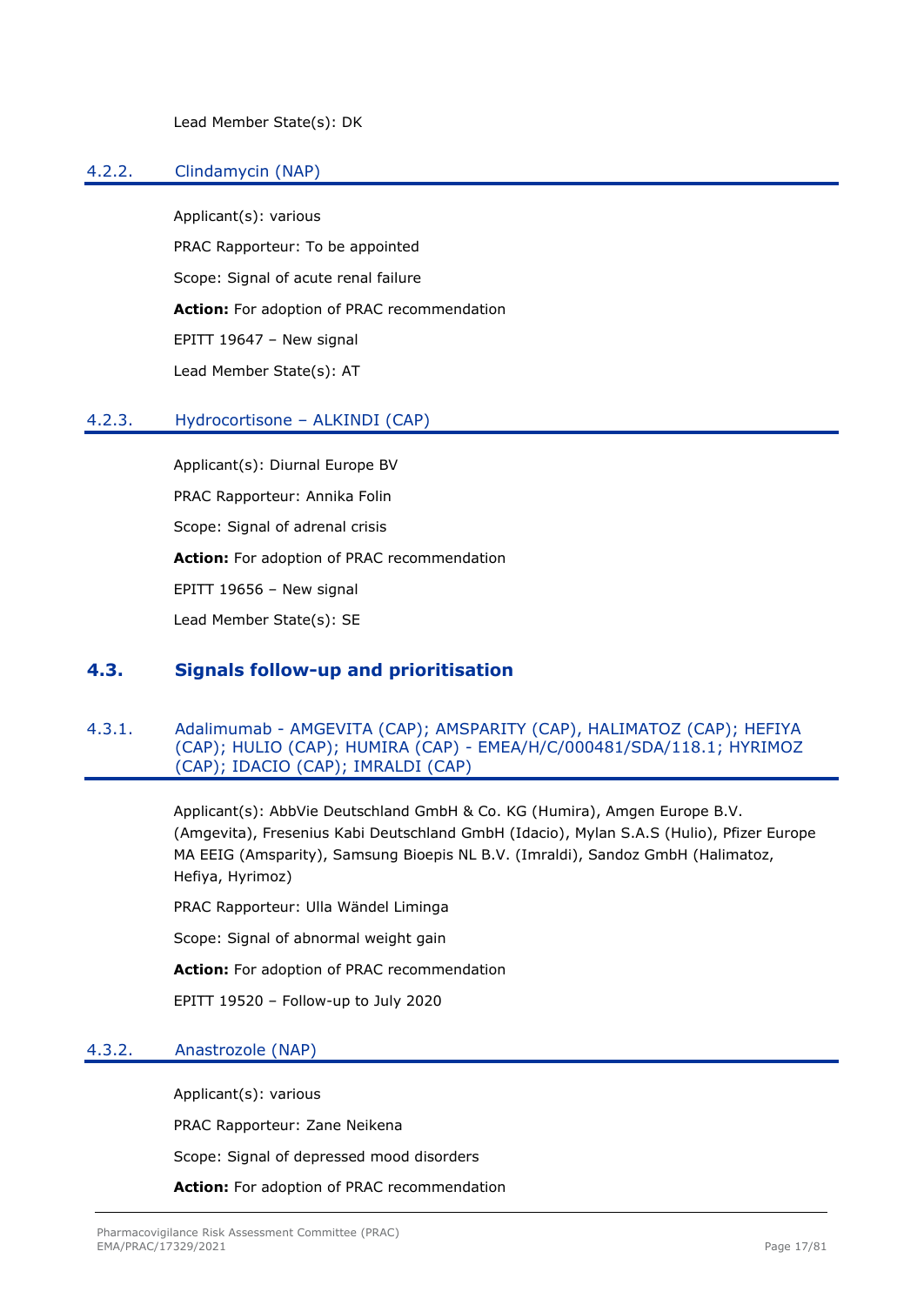EPITT 19592 – Follow-up to September 2020

## <span id="page-17-0"></span>4.3.3. Pembrolizumab - KEYTRUDA (CAP) - EMEA/H/C/003820/SDA/027

Applicant: Merck Sharp & Dohme B.V. PRAC Rapporteur: Menno van der Elst Scope: Signal of systemic scleroderma **Action:** For adoption of PRAC recommendation EPITT 19591 – Follow-up to September 2020

## <span id="page-17-1"></span>**4.4. Variation procedure(s) resulting from signal evaluation**

None

# <span id="page-17-2"></span>**5. Risk management plans (RMPs)**

## <span id="page-17-3"></span>**5.1. Medicines in the pre-authorisation phase**

#### <span id="page-17-4"></span>5.1.1. Autologous glioma tumour cells (inactivated), autologous glioma tumour cell lysates (inactivated), allogeneic glioma tumour cells (inactivated), allogeneic glioma tumour cell lysates (inactivated) - EMEA/H/C/003693, Orphan

Applicant: Epitopoietic Research Corporation-Belgium (E.R.C.), ATMP<sup>3</sup>

Scope: Treatment of glioma

**Action:** For adoption of PRAC RMP AR, PRAC RMP assessment overview and advice to CAT and CHMP

#### <span id="page-17-5"></span>5.1.2. Coronavirus (COVID-19) vaccine (Ad26.COV2-S, recombinant) - EMEA/H/C/005737

Scope: Active immunisation for prevention of coronavirus disease-2019 (COVID-19) caused by severe acute respiratory syndrome coronavirus 2 (SARS-CoV-2) in adults ≥18 years old

**Action:** For adoption of PRAC RMP AR, PRAC RMP assessment overview and advice to CHMP

#### <span id="page-17-6"></span>5.1.3. Dexamethasone phosphate - EMEA/H/C/005740

Scope: Treatment for cerebral oedema, post-traumatic shock-lung syndrome, asthma, skin diseases, autoimmune diseases, rheumatoid arthritis, prophylaxis and treatment of postoperative or cytostatic-induced vomiting, treatment of coronavirus (COVID-19), eye inflammation and infection

**Action:** For adoption of PRAC RMP AR, PRAC RMP assessment overview and advice to CHMP

<sup>3</sup> Advanced therapy medicinal product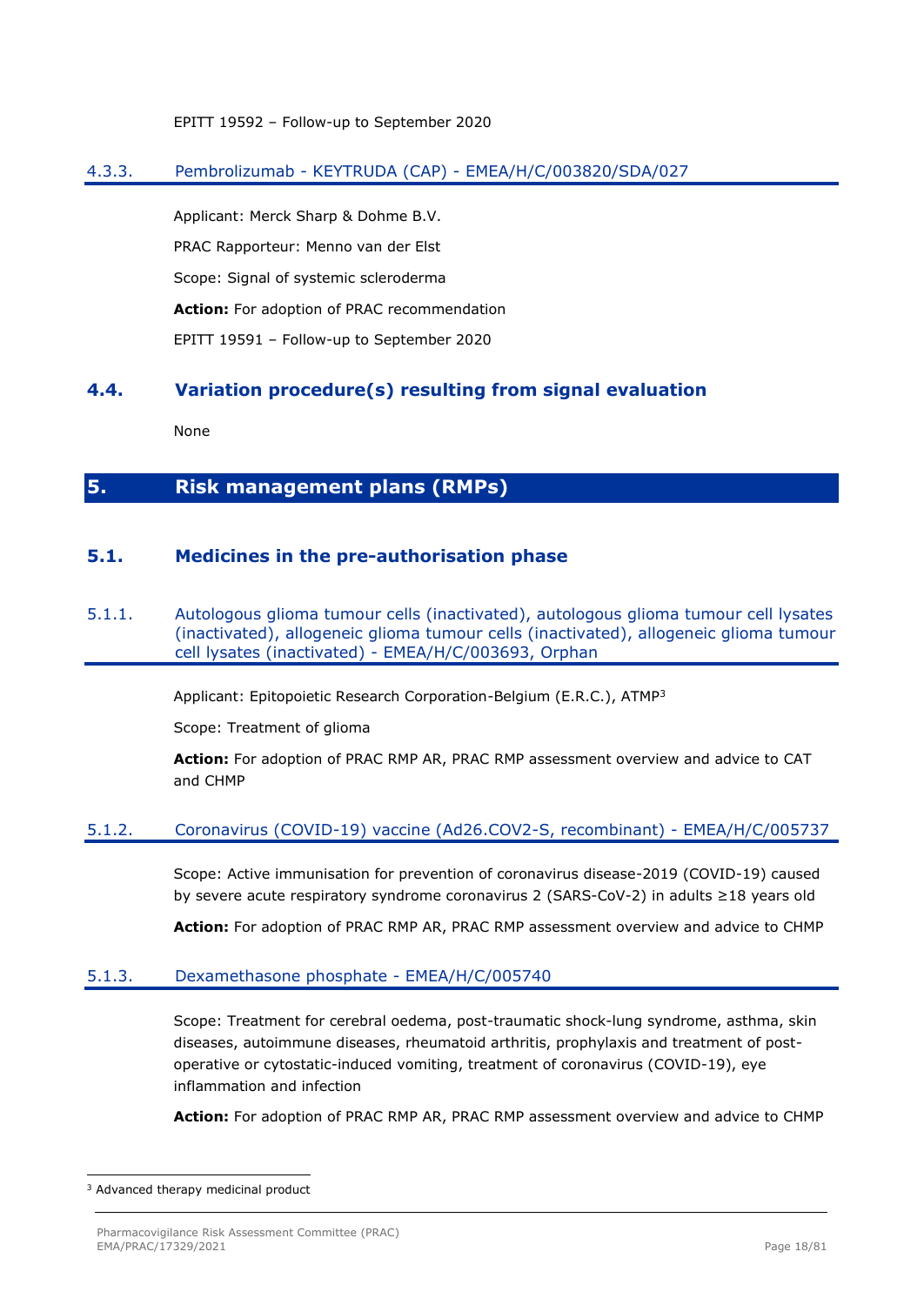## <span id="page-18-0"></span>5.1.4. Elivaldogene autotemcel - EMEA/H/C/003690, Orphan

Applicant: bluebird bio (Netherlands) B.V, ATMP<sup>4</sup>

Scope (accelerated assessment): Treatment of adenosine triphosphate (ATP) binding cassette subfamily D member 1 (ABCD1) genetic mutation and cerebral adrenoleukodystrophy

**Action:** For adoption of PRAC RMP AR, PRAC RMP assessment overview and advice to CAT and CHMP

#### <span id="page-18-1"></span>5.1.5. Hydrocortisone - EMEA/H/C/005105, Orphan

Applicant: Diurnal Europe BV

Scope: Replacement therapy for congenital adrenal hyperplasia (CAH) in adolescents aged 12 years and over and adults

**Action:** For adoption of PRAC RMP AR, PRAC RMP assessment overview and advice to CHMP

#### <span id="page-18-2"></span>5.1.6. Ponesimod - EMEA/H/C/005163

Scope: Treatment of adult patients with relapsing forms of multiple sclerosis (RMS) with active disease defined by clinical or imaging features

**Action:** For adoption of PRAC RMP AR, PRAC RMP assessment overview and advice to CHMP

#### <span id="page-18-3"></span>5.1.7. Pralsetinib - EMEA/H/C/005413

Scope: Treatment of non-small cell lung cancer (NSCLC)

**Action:** For adoption of PRAC RMP AR, PRAC RMP assessment overview and advice to CHMP

#### <span id="page-18-4"></span>5.1.8. Relugolix, estradiol, norethisterone acetate - EMEA/H/C/005267

Scope: Treatment of uterine fibroids

**Action:** For adoption of PRAC RMP AR, PRAC RMP assessment overview and advice to CHMP

#### <span id="page-18-5"></span>5.1.9. Salmeterol xinafoate, fluticasone propionate - EMEA/H/C/005591

Scope: Treatment of asthma

**Action:** For adoption of PRAC RMP AR, PRAC RMP assessment overview and advice to CHMP

#### <span id="page-18-6"></span>5.1.10. Salmeterol xinafoate, fluticasone propionate - EMEA/H/C/004881

Scope: Treatment of asthma

**Action:** For adoption of PRAC RMP AR, PRAC RMP assessment overview and advice to CHMP

<sup>4</sup> Advanced therapy medicinal product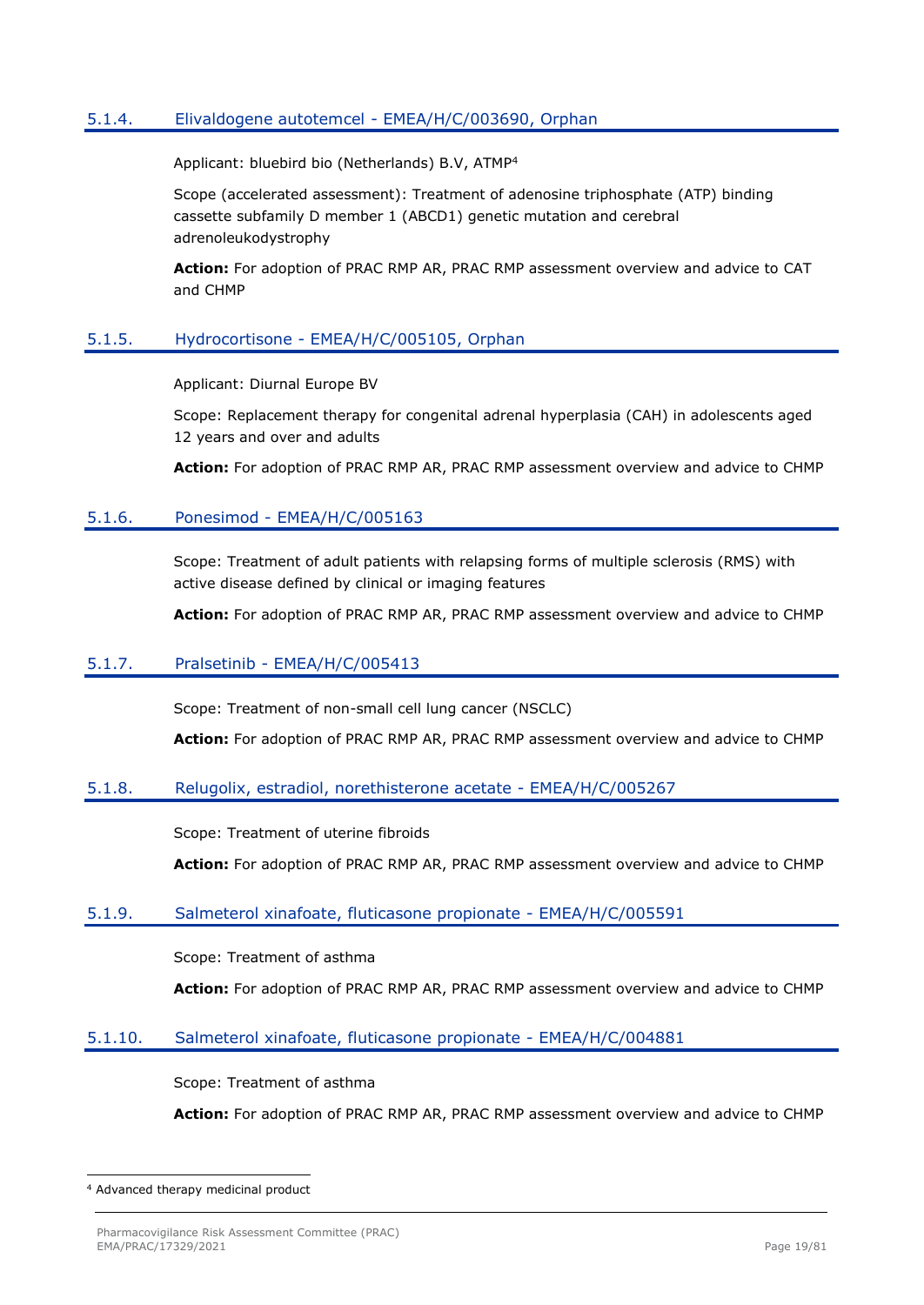### <span id="page-19-0"></span>5.1.11. Tanezumab - EMEA/H/C/005189

Scope: Treatment of moderate to severe chronic pain associated with osteoarthritis (OA) in adult patients for whom treatment with non-steroidal anti-inflammatory drugs (NSAIDs) and/or an opioid is ineffective, not tolerated or inappropriate

**Action:** For adoption of PRAC RMP AR, PRAC RMP assessment overview and advice to CHMP

## <span id="page-19-1"></span>**5.2. Medicines in the post-authorisation phase – PRAC-led procedures**

#### <span id="page-19-2"></span>5.2.1. Bazedoxifene - CONBRIZA (CAP) - EMEA/H/C/000913/II/0054

Applicant: Pfizer Europe MA EEIG

PRAC Rapporteur: Martin Huber

Scope: Submission of an updated RMP (version 4.4) to include several updated study milestones and to bring it in line with revision 2 of GVP module V on 'Risk management systems'

**Action:** For adoption of PRAC Assessment Report

### <span id="page-19-3"></span>5.2.2. Cetrorelix - CETROTIDE (CAP) - EMEA/H/C/000233/II/0075

Applicant: Merck Europe B.V.

PRAC Rapporteur: Martin Huber

Scope: Submission of an updated RMP (version 5.2) in order to bring it in line with revision 2 of GVP module V on 'Risk management systems' including the consequential removal of a number of important identified risks and important potential risk of congenital anomalies, as well as the removal of missing information on infertile premenopausal women. The MAH also revised the RMP based on the most recent data and post-marketing exposure

**Action:** For adoption of PRAC Assessment Report

#### <span id="page-19-4"></span>5.2.3. Cladribine - MAVENCLAD (CAP) - EMEA/H/C/004230/II/0015

Applicant: Merck Europe B.V.

PRAC Rapporteur: Marcia Sofia Sanches de Castro Lopes Silva

Scope: Submission of an updated RMP (version 1.4) in order to bring it in line with revision 2.0.1 of the guidance on the format of RMP in the EU (template). In addition, the MAH took the opportunity to include long-term safety data from the completed PREMIERE registry: a prospective observational long-term safety registry of multiple sclerosis patients who have participated in cladribine clinical studies; and to remove it from the pharmacovigilance plan. Furthermore, the status of the post-approval safety study MS 700568-0002: a long term, prospective, observational cohort study evaluating the safety profile in patients with highly active relapsing multiple sclerosis (RMS) newly started on oral cladribine (CLARION); and study MS 700568-0004: pregnancy outcomes in women exposed to oral cladribine: a multicountry cohort database study (CLEAR). Finally, the RMP is updated in line with the conclusions of the PSUR single assessment (PSUSA) procedure (PSUSA/00010634/201907)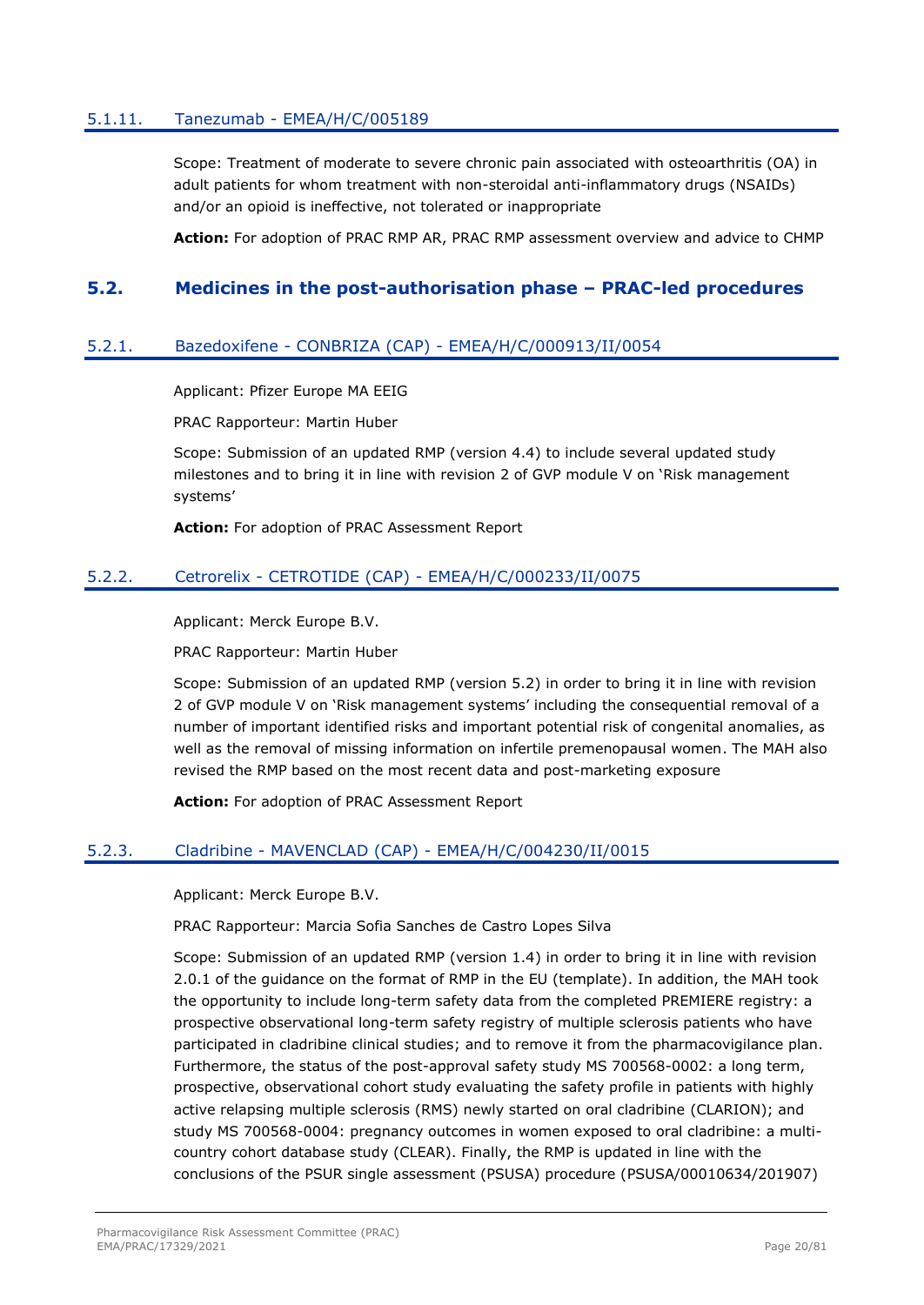adopted in January 2020

**Action:** For adoption of PRAC Assessment Report

## <span id="page-20-0"></span>5.2.4. Elosulfase alfa - VIMIZIM (CAP) - EMEA/H/C/002779/II/0034, Orphan

Applicant: BioMarin International Limited

PRAC Rapporteur: Rhea Fitzgerald

Scope: Submission of an updated RMP (version 5) in order to update the safety specifications and the pharmacovigilance plan, and to add healthcare provider educational materials and process indicator to evaluate the distribution of the educational materials. The RMP is also brought in line with revision 2.0.1 of the guidance on the format of RMP in the EU (template)

**Action:** For adoption of PRAC Assessment Report

## <span id="page-20-1"></span>5.2.5. Influenza vaccine (surface antigen, inactivated, adjuvanted) - FLUAD TETRA (CAP) - EMEA/H/C/004993/II/0008

Applicant: Seqirus Netherlands B.V.

PRAC Rapporteur: Jean-Michel Dogné

Scope: Submission of an updated RMP (version 1.9) in order to provide a consolidated RMP for adjuvanted trivalent influenza vaccine (aTIV) and adjuvanted quadrivalent influenza vaccine (aQIV), including an alignment of safety concerns for aTIV and aQIV

**Action:** For adoption of PRAC Assessment Report

## <span id="page-20-2"></span>5.2.6. Mannitol - BRONCHITOL (CAP) - EMEA/H/C/001252/II/0042, Orphan

Applicant: Pharmaxis Europe Limited

PRAC Rapporteur: Adrien Inoubli

Scope: Submission of an updated RMP (version 9.0) brought in line with revision 2.0.1 of the guidance on the format of RMP in the EU (template). The MAH took the opportunity to review the safety information and proposed to reclassify 'cough' from an important potential risk to an important identified risk; to remove the important identified risks of 'bronchospasm during and after the initiation dose assessment' and 'bronchospasm during long term use'; to remove the important potential risk of 'cough-related sequelae', 'off label use in non-cystic fibrosis (CF) bronchiectasis', 'off label use in paediatric/adolescent CF patients (aged 6-17 years)', 'administration of Bronchitol via the wrong inhaler device' and 'starting Bronchitol treatment without completing the full Bronchitol initiation dose assessment (BIDA) dose'; to remove the missing information of 'patients requiring home oxygen or needing assisted ventilation', 'children <6 years of age', 'pregnancy and lactation', 'risks associated with long-term use' from the list of safety concerns; to add 'increased risk of respiratory or systemic infection' as an important potential risk replacing 'pulmonary abscess on continued use', 'septicaemia on continued use', 'increased risk of bacteria sputum identified or infections with extended use of Bronchitol' and 'microbial infection via a contaminated inhaler device' previously classified as important potential risks. In addition, the pharmacovigilance plan is updated with completed studies. Finally,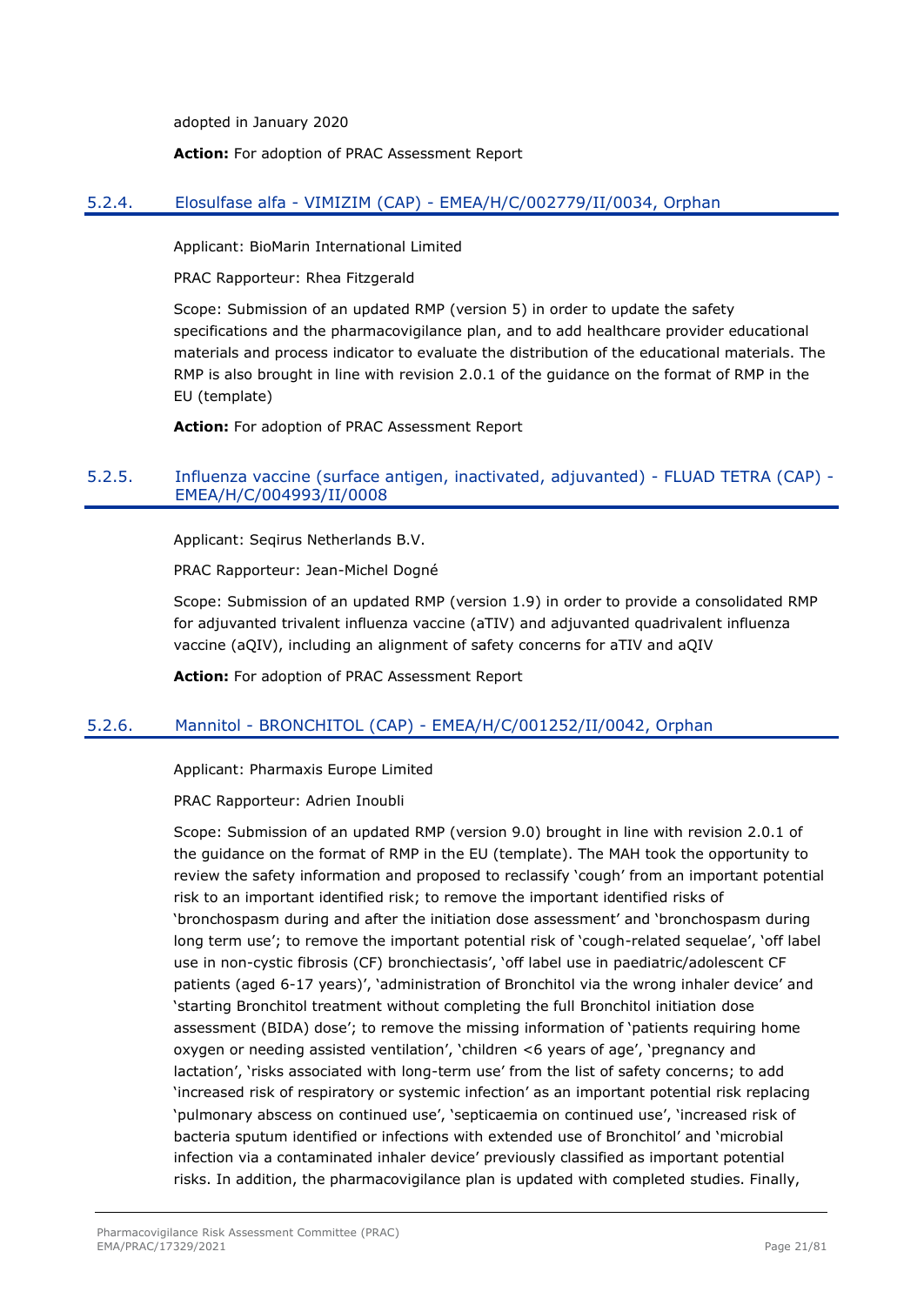the RMP is updated as requested as per the conclusions of the periodic safety update report single assessment (PSUSA) procedure (PSUSA/00009226/201904) adopted at the November 2019 PRAC meeting

**Action:** For adoption of PRAC Assessment Report

## <span id="page-21-0"></span>5.2.7. Melatonin - CIRCADIN (CAP) - EMEA/H/C/000695/II/0061

Applicant: RAD Neurim Pharmaceuticals EEC SARL

PRAC Rapporteur: Ana Sofia Diniz Martins

Scope: Submission of an updated RMP (version 7.0) to remove the following risks from the list of potential risks: drug interaction with levothyroxine, panic attacks, potential interaction with warfarin, sperm motility decreased/spermatozoa morphology abnormal and withdrawal. Furthermore, the MAH took the opportunity to introduce minor corrections throughout the RMP

**Action:** For adoption of PRAC Assessment Report

### <span id="page-21-1"></span>5.2.8. Saxagliptin - ONGLYZA (CAP) - EMEA/H/C/001039/WS1975/0051; saxagliptin, metformin hydrochloride - KOMBOGLYZE (CAP) - EMEA/H/C/002059/WS1975/0049

Applicant: AstraZeneca AB

PRAC Rapporteur: Menno van der Elst

Scope: Submission of an updated RMP (version 15.1 for Onglyza; version 16.1 for Komboglyze) in order to change the milestones to Q1 2021 of the final study report for study D1680C00016 (MEASURE-HF) (listed as a category 3 study in the RMP): a 24-week, multicentre, randomised, double-blind, parallel group, placebo-controlled study to investigate the effects of saxagliptin and sitagliptin in patients with type 2 diabetes mellitus (T2DM) and heart failure. The MAH took the opportunity to introduce minor changes throughout the RMP

**Action:** For adoption of PRAC Assessment Report

#### <span id="page-21-2"></span>5.2.9. Sildenafil - REVATIO (CAP) - EMEA/H/C/000638/II/0091

Applicant: Upjohn EESV

PRAC Rapporteur: Menno van der Elst

Scope: Submission of an updated RMP (version 7.0) in line with revision 2 of GVP module V on 'Risk management systems'. Consequently, the educational programme for the risk of hypotension is proposed to be terminated

**Action:** For adoption of PRAC Assessment Report

#### <span id="page-21-3"></span>5.2.10. Tolvaptan - JINARC (CAP) - EMEA/H/C/002788/II/0029

Applicant: Otsuka Pharmaceutical Netherlands B.V.

PRAC Rapporteur: Amelia Cupelli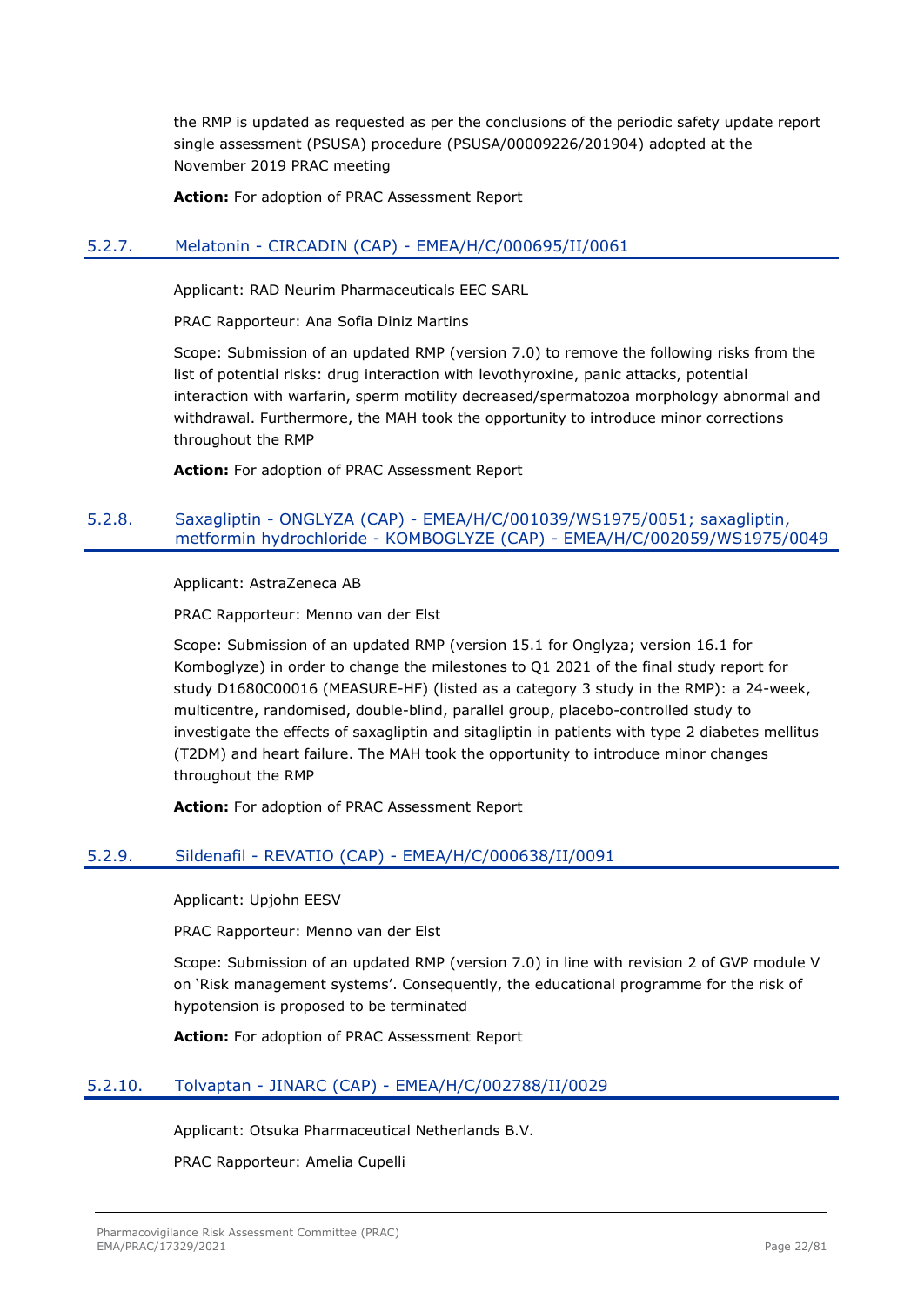Scope: Submission of an updated RMP (version 14.4) to include dehydration and the pregnancy prevention programme as additional risk minimisation measures (aRMM) in order to align the RMP with Annex II-D on 'Conditions or restrictions with regard to the safe and effective use of the medicinal product'

**Action:** For adoption of PRAC Assessment Report

<span id="page-22-0"></span>5.2.11. Vildagliptin - GALVUS (CAP) - EMEA/H/C/000771/WS1970/0067; JALRA (CAP) - EMEA/H/C/001048/WS1970/0069; XILIARX (CAP) - EMEA/H/C/001051/WS1970/0067; vildagliptin, metformin hydrochloride - EUCREAS (CAP) - EMEA/H/C/000807/WS1970/0081; ICANDRA (CAP) - EMEA/H/C/001050/WS1970/0084; ZOMARIST (CAP) - EMEA/H/C/001049/WS1970/0083

Applicant: Novartis Europharm Limited

PRAC Rapporteur: Annika Folin

Scope: Submission of an updated RMP (version 15.0) in order to bring it in line with revision 2 of GVP module V on 'Risk management systems' and aligned with the conclusions of the PSUR single assessment (PSUSA) procedure (PSUSA/00003113/201802) adopted in October 2018. In addition, Annex II-D on 'conditions or restrictions with regard to the safe and effective use of the medicinal product' of the product information is updated to remove the statement on submission of an RMP update every 3 years

**Action:** For adoption of PRAC Assessment Report

# <span id="page-22-1"></span>**5.3. Medicines in the post-authorisation phase – CHMP-led procedures**

## <span id="page-22-2"></span>5.3.1. Apalutamide - ERLEADA (CAP) - EMEA/H/C/004452/II/0009

Applicant: Janssen-Cilag International N.V.

PRAC Rapporteur: Tiphaine Vaillant

Scope: Update of section 5.3 of the SmPC in order to include non-clinical information based on final results from a 26-week study TOX13540 (listed as a category 3 study in the RMP): a carcinogenicity study of JNJ-56021927-AAA (apalutamide) by oral gavage in CByB6F1/TgrasH2 hemizygous mice. The RMP (version 3.2) is updated accordingly. In addition, the MAH took the opportunity to update the list of local representatives in the package leaflet and to bring the product information in line with the latest quality review of (QRD) template (version 10.1)

**Action:** For adoption of PRAC RMP AR, PRAC RMP assessment overview and advice to CHMP

#### <span id="page-22-3"></span>5.3.2. Belimumab - BENLYSTA (CAP) - EMEA/H/C/002015/II/0080

Applicant: GlaxoSmithKline (Ireland) Limited

PRAC Rapporteur: Ulla Wändel Liminga

Scope: Extension of indication to include treatment of lupus nephritis. As a consequence, sections 4.1, 4.2, 4.4, 4.8, 5.1 and 5.2 of the SmPC are updated. The package leaflet and the RMP (version 38) are updated in accordance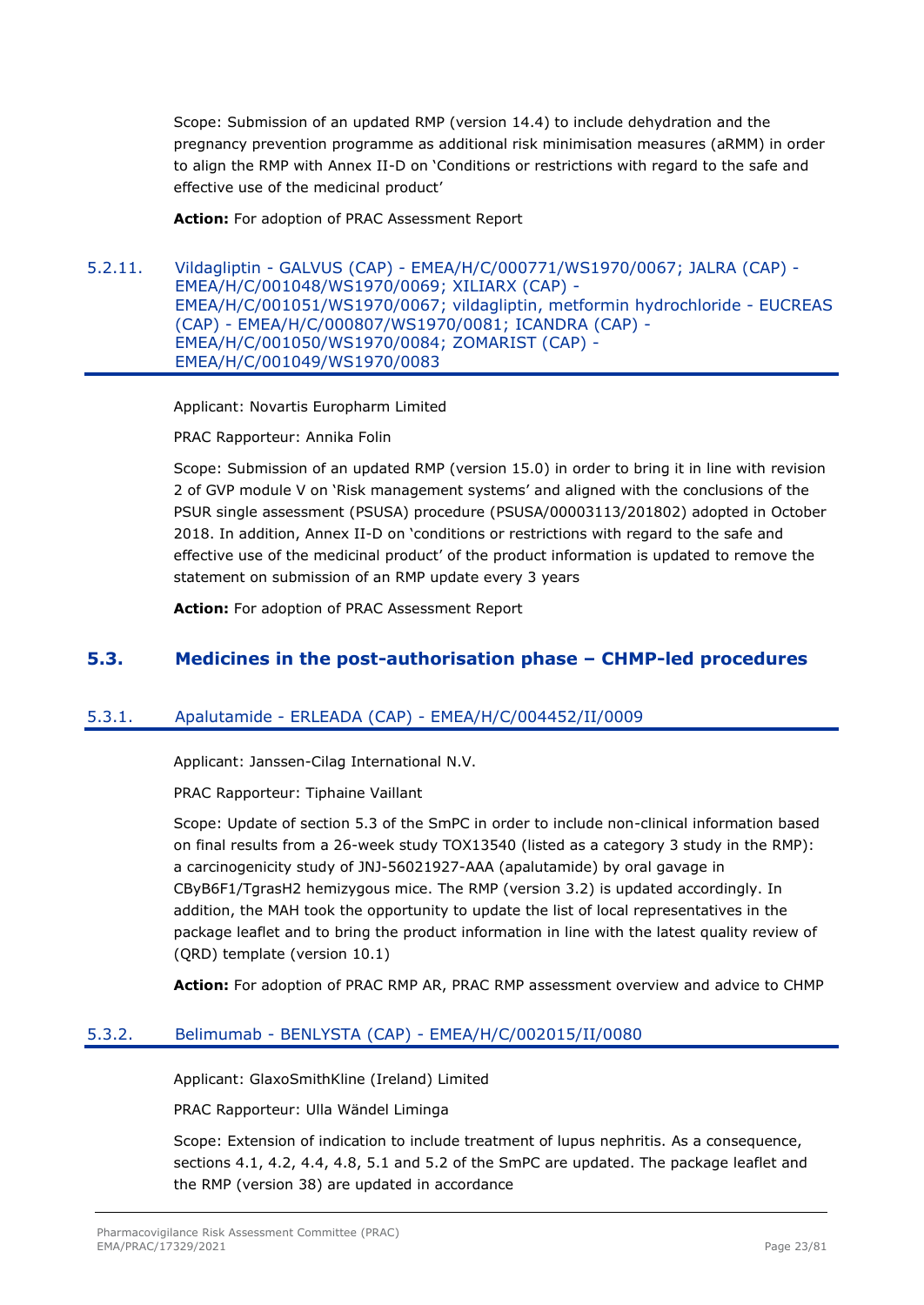**Action:** For adoption of PRAC RMP AR, PRAC RMP assessment overview and advice to CHMP

### <span id="page-23-0"></span>5.3.3. Blinatumomab - BLINCYTO (CAP) - EMEA/H/C/003731/II/0038, Orphan

Applicant: Amgen Europe B.V.

PRAC Rapporteur: Eva Jirsová

Scope: Extension of indication to include the use of blinatumomab as monotherapy for the treatment of paediatric patients aged 1 year or older with high-risk first relapsed Philadelphia chromosome negative CD19 positive B-precursor acute lymphoblastic leukaemia (ALL) as consolidation therapy. As a consequence, sections 4.1, 4.2, 4.4, 4.8, 5.1 and 5.2 of the SmPC are updated. The package leaflet and the RMP (version 13.0) are updated in accordance

**Action:** For adoption of PRAC RMP AR, PRAC RMP assessment overview and advice to CHMP

## <span id="page-23-1"></span>5.3.4. Cannabidiol - EPIDYOLEX (CAP) - EMEA/H/C/004675/II/0005, Orphan

Applicant: GW Pharma (International) B.V.

PRAC Rapporteur: Ana Sofia Diniz Martins

Scope: Extension of indication for use as adjunctive therapy of seizures associated with tuberous sclerosis complex (TSC) for patients 1 year of age and older. As a consequence, sections 4.1, 4.2, 4.4, 4.5, 4.8, 5.1, 5.2 and 5.3 of the SmPC are updated. The package leaflet and the RMP (version 1.1) are updated accordingly. The MAH took the opportunity to correct typographic errors in the product information, to introduce editorial updates and to implement the updated ethanol statement in compliance with the European Commission (EC) guideline on 'excipients in the labelling and package leaflet of medicinal products for human use'

**Action:** For adoption of PRAC RMP AR, PRAC RMP assessment overview and advice to CHMP

#### <span id="page-23-2"></span>5.3.5. Cholera vaccine (recombinant, live, oral) - VAXCHORA (CAP) - EMEA/H/C/003876/II/0003/G

Applicant: Emergent Netherlands B.V.

PRAC Rapporteur: Jean-Michel Dogné

Scope: Grouped variations consisting of: 1) extension of indication for the active immunisation against disease caused by *Vibrio cholerae* serogroup O1, from the currently approved age range 'adults and children aged 6 years and older' to 'adults and children aged 2 years and older'. As a consequence, sections 4.1, 4.2, 4.4, 4.8, 5.1 and 6.6 of the SmPC are updated. The package leaflet and the RMP (version 2.0) are updated in accordance; 2) update section 5.1 of the SmPC to include long-term immunogenicity data supporting Vaxchora (cholera vaccine (recombinant, live, oral)) effectiveness at generating a protective immune response that persists for 2 years following vaccination; based on the final results from study PXVX-VC-200-006: a randomised, double-blind, placebo-controlled trial aimed to assess the safety and immunogenicity of Vaxchora (cholera vaccine (recombinant, live, oral)) in children 2 to <18 years of age. The MAH took the opportunity to include editorial changes throughout the SmPC and Annex II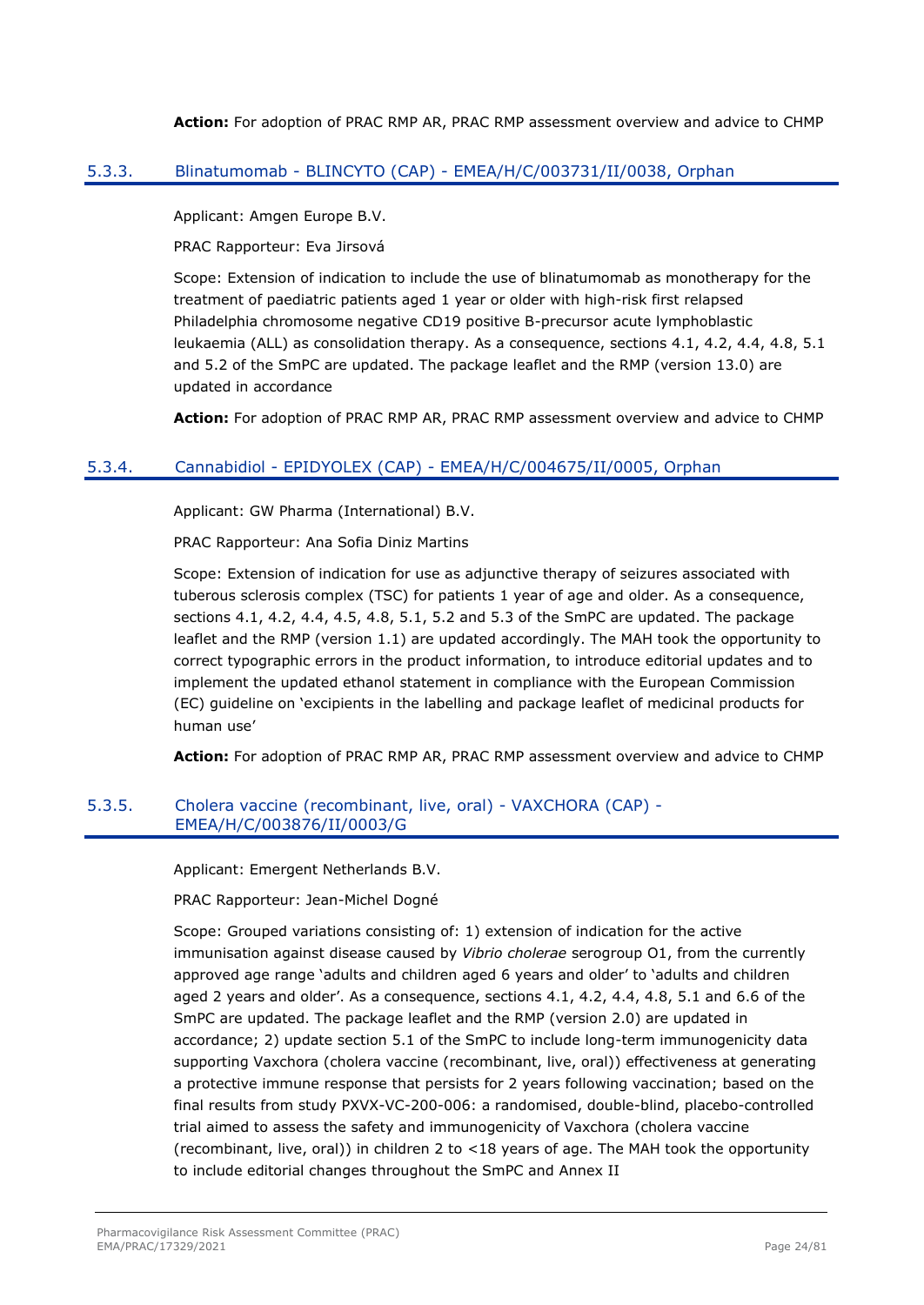### <span id="page-24-0"></span>5.3.6. Deferasirox - EXJADE (CAP) - EMEA/H/C/000670/II/0075

Applicant: Novartis Europharm Limited

PRAC Rapporteur: Tiphaine Vaillant

Scope: Update of the product information to remove discrepancies between SmPC and package leaflet in sections dedicated to pregnancy and breastfeeding. In addition, the product information is updated in line with the Annex to the European Commission (EC) guideline on 'excipients in the labelling and package leaflet of medicinal products for human use' and in line with the latest quality review of documents (QRD) template (version 10.1). The MAH took the opportunity to update the list of update the details of local representatives in Estonia, Latvia and the Netherlands. The RMP (version 18.0) is updated to remove the important identified risk of 'severe cutaneous adverse reactions (including Stevens-Johnson syndrome, toxic epidermal necrolysis and drug reaction with eosinophilia and systemic symptoms)', to change the milestone for study CICL670E2422 (listed as a category 1 in Annex II of the product information): an observational, multicentre study to evaluate the safety of deferasirox in the treatment of paediatric non transfusion dependant-thalassaemia (NTDT) patients over 10 years old for whom deferoxamine is contraindicated or inadequate; to change to RMP commitment deliverable and milestone for study CICL670F2202 (listed as category 3 in the RMP): a randomized, open-label, multicentre, two arm, phase 2 study to evaluate treatment compliance, efficacy and safety of an improved deferasirox formulation (granules) in paediatric patients with iron overload; and to remove study CICL670F2429 (category 1): a single-arm interventional phase iv, post-authorisation study evaluating the safety of paediatric patients with transfusional hemosiderosis treated with deferasirox crushed film coated tablets, due to fulfilment of the corresponding post-authorisation measure. Finally, the RMP is updated to remove the expedited reporting requirement for the serious adverse drug reactions (ADRs), 'increase in hepatic enzymes >10 x upper limit of normal (ULN)', 'serious rise in creatinine', 'results of renal biopsies', 'cataracts' and 'hearing loss' and 'gallstones as agreed in the conclusions of the PSUR single assessment (PSUSA) procedure (PSUSA/00000939/201910) adopted in May 2020. Annex II of the product information is updated accordingly

**Action:** For adoption of PRAC RMP AR, PRAC RMP assessment overview and advice to CHMP

## <span id="page-24-1"></span>5.3.7. Dimethyl fumarate - TECFIDERA (CAP) - EMEA/H/C/002601/II/0069/G

Applicant: Biogen Netherlands B.V.

PRAC Rapporteur: Martin Huber

Scope: Grouped variations consisting of: 1) update of section 4.8 of the SmPC in order to add rhinorrhoea to the list of adverse drug reactions (ADRs) with frequency not known based on a systematic review of information from clinical and non-clinical studies, postmarketing data and scientific literature. The package leaflet has been updated accordingly; 2) update of sections 4.4, 4.8 and 5.1 of the SmPC in order to update efficacy and safety information based on final results from study 109MS303 (ENDORSE) (listed as a category 3 study in the RMP): a dose-blind, multicentre, extension study to determine the long-term safety and efficacy of two doses of BG00012 (dimethyl fumarate) monotherapy in subjects with relapsing-remitting multiple sclerosis. The RMP (version 11.1) is updated accordingly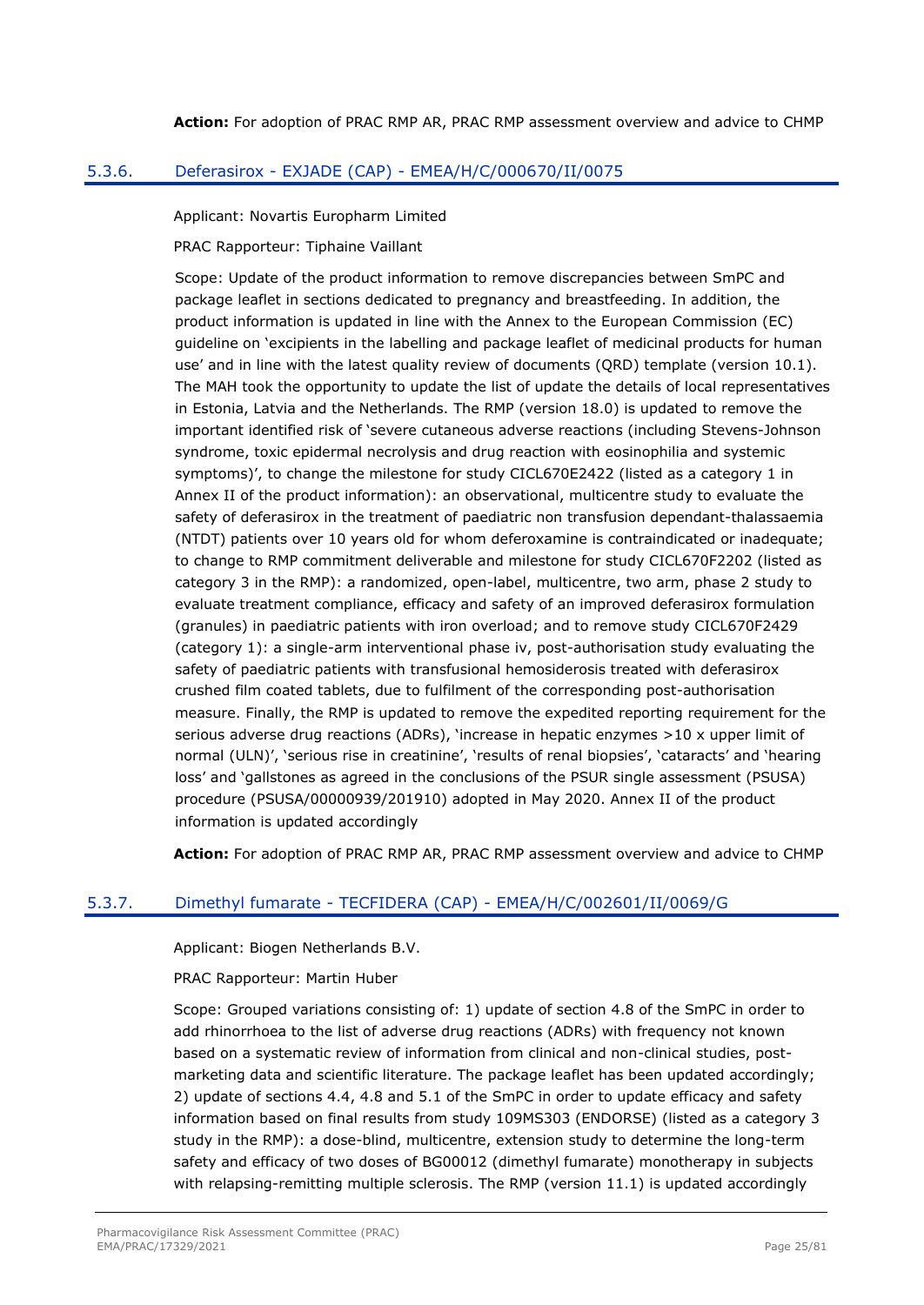**Action:** For adoption of PRAC RMP AR, PRAC RMP assessment overview and advice to CHMP

<span id="page-25-0"></span>5.3.8. Diphtheria, tetanus, pertussis (acellular, component), hepatitis B (rDNA<sup>5</sup>), poliomyelitis (inactivated) and haemophilus type B conjugate vaccine (adsorbed) - HEXACIMA (CAP) - EMEA/H/C/002702/WS1965/0110/G; HEXYON (CAP) - EMEA/H/C/002796/WS1965/0114/G

Applicant: Sanofi Pasteur

PRAC Rapporteur: Brigitte Keller-Stanislawski

Scope: Grouped variations consisting of: 1) update of section 5.1 of the SmPC in order to describe the persistence of anti-surface antigens of the hepatitis B virus (HBs) antibodies in subjects 6 years of age having received a hexavalent vaccine based on the final results from study A3L00052: a phase 4, open-label, multicentre study in children previously vaccinated in study A3L38a with 3 doses of either Hexacima/Hexyon (group 1) or Infanrix Hexa (group 2); 2) update of sections 4.4 and 5.1 of the SmPC in order to reword safety and immunogenicity information regarding individuals with immunodeficiency based on the final results from study A3L44: a phase 3, single centre, open-label, two-arm study including human immunodeficiency virus (HIV)-exposed infected and uninfected infants vaccinated with a 3-dose infant primary series (at 6, 10, and 14 weeks of age) and a booster dose (at 15 to 18 months of age) with Hexacima/Hexyon in Republic of South Africa; 3) update of section 4.4 of the SmPC in order to include syncope within the precautions for use. The package leaflet and the RMP (version 13.0) are updated accordingly. In addition, the MAH/Scientific Opinion holder (SOH) took the opportunity to update the list of local representatives in the package leaflet

**Action:** For adoption of PRAC RMP AR, PRAC RMP assessment overview and advice to CHMP

#### <span id="page-25-1"></span>5.3.9. Eltrombopag - REVOLADE (CAP) - EMEA/H/C/001110/II/0063

Applicant: Novartis Europharm Limited

#### PRAC Rapporteur: Eva Segovia

Scope: Update of sections 4.2, 4.8 and 5.2 of SmPC to clarify dosing recommendations to ensure accurate treatment of patients of 'East-/Southeast-Asian' ancestry and to correct the adverse drug reactions (ADR) list based on currently available data, which was previously submitted and reviewed. In addition, section 4.4 of the SmPC is updated in line with the 'Excipients in the labelling and package leaflet of medicinal products for human use'. The package leaflet is updated accordingly. The RMP (version 53) is also updated accordingly and to reflect the updated date for the provision of the primary study report of CETB115E2201 (listed as a category 3 study in the RMP): a phase 2 dose-escalation study characterising the pharmacokinetic (PK) of eltrombopag in paediatric patients with previously untreated or relapsed severe aplastic anaemia or recurrent aplastic anaemia as well as to update it in line with the conclusions of the PSUR single assessment (PSUSA) procedure (PSUSA/00001205/201809) adopted in April 2019

**Action:** For adoption of PRAC RMP AR, PRAC RMP assessment overview and advice to CHMP

<sup>5</sup> Ribosomal deoxyribonucleic acid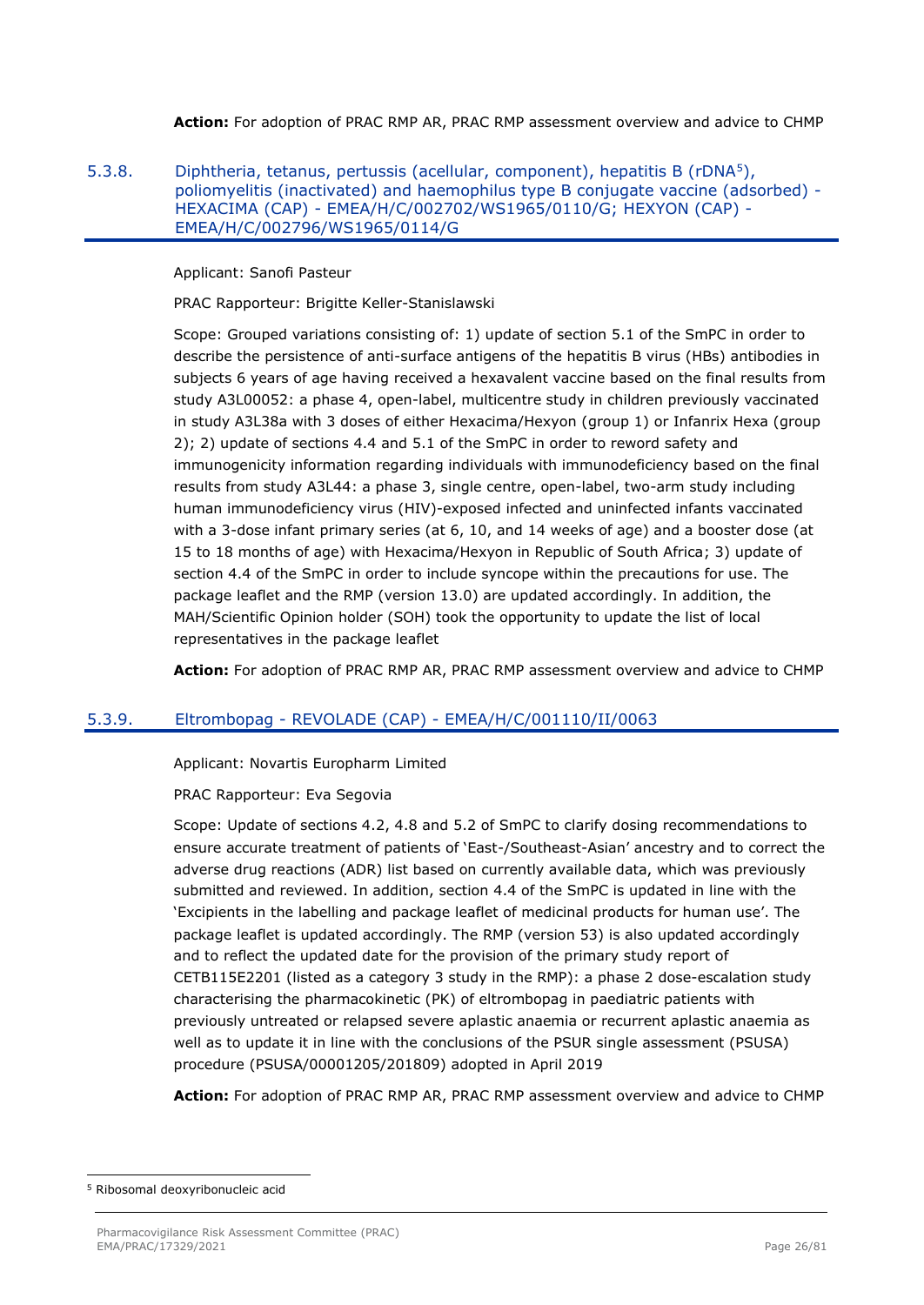## <span id="page-26-0"></span>5.3.10. Empagliflozin - JARDIANCE (CAP) - EMEA/H/C/002677/II/0055

Applicant: Boehringer Ingelheim International GmbH

PRAC Rapporteur: Eva Segovia

Scope: Extension of indication to include treatment of adult patients with heart failure and reduced ejection fraction. As a consequence, sections 4.1, 4.2, 4.4, 4.8, 4.9 and 5.1 of the SmPC are updated based on final results from study EMPEROR-Reduced: a phase 3 randomised, double-blind trial to evaluate efficacy and safety of once daily empagliflozin 10 mg compared to placebo in patients with chronic heart failure with reduced ejection fraction (HFrEF). The package leaflet, labelling and the RMP (version 15.0) are updated in accordance. In addition, the MAH took the opportunity to update the list of local representatives in the package leaflet

**Action:** For adoption of PRAC RMP AR, PRAC RMP assessment overview and advice to CHMP

### <span id="page-26-1"></span>5.3.11. Filgotinib - JYSELECA (CAP) - EMEA/H/C/005113/II/0001

Applicant: Gilead Sciences Ireland UC

PRAC Rapporteur: Nikica Mirošević Skvrce

Scope: Extension of indication to include the treatment of active ulcerative colitis in adult patients. As a consequence, sections 4.1, 4.2, 4.4, 4.8, 5.1 and 5.2 of the SmPC are updated. In addition, the package leaflet and the RMP (version 1.1) are updated accordingly. In addition, the MAH took the opportunity to include minor updates to Annex II and to implement minor editorial changes throughout the product information

**Action:** For adoption of PRAC RMP AR, PRAC RMP assessment overview and advice to CHMP

## <span id="page-26-2"></span>5.3.12. Follitropin delta - REKOVELLE (CAP) - EMEA/H/C/003994/II/0022

Applicant: Ferring Pharmaceuticals A/S

PRAC Rapporteur: Menno van der Elst

Scope: Update of section 4.2 of the SmPC in order to introduce a new anti-Müllerian hormone (AMH) assay to determine the dose of follitropin delta, following an agreed recommendation. The RMP (version 5.0) is updated accordingly and in line with revision 2 of GVP module V on 'Risk management systems'. The MAH took the opportunity to amend section 4.4 of the SmPC to introduce traceability information. Finally, the product information is brought in line with the latest quality review of documents (QRD) template (version 10.1)

**Action:** For adoption of PRAC RMP AR, PRAC RMP assessment overview and advice to CHMP

## <span id="page-26-3"></span>5.3.13. Meningococcal group B vaccine (recombinant, adsorbed) - TRUMENBA (CAP) - EMEA/H/C/004051/II/0032

Applicant: Pfizer Europe MA EEIG

PRAC Rapporteur: Jean-Michel Dogné

Scope: Update of sections 4.8 and 5.1 of the SmPC following the interim data from the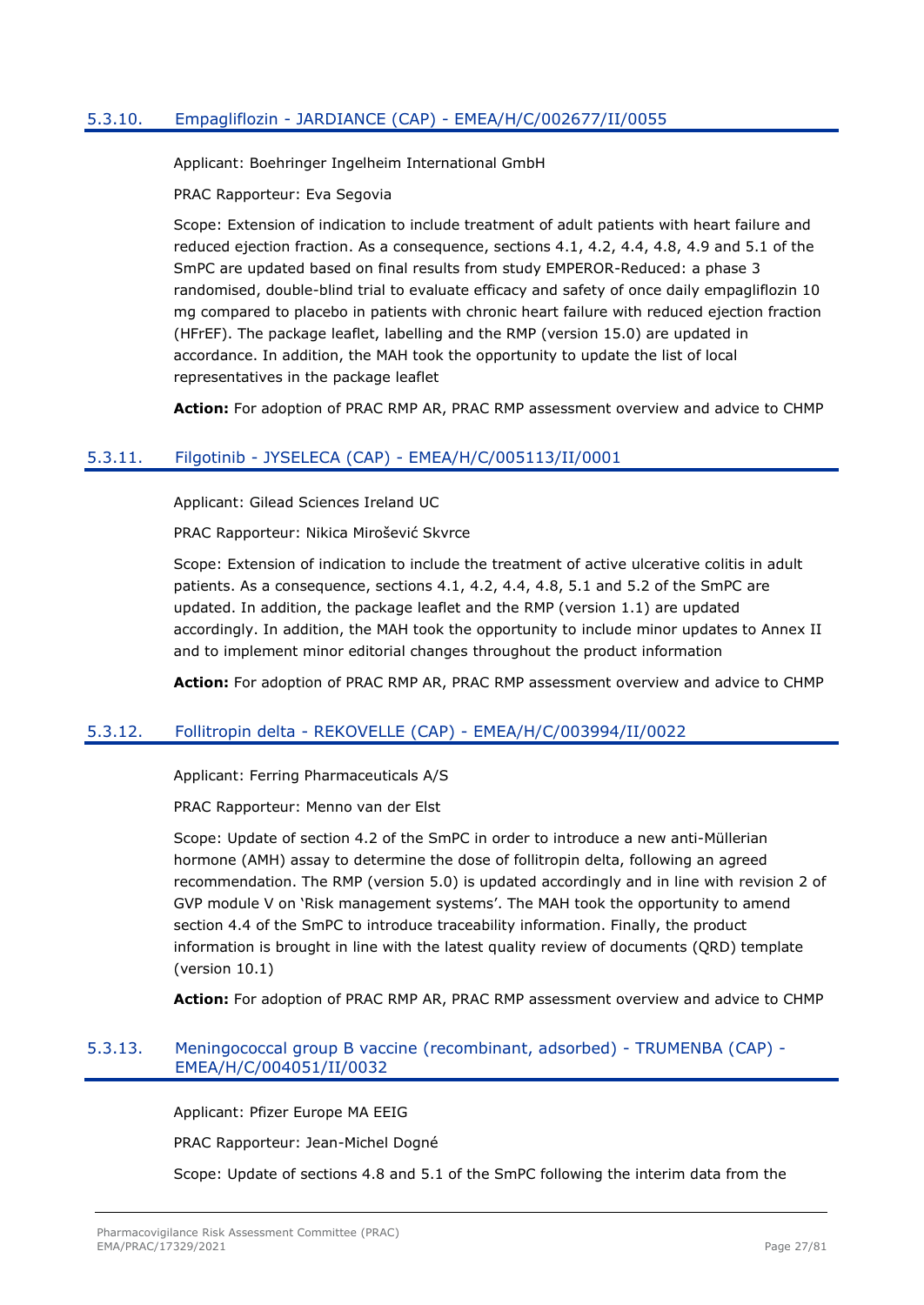primary vaccination phase (stage 1) of study B1971057: a phase 3, randomised, activecontrolled, observer-blinded study to assess the immunogenicity, safety and tolerability of bivalent rLP2086 vaccine (Trumenba (meningococcal group B vaccine)) when administered as a 2-dose regimen and a first-in-human study to describe the immunogenicity, safety and tolerability of a bivalent rLP2086 containing pentavalent vaccine (MenABCWY) in healthy subjects  $\geq 10$  to <26 years of age. The RMP (version 5.0) is updated accordingly. The MAH took the opportunity to implement some editorial changes in section 4.4 of the SmPC and in the package leaflet to introduce information on sodium content in line with the Annex to the European Commission (EC) guideline on 'excipients in the labelling and package leaflet of medicinal products for human use'

**Action:** For adoption of PRAC RMP AR, PRAC RMP assessment overview and advice to CHMP

### <span id="page-27-0"></span>5.3.14. Mepolizumab - NUCALA (CAP) - EMEA/H/C/003860/II/0035

Applicant: GlaxoSmithKline Trading Services Limited

PRAC Rapporteur: Brigitte Keller-Stanislawski

Scope: Extension of indication to include chronic rhinosinusitis with nasal polyps (CRSwNP). As a consequence, sections 4.1, 4.2, 4.8, 5.1 and 5.2 of the SmPC are updated. The package leaflet and the RMP (version 7) are updated in accordance. In addition, the MAH took the opportunity to update the local representative for Italy in the package leaflet

**Action:** For adoption of PRAC RMP AR, PRAC RMP assessment overview and advice to CHMP

## <span id="page-27-1"></span>5.3.15. Mepolizumab - NUCALA (CAP) - EMEA/H/C/003860/II/0036/G

Applicant: GlaxoSmithKline Trading Services Limited

PRAC Rapporteur: Brigitte Keller-Stanislawski

Scope: Grouped variations consisting of: 1) extension of indication to include eosinophilic granulomatosis with polyangiitis (EGPA). As a consequence, sections 4.1, 4.2, 4.8, 5.1 and 5.2 of the SmPC are updated. The package leaflet and the RMP (version 7) are updated in accordance. In addition, the MAH took the opportunity to update the local representative for Italy in the package leaflet; 2) addition of a new pack size of 9x100mg/mL multipack for pre-filled pens 100 mg/mL solution for injection and another pack size of 9x100mg/mL multipack for pre-filled syringes100 mg/mL solution for injection. As a consequence, sections 6.5 and 8 of the SmPC and the package leaflet are updated accordingly. Annex III-A on 'labelling' is also updated to include information relating to the new pack sizes

**Action:** For adoption of PRAC RMP AR, PRAC RMP assessment overview and advice to CHMP

## <span id="page-27-2"></span>5.3.16. Mepolizumab - NUCALA (CAP) - EMEA/H/C/003860/II/0037

Applicant: GlaxoSmithKline Trading Services Limited

PRAC Rapporteur: Brigitte Keller-Stanislawski

Scope: Extension of indication to include hypereosinophilic syndrome (HES). As a consequence, sections 4.1, 4.2, 4.8, 5.1 and 5.2 of the SmPC are updated. In addition, section 6.6 of the SmPC for the powder for solution for injection presentations is updated. The package leaflet and the RMP (version 7) are updated in accordance. The MAH took the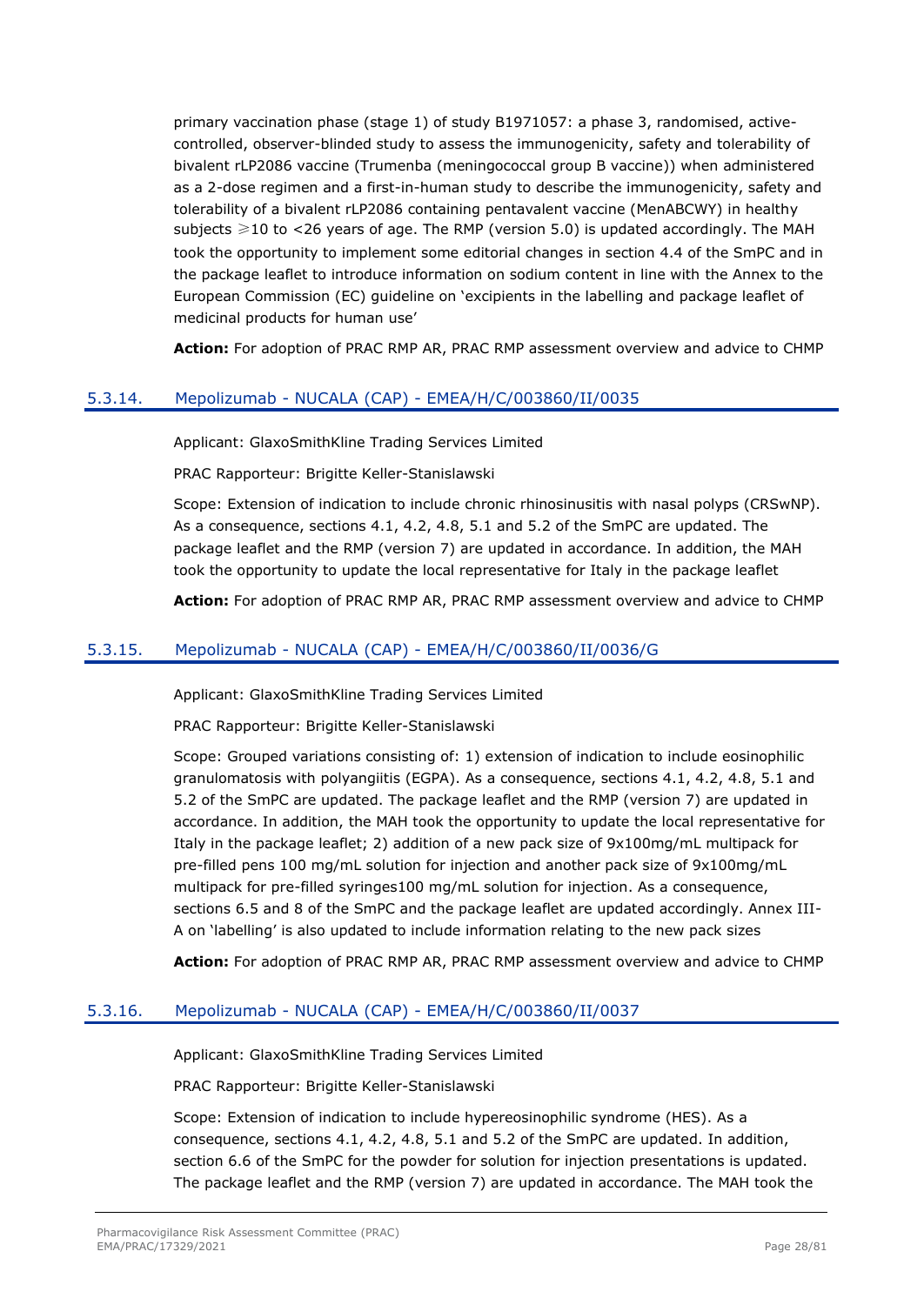opportunity to update the local representative for Italy in the package leaflet **Action:** For adoption of PRAC RMP AR, PRAC RMP assessment overview and advice to CHMP

## <span id="page-28-0"></span>5.3.17. Natalizumab - TYSABRI (CAP) - EMEA/H/C/000603/X/0116

Applicant: Biogen Netherlands B.V.

PRAC Rapporteur: Brigitte Keller-Stanislawski

Scope: Extension application to introduce a new pharmaceutical form (solution for injection), associated with a new strength (150 mg) and a new route of administration (subcutaneous use). The RMP (version 26.1) is updated accordingly

**Action:** For adoption of PRAC RMP AR, PRAC RMP assessment overview and advice to CHMP

### <span id="page-28-1"></span>5.3.18. Netupitant, palonosetron - AKYNZEO (CAP) - EMEA/H/C/003728/X/0031

Applicant: Helsinn Birex Pharmaceuticals Limited

PRAC Rapporteur: Ilaria Baldelli

Scope: Extension application to introduce a new pharmaceutical form (concentrate for solution for infusion). The RMP (version 2.8) is updated accordingly

**Action:** For adoption of PRAC RMP AR, PRAC RMP assessment overview and advice to CHMP

### <span id="page-28-2"></span>5.3.19. Nilotinib - TASIGNA (CAP) - EMEA/H/C/000798/II/0107

Applicant: Novartis Europharm Limited

PRAC Rapporteur: Hans Christian Siersted

Scope: Submission of the 5 year data including data on late relapses from the ongoing studies: 1) study CAMN107I2201 (ENESTfreedom): a phase 2, single-arm, open-label, multicentre nilotinib treatment-free remission (TFR) study in patients with breakpoint cluster region gene/Abelson proto-oncogene 1 (BCR-ABL1) positive chronic myeloid leukaemia in chronic phase (CML-CP), who had achieved durable minimal residual disease (MRD) status on first-line nilotinib treatment; 2) study CAMN107A2408 (ENESTop): a phase 2, single-arm, open-label, multicentre study, evaluating TFR in patients with BCR-ABL1 positive CML-CP who achieved a sustained molecular response of MR4.5 on nilotinib treatment after switching from imatinib to nilotinib. The RMP (version 23.0) is updated accordingly

**Action:** For adoption of PRAC RMP AR, PRAC RMP assessment overview and advice to CHMP

#### <span id="page-28-3"></span>5.3.20. Nintedanib - VARGATEF (CAP) - EMEA/H/C/002569/II/0035/G

Applicant: Boehringer Ingelheim International GmbH

PRAC Rapporteur: Agni Kapou

Scope: Grouped variations consisting of: 1) update of sections 4.5, 4.6 and 5.2 of the SmPC to reflect the results of study 1199-0340 conducted in female patients with systemic sclerosis associated interstitial lung disease (SSc-ILD) to investigate a potential interaction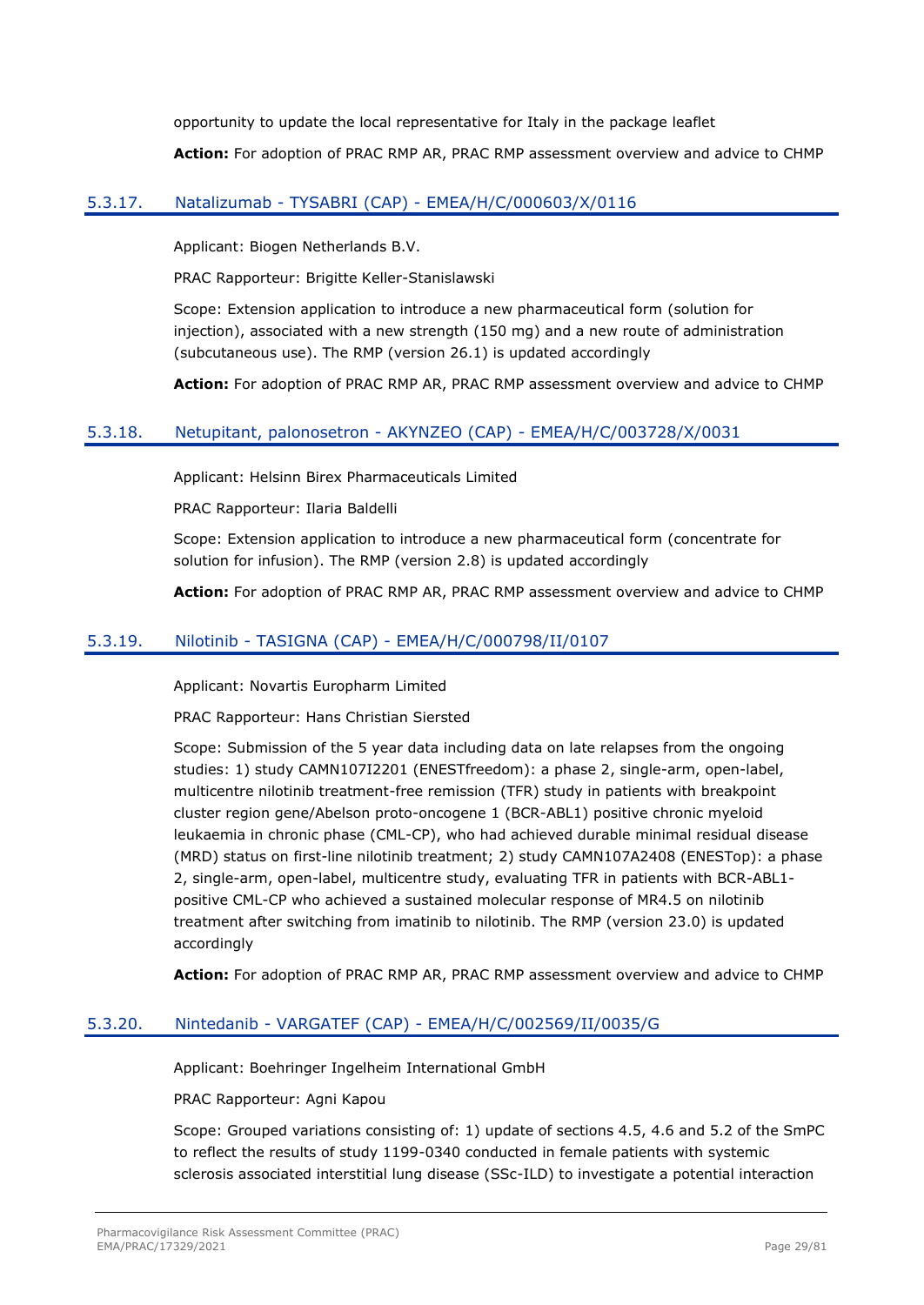between nintedanib and a combined oral contraceptive (COC) containing ethinylestradiol/levonorgestrel; 2) update of sections 4.3 and 4.6 of the SmPC to introduce a new contraindication of pregnancy. This follows the update for Ofev (nintedanib) on SSc-ILD introduced in the context of variation II/0026 finalised in February 2020 and as requested in the conclusions of the PSUR single assessment (PSUSA) procedure (PSUSA/00010318/201910) adopted in May 2020. The package leaflet and the RMP (version 7.0) are updated accordingly

**Action:** For adoption of PRAC RMP AR, PRAC RMP assessment overview and advice to CHMP

### <span id="page-29-0"></span>5.3.21. Nintedanib - VARGATEF (CAP) - EMEA/H/C/002569/II/0037

Applicant: Boehringer Ingelheim International GmbH

PRAC Rapporteur: Agni Kapou

Scope: Submission of the final report from study LUME BioNIS (listed as an obligation in the Annex II of the product information): a non-interventional study in patients eligible for treatment with Vargatef (nintedanib) to explore whether genetic or genomic markers (alone or combined with clinical covariates) could be used to predict overall survival. Annex II and the RMP (version 8.0) are updated accordingly

**Action:** For adoption of PRAC RMP AR, PRAC RMP assessment overview and advice to CHMP

### <span id="page-29-1"></span>5.3.22. Pegvisomant - SOMAVERT (CAP) - EMEA/H/C/000409/II/0098/G

Applicant: Pfizer Europe MA EEIG

PRAC Rapporteur: Adrien Inoubli

Scope: Grouped variations consisting of: 1) update of section 4.4 of the SmPC to remove the warning on growth hormone secreting tumours, consequential to the removal of pituitary tumour growth as a potential risk from the RMP. The package leaflet is updated accordingly; 2) update of the RMP (version 2.0) to reflect the evaluation of the final results of study A6291010 (ACROSTUDY) (listed as a category 3 study in the RMP): an open-label, global, multicentre, non-interventional PASS performed to monitor the long-term safety and outcomes of pegvisomant treatment in clinical practice as per the conclusions of variation II/0089 adopted in July 2019. The RMP is also brought in line with revision 2 of GVP module V on 'Risk management systems'

**Action:** For adoption of PRAC RMP AR, PRAC RMP assessment overview and advice to CHMP

#### <span id="page-29-2"></span>5.3.23. Pertuzumab - PERJETA (CAP) - EMEA/H/C/002547/II/0054

Applicant: Roche Registration GmbH

PRAC Rapporteur: Hans Christian Siersted

Scope: Submission of the final report from study MO28047 (PERUSE) (listed as an obligation in Annex II): a multicentre, open-label, single-arm study of pertuzumab in combination with trastuzumab and taxane in first line treatment of patients with human epidermal growth factor receptor 2 (HER2)-positive advanced (metastatic or locally recurrent) breast cancer. The RMP (version 13.0) is updated accordingly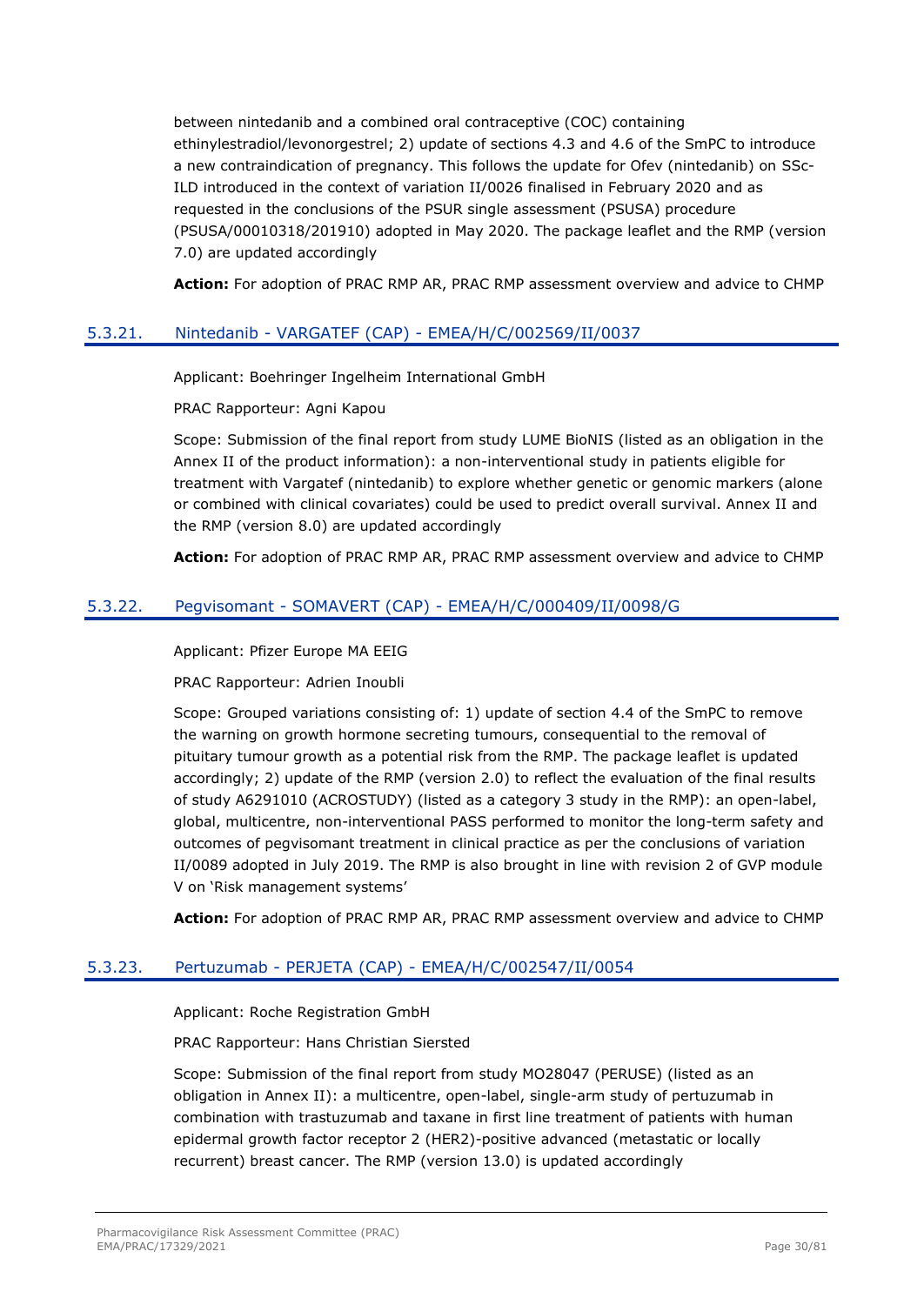**Action:** For adoption of PRAC RMP AR, PRAC RMP assessment overview and advice to CHMP

## <span id="page-30-0"></span>5.3.24. Pitolisant - WAKIX (CAP) - EMEA/H/C/002616/II/0023/G, Orphan

Applicant: Bioprojet Pharma

PRAC Rapporteur: Kirsti Villikka

Scope: Grouped variations consisting of an update of sections 4.2, 4.4, 4.5, 5.1 and 5.2 of the SmPC based on new clinical data from: 1) study P09-10 (HARMONY III): an open-label naturalistic pragmatic study to assess the long-term safety of pitolisant in the treatment of excessive daytime sleepiness (EDS) (with or without cataplexy) in narcolepsy; 2) study P16- 02: a randomised, double-blind, active- and placebo-controlled, single-dummy, 4-way crossover study to determine the abuse potential of pitolisant compared to phentermine and placebo, in healthy, non-dependent recreational stimulant users. The proposed update also includes results of a post approval network meta-analysis which compares efficacy and safety of multiple treatments, multi-arm studies, and multi-criteria treatment decisions. The package leaflet and the RMP (version 6.0) are updated accordingly

**Action:** For adoption of PRAC RMP AR, PRAC RMP assessment overview and advice to CHMP

### <span id="page-30-1"></span>5.3.25. Pyronaridine, artesunate - PYRAMAX (Art 58<sup>6</sup>) - EMEA/H/W/002319/II/0023/G

Applicant: Shin Poong Pharmaceutical Co., Ltd.

PRAC Rapporteur: Adrien Inoubli

Scope: Grouped variations consisting of the submission of the final clinical study reports (CSR) of two completed studies: 1) study SP-C-021-15 (listed as a category 3 study in the RMP): a phase 3b/4 cohort event monitoring study conducted in Central Africa to evaluate the safety in patients after the local registration of Pyramax (pyronaridine/artesunate) (CANTAM study); 2) study SP-C-026-18: a randomized open-label exploratory study to determine the efficacy of different treatment regimens of Pyramax (pyronaridine/artesunate) in asymptomatic carriers of Plasmodium falciparum monoinfections. This non-imposed study was conducted in Gambia and Zambia and compared asymptomatic subjects with parasitaemia dosed according to the approved label of 3-day dosing with 2-day and 1-day dosing. As a consequence, sections 4.2, 4.4, 4.6, 4.8 and 5.1 are updated. The package leaflet is updated in accordance. The RMP (version 17) is also updated accordingly and in line with revision 2.0.1 of the guidance on the format of RMP in the EU (template)

**Action:** For adoption of PRAC RMP AR, PRAC RMP assessment overview and advice to CHMP

## <span id="page-30-2"></span>5.3.26. Raltegravir - ISENTRESS (CAP) - EMEA/H/C/000860/II/0093

Applicant: Merck Sharp & Dohme B.V.

PRAC Rapporteur: Adrien Inoubli

Scope: Update of section 4.6 of the SmPC in order to update safety information following

<sup>6</sup> Article 58 of Regulation (EC) No 726/2004 allows the Committee for Medicinal Products for Human Use (CHMP) to give opinions, in co-operation with the World Health Organisation (WHO) on medicinal products for human use that are intended exclusively for markets outside of the European Union (EU)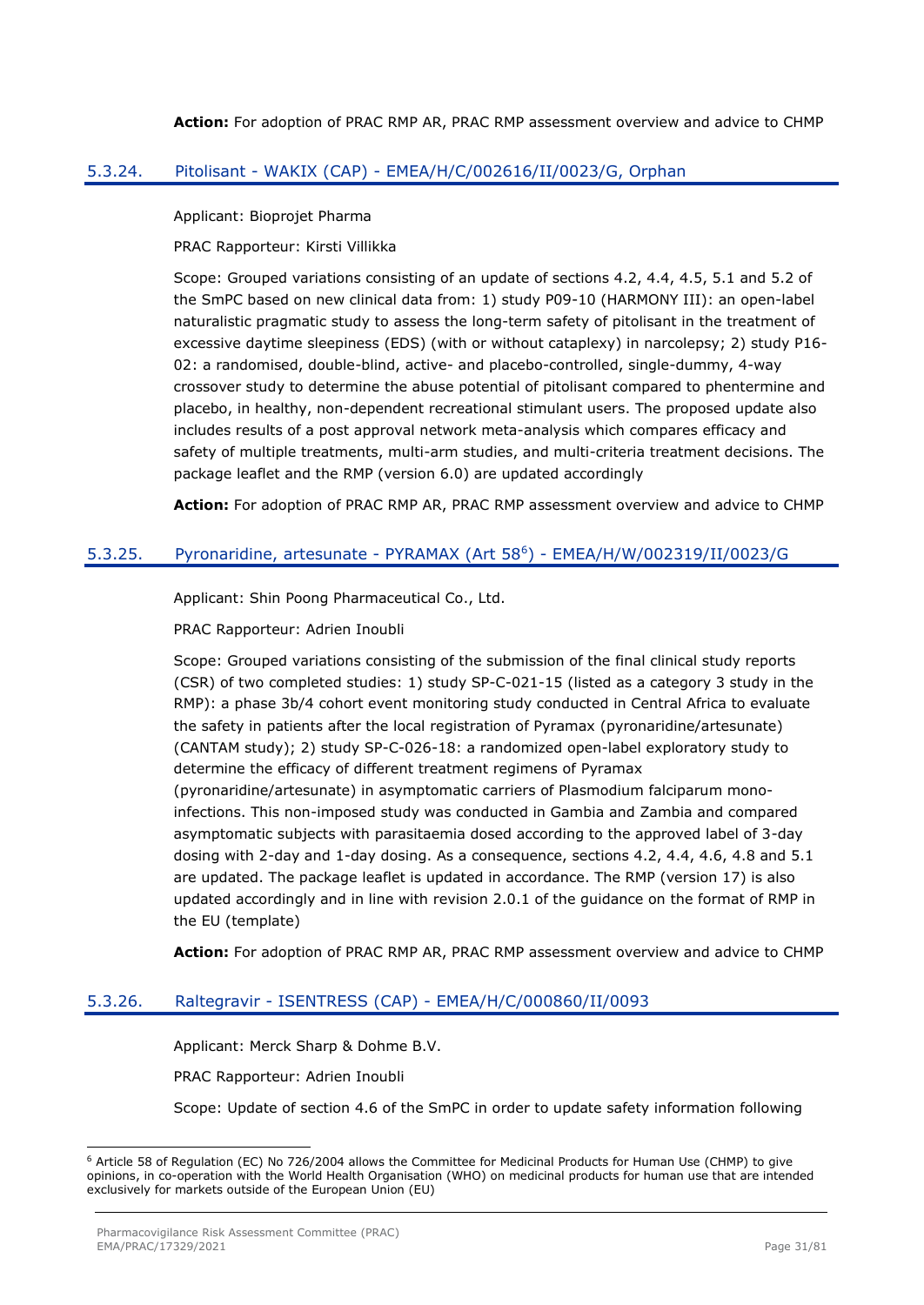pregnancy outcome data for raltegravir 400 mg film-coated tablet from prospective reports of pregnancy data with known outcome and time of raltegravir exposure. The RMP (version 15.1) is updated accordingly. In addition, the MAH took the opportunity to introduce some minor changes agreed in previous procedures in the product information and to update the list of local representatives for Germany. Finally, the product information is brought in line with the latest quality review of documents (ORD) template (version 10.1)

**Action:** For adoption of PRAC RMP AR, PRAC RMP assessment overview and advice to CHMP

## <span id="page-31-0"></span>5.3.27. Rurioctocog alfa pegol - ADYNOVI (CAP) - EMEA/H/C/004195/II/0017

Applicant: Baxalta Innovations GmbH

PRAC Rapporteur: Menno van der Elst

Scope: Update of sections 4.8 and 5.1 of the SmPC to provide results from the further analysis of the continuation study 261302: a phase 3b, prospective, open label, multicentre continuation study of safety and efficacy of BAX 855 (rurioctocog alfa pegol) in the prophylaxis of bleeding; and the pharmacokinetics (PK)-guided dosing study 261303: a phase 3, prospective, randomised, multicentre clinical study comparing the safety and efficacy of rurioctocog alfa pegol following PK-guided prophylaxis targeting two different factor VIII (FVIII) trough levels in subjects with severe haemophilia A. The package leaflet and the RMP (version 2.0) are updated accordingly. The MAH took the opportunity to update the product information to introduce information on sodium content in line with the Annex to the European Commission (EC) guideline on 'excipients in the labelling and package leaflet of medicinal products for human use'

**Action:** For adoption of PRAC RMP AR, PRAC RMP assessment overview and advice to CHMP

#### <span id="page-31-1"></span>5.3.28. Ruxolitinib - JAKAVI (CAP) - EMEA/H/C/002464/II/0050

Applicant: Novartis Europharm Limited

PRAC Rapporteur: Annika Folin

Scope: Update of section 4.2 and 5.1 of the SmPC to include the final results of study CINC424A2201 (EXPAND study) (listed as a category 3 study in the RMP):a phase 1b openlabel, dose-finding study intended to establish the maximum safe starting dose (MSSD) of ruxolitinib tablets administered orally to patients with myelofibrosis (MF) in previous unstudied population of patients who had baseline platelet counts ≥50×109/L and  $<$ 100 $\times$ 109/L. The package leaflet and the RMP (version 12.0) are updated accordingly. The RMP is also brought in line with revision 2 of GVP module V on 'Risk management systems' and in line with the conclusions of the PSUR single assessment (PSUSA) procedure (PSUSA/00010015/202002) adopted in October 2020

**Action:** For adoption of PRAC RMP AR, PRAC RMP assessment overview and advice to CHMP

## <span id="page-31-2"></span>5.3.29. Saxagliptin, dapagliflozin - QTERN (CAP) - EMEA/H/C/004057/II/0031

Applicant: AstraZeneca AB

PRAC Rapporteur: Ilaria Baldelli

Scope: Update of sections 4.2, 4.4, 4.8 and 5.1 of the SmPC in order to reflect new data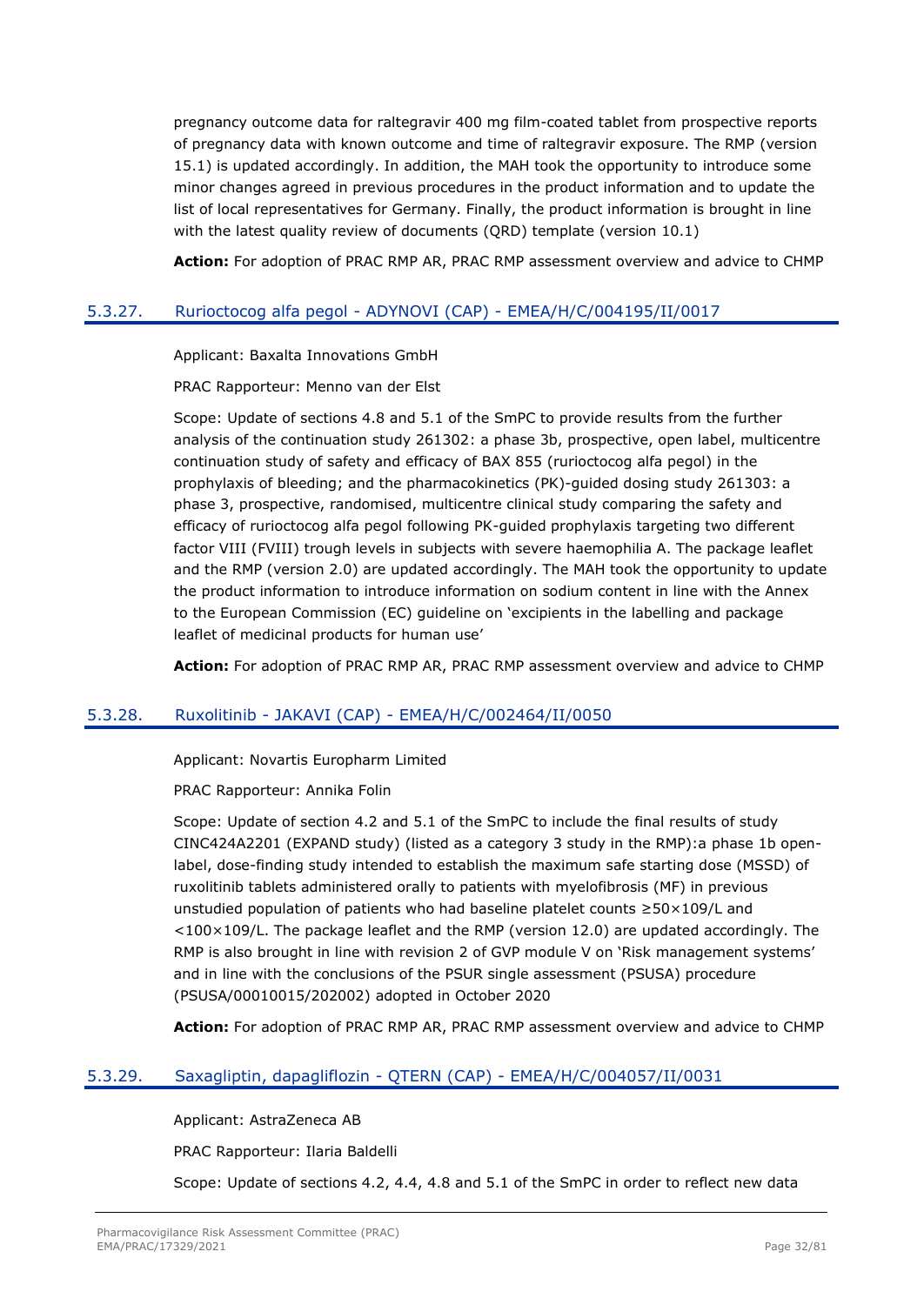based on final results from study D1693C00001 (DECLARE): a multicentre, randomised, double-blind, placebo-controlled study to evaluate the effect of dapagliflozin on cardiovascular (CV) and renal outcomes in patients with type 2 diabetes mellitus (T2DM) with or without established CV disease. The labelling, package leaflet and the RMP (version 5.1) are updated accordingly. The MAH took the opportunity to introduce additional editorial changes to the product information

**Action:** For adoption of PRAC RMP AR, PRAC RMP assessment overview and advice to CHMP

## <span id="page-32-0"></span>5.3.30. Tegafur, gimeracil, oteracil - TEYSUNO (CAP) - EMEA/H/C/001242/II/0045

Applicant: Nordic Group B.V.

PRAC Rapporteur: Menno van der Elst

Scope: Extension of indication to include treatment of metastatic colorectal cancer in adult patients where it is not possible to initiate or continue treatment with another fluoropyrimidine. As a consequence, sections 4.1, 4.2, 4.3, 4.8 and 5.1 of the SmPC are updated. The package leaflet and the RMP (version 10.0) are updated in accordance

**Action:** For adoption of PRAC RMP AR, PRAC RMP assessment overview and advice to CHMP

## <span id="page-32-1"></span>5.3.31. Ticagrelor - BRILIQUE (CAP) - EMEA/H/C/001241/II/0049

Applicant: AstraZeneca AB

PRAC Rapporteur: Menno van der Elst

Scope: Extension of indication to include, in co-administration with acetylsalicylic acid (ASA), the prevention of stroke in adult patients with acute ischaemic stroke or transient ischaemic attack (TIA), based on the final results of study D5134C00003 (THALES): a phase 3, international, multicentre, randomised, double-blind, placebo-controlled study to investigate the efficacy and safety of ticagrelor and ASA compared with ASA in the prevention of stroke and death in patients with acute ischaemic stroke or transient ischaemic attack. As a consequence, sections 4.1, 4.2, 4.8 and 5.1 of the SmPC are updated. The package leaflet and the RMP (version 13.0) are updated in accordance

**Action:** For adoption of PRAC RMP AR, PRAC RMP assessment overview and advice to CHMP

# <span id="page-32-2"></span>5.3.32. Tofacitinib - XELJANZ (CAP) - EMEA/H/C/004214/II/0028

Applicant: Pfizer Europe MA EEIG

PRAC Rapporteur: Liana Gross-Martirosyan

Scope: Submission of the final report on Biospecimen testing study (listed as a category 3 study in the RMP): an exploratory study to assess biomarkers related to venous thromboembolism (VTE) events in study A3921133 (a phase 3b/4 randomised safety endpoint study of 2 doses of tofacitinib in comparison to a tumour necrosis factor (TNF) inhibitor in subjects with rheumatoid arthritis). The RMP (version 14.1) is updated accordingly

**Action:** For adoption of PRAC RMP AR, PRAC RMP assessment overview and advice to CHMP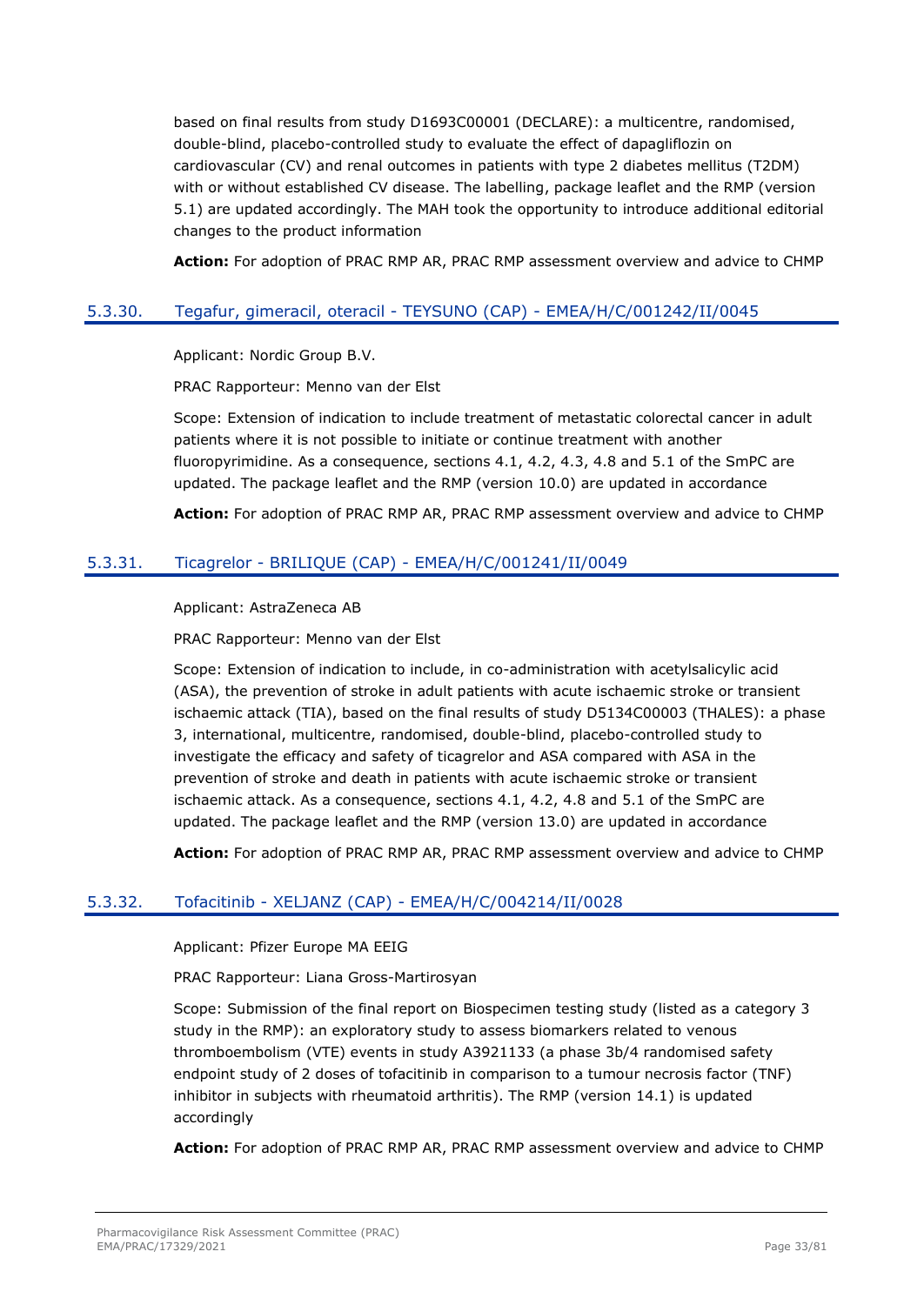## <span id="page-33-0"></span>5.3.33. Ustekinumab - STELARA (CAP) - EMEA/H/C/000958/II/0081/G

Applicant: Janssen-Cilag International NV

PRAC Rapporteur: Rhea Fitzgerald

Scope: Grouped variations consisting of: 1) update of section 4.2 of the SmPC solution for injection presentations in order to change posology recommendations for patients with ulcerative colitis, and section 5.1 of the SmPC to update efficacy information based on 2 year results from study 3001 (listed as a category 3 study in the RMP): a phase 3, randomized, double blind, placebo controlled, parallel-group, multicentre protocol to evaluate the safety and efficacy of ustekinumab induction and maintenance therapy in subjects with moderately to severely active ulcerative colitis; 2) update of section 5.1 of the SmPC in order to update efficacy information based on 5-year results from study 3003 (listed as a category 3 study in the RMP): a phase 3, randomized, double blind, placebo controlled, parallel-group, multicentre trial to evaluate the safety and efficacy of ustekinumab maintenance therapy in adult patients with moderately to severely active Crohn's disease. The RMP (version 18.1) is updated accordingly

**Action:** For adoption of PRAC RMP AR, PRAC RMP assessment overview and advice to CHMP

### <span id="page-33-1"></span>5.3.34. Venetoclax - VENCLYXTO (CAP) - EMEA/H/C/004106/II/0030

Applicant: AbbVie Deutschland GmbH & Co. KG

PRAC Rapporteur: Eva Jirsová

Scope: Extension of indication in combination with hypomethylating agents (HMAs) or low dose cytarabine (LDAC) for the treatment of adult patients with newly-diagnosed acute myeloid leukaemia (AML) who are ineligible for intensive chemotherapy. As a consequence, sections 4.2, 4.3, 4.4, 4.5, 4.7, 4.8, 5.1 and 5.2 of the SmPC are updated. The package leaflet and RMP (version 6.1) are updated accordingly

**Action:** For adoption of PRAC RMP AR, PRAC RMP assessment overview and advice to CHMP

# <span id="page-33-2"></span>**6. Periodic safety update reports (PSURs)**

# <span id="page-33-3"></span>**6.1. PSUR single assessment (PSUSA) procedures including centrally authorised products (CAPs) only**

## <span id="page-33-4"></span>6.1.1. Afamelanotide - SCENESSE (CAP) - PSUSA/00010314/202006

Applicant: Clinuvel Europe Limited PRAC Rapporteur: Martin Huber Scope: Evaluation of a PSUSA procedure **Action:** For adoption of recommendation to CHMP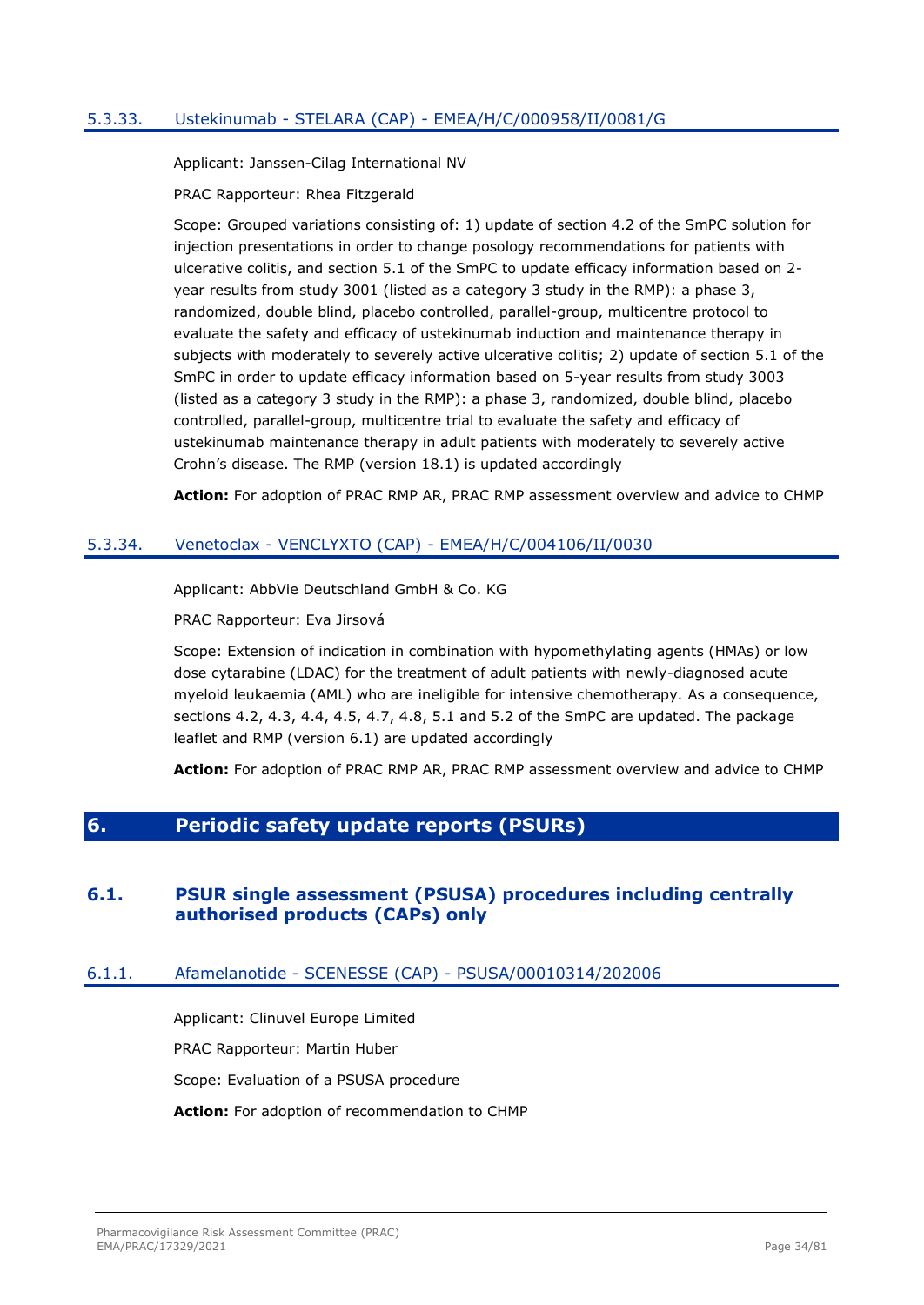## <span id="page-34-0"></span>6.1.2. Angiotensin II - GIAPREZA (CAP) - PSUSA/00010785/202006

Applicant: La Jolla Pharmaceutical II B.V. PRAC Rapporteur: Menno van der Elst Scope: Evaluation of a PSUSA procedure **Action:** For adoption of recommendation to CHMP

#### <span id="page-34-1"></span>6.1.3. Apixaban - ELIQUIS (CAP) - PSUSA/00000226/202005

Applicant: Bristol-Myers Squibb / Pfizer EEIG PRAC Rapporteur: Menno van der Elst Scope: Evaluation of a PSUSA procedure **Action:** For adoption of recommendation to CHMP

### <span id="page-34-2"></span>6.1.4. Atezolizumab - TECENTRIQ (CAP) - PSUSA/00010644/202005

Applicant: Roche Registration GmbH PRAC Rapporteur: Marcia Sofia Sanches de Castro Lopes Silva Scope: Evaluation of a PSUSA procedure **Action:** For adoption of recommendation to CHMP

#### <span id="page-34-3"></span>6.1.5. Avatrombopag - DOPTELET (CAP) - PSUSA/00010779/202005

Applicant: Swedish Orphan Biovitrum AB (publ) PRAC Rapporteur: Eva Segovia Scope: Evaluation of a PSUSA procedure **Action:** For adoption of recommendation to CHMP

#### <span id="page-34-4"></span>6.1.6. Betibeglogene autotemcel - ZYNTEGLO (CAP) - PSUSA/00010769/202005

Applicant: bluebird bio (Netherlands) B.V, ATMP<sup>7</sup>

PRAC Rapporteur: Brigitte Keller-Stanislawski

Scope: Evaluation of a PSUSA procedure

**Action:** For adoption of recommendation to CAT and CHMP

## <span id="page-34-5"></span>6.1.7. Binimetinib - MEKTOVI (CAP) - PSUSA/00010717/202006

Applicant: Pierre Fabre Medicament

PRAC Rapporteur: Marcia Sofia Sanches de Castro Lopes Silva

<sup>7</sup> Advanced therapy medicinal product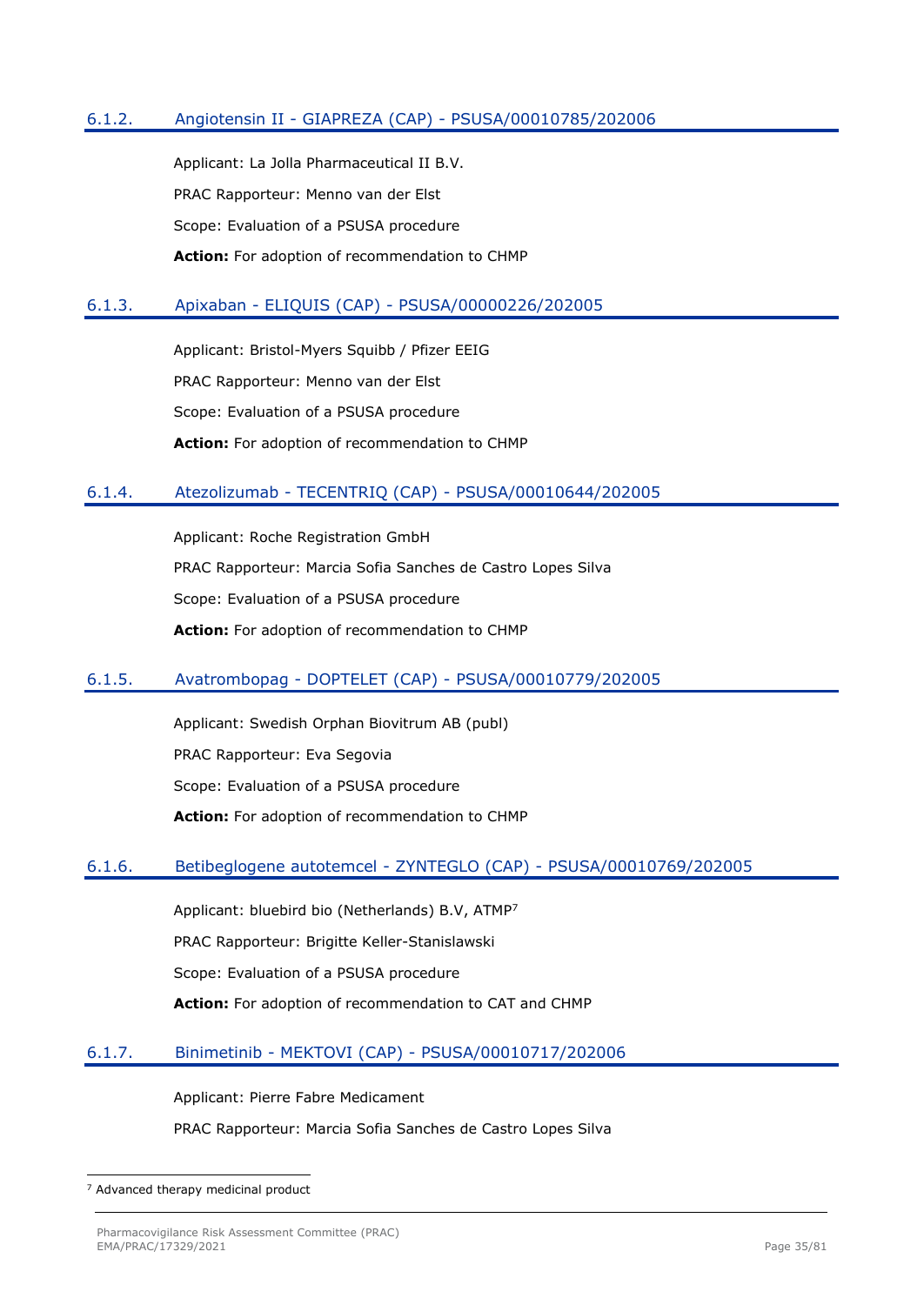Scope: Evaluation of a PSUSA procedure **Action:** For adoption of recommendation to CHMP

### <span id="page-35-0"></span>6.1.8. Blinatumomab - BLINCYTO (CAP) - PSUSA/00010460/202006

Applicant: Amgen Europe B.V. PRAC Rapporteur: Eva Jirsová Scope: Evaluation of a PSUSA procedure **Action:** For adoption of recommendation to CHMP

## <span id="page-35-1"></span>6.1.9. Buprenorphine<sup>8</sup> - SIXMO (CAP) - PSUSA/00010778/202005

Applicant: L. Molteni & C. dei Fratelli Alitti Societa di Esercizio S.p.A. PRAC Rapporteur: Adam Przybylkowski Scope: Evaluation of a PSUSA procedure **Action:** For adoption of recommendation to CHMP

## <span id="page-35-2"></span>6.1.10. Cannabidiol<sup>9</sup> - EPIDYOLEX (CAP) - PSUSA/00010798/202006

Applicant: GW Pharma (International) B.V. PRAC Rapporteur: Ana Sofia Diniz Martins Scope: Evaluation of a PSUSA procedure **Action:** For adoption of recommendation to CHMP

## <span id="page-35-3"></span>6.1.11. Chlorhexidine - UMBIPRO (Art 58<sup>10</sup>) - EMEA/H/W/003799/PSUV/0006

Applicant: GlaxoSmithKline Trading Services Limited PRAC Rapporteur: Rugile Pilviniene

Scope: Evaluation of a PSUR procedure

**Action:** For adoption of recommendation to CHMP

#### <span id="page-35-4"></span>6.1.12. Cholera vaccine (inactivated, oral) - DUKORAL (CAP) - PSUSA/00000730/202004

Applicant: Valneva Sweden AB PRAC Rapporteur: Ulla Wändel Liminga Scope: Evaluation of a PSUSA procedure

**Action:** For adoption of recommendation to CHMP

<sup>8</sup> Implant(s) only

<sup>&</sup>lt;sup>9</sup> Centrally authorised product(s) only

<sup>&</sup>lt;sup>10</sup> Article 58 of Regulation (EC) No 726/2004 allows the Committee for Medicinal Products for Human Use (CHMP) to give opinions, in co-operation with the World Health Organisation (WHO) on medicinal products for human use that are intended exclusively for markets outside of the European Union (EU)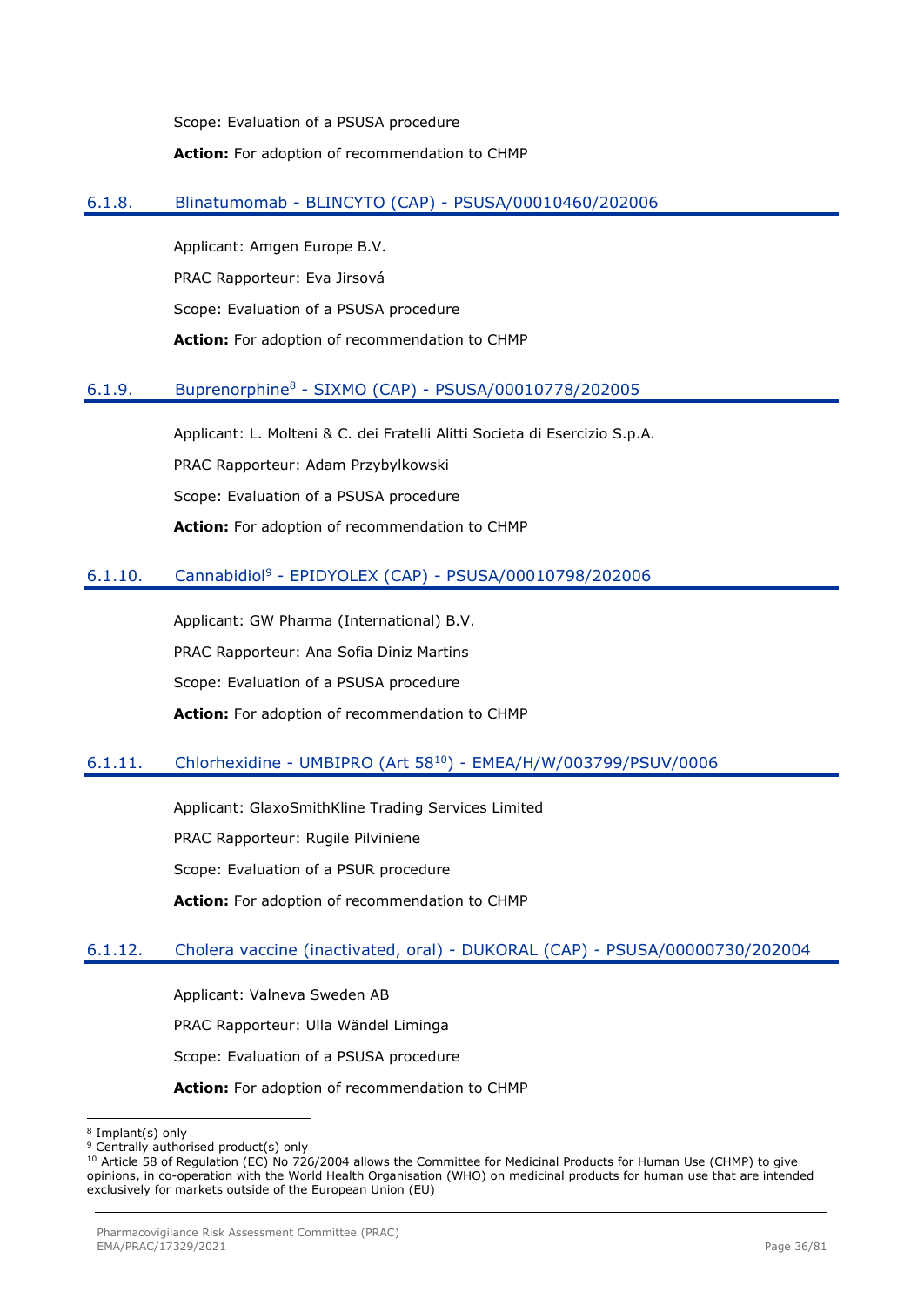## 6.1.13. Cholera vaccine (oral, live) - VAXCHORA (CAP) - PSUSA/00010862/202006

Applicant: Emergent Netherlands B.V. PRAC Rapporteur: Jean-Michel Dogné Scope: Evaluation of a PSUSA procedure **Action:** For adoption of recommendation to CHMP

## 6.1.14. Crisaborole - STAQUIS (CAP) - PSUSA/00010842/202006

Applicant: Pfizer Europe MA EEIG PRAC Rapporteur: Eva Segovia Scope: Evaluation of a PSUSA procedure **Action:** For adoption of recommendation to CHMP

## 6.1.15. Darunavir, cobicistat - REZOLSTA (CAP) - PSUSA/00010315/202005

Applicant: Janssen-Cilag International NV PRAC Rapporteur: Ilaria Baldelli Scope: Evaluation of a PSUSA procedure **Action:** For adoption of recommendation to CHMP

## 6.1.16. Dasatinib - SPRYCEL (CAP) - PSUSA/00000935/202006

Applicant: Bristol-Myers Squibb Pharma EEIG PRAC Rapporteur: Hans Christian Siersted Scope: Evaluation of a PSUSA procedure **Action:** For adoption of recommendation to CHMP

## 6.1.17. Decitabine - DACOGEN (CAP) - PSUSA/00009118/202005

Applicant: Janssen-Cilag International N.V. PRAC Rapporteur: Tiphaine Vaillant Scope: Evaluation of a PSUSA procedure **Action:** For adoption of recommendation to CHMP

## 6.1.18. Delafloxacin - QUOFENIX (CAP) - PSUSA/00010822/202006

Applicant: A. Menarini Industrie Farmaceutiche Riunite s.r.l. PRAC Rapporteur: Nikica Mirošević Skvrce Scope: Evaluation of a PSUSA procedure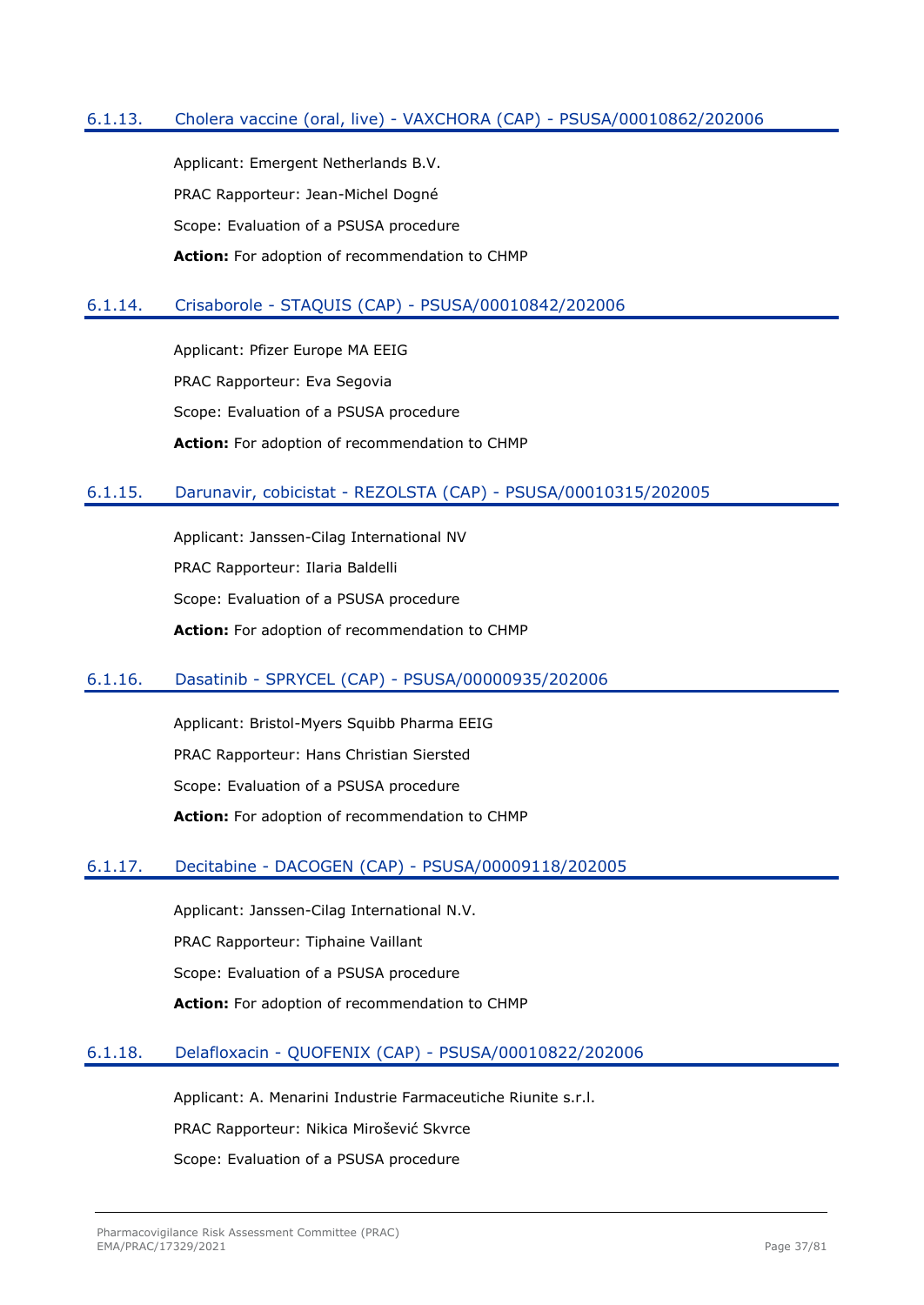#### **Action:** For adoption of recommendation to CHMP

#### 6.1.19. Dengue tetravalent vaccine (live, attenuated) - DENGVAXIA (CAP) - PSUSA/00010740/202006

Applicant: Sanofi Pasteur PRAC Rapporteur: Sonja Hrabcik Scope: Evaluation of a PSUSA procedure **Action:** For adoption of recommendation to CHMP

## 6.1.20. Dimethyl fumarate<sup>11</sup> - SKILARENCE (CAP) - PSUSA/00010647/202006

Applicant: Almirall S.A PRAC Rapporteur: Annika Folin Scope: Evaluation of a PSUSA procedure **Action:** For adoption of recommendation to CHMP

## 6.1.21. Dolutegravir, rilpivirine - JULUCA (CAP) - PSUSA/00010689/202005

Applicant: ViiV Healthcare B.V. PRAC Rapporteur: Adrien Inoubli Scope: Evaluation of a PSUSA procedure **Action:** For adoption of recommendation to CHMP

# 6.1.22. Efmoroctocog alfa - ELOCTA (CAP) - PSUSA/00010451/202006

Applicant: Swedish Orphan Biovitrum AB (publ) PRAC Rapporteur: Sonja Hrabcik Scope: Evaluation of a PSUSA procedure **Action:** For adoption of recommendation to CHMP

# 6.1.23. Emedastine - EMADINE (CAP) - PSUSA/00001207/202005

Applicant: Novartis Europharm Limited PRAC Rapporteur: Tiphaine Vaillant Scope: Evaluation of a PSUSA procedure **Action:** For adoption of recommendation to CHMP

<sup>&</sup>lt;sup>11</sup> Indicated for the treatment of psoriasis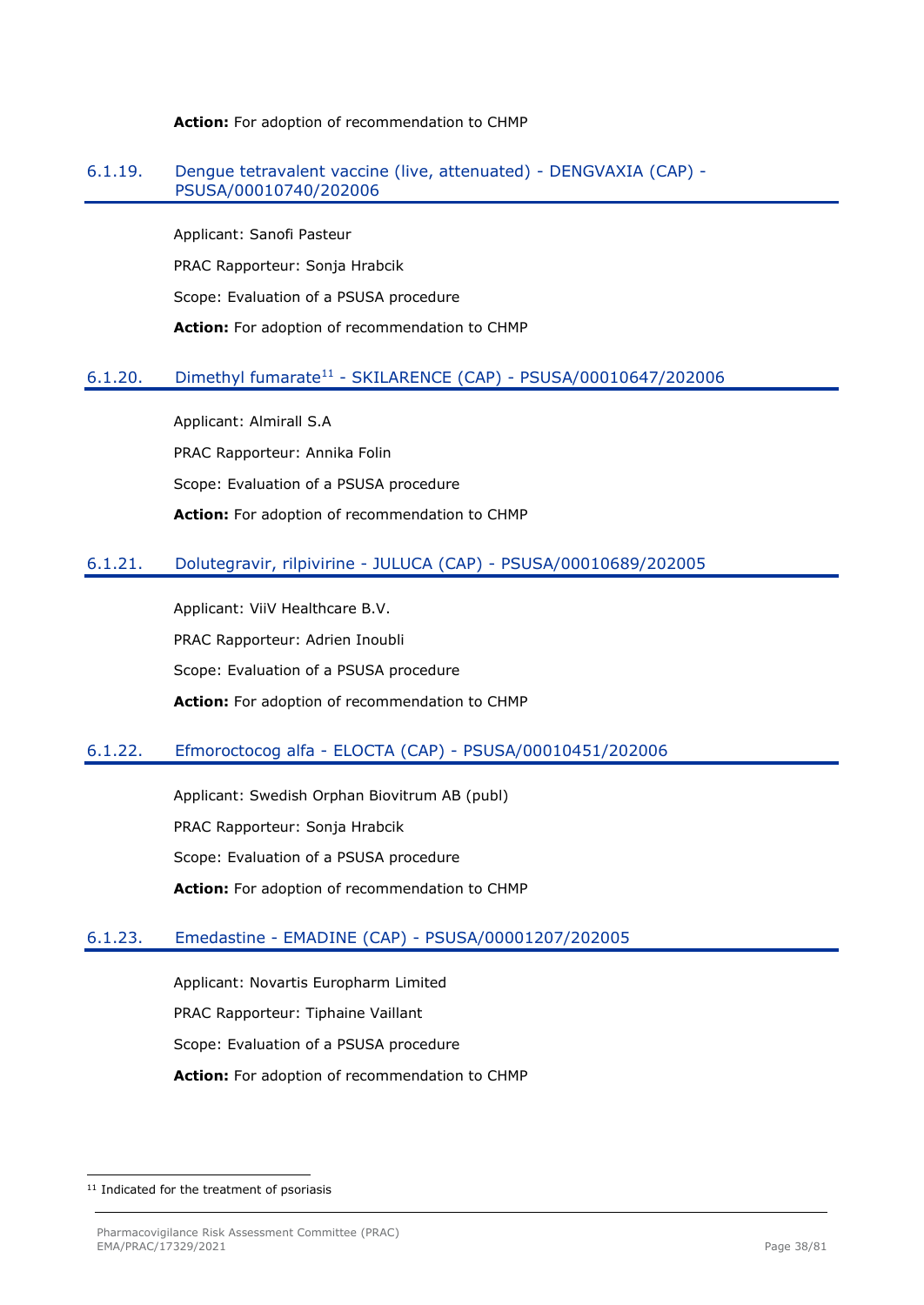## 6.1.24. Emicizumab - HEMLIBRA (CAP) - PSUSA/00010668/202005

Applicant: Roche Registration GmbH PRAC Rapporteur: Amelia Cupelli Scope: Evaluation of a PSUSA procedure **Action:** For adoption of recommendation to CHMP

## 6.1.25. Encorafenib - BRAFTOVI (CAP) - PSUSA/00010719/202006

Applicant: Pierre Fabre Medicament PRAC Rapporteur: Rugile Pilviniene Scope: Evaluation of a PSUSA procedure **Action:** For adoption of recommendation to CHMP

## 6.1.26. Erenumab - AIMOVIG (CAP) - PSUSA/00010699/202005

Applicant: Novartis Europharm Limited PRAC Rapporteur: Kirsti Villikka Scope: Evaluation of a PSUSA procedure **Action:** For adoption of recommendation to CHMP

## 6.1.27. Fidaxomicin - DIFICLIR (CAP) - PSUSA/00001390/202005

Applicant: Astellas Pharma Europe B.V. PRAC Rapporteur: Ulla Wändel Liminga Scope: Evaluation of a PSUSA procedure **Action:** For adoption of recommendation to CHMP

## 6.1.28. Fluciclovine (<sup>18</sup>F) - AXUMIN (CAP) - PSUSA/00010594/202005

Applicant: Blue Earth Diagnostics Ireland Limited PRAC Rapporteur: Rugile Pilviniene Scope: Evaluation of a PSUSA procedure **Action:** For adoption of recommendation to CHMP

## 6.1.29. Follitropin beta - PUREGON (CAP) - PSUSA/00001465/202005

Applicant: Merck Sharp & Dohme B.V. PRAC Rapporteur: Rhea Fitzgerald Scope: Evaluation of a PSUSA procedure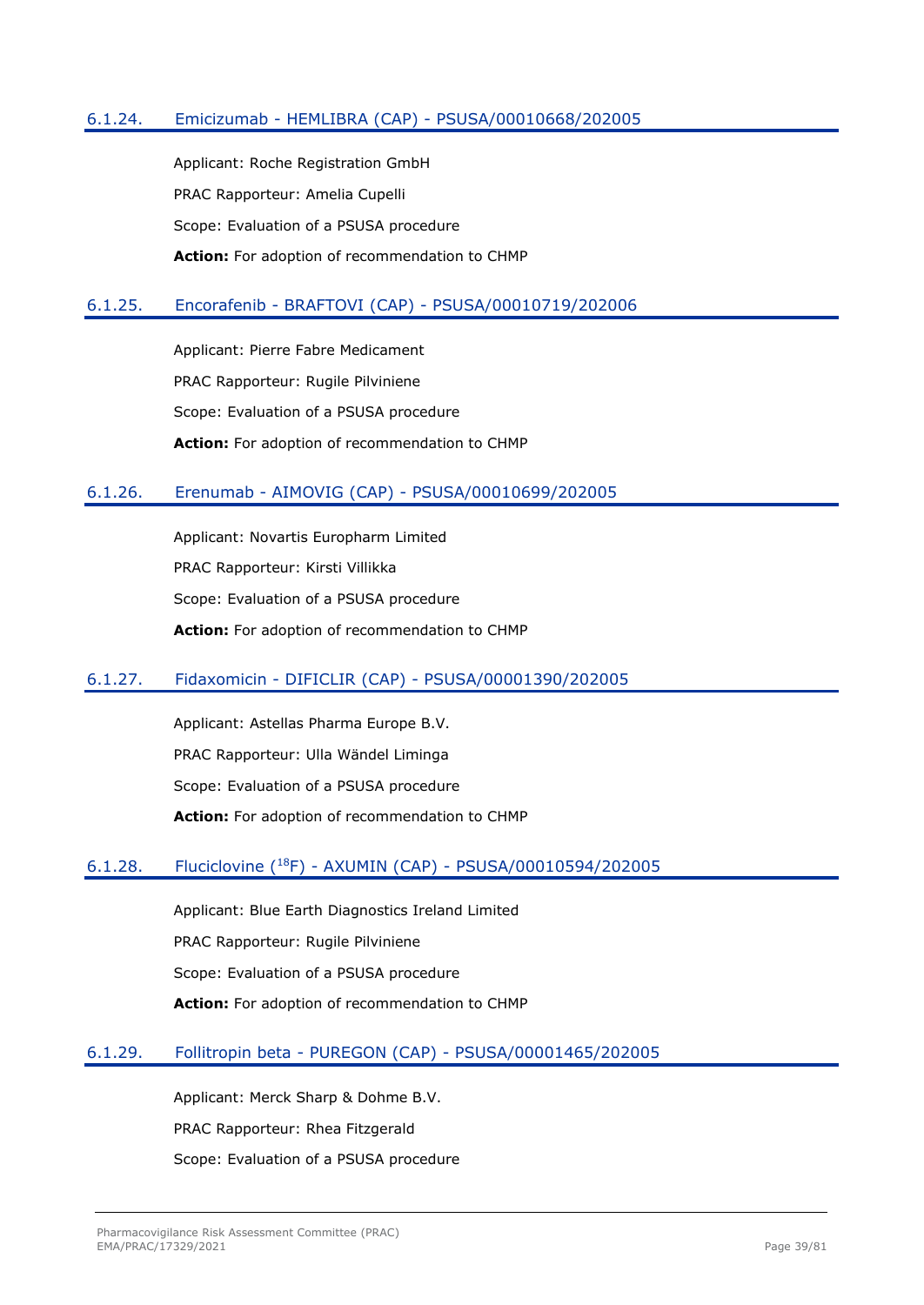#### **Action:** For adoption of recommendation to CHMP

## 6.1.30. Fulvestrant - FASLODEX (CAP) - PSUSA/00001489/202004

Applicant: AstraZeneca AB PRAC Rapporteur: Annika Folin Scope: Evaluation of a PSUSA procedure **Action:** For adoption of recommendation to CHMP

## 6.1.31. Galsulfase - NAGLAZYME (CAP) - PSUSA/00001515/202005

Applicant: BioMarin International Limited PRAC Rapporteur: Ana Sofia Diniz Martins Scope: Evaluation of a PSUSA procedure **Action:** For adoption of recommendation to CHMP

## 6.1.32. Gemtuzumab ozogamicin - MYLOTARG (CAP) - PSUSA/00010688/202005

Applicant: Pfizer Europe MA EEIG PRAC Rapporteur: Marcia Sofia Sanches de Castro Lopes Silva Scope: Evaluation of a PSUSA procedure **Action:** For adoption of recommendation to CHMP

## 6.1.33. Givosiran - GIVLAARI (CAP) - PSUSA/00010839/202005

Applicant: Alnylam Netherlands B.V. PRAC Rapporteur: Martin Huber Scope: Evaluation of a PSUSA procedure **Action:** For adoption of recommendation to CHMP

# 6.1.34. Glibenclamide<sup>12</sup> - AMGLIDIA (CAP) - PSUSA/00010690/202005

Applicant: Ammtek PRAC Rapporteur: Eva Segovia Scope: Evaluation of a PSUSA procedure **Action:** For adoption of recommendation to CHMP

<sup>&</sup>lt;sup>12</sup> Centrally authorised product(s) only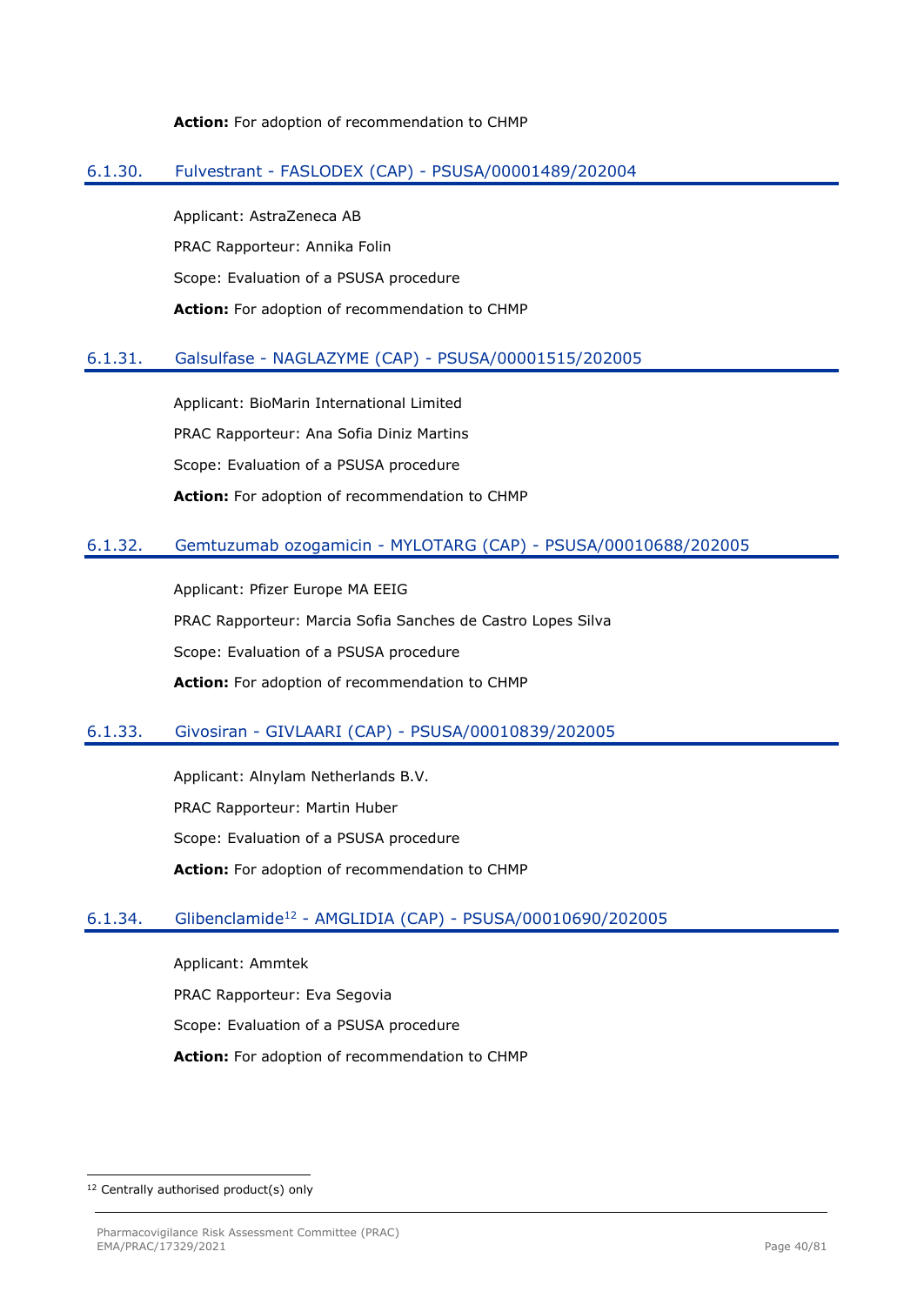## 6.1.35. Human fibrinogen, human thrombin - EVICEL (CAP); TACHOSIL (CAP); VERASEAL (CAP) - PSUSA/00010297/202006

Applicant(s): Instituto Grifols, S.A. (VeraSeal), Omrix Biopharmaceuticals N. V. (Evicel), Takeda Austria GmbH (TachoSil)

PRAC Rapporteur: Brigitte Keller-Stanislawski

Scope: Evaluation of a PSUSA procedure

**Action:** For adoption of recommendation to CHMP

## 6.1.36. Human papillomavirus 9-valent vaccine (recombinant, adsorbed) - GARDASIL 9 (CAP) - PSUSA/00010389/202006

Applicant: MSD Vaccins PRAC Rapporteur: Jean-Michel Dogné Scope: Evaluation of a PSUSA procedure **Action:** For adoption of recommendation to CHMP

# 6.1.37. Hydroxycarbamide<sup>13</sup> - SIKLOS (CAP); XROMI (CAP) - PSUSA/00001692/202006

Applicant(s): Addmedica S.A.S. (Siklos), Nova Laboratories Ireland Limited (Xromi) PRAC Rapporteur: Laurence de Fays Scope: Evaluation of a PSUSA procedure **Action:** For adoption of recommendation to CHMP

# 6.1.38. Insulin glargine, lixisenatide - SULIQUA (CAP) - PSUSA/00010577/202005

Applicant: Sanofi-aventis groupe PRAC Rapporteur: Menno van der Elst Scope: Evaluation of a PSUSA procedure **Action:** For adoption of recommendation to CHMP

# 6.1.39. Larotrectinib - VITRAKVI (CAP) - PSUSA/00010799/202005

Applicant: Bayer AG PRAC Rapporteur: Rugile Pilviniene Scope: Evaluation of a PSUSA procedure **Action:** For adoption of recommendation to CHMP

<sup>13</sup> Centrally authorised product(s) only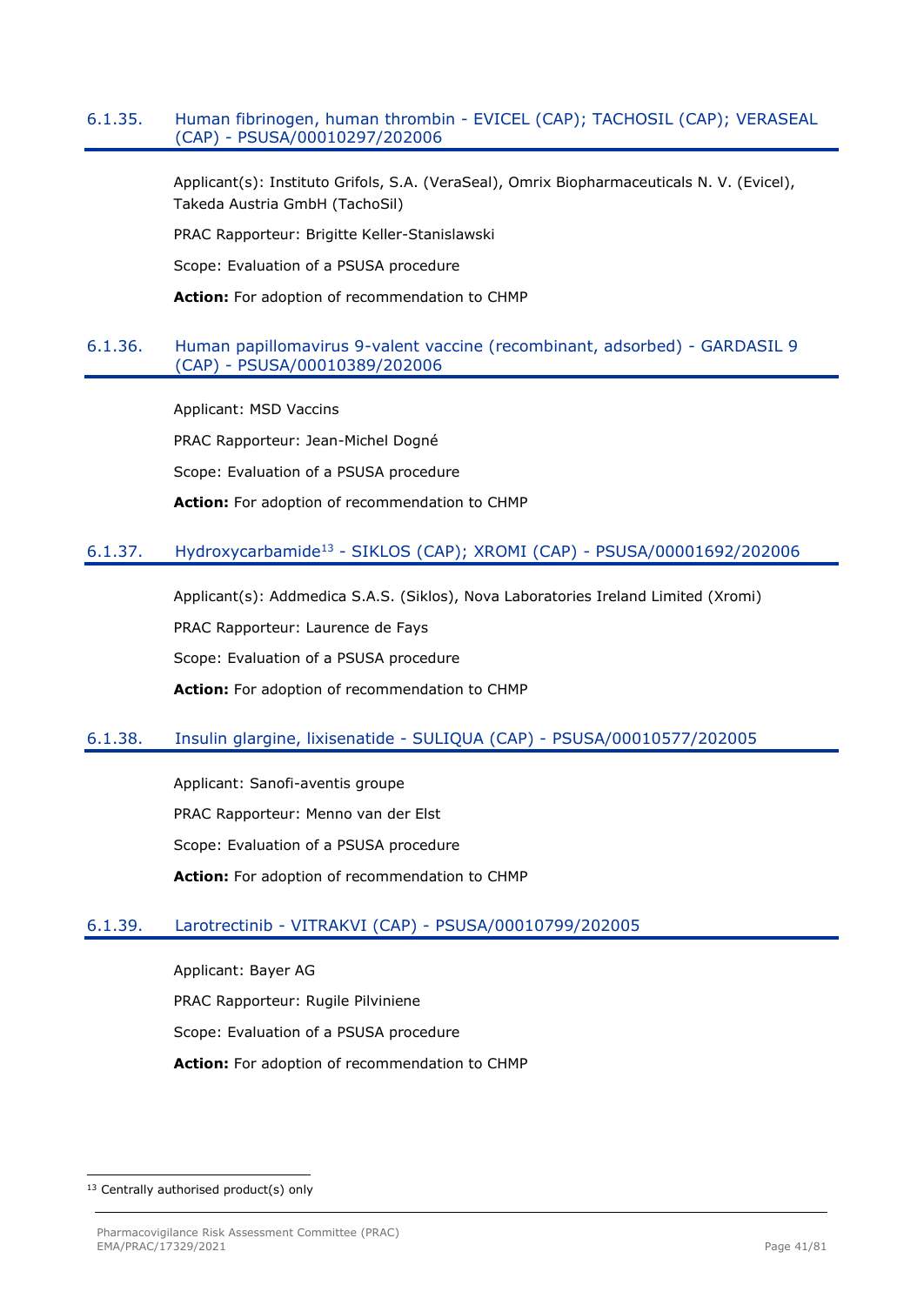## 6.1.40. Levodopa - INBRIJA (CAP) - PSUSA/00107800/202006

Applicant: Acorda Therapeutics Ireland Limited PRAC Rapporteur: Nikica Mirošević Skvrce Scope: Evaluation of a PSUSA procedure **Action:** For adoption of recommendation to CHMP

## 6.1.41. Lumacaftor, ivacaftor - ORKAMBI (CAP) - PSUSA/00010455/202005

Applicant: Vertex Pharmaceuticals (Ireland) Limited PRAC Rapporteur: Rhea Fitzgerald Scope: Evaluation of a PSUSA procedure **Action:** For adoption of recommendation to CHMP

## 6.1.42. Lutetium (<sup>177</sup>Lu) oxodotreotide - LUTATHERA (CAP) - PSUSA/00010643/202006

Applicant: Advanced Accelerator Applications PRAC Rapporteur: Adam Przybylkowski Scope: Evaluation of a PSUSA procedure **Action:** For adoption of recommendation to CHMP

## 6.1.43. Methylthioninium chloride - METHYLTHIONINIUM CHLORIDE PROVEBLUE (CAP) - PSUSA/00002029/202005

Applicant: Provepharm SAS PRAC Rapporteur: Ulla Wändel Liminga Scope: Evaluation of a PSUSA procedure **Action:** For adoption of recommendation to CHMP

## 6.1.44. Mexiletine<sup>14</sup> - NAMUSCLA (CAP) - PSUSA/00010738/202006

Applicant: Lupin Europe GmbH PRAC Rapporteur: Eva Jirsová Scope: Evaluation of a PSUSA procedure **Action:** For adoption of recommendation to CHMP

## 6.1.45. Migalastat - GALAFOLD (CAP) - PSUSA/00010507/202005

Applicant: Amicus Therapeutics Europe Limited PRAC Rapporteur: Ulla Wändel Liminga

<sup>&</sup>lt;sup>14</sup> Centrally authorised product(s) only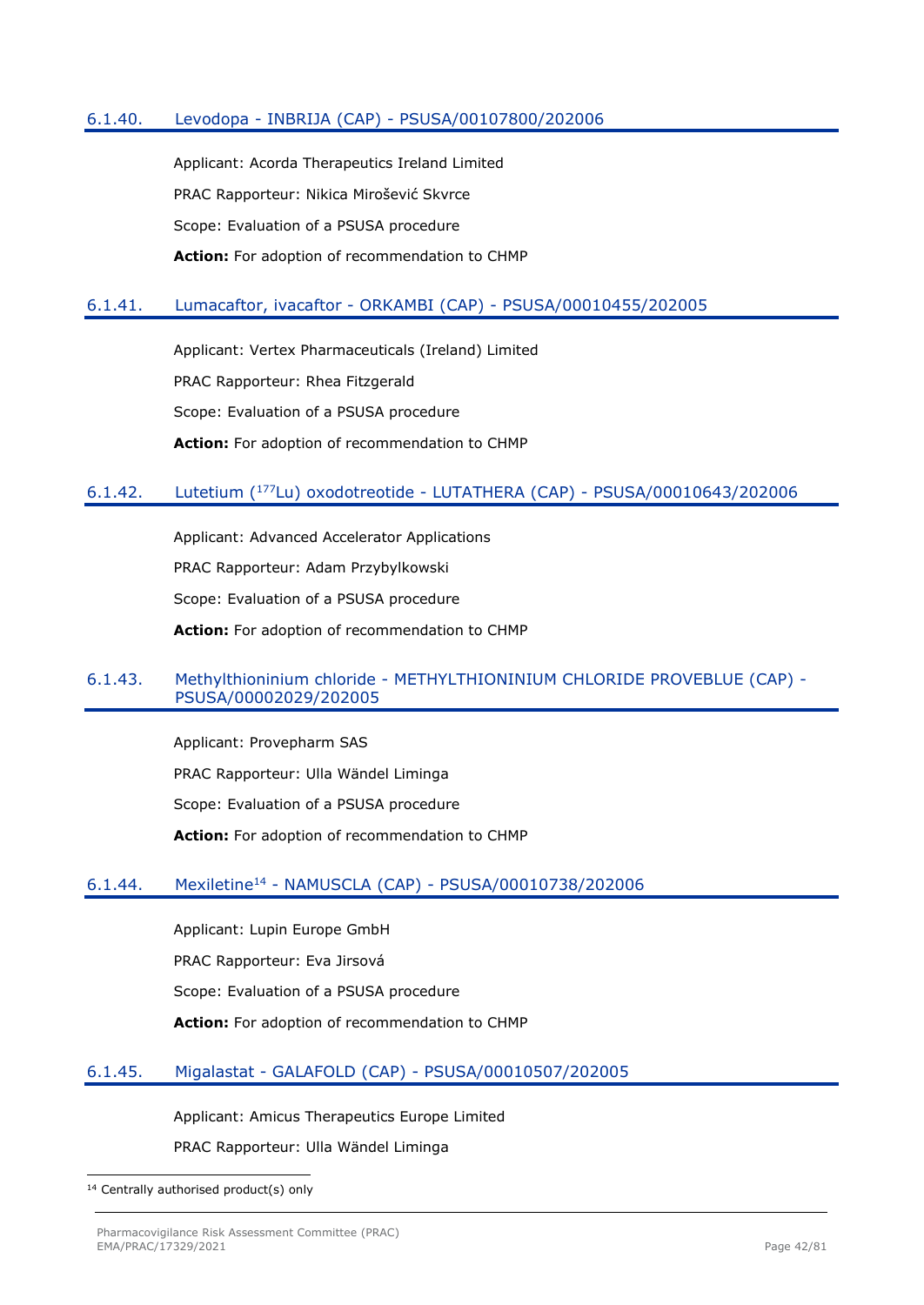Scope: Evaluation of a PSUSA procedure **Action:** For adoption of recommendation to CHMP

# 6.1.46. Mitotane - LYSODREN (CAP) - PSUSA/00002075/202004

Applicant: HRA Pharma Rare Diseases PRAC Rapporteur: Eva Segovia Scope: Evaluation of a PSUSA procedure **Action:** For adoption of recommendation to CHMP

# 6.1.47. Netarsudil - RHOKIINSA (CAP) - PSUSA/00107812/202006

Applicant: Aerie Pharmaceuticals Ireland Ltd PRAC Rapporteur: Eva Segovia Scope: Evaluation of a PSUSA procedure **Action:** For adoption of recommendation to CHMP

## 6.1.48. Nonacog beta pegol - REFIXIA (CAP) - PSUSA/00010608/202005

Applicant: Novo Nordisk A/S PRAC Rapporteur: Brigitte Keller-Stanislawski Scope: Evaluation of a PSUSA procedure **Action:** For adoption of recommendation to CHMP

# 6.1.49. Nonacog gamma - RIXUBIS (CAP) - PSUSA/00010320/202006

Applicant: Baxalta Innovations GmbH PRAC Rapporteur: Brigitte Keller-Stanislawski Scope: Evaluation of a PSUSA procedure **Action:** For adoption of recommendation to CHMP

## 6.1.50. Nusinersen - SPINRAZA (CAP) - PSUSA/00010595/202005

Applicant: Biogen Netherlands B.V. PRAC Rapporteur: Ulla Wändel Liminga Scope: Evaluation of a PSUSA procedure **Action:** For adoption of recommendation to CHMP

## 6.1.51. Obeticholic acid - OCALIVA (CAP) - PSUSA/00010555/202005

Applicant: Intercept Pharma International Limited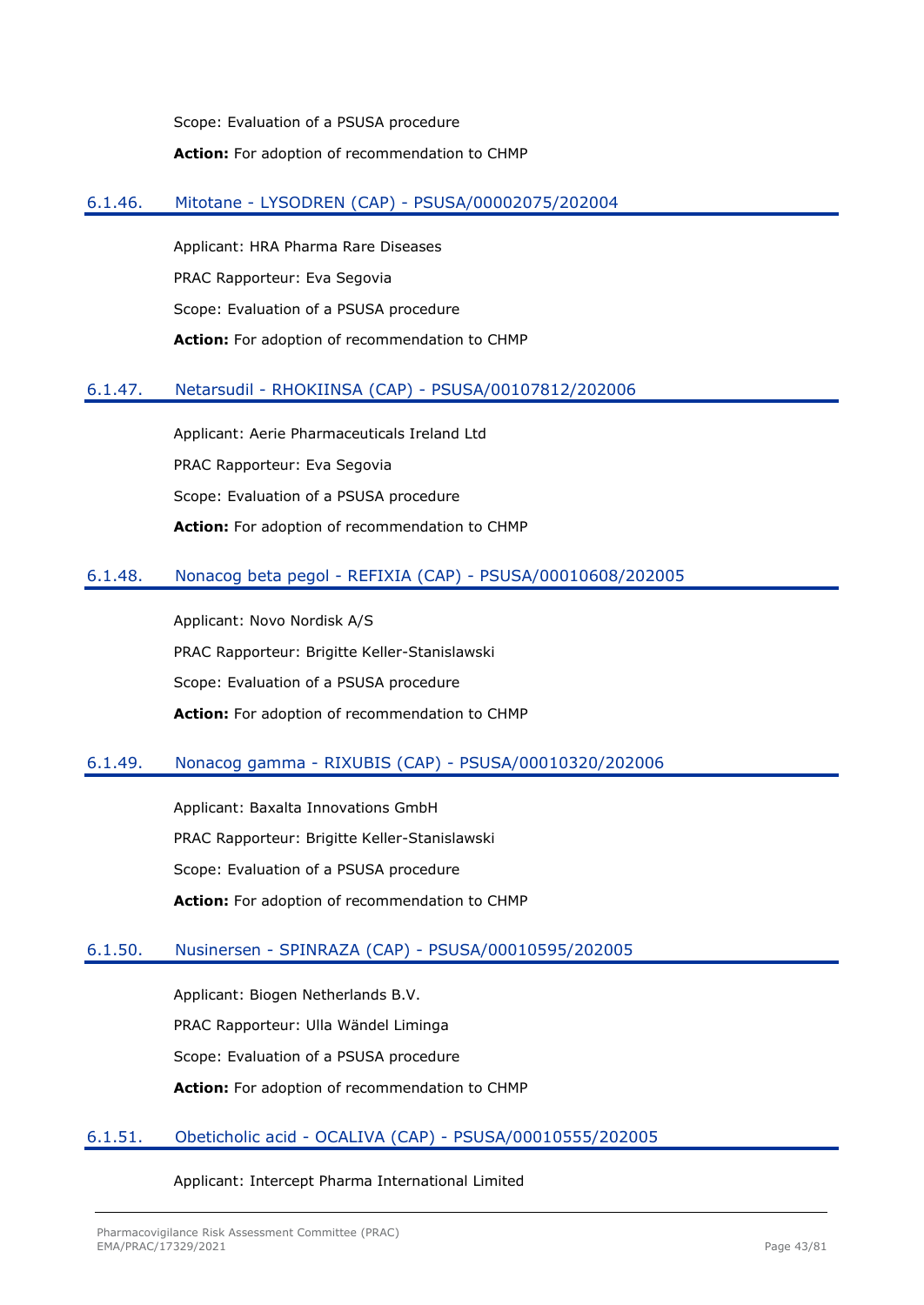PRAC Rapporteur: Liana Gross-Martirosyan Scope: Evaluation of a PSUSA procedure **Action:** For adoption of recommendation to CHMP

## 6.1.52. Onasemnogene abeparvovec - ZOLGENSMA (CAP) - PSUSA/00010848/202005

Applicant: Novartis Gene Therapies EU Limited, ATMP<sup>15</sup> PRAC Rapporteur: Ulla Wändel Liminga Scope: Evaluation of a PSUSA procedure **Action:** For adoption of recommendation to CAT and CHMP

## 6.1.53. Opicapone - ONGENTYS (CAP) - PSUSA/00010516/202006

Applicant: Bial - Portela & Cª, S.A. PRAC Rapporteur: Maria del Pilar Rayon Scope: Evaluation of a PSUSA procedure **Action:** For adoption of recommendation to CHMP

## 6.1.54. Pandemic influenza vaccine (H5N1) (live attenuated, nasal) - PANDEMIC INFLUENZA VACCINE H5N1 ASTRAZENECA (CAP) - PSUSA/00010501/202005

Applicant: AstraZeneca AB PRAC Rapporteur: Sonja Hrabcik Scope: Evaluation of a PSUSA procedure **Action:** For adoption of recommendation to CHMP

## 6.1.55. Pandemic influenza vaccine (H5N1) (split virion, inactivated, adjuvanted) - ADJUPANRIX (CAP); prepandemic influenza vaccine (H5N1) (split virion, inactivated, adjuvanted) – PREPANDRIX<sup>16</sup> - PSUSA/00002281/202005

Applicant(s): GlaxoSmithKline Biologicals SA

PRAC Rapporteur: Menno van der Elst

Scope: Evaluation of a PSUSA procedure

**Action:** For adoption of recommendation to CHMP

# 6.1.56. Pegvaliase - PALYNZIQ (CAP) - PSUSA/00010761/202005

Applicant: BioMarin International Limited

PRAC Rapporteur: Rhea Fitzgerald

<sup>15</sup> Advanced therapy medicinal product

<sup>&</sup>lt;sup>16</sup> European Commission (EC) Decision dated 17 December 2020 on the withdrawal of the marketing authorisation(s)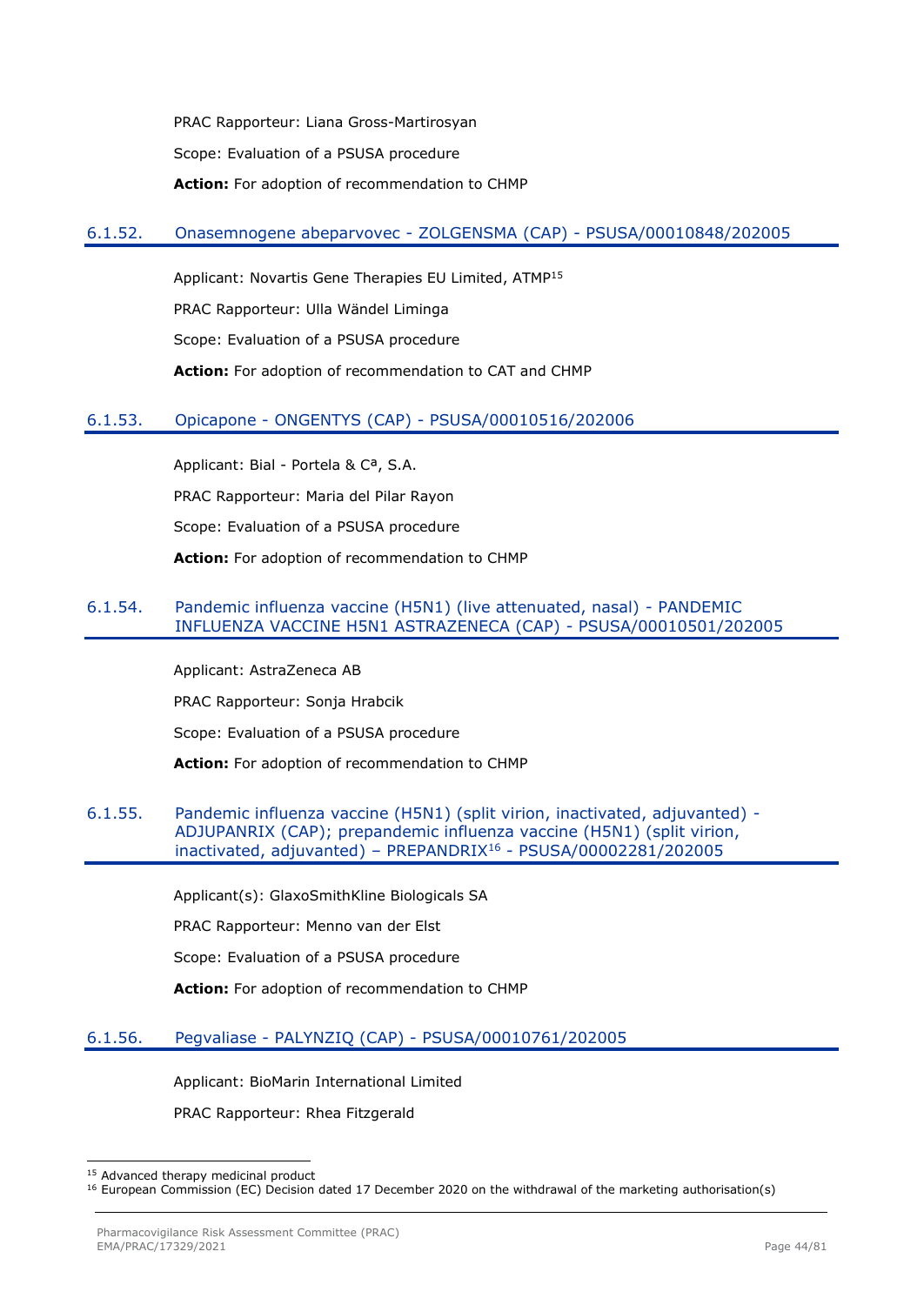Scope: Evaluation of a PSUSA procedure **Action:** For adoption of recommendation to CHMP

# 6.1.57. Pentosan polysulfate sodium<sup>17</sup> - ELMIRON (CAP) - PSUSA/00010614/202006

Applicant: Bene-Arzneimittel GmbH PRAC Rapporteur: Ana Sofia Diniz Martins Scope: Evaluation of a PSUSA procedure **Action:** For adoption of recommendation to CHMP

# 6.1.58. Pertuzumab - PERJETA (CAP) - PSUSA/00010125/202006

Applicant: Roche Registration GmbH PRAC Rapporteur: Hans Christian Siersted Scope: Evaluation of a PSUSA procedure **Action:** For adoption of recommendation to CHMP

# 6.1.59. Polatuzumab vedotin - POLIVY (CAP) - PSUSA/00010817/202006

Applicant: Roche Registration GmbH PRAC Rapporteur: Annika Folin Scope: Evaluation of a PSUSA procedure **Action:** For adoption of recommendation to CHMP

# 6.1.60. Prasterone<sup>18</sup> - INTRAROSA (CAP) - PSUSA/00010672/202005

Applicant: Endoceutics S.A. PRAC Rapporteur: Menno van der Elst Scope: Evaluation of a PSUSA procedure **Action:** For adoption of recommendation to CHMP

# 6.1.61. Ravulizumab - ULTOMIRIS (CAP) - PSUSA/00010787/202006

Applicant: Alexion Europe SAS PRAC Rapporteur: Kimmo Jaakkola Scope: Evaluation of a PSUSA procedure **Action:** For adoption of recommendation to CHMP

<sup>17</sup> Centrally authorised product(s) only

<sup>18</sup> Pessary, vaginal use only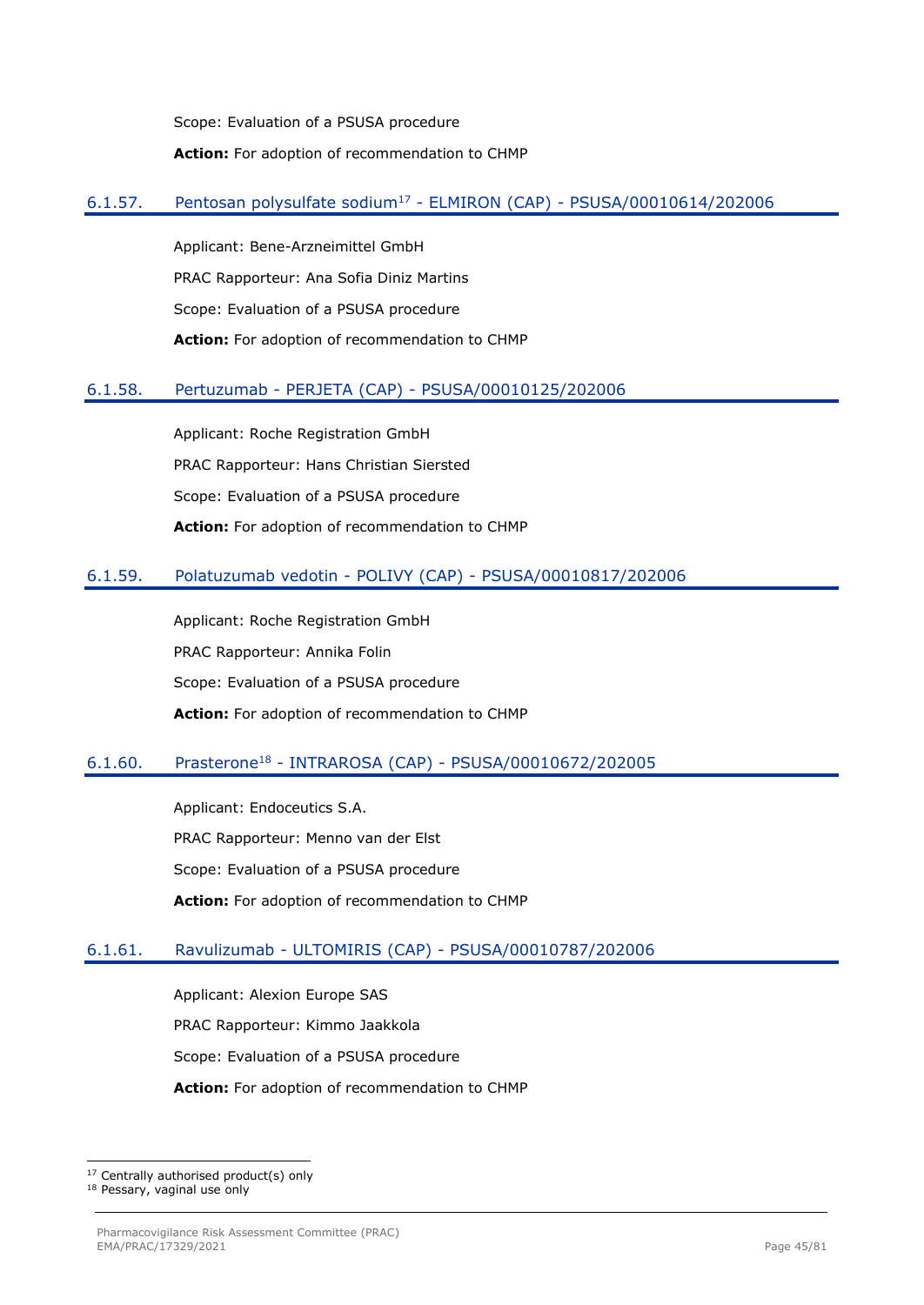## 6.1.62. Rucaparib - RUBRACA (CAP) - PSUSA/00010694/202006

Applicant: Clovis Oncology Ireland Limited PRAC Rapporteur: Annika Folin Scope: Evaluation of a PSUSA procedure **Action:** For adoption of recommendation to CHMP

## 6.1.63. Semaglutide - OZEMPIC (CAP); RYBELSUS (CAP) - PSUSA/00010671/202005

Applicant(s): Novo Nordisk A/S PRAC Rapporteur: Annika Folin Scope: Evaluation of a PSUSA procedure **Action:** For adoption of recommendation to CHMP

## 6.1.64. Sofosbuvir, velpatasvir - EPCLUSA (CAP) - PSUSA/00010524/202006

Applicant: Gilead Sciences Ireland UC PRAC Rapporteur: Ana Sofia Diniz Martins Scope: Evaluation of a PSUSA procedure **Action:** For adoption of recommendation to CHMP

## 6.1.65. Sonidegib - ODOMZO (CAP) - PSUSA/00010408/202006

Applicant: Sun Pharmaceutical Industries Europe B.V. PRAC Rapporteur: Nikica Mirošević Skvrce Scope: Evaluation of a PSUSA procedure **Action:** For adoption of recommendation to CHMP

## 6.1.66. Tafamidis - VYNDAQEL (CAP) - PSUSA/00002842/202005

Applicant: Pfizer Europe MA EEIG PRAC Rapporteur: Tiphaine Vaillant Scope: Evaluation of a PSUSA procedure **Action:** For adoption of recommendation to CHMP

## 6.1.67. Tedizolid phosphate - SIVEXTRO (CAP) - PSUSA/00010369/202006

Applicant: Merck Sharp & Dohme B.V. PRAC Rapporteur: Maria del Pilar Rayon Scope: Evaluation of a PSUSA procedure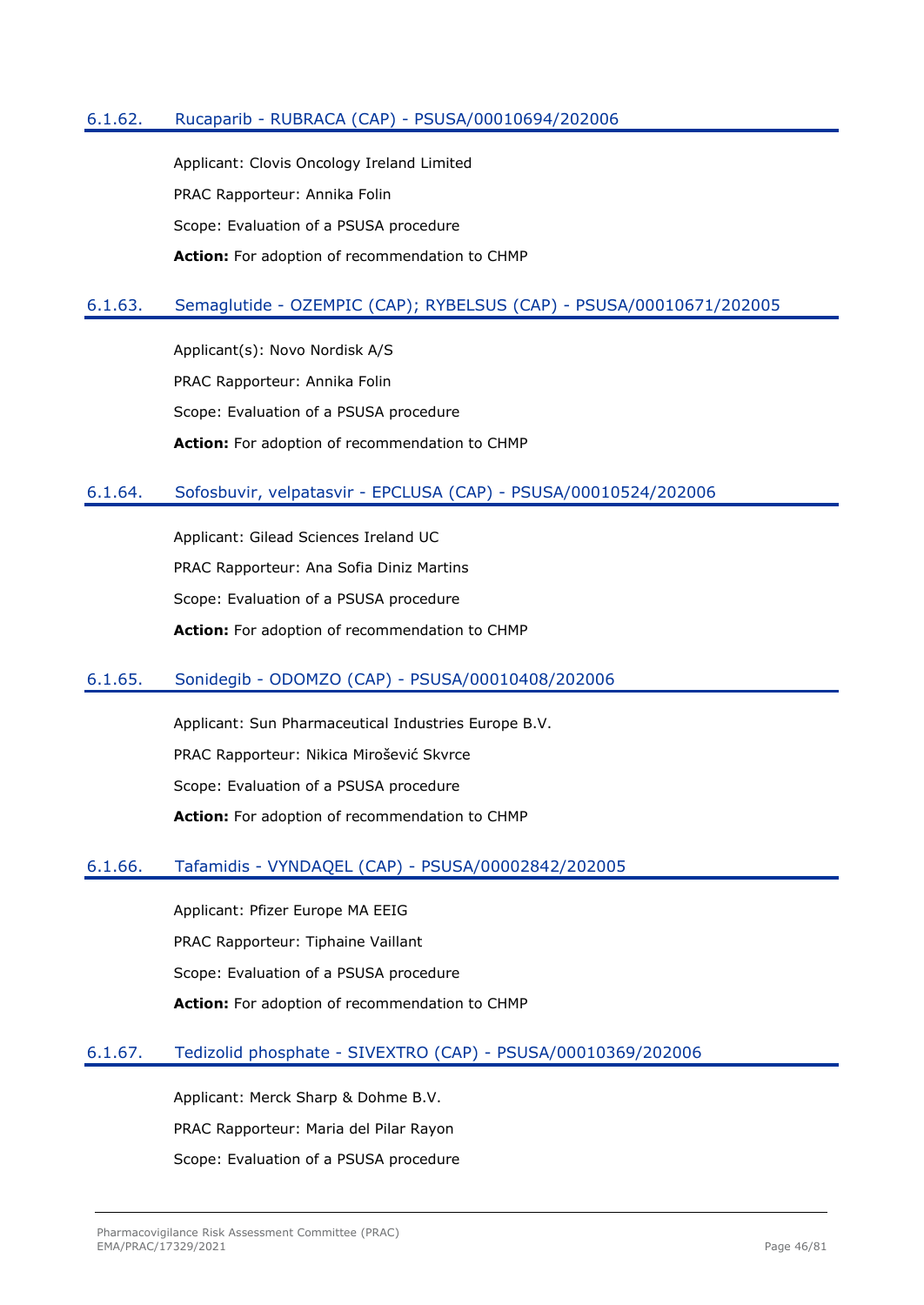#### **Action:** For adoption of recommendation to CHMP

## 6.1.68. Tilmanocept - LYMPHOSEEK (CAP) - PSUSA/00010313/202005

Applicant: Navidea Biopharmaceuticals Europe Ltd. PRAC Rapporteur: Rugile Pilviniene Scope: Evaluation of a PSUSA procedure **Action:** For adoption of recommendation to CHMP

## 6.1.69. Tolvaptan<sup>19</sup> - JINARC (CAP) - PSUSA/00010395/202005

Applicant: Otsuka Pharmaceutical Netherlands B.V. PRAC Rapporteur: Amelia Cupelli Scope: Evaluation of a PSUSA procedure **Action:** For adoption of recommendation to CHMP

# 6.1.70. Tolvaptan<sup>20</sup> - SAMSCA (CAP) - PSUSA/00002994/202005

Applicant: Otsuka Pharmaceutical Netherlands B.V. PRAC Rapporteur: Amelia Cupelli Scope: Evaluation of a PSUSA procedure **Action:** For adoption of recommendation to CHMP

## 6.1.71. Trametinib - MEKINIST (CAP) - PSUSA/00010262/202005

Applicant: Novartis Europharm Limited PRAC Rapporteur: David Olsen Scope: Evaluation of a PSUSA procedure **Action:** For adoption of recommendation to CHMP

# 6.1.72. Treosulfan<sup>21</sup> - TRECONDI (CAP) - PSUSA/00010777/202006

Applicant: medac Gesellschaft fur klinische Spezialpraparate mbH

PRAC Rapporteur: Julia Pallos

Scope: Evaluation of a PSUSA procedure

**Action:** For adoption of recommendation to CHMP

<sup>&</sup>lt;sup>19</sup> Indicated for adults with autosomal dominant polycystic kidney disease (ADPKD)

<sup>&</sup>lt;sup>20</sup> Indicated for adults with hyponatraemia secondary to syndrome of inappropriate antidiuretic hormone secretion (SIADH) <sup>21</sup> Centrally authorised product(s) only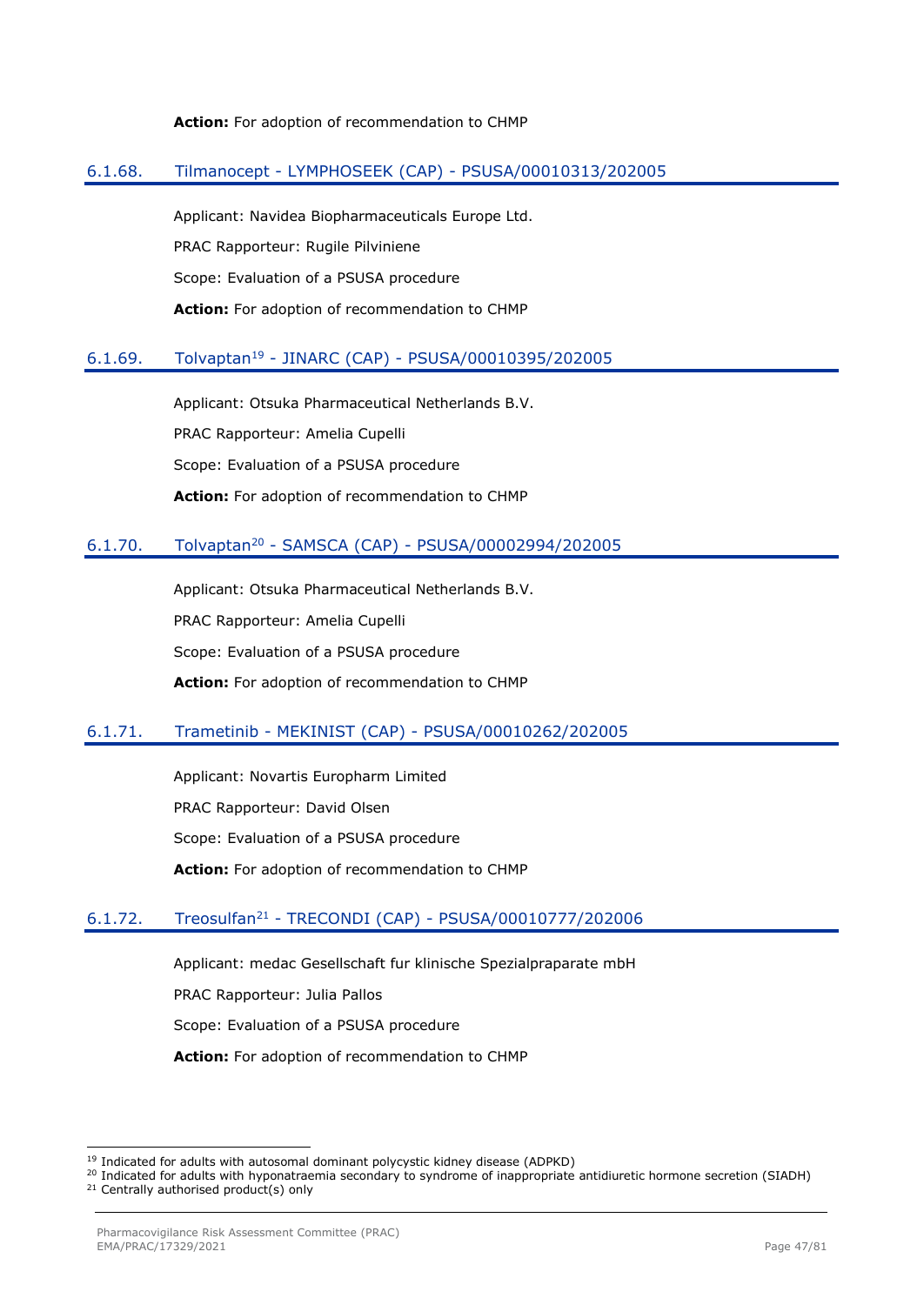# 6.1.73. Turoctocog alfa pegol - ESPEROCT (CAP) - PSUSA/00010782/202006

Applicant: Novo Nordisk A/S PRAC Rapporteur: Brigitte Keller-Stanislawski Scope: Evaluation of a PSUSA procedure **Action:** For adoption of recommendation to CHMP

## 6.1.74. Varenicline - CHAMPIX (CAP) - PSUSA/00003099/202005

Applicant: Pfizer Europe MA EEIG PRAC Rapporteur: Anette Kirstine Stark Scope: Evaluation of a PSUSA procedure **Action:** For adoption of recommendation to CHMP

## 6.1.75. Vedolizumab - ENTYVIO (CAP) - PSUSA/00010186/202005

Applicant: Takeda Pharma A/S PRAC Rapporteur: Adam Przybylkowski Scope: Evaluation of a PSUSA procedure **Action:** For adoption of recommendation to CHMP

## 6.1.76. Vonicog alfa - VEYVONDI (CAP) - PSUSA/00010714/202006

Applicant: Baxalta Innovations GmbH PRAC Rapporteur: Ulla Wändel Liminga Scope: Evaluation of a PSUSA procedure **Action:** For adoption of recommendation to CHMP

# **6.2. PSUR single assessment (PSUSA) procedures including centrally authorised products (CAPs) and nationally authorised products (NAPs)**

## 6.2.1. Fentany<sup>122</sup> - EFFENTORA (CAP); INSTANYL (CAP); PECFENT (CAP); NAP -PSUSA/00001369/202004

Applicant(s): Kyowa Kirin Holdings B.V. (PecFent), Takeda Pharma A/S (Instanyl), Teva B.V. (Effentora), various

PRAC Rapporteur: Tiphaine Vaillant

Scope: Evaluation of a PSUSA procedure

**Action:** For adoption of recommendation to CHMP

<sup>&</sup>lt;sup>22</sup> Transmucosal route of administration only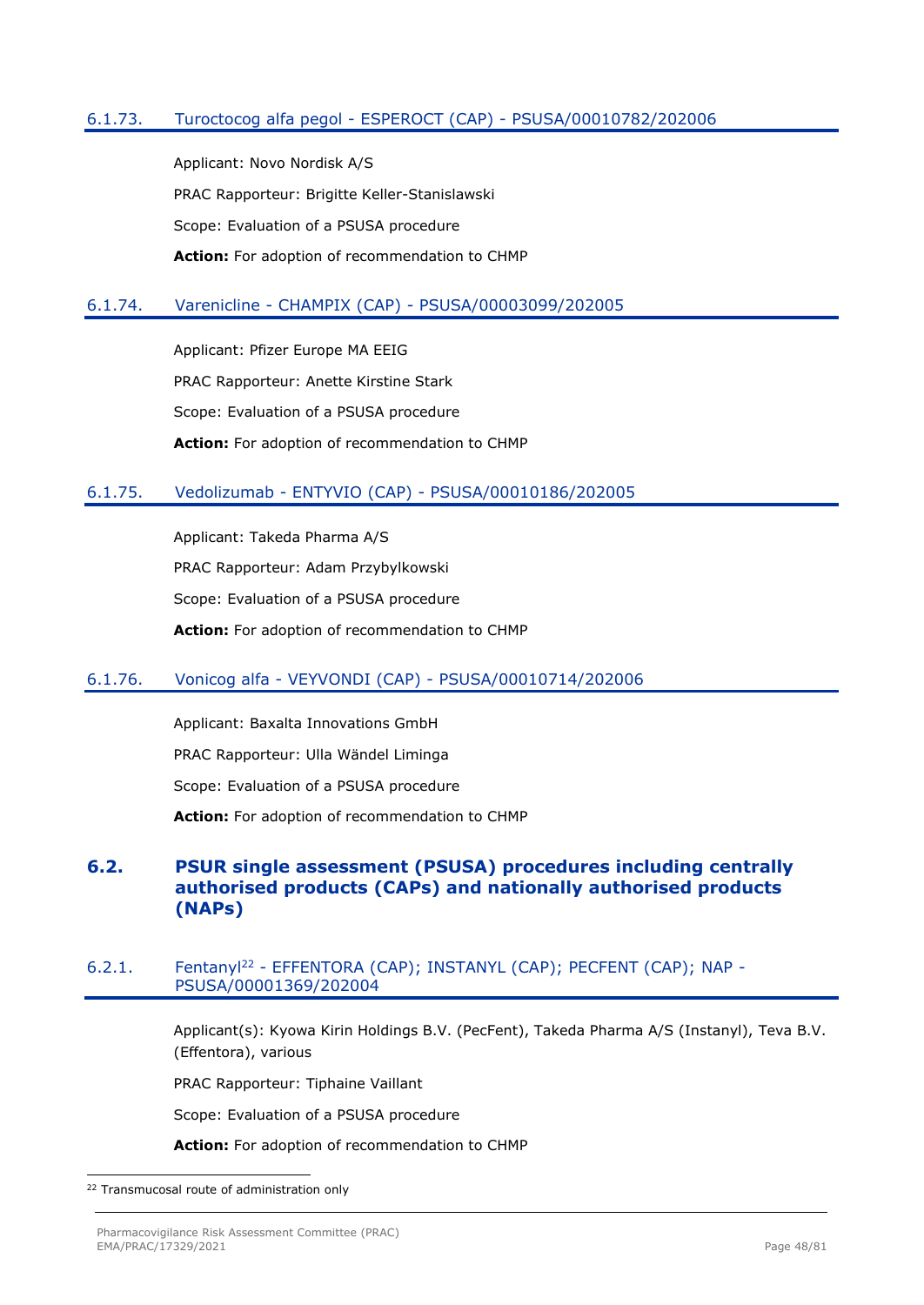## 6.2.2. Human normal immunoglobulin (IgG) - FLEBOGAMMA DIF (CAP); HIZENTRA (CAP); HYQVIA (CAP); KIOVIG (CAP); PRIVIGEN (CAP); NAP - PSUSA/00001633/202005

Applicant(s): Baxalta Innovations GmbH (HyQvia), CSL Behring GmbH (Hizentra, Privigen), Instituto Grifols, S.A. (Flebogamma DIF), Takeda Manufacturing Austria AG (Kiovig), various

PRAC Rapporteur: Brigitte Keller-Stanislawski

Scope: Evaluation of a PSUSA procedure

**Action:** For adoption of recommendation to CHMP

## 6.2.3. Ivabradine - CORLENTOR (CAP); IVABRADINE ANPHARM (CAP); PROCORALAN (CAP); NAP - PSUSA/00001799/202004

Applicant(s): Anpharm Przedsiebiorstwo Farmaceutyczne S.A. (Ivabradine Anpharm), Les Laboratoires Servier (Corlentor, Procoralan), various

PRAC Rapporteur: Menno van der Elst

Scope: Evaluation of a PSUSA procedure

**Action:** For adoption of recommendation to CHMP

## 6.2.4. Topotecan - HYCAMTIN (CAP); TOPOTECAN HOSPIRA (CAP); NAP - PSUSA/00002997/202005

Applicant(s): Novartis Europharm Limited (Hycamtin), Pfizer Europe MA EEIG (Topotecan Hospira), various

PRAC Rapporteur: Annika Folin

Scope: Evaluation of a PSUSA procedure

**Action:** For adoption of recommendation to CHMP

## 6.2.5. Treprostinil - TREPULMIX (CAP); NAP - PSUSA/00003013/202005

Applicants: SciPharm Sarl, various

PRAC Rapporteur: Zane Neikena

Scope: Evaluation of a PSUSA procedure

**Action:** For adoption of recommendation to CHMP

# **6.3. PSUR single assessment (PSUSA) procedures including nationally authorised products (NAPs) only**

## 6.3.1. Amfepramone (NAP) - PSUSA/00000138/202006

Applicant(s): various PRAC Lead: Anette Kirstine Stark Scope: Evaluation of a PSUSA procedure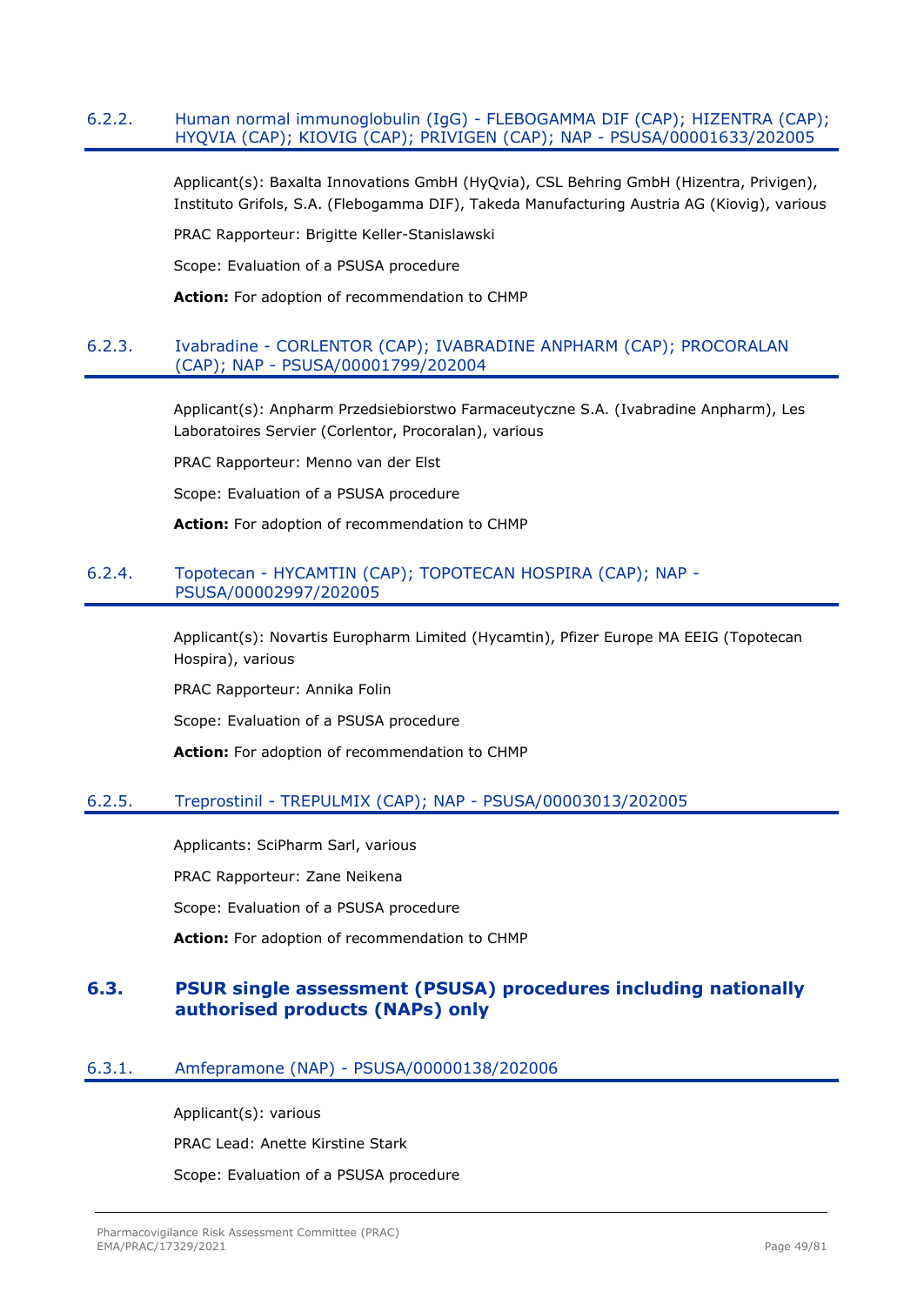#### **Action:** For adoption of recommendation to CMDh

## 6.3.2. Azithromycin<sup>23</sup> (NAP) - PSUSA/00010492/202004

Applicant(s): various PRAC Lead: Kimmo Jaakkola Scope: Evaluation of a PSUSA procedure **Action:** For adoption of recommendation to CMDh

## 6.3.3. Azithromycin<sup>24</sup> (NAP) - PSUSA/00010491/202004

Applicant(s): various PRAC Lead: Kimmo Jaakkola Scope: Evaluation of a PSUSA procedure **Action:** For adoption of recommendation to CMDh

## 6.3.4. Chlorpromazine (NAP) - PSUSA/00000715/202005

Applicant(s): various PRAC Lead: Tiphaine Vaillant Scope: Evaluation of a PSUSA procedure **Action:** For adoption of recommendation to CMDh

## 6.3.5. Cidofovir (NAP) - PSUSA/00010558/202006

Applicant(s): various PRAC Lead: Rugilė Pilvinienė Scope: Evaluation of a PSUSA procedure **Action:** For adoption of recommendation to CMDh

## 6.3.6. Ciprofloxacin hydrochloride, dexamethasone acetate<sup>25</sup> (NAP) -PSUSA/00010012/202004

Applicant(s): various

PRAC Lead: Martin Huber

Scope: Evaluation of a PSUSA procedure

**Action:** For adoption of recommendation to CMDh

<sup>25</sup> Ear drops, suspension only

<sup>23</sup> Formulation(s) for ocular use only

<sup>24</sup> Formulation(s) for systemic use only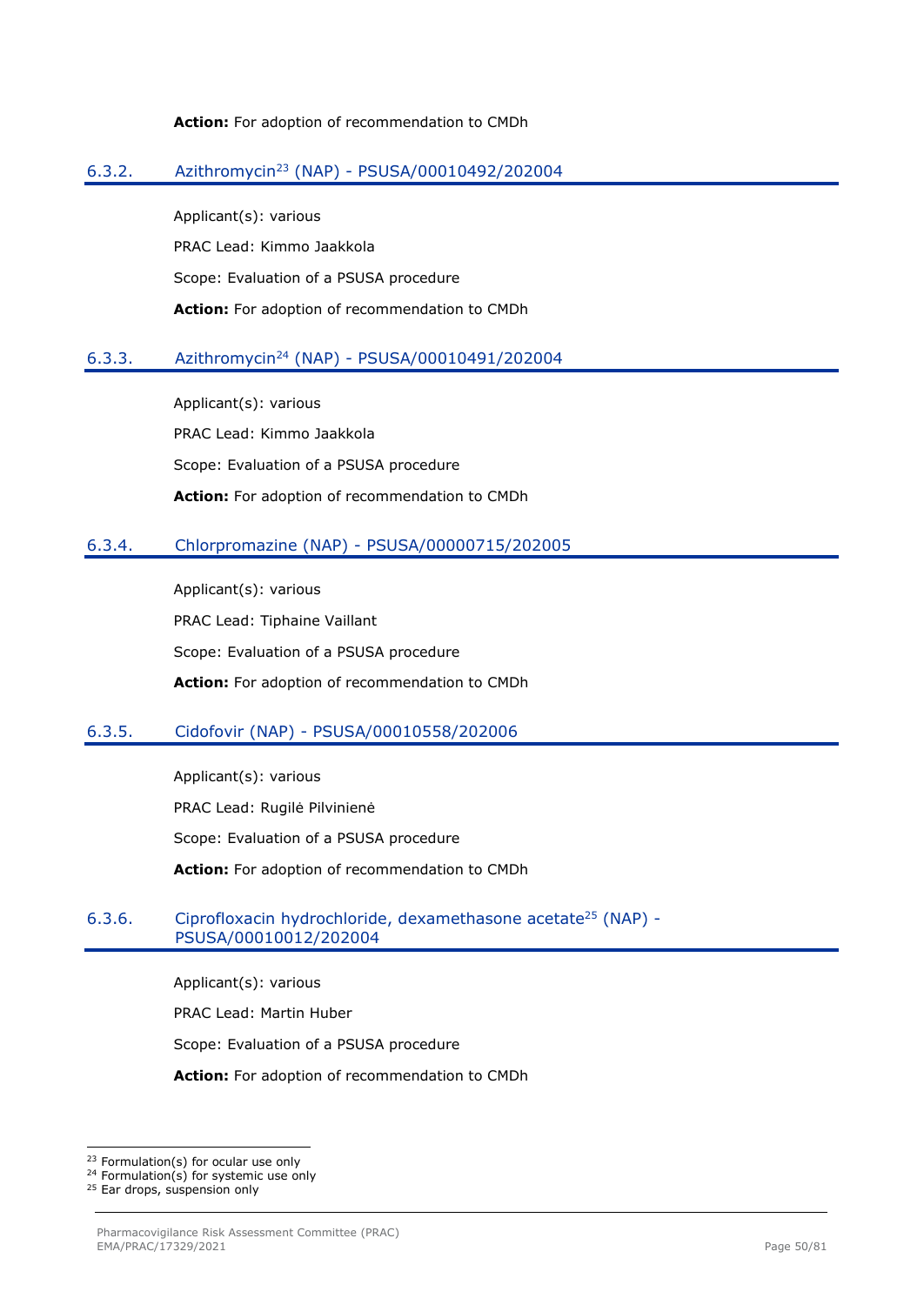# 6.3.7. Clevidipine (NAP) - PSUSA/00010288/202005

Applicant(s): various PRAC Lead: Jan Neuhauser Scope: Evaluation of a PSUSA procedure **Action:** For adoption of recommendation to CMDh

## 6.3.8. Clotiazepam (NAP) - PSUSA/00000827/202005

Applicant(s): various PRAC Lead: Laurence de Fays Scope: Evaluation of a PSUSA procedure **Action:** For adoption of recommendation to CMDh

## 6.3.9. Cyproterone, ethinylestradiol (NAP) - PSUSA/00000906/202005

Applicant(s): various PRAC Lead: Menno van der Elst Scope: Evaluation of a PSUSA procedure **Action:** For adoption of recommendation to CMDh

#### 6.3.10. Dexpanthenol, xylometazoline (NAP) - PSUSA/00010030/202005

Applicant(s): various PRAC Lead: Nikica Mirošević Skvrce Scope: Evaluation of a PSUSA procedure **Action:** For adoption of recommendation to CMDh

## 6.3.11. Diphtheria vaccine (adsorbed) (NAP); diphtheria, tetanus vaccine (adsorbed) (NAP) - PSUSA/00001128/202005

Applicant(s): various

PRAC Lead: Brigitte Keller-Stanislawski

Scope: Evaluation of a PSUSA procedure

**Action:** For adoption of recommendation to CMDh

#### 6.3.12. Fluorescein<sup>26</sup> (NAP) - PSUSA/00009153/202004

Applicant(s): various

PRAC Lead: Martin Huber

<sup>26</sup> Systemic use only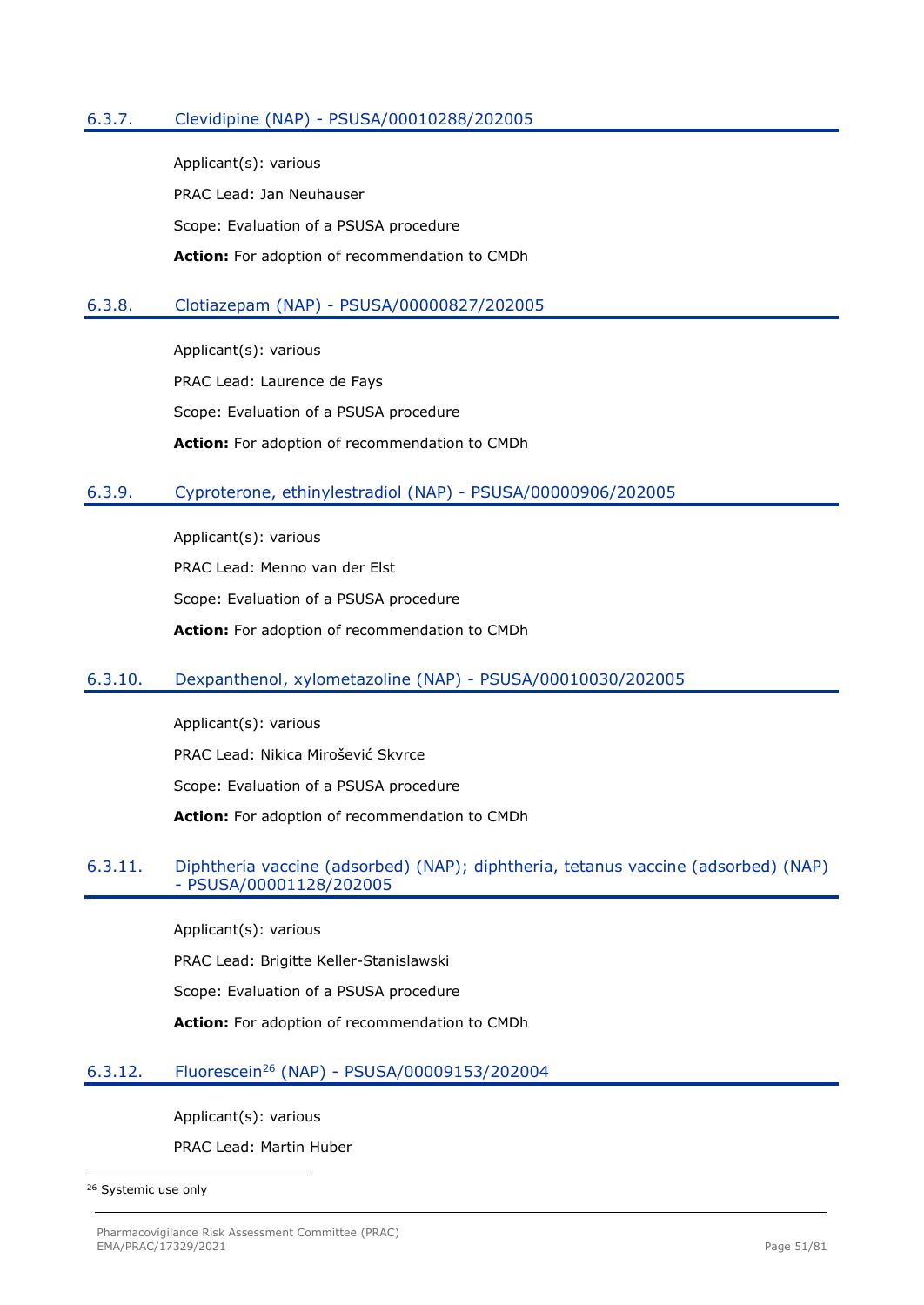Scope: Evaluation of a PSUSA procedure **Action:** For adoption of recommendation to CMDh

## 6.3.13. Formoterol (NAP) - PSUSA/00001469/202005

Applicant(s): various PRAC Lead: Annika Folin Scope: Evaluation of a PSUSA procedure **Action:** For adoption of recommendation to CMDh

# 6.3.14. Gadobenic acid (NAP) - PSUSA/00001500/202004

Applicant(s): various PRAC Lead: Martin Huber Scope: Evaluation of a PSUSA procedure **Action:** For adoption of recommendation to CMDh

# 6.3.15. Gadobutrol (NAP) - PSUSA/00001502/202004

Applicant(s): various PRAC Lead: Martin Huber Scope: Evaluation of a PSUSA procedure **Action:** For adoption of recommendation to CMDh

# 6.3.16. Gadodiamide (NAP) - PSUSA/00001503/202004

Applicant(s): various PRAC Lead: Annika Folin Scope: Evaluation of a PSUSA procedure **Action:** For adoption of recommendation to CMDh

# 6.3.17. Gadopentetic acid (NAP) - PSUSA/00001504/202004

Applicant(s): various PRAC Lead: Martin Huber Scope: Evaluation of a PSUSA procedure **Action:** For adoption of recommendation to CMDh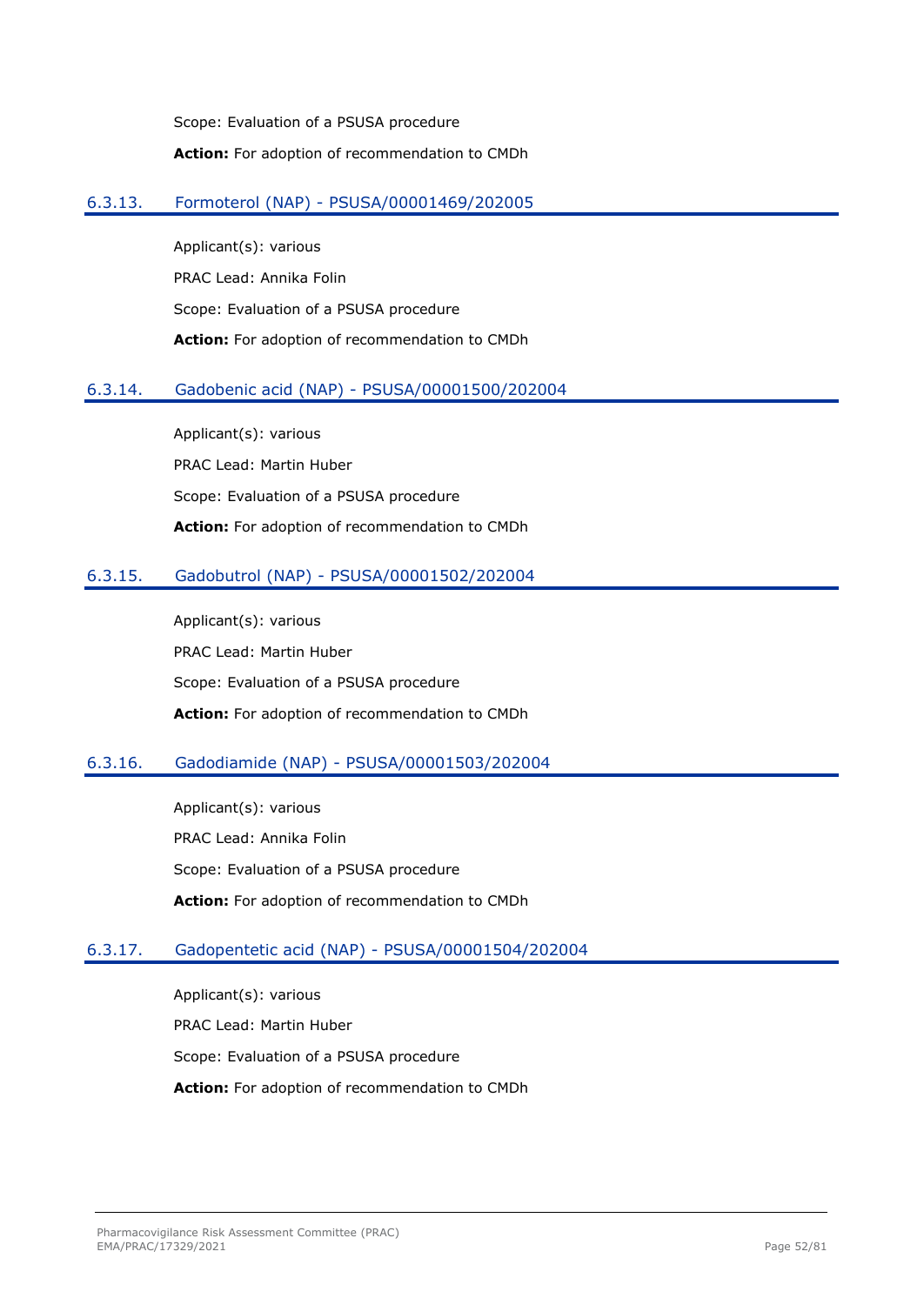## 6.3.18. Gadoteric acid<sup>27</sup> (NAP) – PSUSA/00001505/202004

Applicant(s): various PRAC Lead: Menno van der Elst Scope: Evaluation of a PSUSA procedure **Action:** For adoption of recommendation to CMDh

## 6.3.19. Gadoteric acid<sup>28</sup> (NAP) - PSUSA/00001506/202004

Applicant(s): various PRAC Lead: Menno van der Elst Scope: Evaluation of a PSUSA procedure **Action:** For adoption of recommendation to CMDh

## 6.3.20. Gadoteridol (NAP) - PSUSA/00001507/202004

Applicant(s): various PRAC Lead: Anette Kirstine Stark Scope: Evaluation of a PSUSA procedure **Action:** For adoption of recommendation to CMDh

## 6.3.21. Gadoxetic acid disodium (NAP) - PSUSA/00001509/202004

Applicant(s): various PRAC Lead: Annika Folin Scope: Evaluation of a PSUSA procedure **Action:** For adoption of recommendation to CMDh

## 6.3.22. Human hemin (NAP) - PSUSA/00001629/202005

Applicant(s): various PRAC Lead: Tiphaine Vaillant Scope: Evaluation of a PSUSA procedure **Action:** For adoption of recommendation to CMDh

## 6.3.23. Indobufen (NAP) - PSUSA/00001736/202005

Applicant(s): various

PRAC Lead: Amelia Cupelli

<sup>27</sup> Intra-articular formulation(s) only

<sup>28</sup> Intravenous (IV) and intravascular formulation(s) only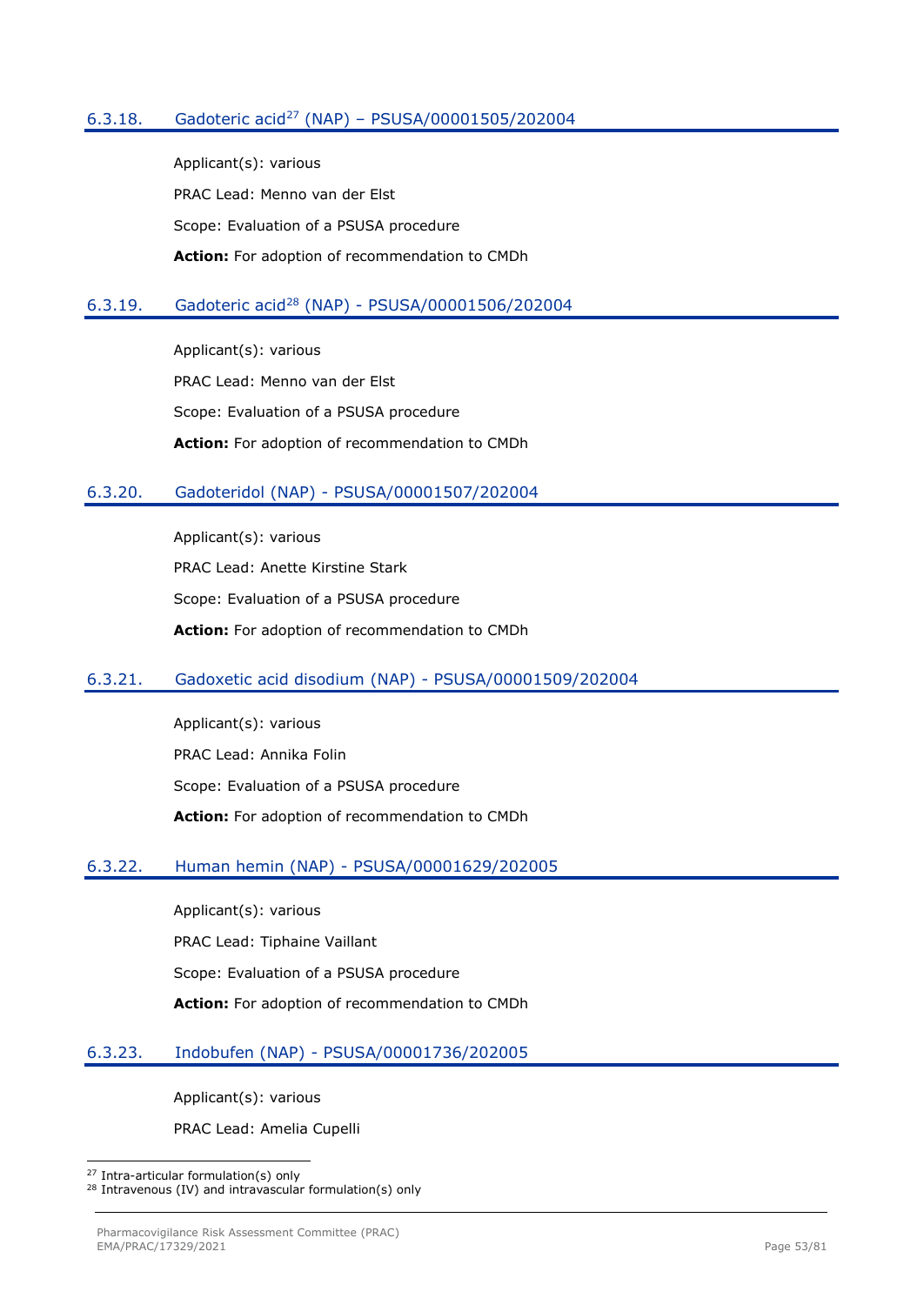Scope: Evaluation of a PSUSA procedure **Action:** For adoption of recommendation to CMDh

## 6.3.24. Iodixanol (NAP) - PSUSA/00001766/202004

Applicant(s): various PRAC Lead: Karen Pernille Harg Scope: Evaluation of a PSUSA procedure **Action:** For adoption of recommendation to CMDh

# 6.3.25. Iomeprol (NAP) - PSUSA/00001769/202004

Applicant(s): various PRAC Lead: Karen Pernille Harg Scope: Evaluation of a PSUSA procedure **Action:** For adoption of recommendation to CMDh

# 6.3.26. Irinotecan<sup>29</sup> (NAP) - PSUSA/00001783/202005

Applicant(s): various PRAC Lead: Tiphaine Vaillant Scope: Evaluation of a PSUSA procedure **Action:** For adoption of recommendation to CMDh

# 6.3.27. Ivabradine, metoprolol (NAP) - PSUSA/00010381/202004

Applicant(s): various PRAC Lead: Menno van der Elst Scope: Evaluation of a PSUSA procedure **Action:** For adoption of recommendation to CMDh

## 6.3.28. Ketobemidone (NAP) - PSUSA/00001807/202005

Applicant(s): various PRAC Lead: Karen Pernille Harg Scope: Evaluation of a PSUSA procedure **Action:** For adoption of recommendation to CMDh

<sup>29</sup> All formulation(s) except liposomal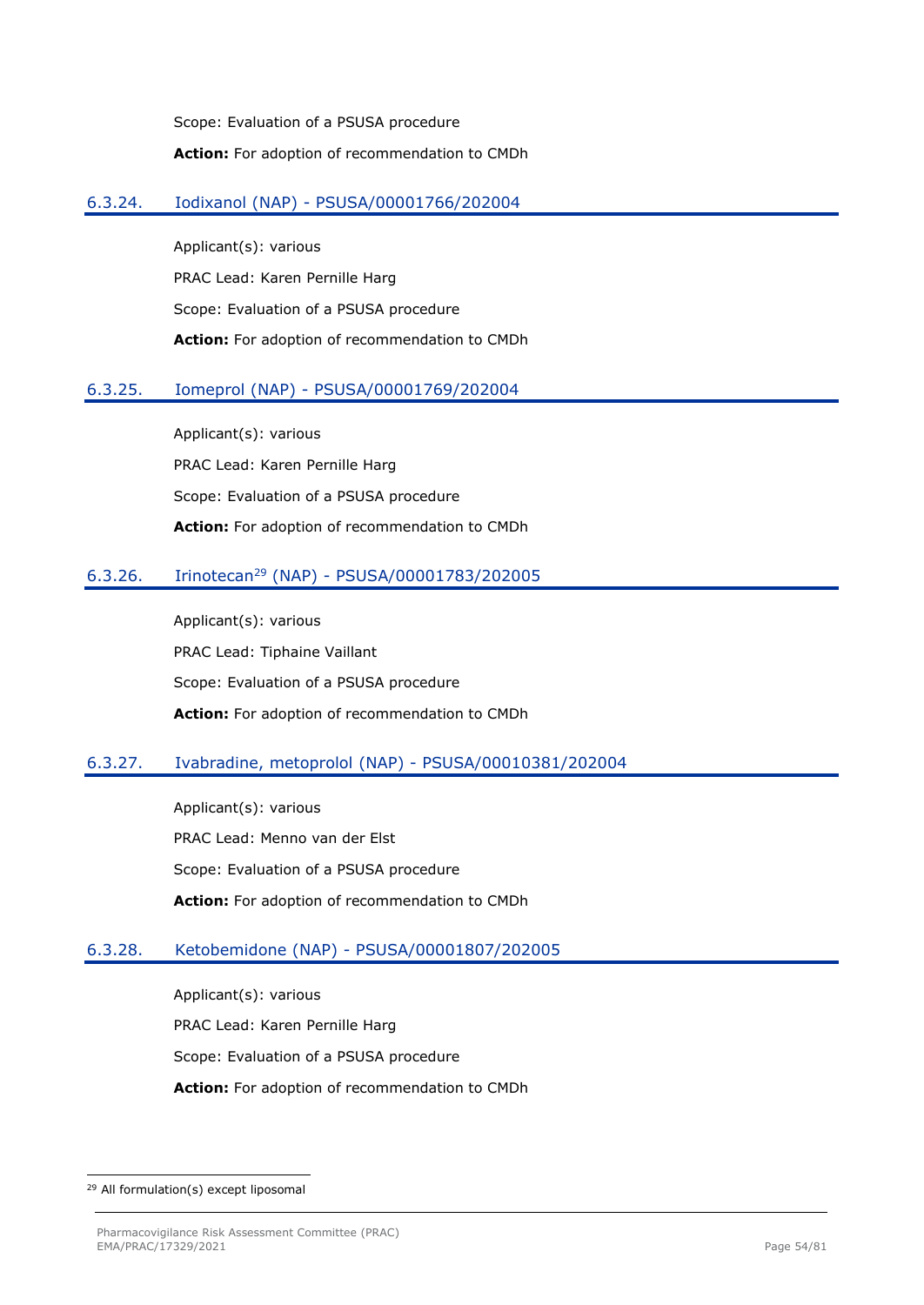## 6.3.29. Lanreotide (NAP) - PSUSA/00001826/202005

Applicant(s): various PRAC Lead: Zane Neikena Scope: Evaluation of a PSUSA procedure **Action:** For adoption of recommendation to CMDh

## 6.3.30. Methoxyflurane (NAP) - PSUSA/00010484/202005

Applicant(s): various PRAC Lead: Ulla Wändel Liminga Scope: Evaluation of a PSUSA procedure **Action:** For adoption of recommendation to CMDh

## 6.3.31. Mifepristone (NAP) - PSUSA/00002060/202005

Applicant(s): various PRAC Lead: Annika Folin Scope: Evaluation of a PSUSA procedure **Action:** For adoption of recommendation to CMDh

## 6.3.32. Mifepristone, misoprostol (NAP) - PSUSA/00010378/202005

Applicant(s): various PRAC Lead: Menno van der Elst Scope: Evaluation of a PSUSA procedure **Action:** For adoption of recommendation to CMDh

# 6.3.33. Misoprostol<sup>30</sup> (NAP) - PSUSA/00010291/202006

Applicant(s): various PRAC Lead: Hans Christian Siersted Scope: Evaluation of a PSUSA procedure **Action:** For adoption of recommendation to CMDh

## 6.3.34. Misoprostol<sup>31</sup> (NAP) - PSUSA/00010353/202005

Applicant(s): various

PRAC Lead: Anette Kirstine Stark

<sup>30</sup> Gastrointestinal indication(s) only

<sup>&</sup>lt;sup>31</sup> Gynaecological indication(s) only - labour induction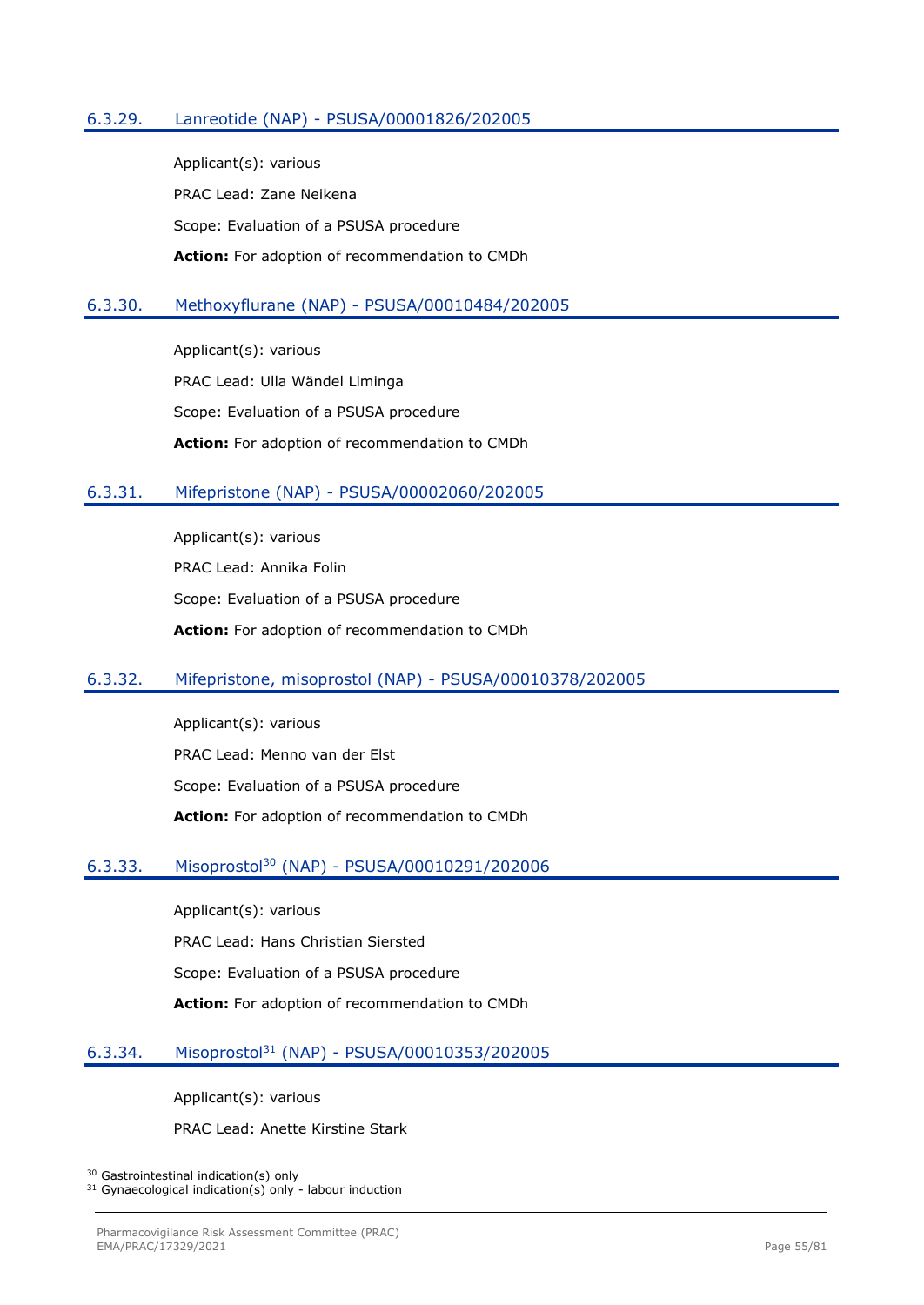Scope: Evaluation of a PSUSA procedure **Action:** For adoption of recommendation to CMDh

# 6.3.35. Misoprostol<sup>32</sup> (NAP) - PSUSA/00010354/202005

Applicant(s): various PRAC Lead: Anette Kirstine Stark Scope: Evaluation of a PSUSA procedure **Action:** For adoption of recommendation to CMDh

# 6.3.36. Mometasone (NAP) - PSUSA/00002085/202005

Applicant(s): various PRAC Lead: Annika Folin Scope: Evaluation of a PSUSA procedure **Action:** For adoption of recommendation to CMDh

# 6.3.37. Nicergoline (NAP) - PSUSA/00002150/202005

Applicant(s): various PRAC Lead: Zane Neikena Scope: Evaluation of a PSUSA procedure **Action:** For adoption of recommendation to CMDh

# 6.3.38. Ozenoxacin (NAP) - PSUSA/00010651/202005

Applicant(s): various PRAC Lead: Eva Segovia Scope: Evaluation of a PSUSA procedure **Action:** For adoption of recommendation to CMDh

## 6.3.39. Peppermint oil (NAP) - PSUSA/00010436/202005

Applicant(s): various PRAC Lead: Gudrun Stefansdottir Scope: Evaluation of a PSUSA procedure **Action:** For adoption of recommendation to CMDh

<sup>&</sup>lt;sup>32</sup> Gynaecological indication(s) only - termination of pregnancy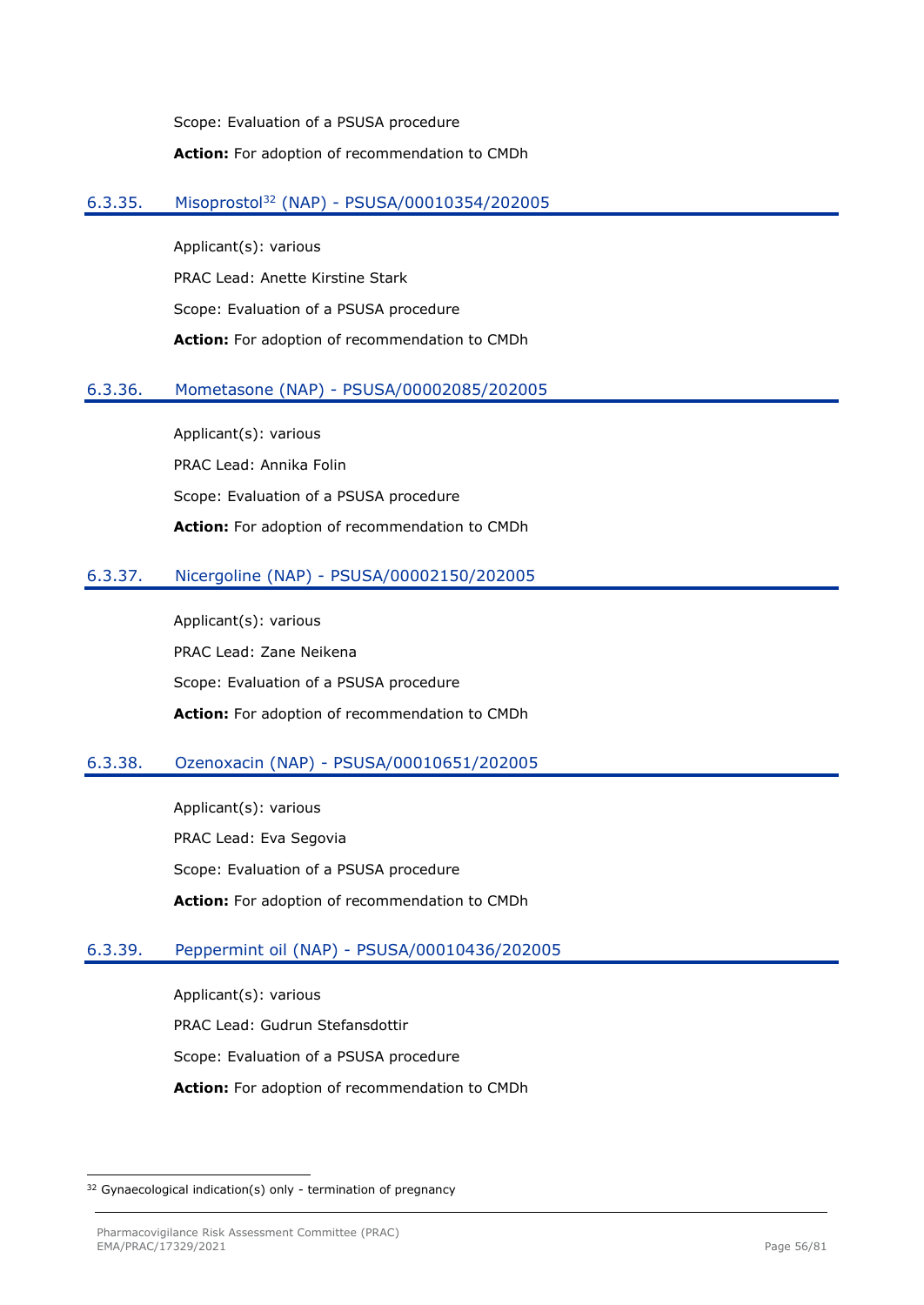## 6.3.40. Solifenacin (NAP) - PSUSA/00002769/202006

Applicant(s): various PRAC Lead: Menno van der Elst Scope: Evaluation of a PSUSA procedure **Action:** For adoption of recommendation to CMDh

## 6.3.41. Tamoxifen (NAP) - PSUSA/00002846/202004

Applicant(s): various PRAC Lead: Ronan Grimes Scope: Evaluation of a PSUSA procedure **Action:** For adoption of recommendation to CMDh

## 6.3.42. Ticlopidine (NAP) - PSUSA/00002952/202005

Applicant(s): various PRAC Lead: Ilaria Baldelli Scope: Evaluation of a PSUSA procedure **Action:** For adoption of recommendation to CMDh

## 6.3.43. Tramadol (NAP) - PSUSA/00003002/202005

Applicant(s): various PRAC Lead: Tiphaine Vaillant Scope: Evaluation of a PSUSA procedure **Action:** For adoption of recommendation to CMDh

## 6.3.44. Valsartan (NAP); hydrochlorothiazide, valsartan (NAP) - PSUSA/00010396/202004

Applicant(s): various PRAC Lead: Annika Folin Scope: Evaluation of a PSUSA procedure **Action:** For adoption of recommendation to CMDh

## 6.3.45. Xylometazoline (NAP) - PSUSA/00003134/202005

Applicant(s): various

PRAC Lead: Zane Neikena

Scope: Evaluation of a PSUSA procedure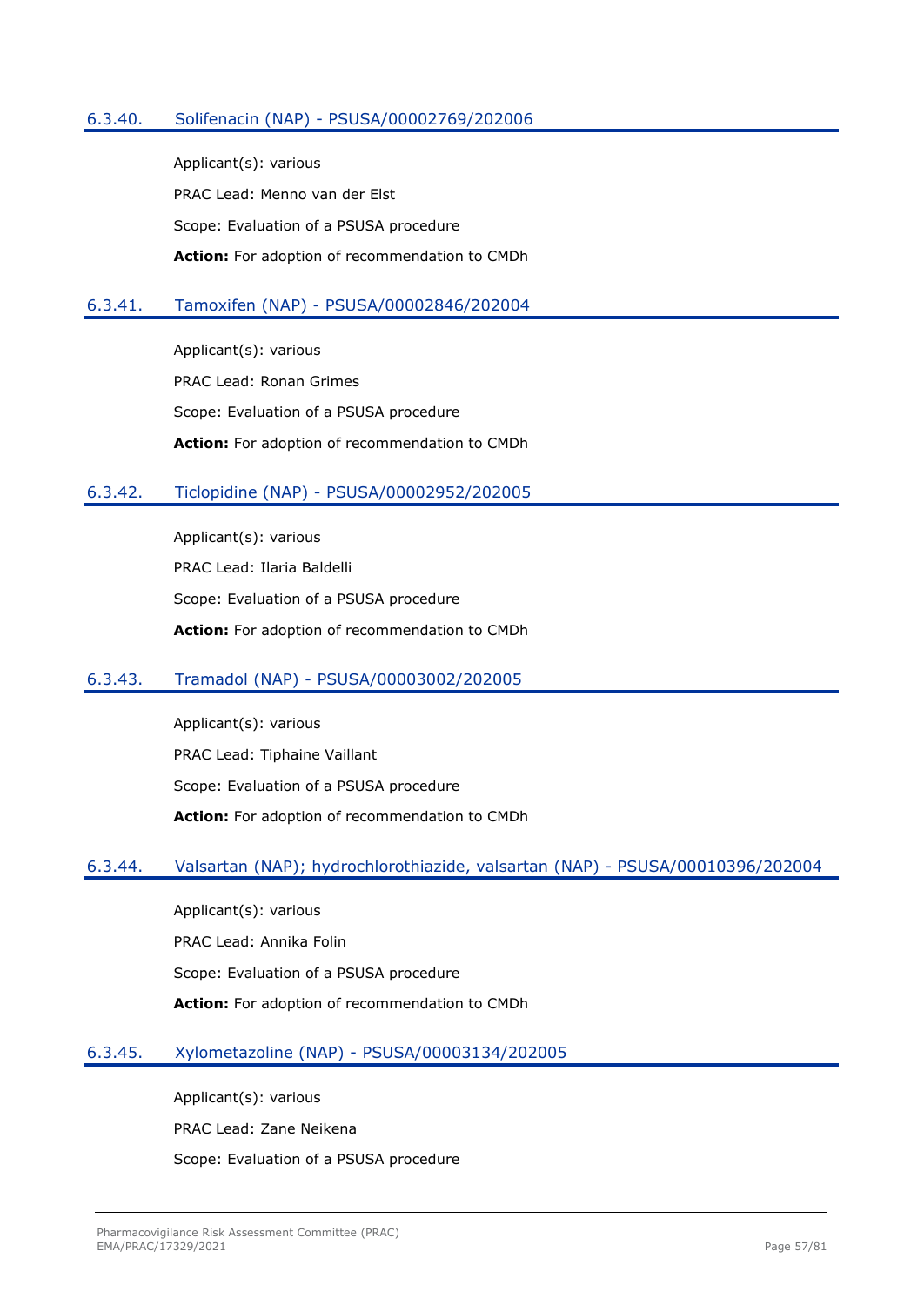**Action:** For adoption of recommendation to CMDh

# **6.4. Follow-up to PSUR/PSUSA procedures**

## 6.4.1. Abatacept - ORENCIA (CAP) - EMEA/H/C/000701/LEG 066

Applicant: Bristol-Myers Squibb Pharma EEIG

PRAC Rapporteur: Kimmo Jaakkola

Scope: Cumulative review of cases of pancreatitis as requested in the conclusions of the PSUR single assessment (PSUSA) procedure (PSUSA/00000013/201912) adopted in September 2020

**Action:** For adoption of advice to CHMP

## 6.4.2. Ivacaftor - KALYDECO (CAP) - EMEA/H/C/002494/LEG 031

Applicant: Vertex Pharmaceuticals (Ireland) Limited

PRAC Rapporteur: Maria del Pilar Rayon

Scope: Cumulative review of cases of acute pancreatitis as requested in the conclusions of the PSUR single assessment (PSUSA) procedure (PSUSA/00009204/202001) adopted in September 2020

**Action:** For adoption of advice to CHMP

## 6.4.3. Methotrexate - JYLAMVO (CAP) - EMEA/H/C/003756/LEG 002

Applicant: Therakind (Europe) Limited

PRAC Rapporteur: Jan Neuhauser

Scope: Comprehensive review of the value of performing liver biopsies as a diagnostic tool to monitor hepatotoxicity of methotrexate in non-oncologic indications as requested in the conclusions of the PSUR single assessment (PSUSA) procedure (PSUSA/00002014/201910) adopted in May 2020

**Action:** For adoption of advice to CHMP

## 6.4.4. Methotrexate - NORDIMET (CAP) - EMEA/H/C/003983/LEG 003

Applicant: Nordic Group B.V.

PRAC Rapporteur: Martin Huber

Scope: Comprehensive review of the value of performing liver biopsies as a diagnostic tool to monitor hepatotoxicity of methotrexate in non-oncologic indications as requested in the conclusions of the PSUR single assessment (PSUSA) procedure (PSUSA/00002014/201910) adopted in May 2020

**Action:** For adoption of advice to CHMP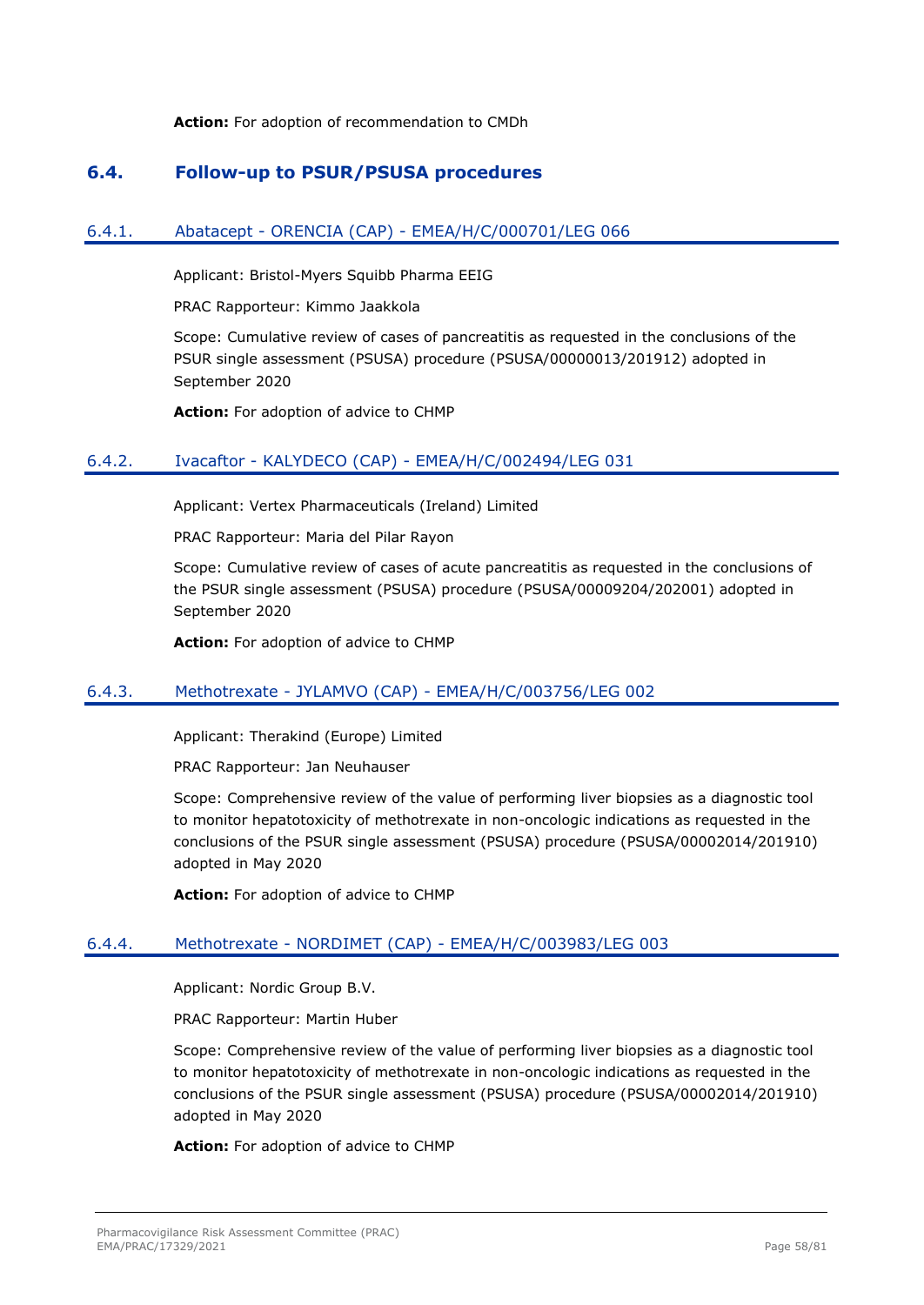## 6.4.5. Ustekinumab - STELARA (CAP) - EMEA/H/C/000958/LEG 049

Applicant: Janssen-Cilag International NV

PRAC Rapporteur: Rhea Fitzgerald

Scope: Cumulative review of cases of major adverse cardiovascular events (MACE), including fatal cases, as requested in the conclusions of the PSUR single assessment (PSUSA) procedure (PSUSA/00003085/201912) adopted in July 2020

**Action:** For adoption of advice to CHMP

# **6.5. Variation procedure(s) resulting from PSUSA evaluation**

## 6.5.1. Ceftaroline fosamil - ZINFORO (CAP) - EMEA/H/C/002252/II/0055

Applicant: Pfizer Ireland Pharmaceuticals

PRAC Rapporteur: Maia Uusküla

Scope: Update of sections 4.4 and 5.2 of the SmPC in order to include information on the use of ceftaroline in patients with cystic fibrosis, based on a pooled population pharmacokinetic (pop PK) analysis that included data from cystic fibrosis patients treated with ceftaroline fosamil as requested in the conclusions of LEG 016 adopted in June 2020, initially requested in the conclusions of periodic safety update single assessment (PSUSA) procedure (PSUSA/00010013/201810) adopted in May 2019. The MAH took the opportunity to make minor editorial changes in the product information

**Action:** For adoption of PRAC Assessment Report

# **6.6. Expedited summary safety reviews<sup>33</sup>**

## 6.6.1. COVID-19 mRNA vaccine (nucleoside-modified) BNT162b1 - COMIRNATY (CAP) - EMEA/H/C/005735/MEA 002

Applicant: BioNTech Manufacturing GmbH

PRAC Rapporteur: Menno van der Elst

Scope: First expedited monthly summary safety report for Comirnaty (COVID-19 mRNA vaccine (nucleoside-modified)) during the coronavirus disease (COVID-19) pandemic

**Action:** For adoption of PRAC Assessment Report

<sup>33</sup> Submission of expedited summary safety reports for review in addition to the requirements for submission of PSUR(s) falling within the pandemic period and requirements set out in the list of Union reference dates (EURD list) provided for under Article 107c(7) of Directive 2001/83/EC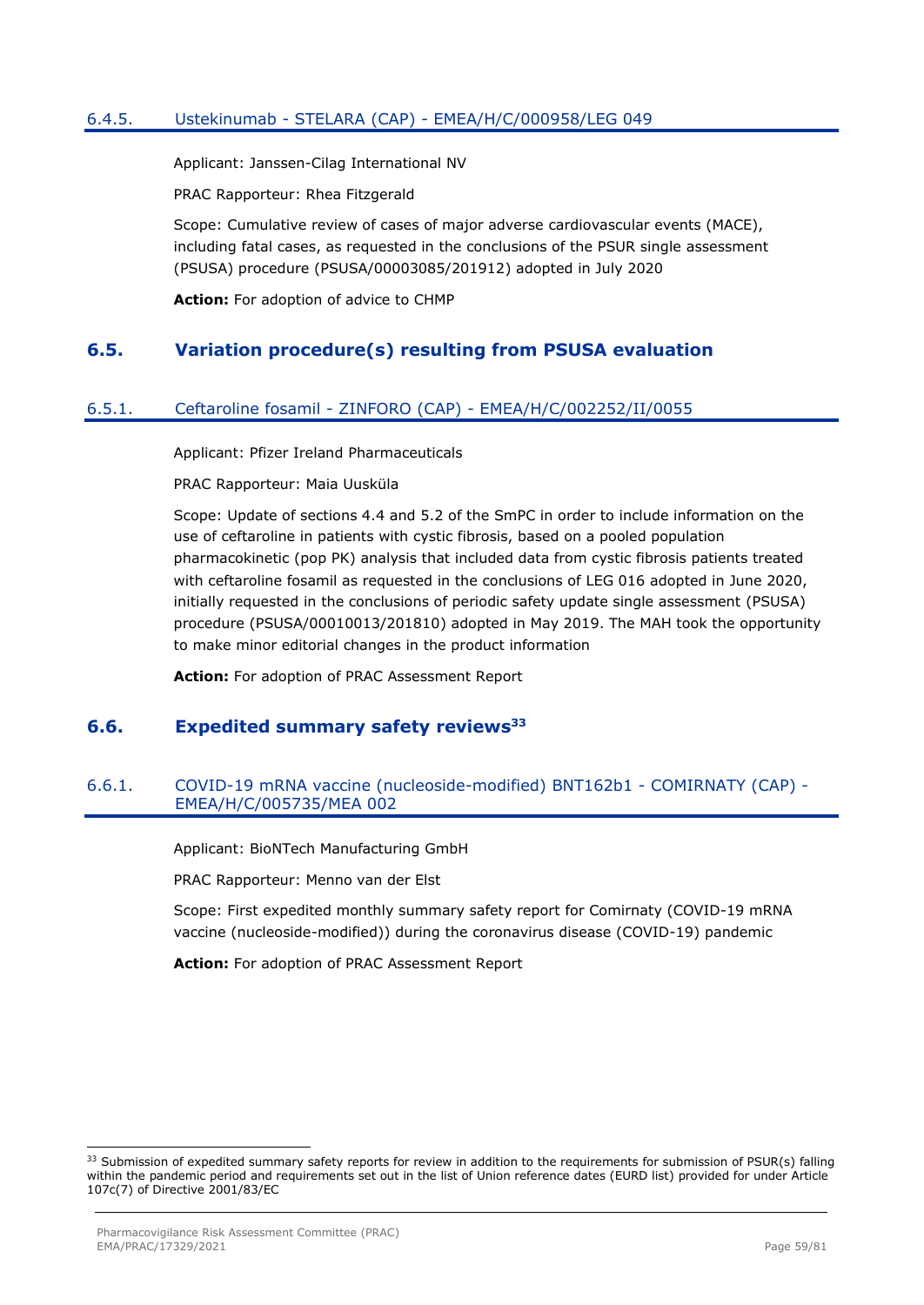# **7. Post-authorisation safety studies (PASS)**

# **7.1. Protocols of PASS imposed in the marketing authorisation(s)<sup>34</sup>**

# 7.1.1. Betibeglogene autotemcel – ZYNTEGLO (CAP) - EMEA/H/C/PSA/S/0059.1

Applicant: Bluebird bio (Netherlands) B.V, ATMP<sup>35</sup>

PRAC Rapporteur: Brigitte Keller-Stanislawski

Scope: MAH's response to PSA/S/0059 [substantial amendment to a protocol previously agreed in the framework of the initial marketing authorisation(s) for a non-interventional PASS to collect longitudinal data on clinical outcomes of patients with transfusion-dependent β‑thalassaemia (TDT) who have received treatment with Zynteglo (betibeglogene autotemcel) in the post-marketing setting] as per the request for supplementary information (RSI) adopted in November 2020<sup>36</sup>

**Action:** For adoption of PRAC Assessment Report, PRAC outcome letter

# 7.1.2. Blinatumomab – BLINCYTO (CAP) - EMEA/H/C/PSA/S/0057.1

Applicant: Amgen Europe B.V.

PRAC Rapporteur: Eva Jirsová

Scope: MAH's response to PSA/S/0057 [substantial amendment to a protocol previously agreed in February 2020 for study 20180130: an observational PASS to describe the longterm safety profile of first-relapse B-precursor acute lymphocytic leukaemia (ALL) paediatric patients who have been treated with blinatumomab or chemotherapy prior to undergoing haematopoietic stem cell transplant (HSCT)] as per the request for supplementary information (RSI) adopted in September 2020

**Action:** For adoption of PRAC Assessment Report, PRAC outcome letter

# 7.1.3. Elosulfase alfa – VIMIZIM (CAP) - EMEA/H/C/PSA/S/0062

Applicant: BioMarin International Limited

PRAC Rapporteur: Rhea Fitzgerald

Scope: Substantial amendment to a protocol previously agreed in the framework of the initial marketing authorisation(s) for a multicentre, multinational, observational Morquio A Registry Study (MARS) to characterise and describe the mucopolysaccharidosis IV type A (MPS IVA) population as a whole, including the heterogeneity, progression, and natural history of MPS IVA and to track the safety and clinical outcomes of patients with MPS IVA patients treated with Vimizim (elosulfase alfa)

**Action:** For adoption of PRAC Assessment Report, PRAC outcome letter

<sup>&</sup>lt;sup>34</sup> In accordance with Article 107n of Directive 2001/83/EC

<sup>35</sup> Advanced therapy medicinal product

<sup>36</sup> Held 26-29 October 2020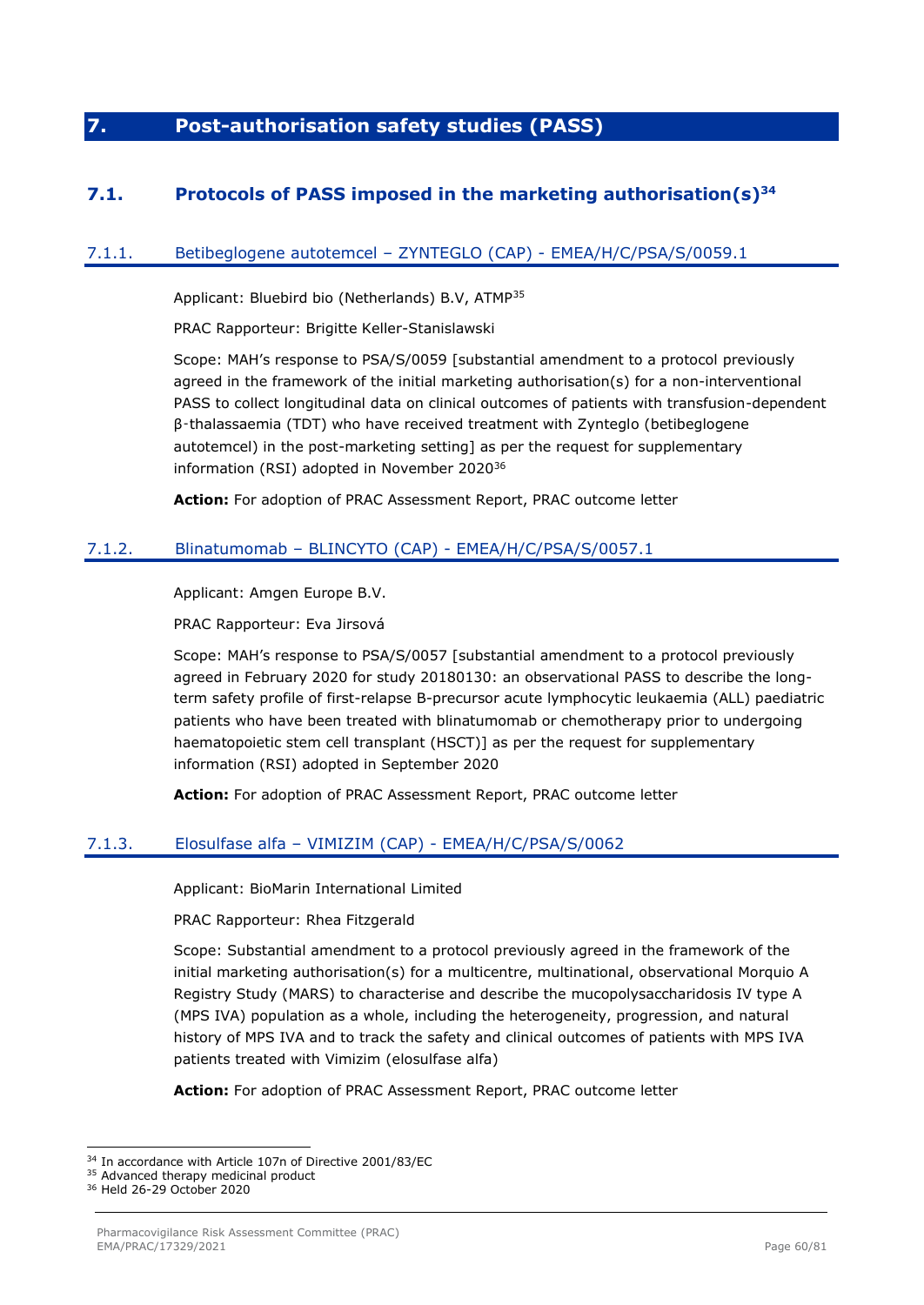# 7.1.4. Turoctocog alfa pegol – ESPEROCT (CAP) - EMEA/H/C/PSA/S/0061

Applicant: Novo Nordisk A/S

PRAC Rapporteur: Brigitte Keller-Stanislawski

Scope: Substantial amendment to a protocol previously agreed in April 2020 for a multinational, prospective, open labelled, non-controlled, non-interventional postauthorisation study to investigate the long-term safety of turoctocog alfa pegol (N8-GP) including the polyethylene glycol (PEG) moiety of the substance during routine prophylaxis in patients with haemophilia A

**Action:** For adoption of PRAC Assessment Report, PRAC outcome letter

# **7.2. Protocols of PASS non-imposed in the marketing authorisation(s)<sup>37</sup>**

## 7.2.1. Botulinum toxin type A - NUCEIVA (CAP) - EMEA/H/C/004587/MEA 002.2

Applicant: Evolus Pharma Limited

PRAC Rapporteur: Adam Przybylkowski

Scope: MAH's response to MEA 002.1 [protocol for study EV-010: a non-interventional postauthorisation safety study of Nuceiva (botulinum toxin type A) for the treatment of moderate-to-severe glabellar lines] as per the request for supplementary information (RSI) adopted in September 2020

**Action:** For adoption of advice to CHMP

## 7.2.2. Fremanezumab - AJOVY (CAP) - EMEA/H/C/004833/MEA 003.2

Applicant: Teva GmbH

PRAC Rapporteur: Kirsti Villikka

Scope: MAH's response to MEA 003.1 [protocol for observational cohort study TV48125-MH-50038: a pregnancy database study assessing pregnancy outcomes in patients treated with Ajovy (fremanezumab)] as per the request for supplementary information (RSI) adopted in March 2020

**Action:** For adoption of advice to CHMP

# 7.2.3. Golimumab - SIMPONI (CAP) - EMEA/H/C/000992/MEA 033.4

Applicant: Janssen Biologics B.V.

PRAC Rapporteur: Ulla Wändel Liminga

Scope: Substantial amendment to a protocol previously agreed in December 2017 for study MK-8259-050 (version 2.0) (listed as a category 3 study in the RMP): an observational PASS for golimumab in the treatment of poly-articular juvenile idiopathic arthritis (pJIA) using the German Biologics JIA registry (BiKeR)

<sup>37</sup> In accordance with Article 107m of Directive 2001/83/EC, supervised by PRAC in accordance with Article 61a (6) of Regulation (EC) No 726/2004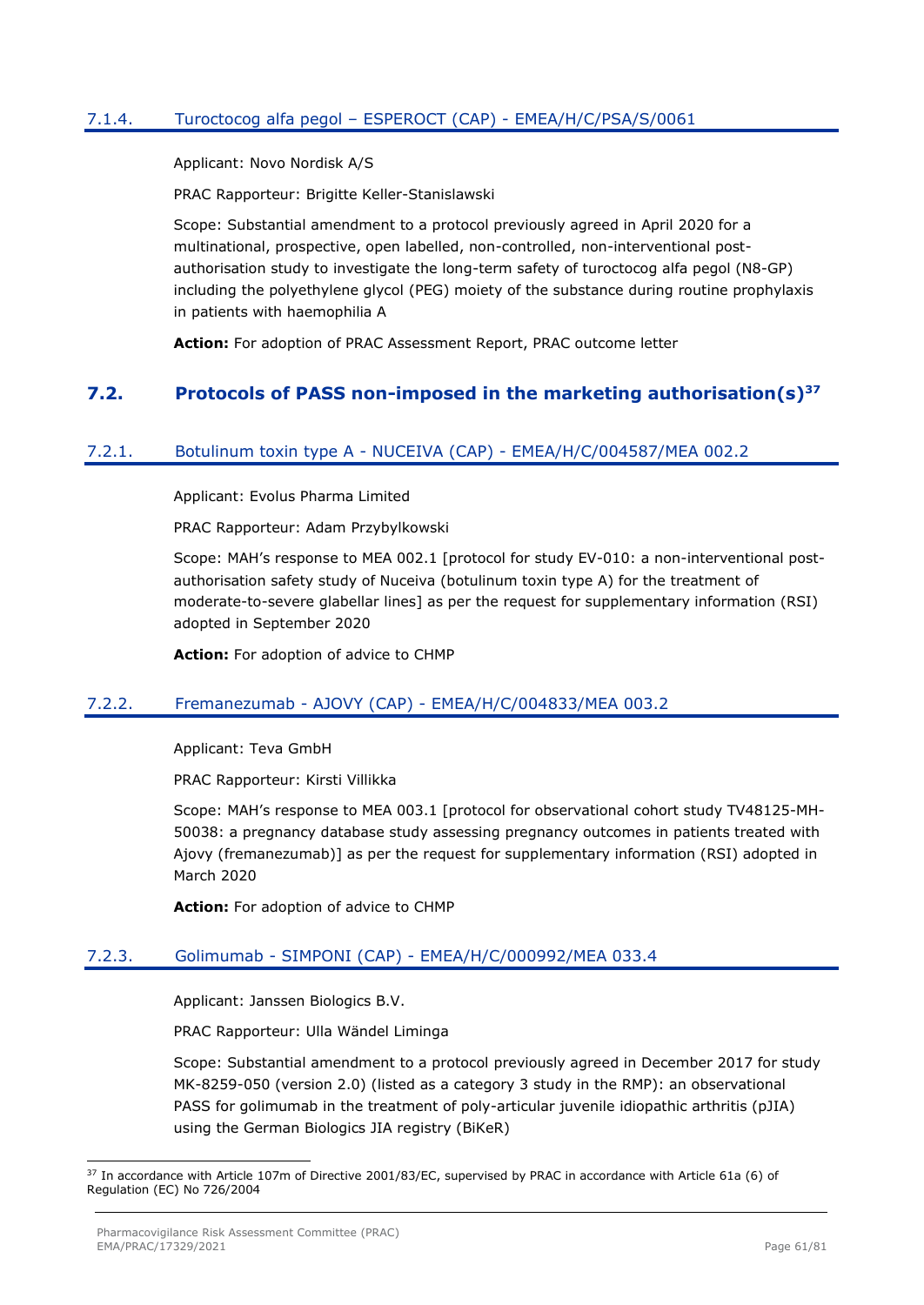**Action:** For adoption of advice to CHMP

## 7.2.4. Infliximab - REMSIMA (CAP) - EMEA/H/C/002576/MEA 020.2

Applicant: Celltrion Healthcare Hungary Kft.

PRAC Rapporteur: Kimmo Jaakkola

Scope: MAH's response to MEA 020.1 [protocol for study CT-P13 4.8: an observational, prospective cohort study to evaluate the safety of Remsima (infliximab) subcutaneous in patients with rheumatoid arthritis (RA)] as per the request for supplementary information (RSI) adopted in September 2020

**Action:** For adoption of advice to CHMP

## 7.2.5. Ivacaftor, tezacaftor, elexacaftor - KAFTRIO (CAP) - EMEA/H/C/005269/MEA 002

Applicant: Vertex Pharmaceuticals (Ireland) Limited

PRAC Rapporteur: Martin Huber

Scope: Protocol for study VX20-445-120: a five year-registry based study to assess realworld effects and utilisation patterns of elexacaftor/tezacaftor/ivacaftor combination therapy (ELX/TEZ/IVA) in patients with cystic fibrosis (CF)

**Action:** For adoption of advice to CHMP

## 7.2.6. Loxapine - ADASUVE (CAP) - EMEA/H/C/002400/MEA 001.7

Applicant: Ferrer Internacional s.a.

PRAC Rapporteur: Liana Gross-Martirosyan

Scope: MAH's response to MEA 001.5 [substantial amendment to a protocol previously agreed in May 2018 for study AMDC-204-401: a post-authorisation observational study to evaluate the safety of Adasuve (loxapine for inhalation) in agitated persons in routine clinical care] as per the request for supplementary information (RSI) adopted in July 2020

**Action:** For adoption of advice to CHMP

# 7.2.7. Lutetium (<sup>177</sup>Lu) oxodotreotide - LUTATHERA (CAP) - EMEA/H/C/004123/MEA 001.5

Applicant: Advanced Accelerator Applications

PRAC Rapporteur: Adam Przybylkowski

Scope: Progress report for study A-LUT-T-E02-402 (SALUS study) (listed as a category 3 study in the RMP): an international post-authorisation safety registry to assess the longterm safety of Lutathera (lutetium (177Lu)) for unresectable or metastatic, somatostatin receptor positive gastroenteropancreatic neuroendocrine tumours (GEP-NETs) [final clinical study report (CSR) expected in December 2025]

**Action:** For adoption of advice to CHMP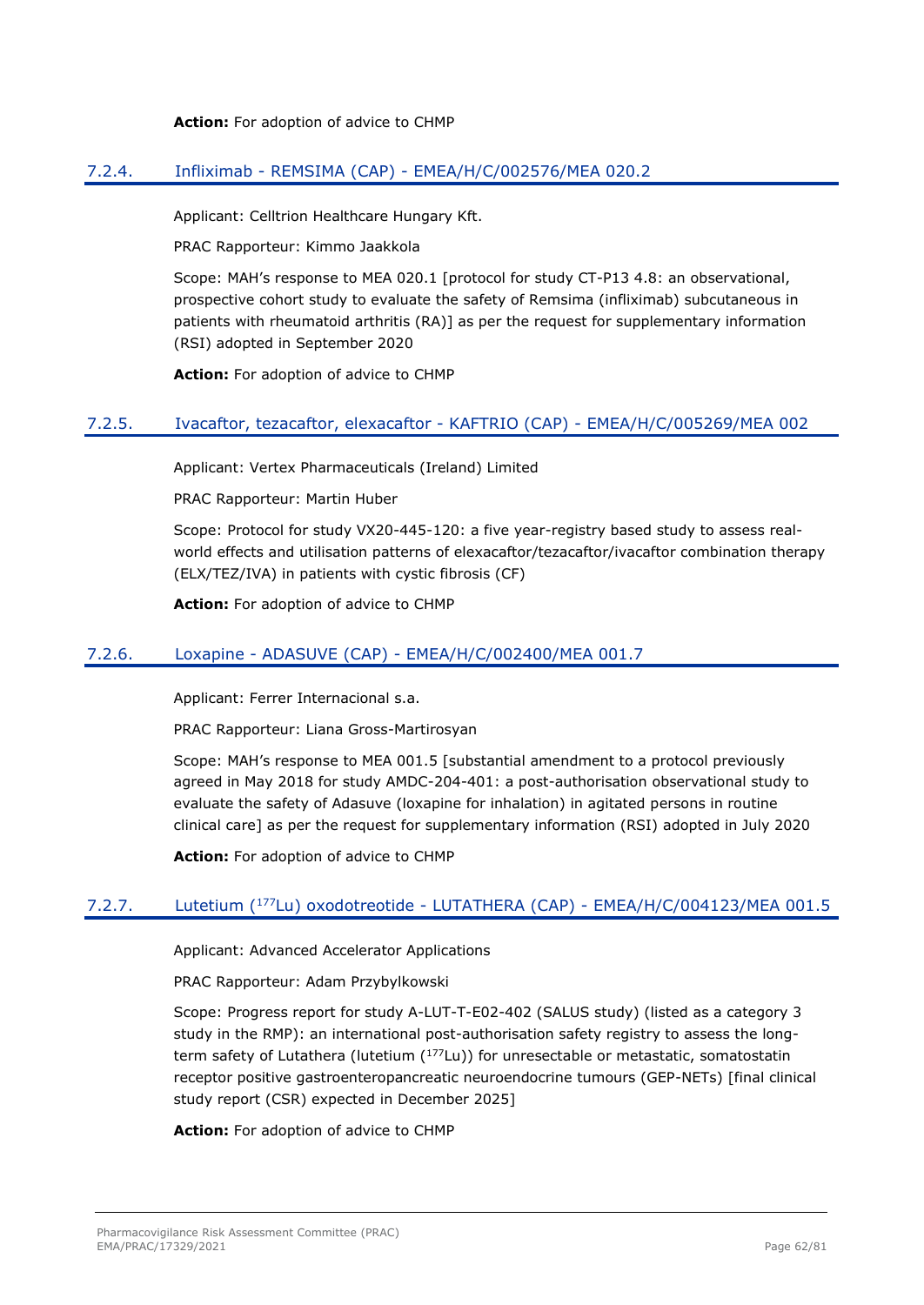# 7.2.8. Naldemedine - RIZMOIC (CAP) - EMEA/H/C/004256/MEA 001.3

Applicant: Shionogi B.V.

PRAC Rapporteur: Rhea Fitzgerald

Scope: MAH's response to MEA 001.2 [protocol for an observational PASS of patients with chronic opioid use for non-cancer and cancer pain who have opioid-induced constipation (OIC) [final clinical study report (CSR) expected in January 2026]] as per the request for supplementary information (RSI) adopted in September 2020

**Action:** For adoption of advice to CHMP

## 7.2.9. Naltrexone hydrochloride, bupropion hydrochloride - MYSIMBA (CAP) - EMEA/H/C/003687/MEA 004.6

Applicant: Orexigen Therapeutics Ireland Limited

PRAC Rapporteur: Martin Huber

Scope: Substantial amendment to a protocol previously agreed in April 2018 for study NB-452: a cross-sectional survey to evaluate the effectiveness of the physician prescribing checklist (PPC) among physicians in the European Union (EU) as requested in the conclusions of the PSUR single assessment (PSUSA) procedure (PSUSA/00010366/201909) adopted in April 2020

**Action:** For adoption of advice to CHMP

# 7.2.10. Patisiran - ONPATTRO (CAP) - EMEA/H/C/004699/MEA 003.1

Applicant: Alnylam Netherlands B.V.

PRAC Rapporteur: Rhea Fitzgerald

Scope: MAH's response to MEA 003 [protocol for non-interventional study ALN-TTR02-010: patisiran-lipid nanoparticle (LNP) observational pregnancy surveillance programme] as per the request for supplementary information (RSI) adopted in September 2020

**Action:** For adoption of advice to CHMP

## 7.2.11. Plasmodium falciparum and hepatitis B vaccine (recombinant, adjuvanted) - MOSQUIRIX (Art 58<sup>38</sup>) - EMEA/H/W/002300/MEA 003.3

Applicant: GlaxoSmithkline Biologicals SA

PRAC Rapporteur: Jean-Michel Dogné

Scope: Scientific Opinion Holder (SOH)'s response to MEA 003.2 [amended protocol previously agreed in May 2018 for study EPI-MAL-003 (listed as a category 3 study in the RMP): a phase 4 prospective observational study to evaluate the safety, effectiveness and impact of Mosquirix (plasmodium falciparum and hepatitis B vaccine (recombinant, adjuvanted)) in young children in sub-Saharan Africa in order to estimate the incidence of potential adverse events of special interest (AESI) and other adverse events leading to

<sup>38</sup> Article 58 of Regulation (EC) No 726/2004 allows the Committee for Medicinal Products for Human Use (CHMP) to give opinions, in co-operation with the World Health Organisation (WHO) on medicinal products for human use that are intended exclusively for markets outside of the European Union (EU)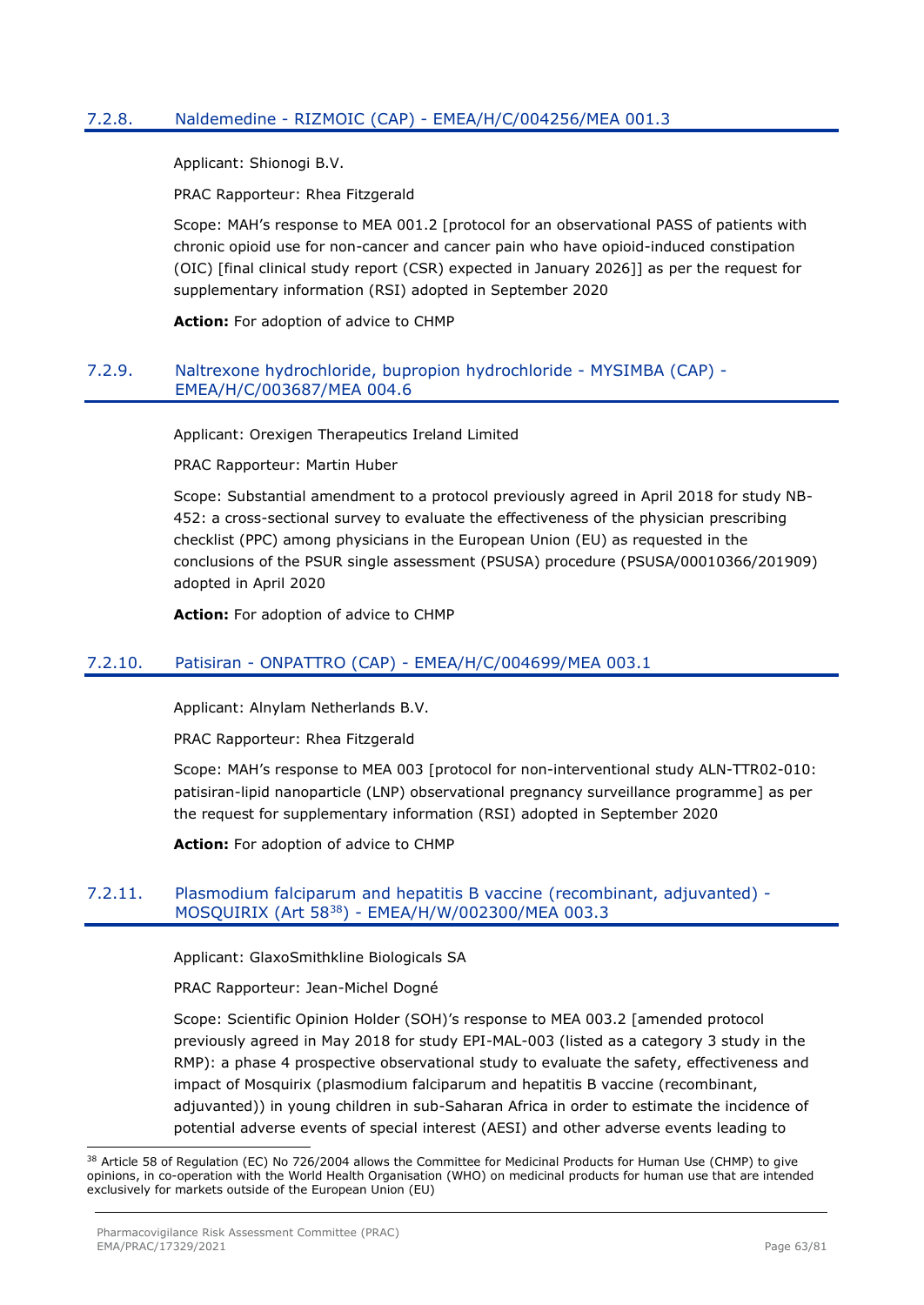hospitalisation or death, in children vaccinated with the vaccine] as per the request for supplementary information (RSI) adopted in September 2020

**Action:** For adoption of advice to CHMP

## 7.2.12. Risankizumab - SKYRIZI (CAP) - EMEA/H/C/004759/MEA 001.3

Applicant: AbbVie Deutschland GmbH & Co. KG

PRAC Rapporteur: Liana Gross-Martirosyan

Scope: MAH's response to MEA 001.2 [protocol for study P19-633: a post-marketing registry-based prospective cohort study of long-term safety of risankizumab in real world setting in Denmark and Sweden [final study report expected in December 2031]] as per the request for supplementary information (RSI) adopted in September 2020

**Action:** For adoption of advice to CHMP

# **7.3. Results of PASS imposed in the marketing authorisation(s)<sup>39</sup>**

None

# **7.4. Results of PASS non-imposed in the marketing authorisation(s)<sup>40</sup>**

## 7.4.1. Aflibercept - EYLEA (CAP) - EMEA/H/C/002392/II/0068

Applicant: Bayer AG

PRAC Rapporteur: Tiphaine Vaillant

Scope: Submission of the final study report of the study evaluating physician knowledge of safety and safe use information for aflibercept in Europe (listed as a category 3 study in the RMP): a follow-up physician survey. The RMP (version 27.1) is updated accordingly

**Action:** For adoption of PRAC Assessment Report

## 7.4.2. Agalsidase beta - FABRAZYME (CAP) - EMEA/H/C/000370/II/0120

Applicant: Genzyme Europe BV

PRAC Rapporteur: Liana Gross-Martirosyan

Scope: Submission of the final study report of the Fabry pregnancy sub-registry (listed as a category 3 study in the RMP): a multicentre, international, longitudinal, observational study on pregnancy outcomes for any pregnant woman enrolled in the MAH's Fabry registry who also consented to participate in the sub-registry, regardless of whether she was receiving disease therapy and irrespective of the commercial medicinal product with which she may have been be treated

**Action:** For adoption of PRAC Assessment Report

<sup>39</sup> In accordance with Article 107p-q of Directive 2001/83/EC

<sup>40</sup> In accordance with Article 61a (6) of Regulation (EC) No 726/2004, in line with the revised variations regulation for any submission as of 4 August 2013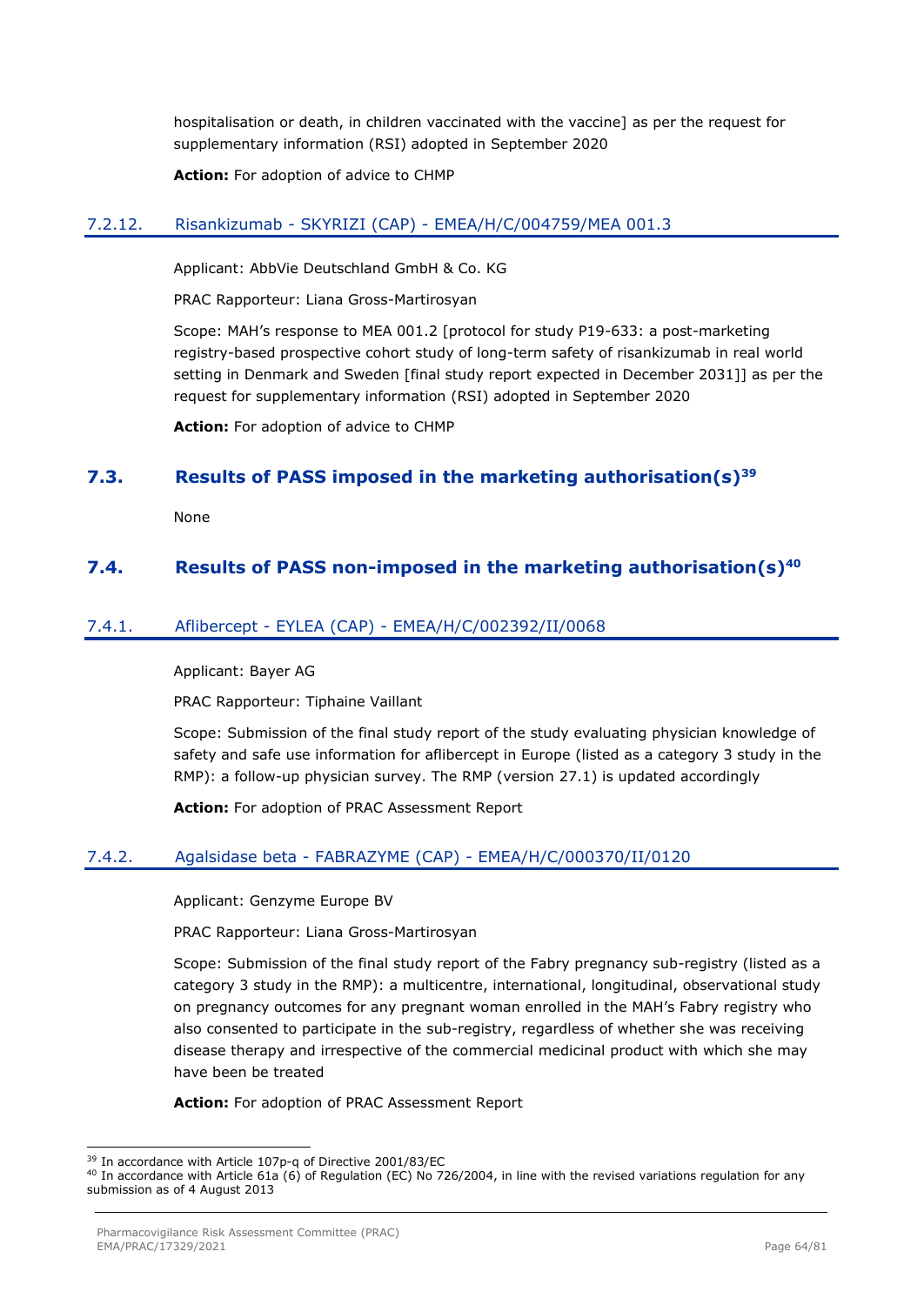# 7.4.3. Atezolizumab - TECENTRIQ (CAP) - EMEA/H/C/004143/II/0048

Applicant: Roche Registration GmbH

PRAC Rapporteur: Marcia Sofia Sanches de Castro Lopes Silva

Scope: Submission of the results of study WO41486 evaluating the effectiveness of the healthcare professional (HCP) brochure designed to mitigate important immune-related risks in patients receiving atezolizumab in the European Union. As a consequence, section 4.4 of the SmPC and Annex II-D on 'conditions or restrictions with regard to the safe and effective use of the medicinal product' are updated. The RMP (version 17.0) is updated accordingly. In addition, a delay until 31 August 2021 in the due date for the submission of the final clinical safety report (CSR) for IMvigor210: a phase 2, multicentre, single-arm study of atezolizumab in patients with locally advanced or metastatic urothelial bladder cancer, is introduced

**Action:** For adoption of PRAC Assessment Report

#### 7.4.4. Dolutegravir - TIVICAY (CAP) - EMEA/H/C/002753/WS1810/0061; dolutegravir, abacavir, lamivudine - TRIUMEQ (CAP) - EMEA/H/C/002754/WS1810/0082; dolutegravir, rilpivirine - JULUCA (CAP) - EMEA/H/C/004427/WS1810/0028

Applicant: ViiV Healthcare B.V.

PRAC Rapporteur: Martin Huber

Scope: Submission of the final report for study 201177 (EuroSIDA) (listed as a category 3 study in the RMP): a prospective observational cohort study to monitor and compare the occurrence of hypersensitivity reactions (HSR) and hepatotoxicity in patients receiving dolutegravir (with or without abacavir) and other integrase inhibitors (with or without abacavir)

**Action:** For adoption of PRAC Assessment Report

## 7.4.5. Follitropin alfa - OVALEAP (CAP) - EMEA/H/C/002608/II/0034

Applicant: Theramex Ireland Limited

PRAC Rapporteur: Menno van der Elst

Scope: Submission of the final study report for study SOFIA (listed as a category 3 study in the RMP): a phase 4, multi-national, comparative, prospective, non-interventional, observational cohort study evaluating the safety of Ovaleap (follitropin alfa) in infertile women undergoing superovulation for assisted reproductive technologies. The RMP (version 3.3) is updated accordingly

**Action:** For adoption of PRAC Assessment Report

## 7.4.6. Loxapine - ADASUVE (CAP) - EMEA/H/C/002400/II/0032

Applicant: Ferrer Internacional s.a.

PRAC Rapporteur: Liana Gross-Martirosyan

Scope: Submission of the final clinical study report (CSR) for study AMDC-204-401: a post-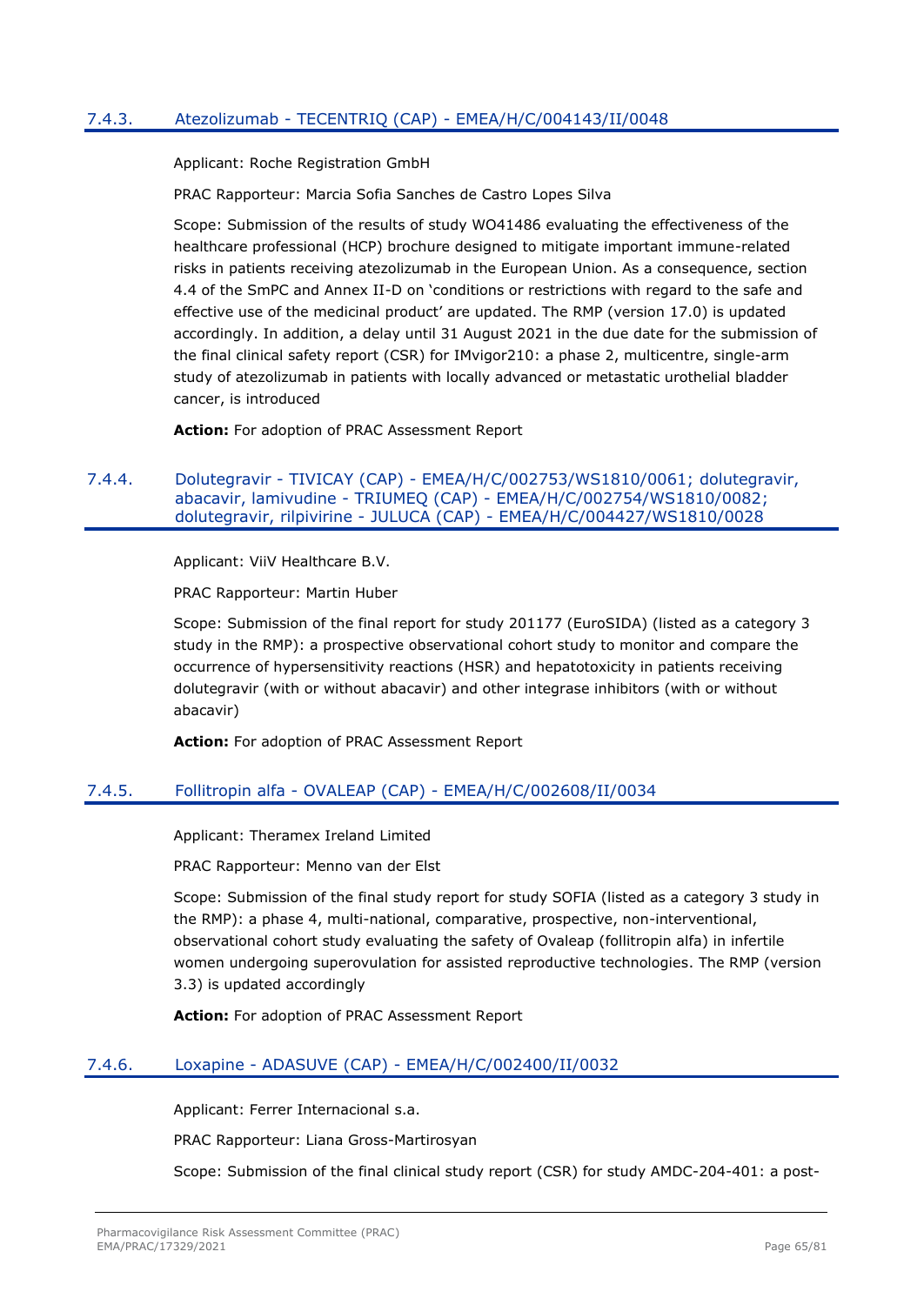authorisation observational study to evaluate the safety of Adasuve/Staccato (loxapine for inhalation) in agitated persons in routine clinical care (EU PASS). The RMP (version 9.3) is updated accordingly

**Action:** For adoption of PRAC Assessment Report

# **7.5. Interim results of imposed and non-imposed PASS submitted before the entry into force of the revised variation regulation**

#### 7.5.1. Alirocumab - PRALUENT (CAP) - EMEA/H/C/003882/MEA 019.5

Applicant: Sanofi-aventis groupe

PRAC Rapporteur: Brigitte Keller-Stanislawski

Scope: Second interim report for drug utilisation survey OBS14697: a drug utilisation study to assess the effectiveness of dosing recommendation of Praluent (alirocumab) as per the product information to avoid very low-density lipoprotein (LDL)-C levels [final results expected in Q3 2021]

**Action:** For adoption of advice to CHMP

#### 7.5.2. Axicabtagene ciloleucel - YESCARTA (CAP) - EMEA/H/C/004480/ANX 002.1

Applicant: Kite Pharma EU B.V., ATMP<sup>41</sup>

PRAC Rapporteur: Anette Kirstine Stark

Scope: First quarterly safety data report for study KT-EU-471-0117: a long-term noninterventional registry study of Yescarta (axicabtagene ciloleucel) to evaluate the incidence rate and severity of adverse drug reactions (ADRs) and further evaluate and characterise the identified risks, potential risks and missing information (from initial opinion/marketing authorisation)

**Action:** For adoption of advice to CAT and CHMP

## 7.5.3. Crizotinib - XALKORI (CAP) - EMEA/H/C/002489/MEA 024.2

Applicant: Pfizer Europe MA EEIG

PRAC Rapporteur: Tiphaine Vaillant

Scope: Fifth interim report for study A8081062 (listed as category 3 study in the RMP): a descriptive study evaluating the frequency of risk factors for and sequelae of potential sight threatening event and severe visual loss among patients following exposure to Xalkori (crizotinib) and measuring the effectiveness of the crizotinib therapeutic management guide in communicating risks, and recommended actions to minimize risks, among physicians prescribing crizotinib in Europe

**Action:** For adoption of advice to CHMP

<sup>41</sup> Advanced therapy medicinal product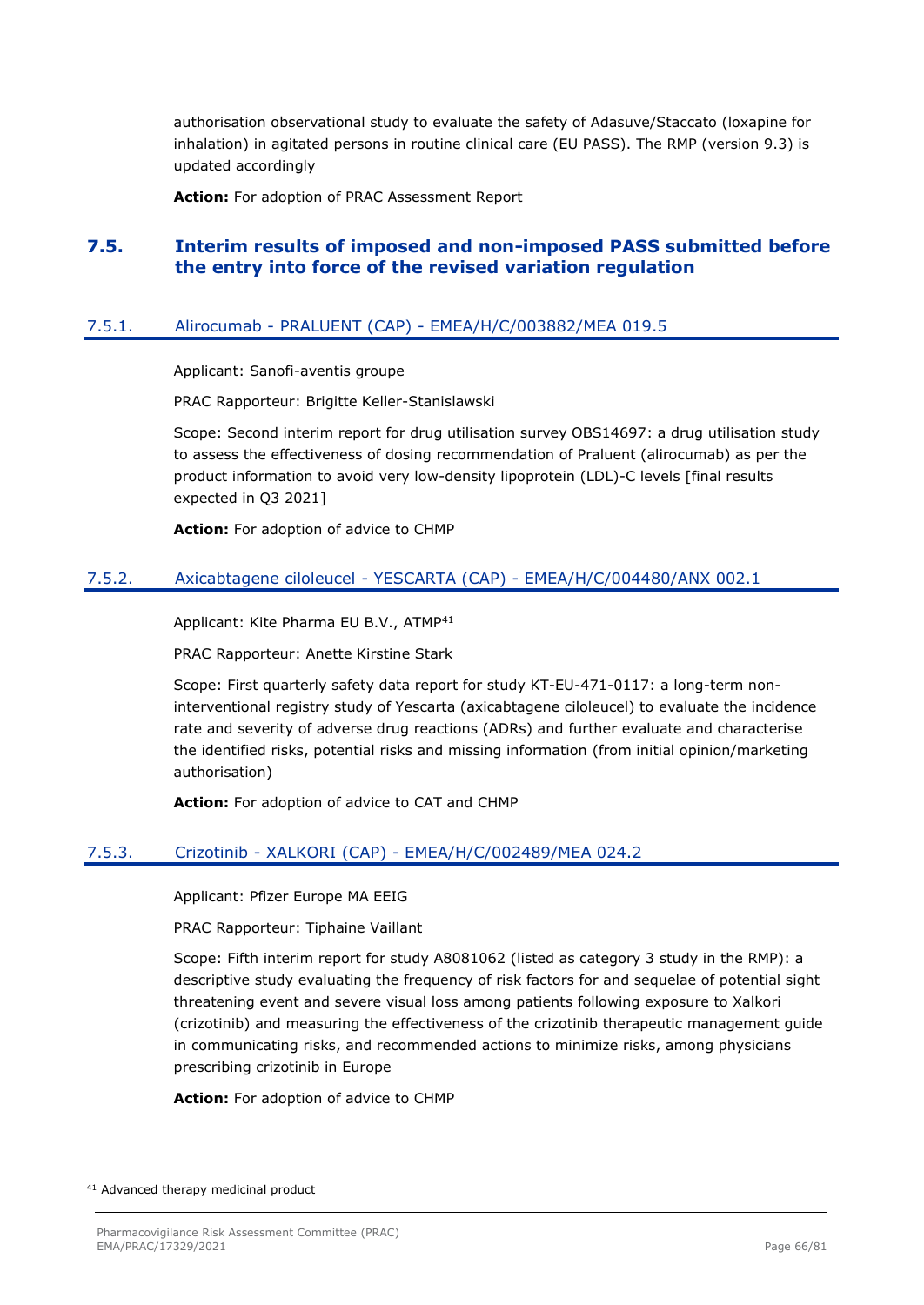## 7.5.4. Ketoconazole - KETOCONAZOLE HRA (CAP) - EMEA/H/C/003906/ANX 002.7

Applicant: HRA Pharma Rare Diseases

PRAC Rapporteur: Nikica Mirošević Skvrce

Scope: Third interim annual report for a prospective, multi-country, observational registry study to collect clinical information on patients with endogenous Cushing's syndrome exposed to ketoconazole using the existing European registry on Cushing's syndrome (ERCUSYN) to assess drug utilisation pattern and to document the safety (e.g. hepatotoxicity, QT prolongation) and effectiveness of ketoconazole

**Action:** For adoption of advice to CHMP

## 7.5.5. Neratinib - NERLYNX (CAP) - EMEA/H/C/004030/MEA 001.1

Applicant: Pierre Fabre Medicament

PRAC Rapporteur: Menno van der Elst

Scope: Interim report for study PUMA-NER-6201: an open-label study to characterize the incidence and severity of diarrhoea in patients with early stage human epidermal growth factor receptor 2 positive (HER2+) breast cancer treated with neratinib and intensive loperamide prophylaxis, with/without anti-inflammatory treatment (budesonide) and with/without a bile acid sequestrant (colestipol) [final study results expected in March 2021]

**Action:** For adoption of advice to CHMP

#### 7.5.6. Nomegestrol acetate, estradiol - ZOELY (CAP) - EMEA/H/C/001213/ANX 011.7

Applicant: Theramex Ireland Limited

PRAC Rapporteur: Adrien Inoubli

Scope: Fifth interim report for study P08291 (PRO-E2): a prospective observational controlled cohort study to assess the risk of venous thromboembolic events (VTE) and arterial thromboembolic events (ATE) in nomegestrel/estradiol users compared with the VTE risk in users of combined oral contraceptives containing levonorgestrel

**Action:** For adoption of advice to CHMP

## 7.5.7. Ospemifene - SENSHIO (CAP) - EMEA/H/C/002780/ANX 001.10

Applicant: Shionogi B.V.

PRAC Rapporteur: Kirsti Villikka

Scope: Fifth annual interim report for a PASS (ENCEPP/SDPP/8585) (listed as a category 1 study in Annex II and the RMP): an observational retrospective cohort study of ospemifene utilising existing databases in Germany, Italy, Spain and the United States to evaluate the incidence of venous thromboembolism and other adverse events in vulvar and vaginal atrophy (VVA) patients treated with ospemifene as compared to: 1) patients newly prescribed selective oestrogen receptor modulators (SERM) for oestrogen-deficiency conditions or breast cancer prevention and; 2) the incidence in untreated VVA patients [final report expected in February 2021]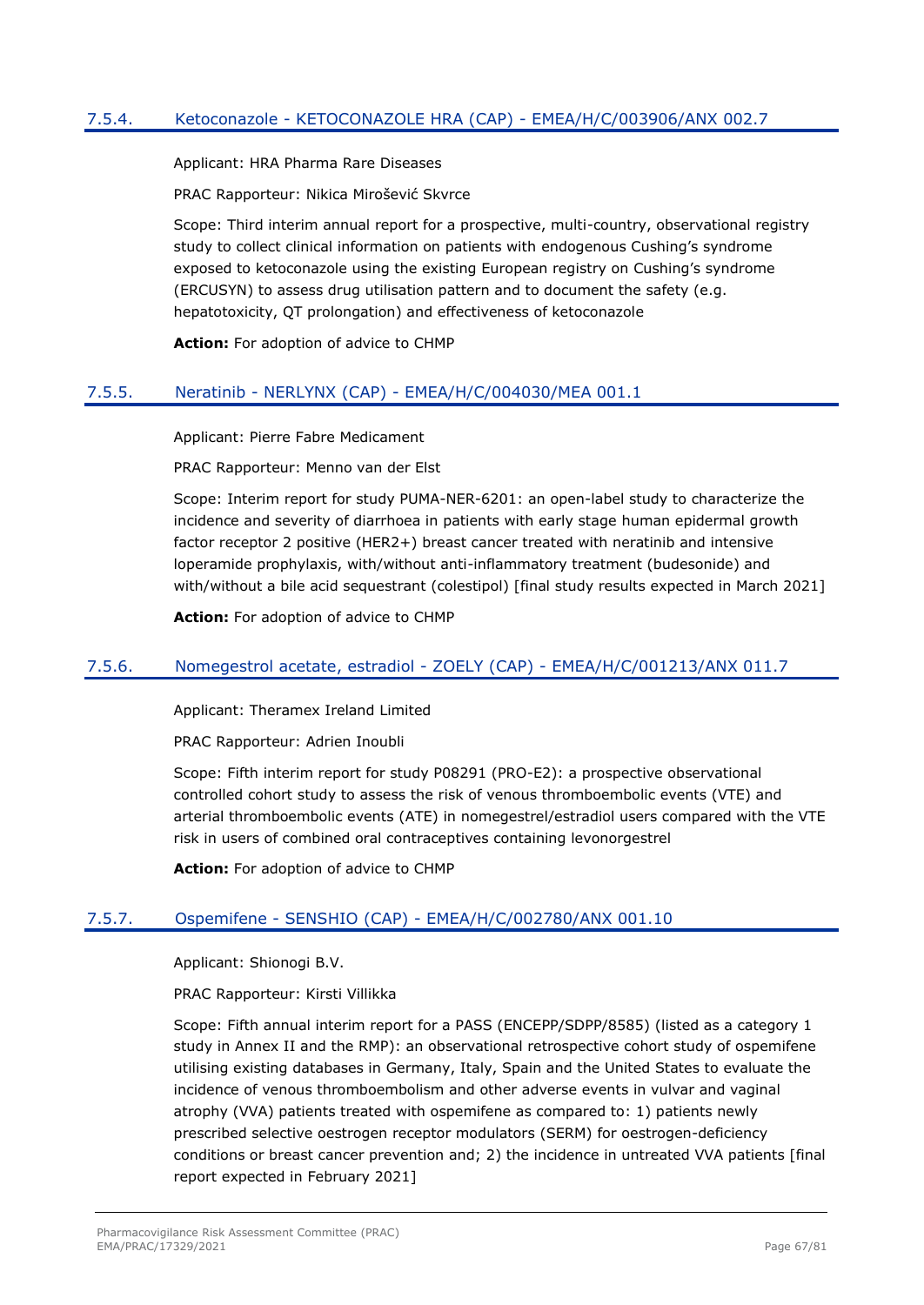#### **Action:** For adoption of advice to CHMP

## 7.5.8. Rotavirus vaccine (live, oral) - ROTARIX (CAP) - EMEA/H/C/000639/MEA 094.2

Applicant: GlaxoSmithKline Biologicals S.A.

PRAC Rapporteur: Jean-Michel Dogné

Scope: Second annual report for study EPI-ROTA-052 BOD EU SUPP (201433) (EuroRotaNet): an observational community-based strain surveillance study to monitor the potential emergence and spread of novel rotavirus strains throughout Europe [study extended until December 2020]

**Action:** For adoption of advice to CHMP

## 7.5.9. Sebelipase alfa - KANUMA (CAP) - EMEA/H/C/004004/ANX 001.4

Applicant: Alexion Europe SAS

PRAC Rapporteur: Ulla Wändel Liminga

Scope: Fifth interim report for study ALX-LALD-501: a non-interventional, multicentre, prospective disease and clinical outcome registry of patients with lysosomal acid lipase deficiency (LAL-D) to further understand the disease, its progression and any associated complication, and to evaluate the long-term efficacy and safety of Kanuma (sebelipase alfa)

**Action:** For adoption of advice to CHMP

## 7.5.10. Somatropin - OMNITROPE (CAP) - EMEA/H/C/000607/MEA 039

Applicant: Sandoz GmbH

PRAC Rapporteur: Liana Gross-Martirosyan

Scope: Second interim report for study EP00-502 – PATRO Adults: a non-interventional post-marketing surveillance in adult patients with growth hormone deficiency treated with Omnitrope (somatropin) within routine clinical practice in Europe

**Action:** For adoption of advice to CHMP

# 7.5.11. Tisagenlecleucel - KYMRIAH (CAP) - EMEA/H/C/004090/ANX 003.3

Applicant: Novartis Europharm Limited, ATMP<sup>42</sup>

PRAC Rapporteur: Brigitte Keller-Stanislawski

Scope: Second 6-monthly interim report for a study based on disease registry CCTL019B2401 (listed as a category 1 study in Annex II and the RMP): a non-interventional PASS in acute lymphoblastic leukaemia (ALL) and diffuse large B-cell lymphoma (DLBCL) patients in order to further characterise the safety, including long-term safety, of Kymriah (tisagenlecleucel). The procedure also includes the MAH's response to ANX 003.2 [final study report expected in December 2038]

<sup>42</sup> Advanced therapy medicinal product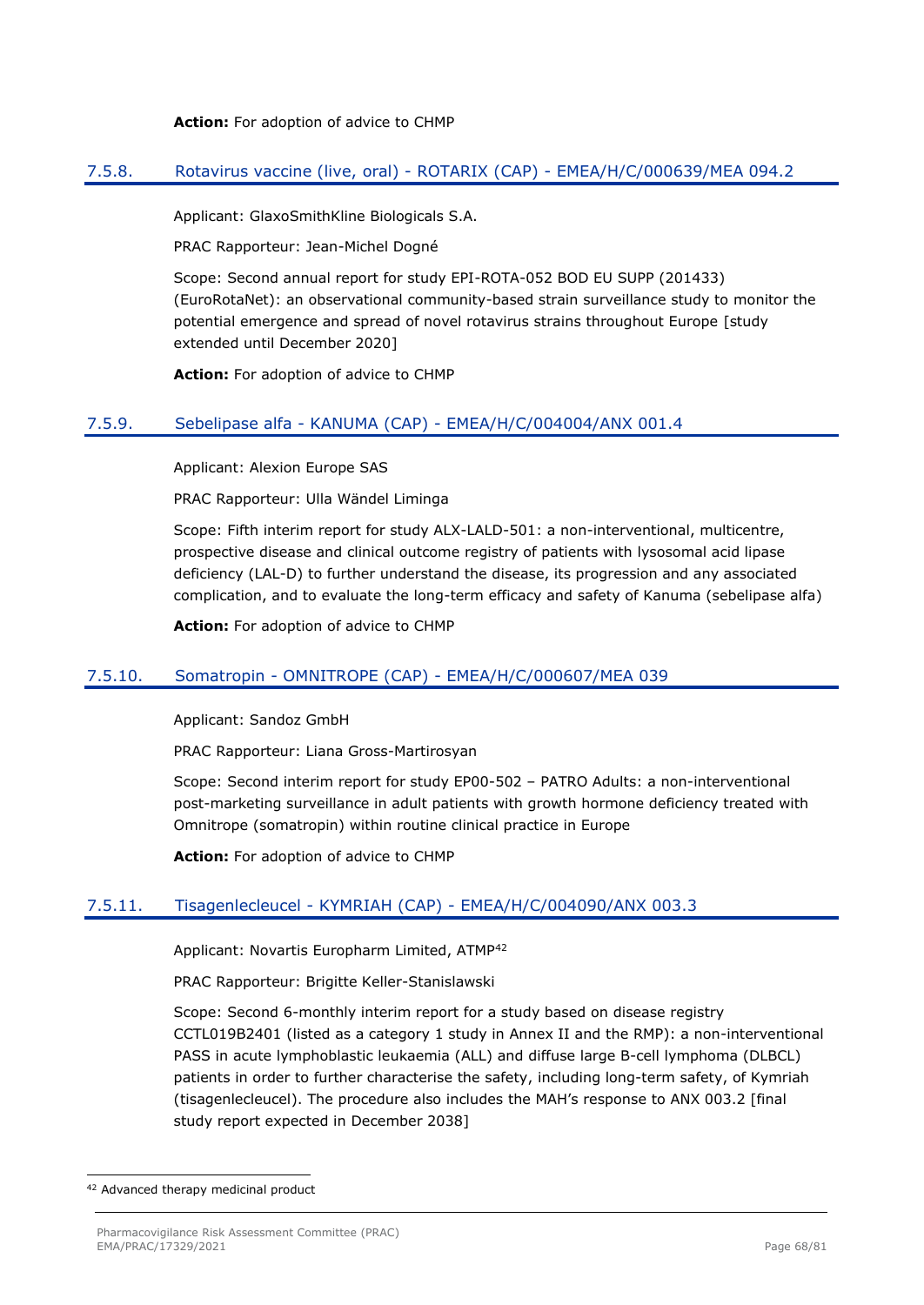## **7.6. Others**

## 7.6.1. Apalutamide - ERLEADA (CAP) - EMEA/H/C/004452/MEA 004.2

Applicant: Janssen-Cilag International N.V.

PRAC Rapporteur: Tiphaine Vaillant

Scope: MAH's response to MEA 004.1 [feasibility study for a prospective, observational safety study to characterise the risks of the use of apalutamide in non-metastatic castration-resistant prostate cancer (NM-CRPC) patients on androgen deprivation therapy (ADT) with clinically significant cardiovascular conditions [final report expected in 2023]] as per the request for supplementary information (RSI) adopted in February 2020

**Action:** For adoption of advice to CHMP

## 7.6.2. Avatrombopag - DOPTELET (CAP) - EMEA/H/C/004722/MEA 002.2

Applicant: Swedish Orphan Biovitrum AB (publ)

PRAC Rapporteur: Eva Segovia

Scope: MAH's response to MEA 002.1 [feasibility assessment for study AVA-CLD-402: evaluation of the feasibility of conducting a PASS of Doptelet (avatrombopag) in patients with severe chronic liver disease (CLD) and of the use of potential European electronic health care databases] as per the request for supplementary information (RSI) adopted in July 2020

**Action:** For adoption of advice to CHMP

# 7.6.3. Fentanyl - INSTANYL (CAP) - EMEA/H/C/000959/LEG 028.2

Applicant: Takeda Pharma A/S

PRAC Rapporteur: Tiphaine Vaillant

Scope: Third six-monthly update on the development of the child-resistant multi-dose nasal spray DoseGuard as requested in the conclusions of procedure R/0049 finalised in April 2019

**Action:** For adoption of advice to CHMP

## 7.6.4. Lopinavir, ritonavir - KALETRA (CAP) - EMEA/H/C/000368/LEG 121.3

Applicant: AbbVie Deutschland GmbH & Co. KG

PRAC Rapporteur: Adrien Inoubli

Scope: Annual safety review of the PENTA - European Pregnancy and Paediatric human immunodeficiency virus (HIV) Cohort Collaboration (EPPICC) cohort study conducted in children from 14 days to 2 years of age as regards to chronic exposure to propylene glycol and ethanol and toxicity, medication errors and lack of efficacy/resistance in relation to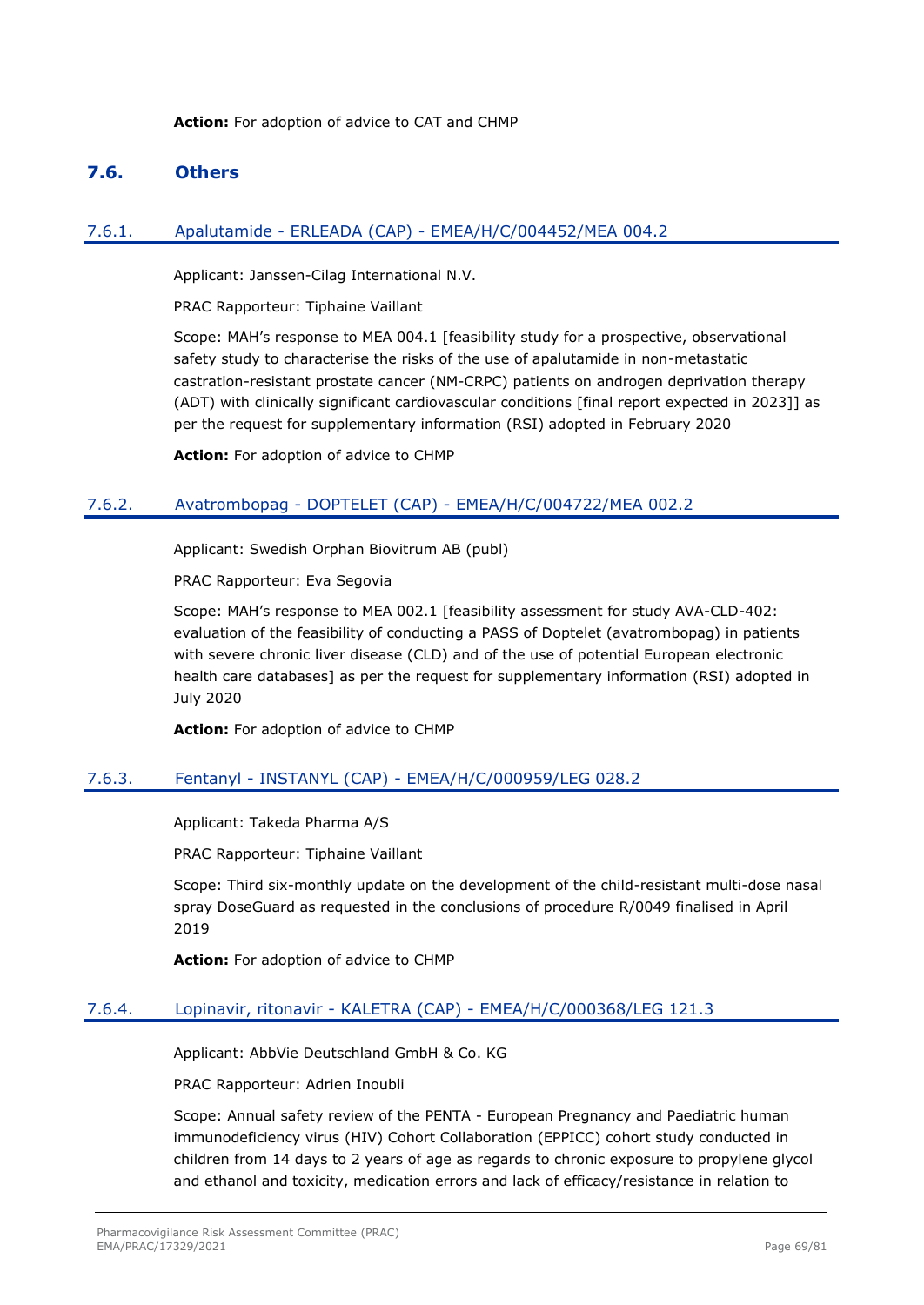potentially suboptimal pharmacokinetic (PK) parameters

**Action:** For adoption of advice to CHMP

# 7.6.5. Lusutrombopag - MULPLEO (CAP) - EMEA/H/C/004720/MEA 002.1

Applicant: Shionogi B.V.

PRAC Rapporteur: Ulla Wändel Liminga

Scope: Feasibility study report for study VV-REG-090246: a PASS exploring the hepatic safety of lusutrombopag Shionogi in patients with Child-Pugh class C liver disease (from initial opinion/MA) [final study report expected in December 2025]

**Action:** For adoption of advice to CHMP

## 7.6.6. Natalizumab - TYSABRI (CAP) - EMEA/H/C/000603/MEA 064.1

Applicant: Biogen Netherlands B.V.

PRAC Rapporteur: Brigitte Keller-Stanislawski

Scope: Interim report for study 101MS411 (listed as a category 3 study in the RMP): an observational cohort study utilising the Tysabri outreach unified commitment to health (TOUCH) prescribing programme and certain EU multiple sclerosis (MS) registries to estimate the risk of progressive multifocal leukoencephalopathy (PML) and other serious opportunistic infections among patients who were exposed to an MS disease modifying therapies prior to treatment with Tysabri (natalizumab) [final clinical study report expected in Q2 2024]

**Action:** For adoption of advice to CHMP

# 7.6.7. Trastuzumab emtansine - KADCYLA (CAP) - EMEA/H/C/002389/MEA 016

Applicant: Roche Registration GmbH

PRAC Rapporteur: Hans Christian Siersted

Scope: Primary interim clinical study report (CSR) (report No. 1100510) for study BO28407 (KAITLIN): a randomised, multicentre, open-label, phase 3 trial comparing trastuzumab plus pertuzumab plus a taxane following anthracyclines versus trastuzumab emtansine plus pertuzumab following anthracyclines as adjuvant therapy in patients with operable human epidermal growth factor receptor 2 (HER2)-positive primary breast cancer

**Action:** For adoption of advice to CHMP

# **7.7. New Scientific Advice**

None

# **7.8. Ongoing Scientific Advice**

None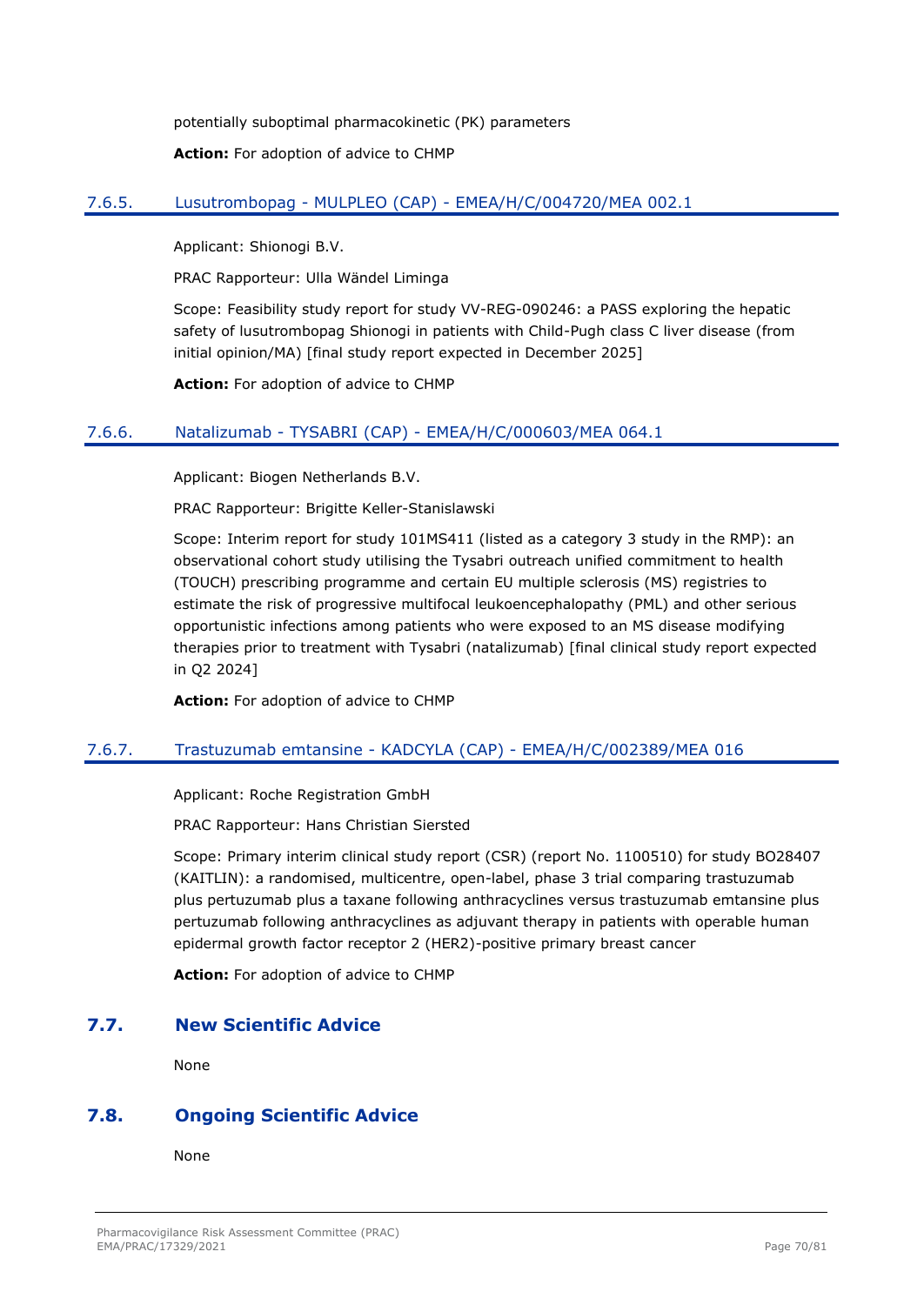# **7.9. Final Scientific Advice (Reports and Scientific Advice letters)**

None

# **8. Renewals of the marketing authorisation, conditional renewal and annual reassessments**

# **8.1. Annual reassessments of the marketing authorisation**

## 8.1.1. Idebenone - RAXONE (CAP) - EMEA/H/C/003834/S/0023 (without RMP)

Applicant: Santhera Pharmaceuticals (Deutschland) GmbH PRAC Rapporteur: Amelia Cupelli Scope: Annual reassessment of the marketing authorisation **Action:** For adoption of advice to CHMP

## 8.1.2. Lomitapide - LOJUXTA (CAP) - EMEA/H/C/002578/S/0043 (without RMP)

Applicant: Amryt Pharmaceuticals DAC PRAC Rapporteur: Menno van der Elst Scope: Annual reassessment of the marketing authorisation **Action:** For adoption of advice to CHMP

# 8.1.3. Metreleptin - MYALEPTA (CAP) - EMEA/H/C/004218/S/0014 (without RMP)

Applicant: Amryt Pharmaceuticals DAC PRAC Rapporteur: Adam Przybylkowski Scope: Annual reassessment of the marketing authorisation **Action:** For adoption of advice to CHMP

## 8.1.4. Tocofersolan - VEDROP (CAP) - EMEA/H/C/000920/S/0039 (without RMP)

Applicant: Recordati Rare Diseases PRAC Rapporteur: Melinda Palfi Scope: Annual reassessment of the marketing authorisation **Action:** For adoption of advice to CHMP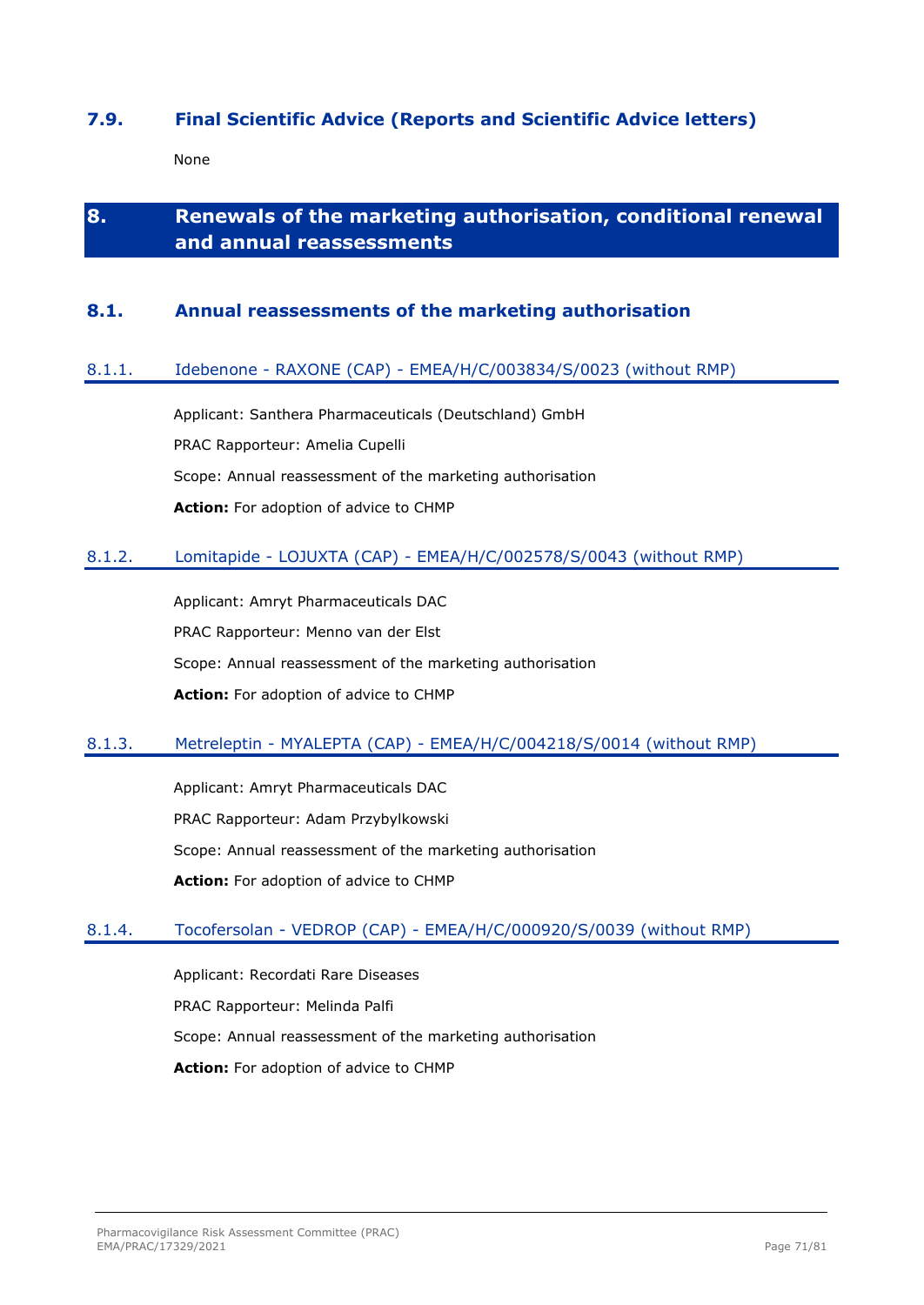# **8.2. Conditional renewals of the marketing authorisation**

## 8.2.1. Betibeglogene autotemcel - ZYNTEGLO (CAP) - EMEA/H/C/003691/R/0018 (without RMP)

Applicant: bluebird bio (Netherlands) B.V, ATMP<sup>43</sup> PRAC Rapporteur: Brigitte Keller-Stanislawski Scope: Conditional renewal of the marketing authorisation **Action:** For adoption of advice to CAT and CHMP

## 8.2.2. Delamanid - DELTYBA (CAP) - EMEA/H/C/002552/R/0047 (without RMP)

Applicant: Otsuka Novel Products GmbH PRAC Rapporteur: Laurence de Fays Scope: Conditional renewal of the marketing authorisation **Action:** For adoption of advice to CHMP

## 8.2.3. Lorlatinib - LORVIQUA (CAP) - EMEA/H/C/004646/R/0011 (without RMP)

Applicant: Pfizer Europe MA EEIG PRAC Rapporteur: Nikica Mirošević Skvrce Scope: Conditional renewal of the marketing authorisation **Action:** For adoption of advice to CHMP

## 8.2.4. Onasemnogene abeparvovec - ZOLGENSMA (CAP) - EMEA/H/C/004750/R/0012 (without RMP)

Applicant: Novartis Gene Therapies EU Limited, ATMP<sup>44</sup>

PRAC Rapporteur: Ulla Wändel Liminga

Scope: Conditional renewal of the marketing authorisation

**Action:** For adoption of advice to CAT and CHMP

## 8.2.5. Pandemic influenza vaccine (H5N1) (live attenuated, nasal) - PANDEMIC INFLUENZA VACCINE H5N1 ASTRAZENECA (CAP) - EMEA/H/C/003963/R/0040 (without RMP)

Applicant: AstraZeneca AB

PRAC Rapporteur: Sonja Hrabcik

Scope: Conditional renewal of the marketing authorisation

<sup>43</sup> Advanced therapy medicinal product

<sup>44</sup> Advanced therapy medicinal product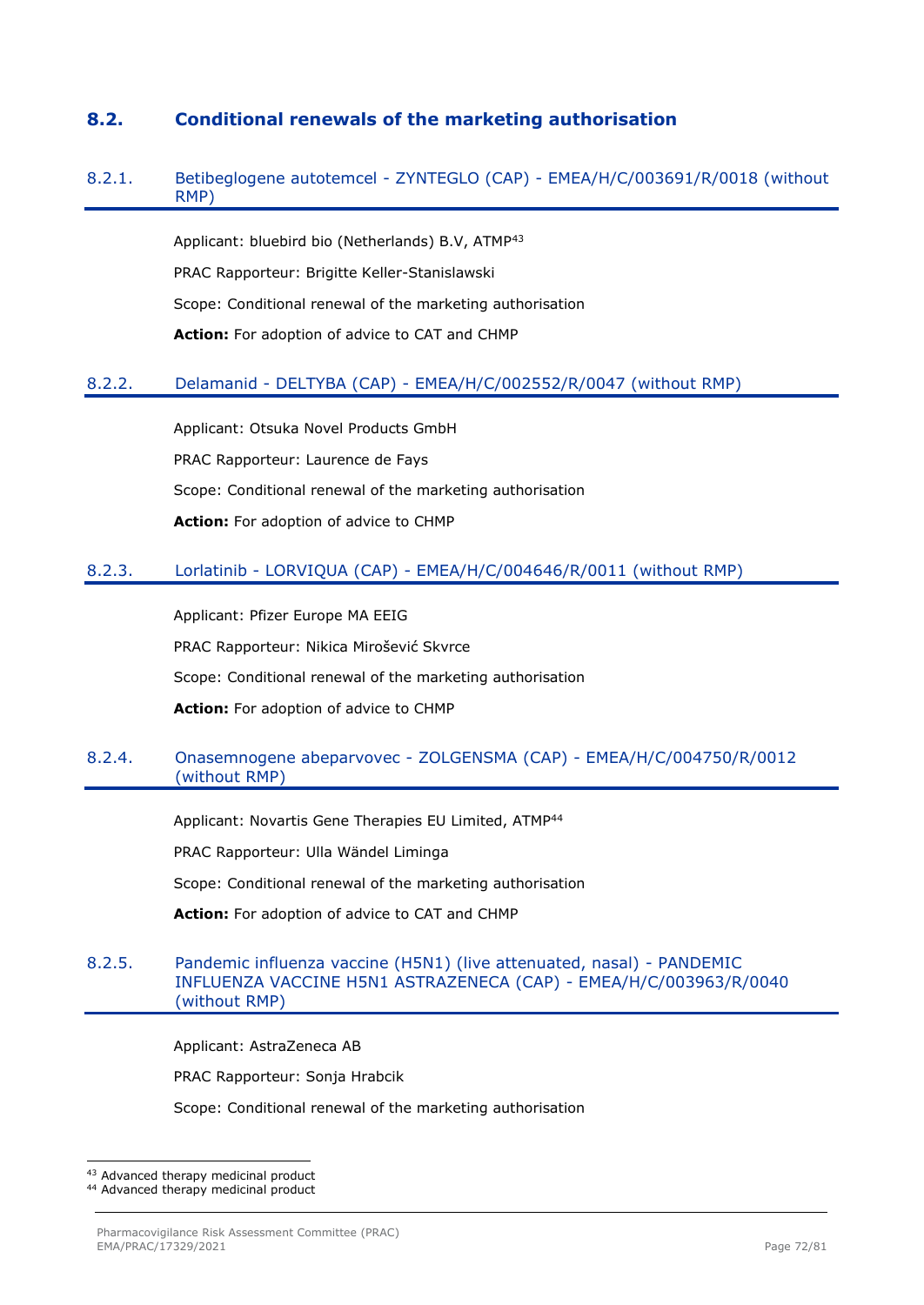#### **Action:** For adoption of advice to CHMP

#### 8.2.6. Rucaparib - RUBRACA (CAP) - EMEA/H/C/004272/R/0025 (without RMP)

Applicant: Clovis Oncology Ireland Limited PRAC Rapporteur: Annika Folin Scope: Conditional renewal of the marketing authorisation **Action:** For adoption of advice to CHMP

#### **8.3. Renewals of the marketing authorisation**

#### 8.3.1. Cabozantinib - CABOMETYX (CAP) - EMEA/H/C/004163/R/0018 (with RMP)

Applicant: Ipsen Pharma PRAC Rapporteur: Menno van der Elst Scope: 5-year renewal of the marketing authorisation **Action:** For adoption of advice to CHMP

#### 8.3.2. Elbasvir, grazoprevir - ZEPATIER (CAP) - EMEA/H/C/004126/R/0026 (with RMP)

Applicant: Merck Sharp & Dohme B.V. PRAC Rapporteur: Ana Sofia Diniz Martins Scope: 5-year renewal of the marketing authorisation **Action:** For adoption of advice to CHMP

### 8.3.3. Human coagulation factor X - COAGADEX (CAP) - EMEA/H/C/003855/R/0031 (with RMP)

Applicant: BPL Bioproducts Laboratory GmbH PRAC Rapporteur: Menno van der Elst Scope: 5-year renewal of the marketing authorisation **Action:** For adoption of advice to CHMP

#### 8.3.4. Nomegestrol acetate, estradiol - ZOELY (CAP) - EMEA/H/C/001213/R/0055 (without RMP)

Applicant: Theramex Ireland Limited PRAC Rapporteur: Adrien Inoubli Scope: 5-year renewal of the marketing authorisation **Action:** For adoption of advice to CHMP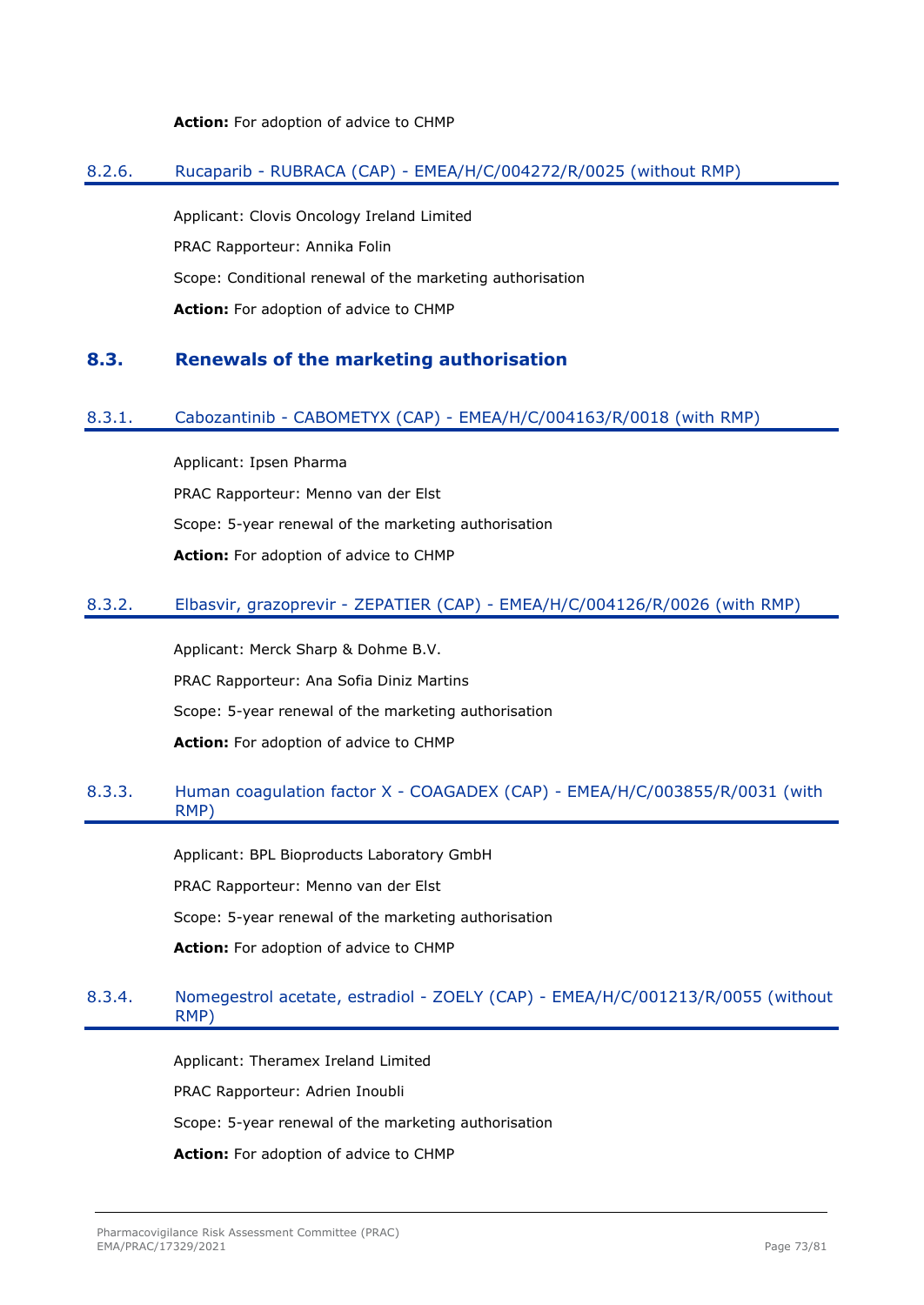#### 8.3.5. Saxagliptin, dapagliflozin - QTERN (CAP) - EMEA/H/C/004057/R/0030 (without RMP)

Applicant: AstraZeneca AB

PRAC Rapporteur: Ilaria Baldelli

Scope: 5-year renewal of the marketing authorisation

**Action:** For adoption of advice to CHMP

# 8.3.6. Sofosbuvir, velpatasvir - EPCLUSA (CAP) - EMEA/H/C/004210/R/0054 (without RMP)

Applicant: Gilead Sciences Ireland UC PRAC Rapporteur: Ana Sofia Diniz Martins Scope: 5-year renewal of the marketing authorisation **Action:** For adoption of advice to CHMP

# **9. Product related pharmacovigilance inspections**

# **9.1. List of planned pharmacovigilance inspections**

None

# **9.2. Ongoing or concluded pharmacovigilance inspections**

Disclosure of information on results of pharmacovigilance inspections could undermine the protection of the purpose of these inspections, investigations and audits. Therefore, such information is not reported in the agenda.

#### **9.3. Others**

None

# **10. Other safety issues for discussion requested by the CHMP or the EMA**

# **10.1. Safety related variations of the marketing authorisation**

None

# **10.2. Timing and message content in relation to Member States' safety announcements**

None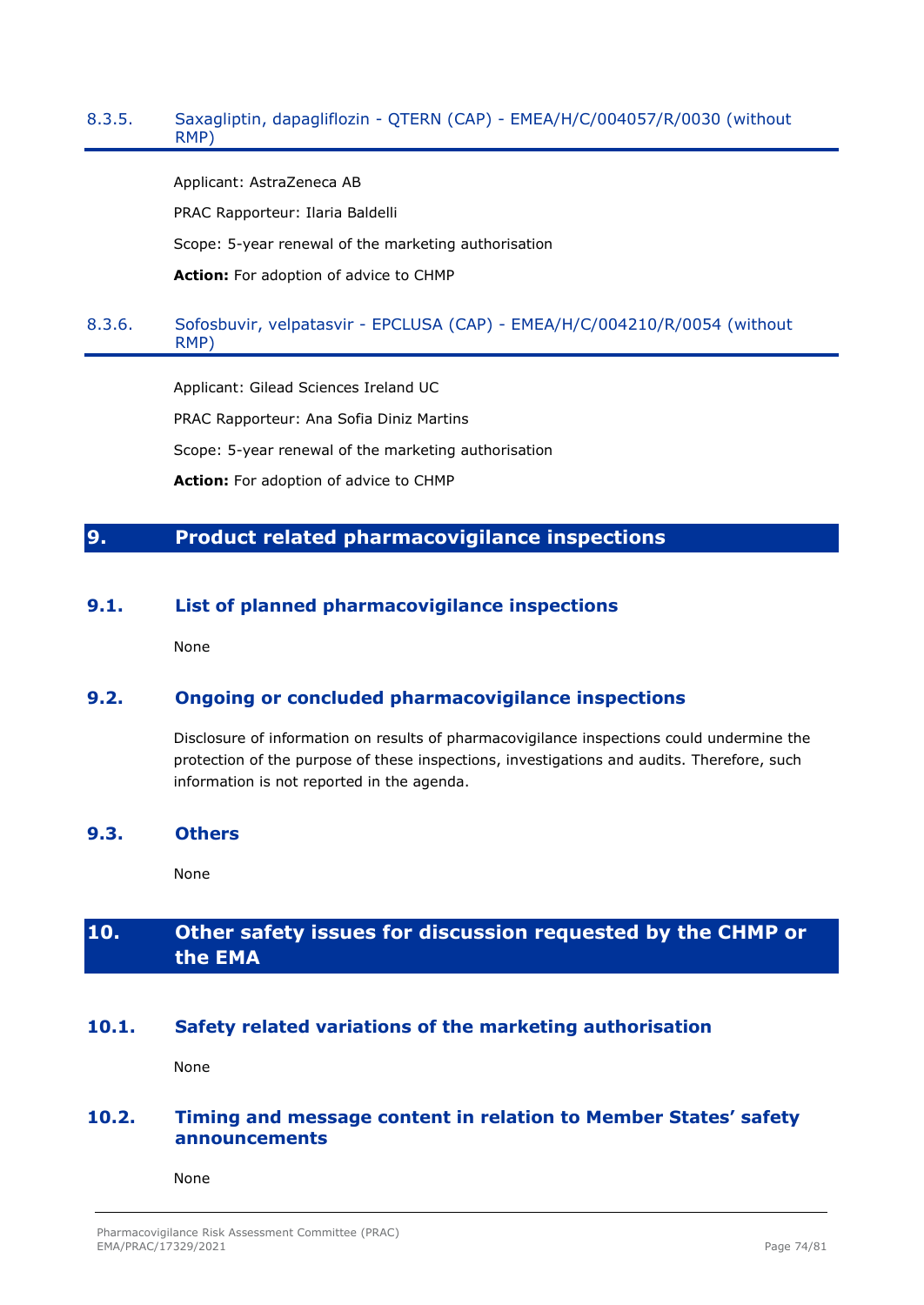### **10.3. Other requests**

None

# **10.4. Scientific Advice**

Information related to this section cannot be released at the present time as it is deemed to contain commercially confidential information.

# **11. Other safety issues for discussion requested by the Member States**

# **11.1. Safety related variations of the marketing authorisation**

#### 11.1.1. Ethinylestradiol; ethinylestradiol, levonorgestrel (NAP) - FR/H/0516/001/II/016

Applicant(s): Theramex Ireland Limited (Seasonique)

PRAC Lead: Adrien Inoubli

Scope: PRAC consultation on a national procedure evaluating results of an imposed PASS: a retrospective longitudinal cohort study to assess the risk of venous thromboembolic events (VTE) in women exposed to Seasonique conducted in the USA and results of a drug utilisation study (DUS) conducted in Europe: France, Italy and Belgium, on request of France

**Action:** For adoption of advice to Member States

# **11.2. Other requests**

# 11.2.1. Methotrexate<sup>45</sup> (NAP) - DE/H/PSUFU/00002014/201910

Applicant(s): Addenda Pharma, Especialidades Farmacéuticas Centrum S.A., Gebro Pharma, medac, Morningside Healthcare Limited, Mylan, Nordic Group, Orion Pharma, Pfizer, Remedica, Rompharm, Sandoz, Teva

PRAC Lead: Martin Huber

Scope: PRAC consultation on a PSUR follow-up (PSU FU) procedure evaluating comprehensive reviews of the value of performing liver biopsies as a diagnostic tool to monitor hepatotoxicity of methotrexate in non-oncologic indications, as discussed at PRAC and agreed by CMDh following the conclusion of the PSUSA procedure (PSUSA/00002014/201910) concluded in May 2020, on request of Germany

**Action:** For adoption of advice to Member States

<sup>45</sup> In non-oncology indication(s)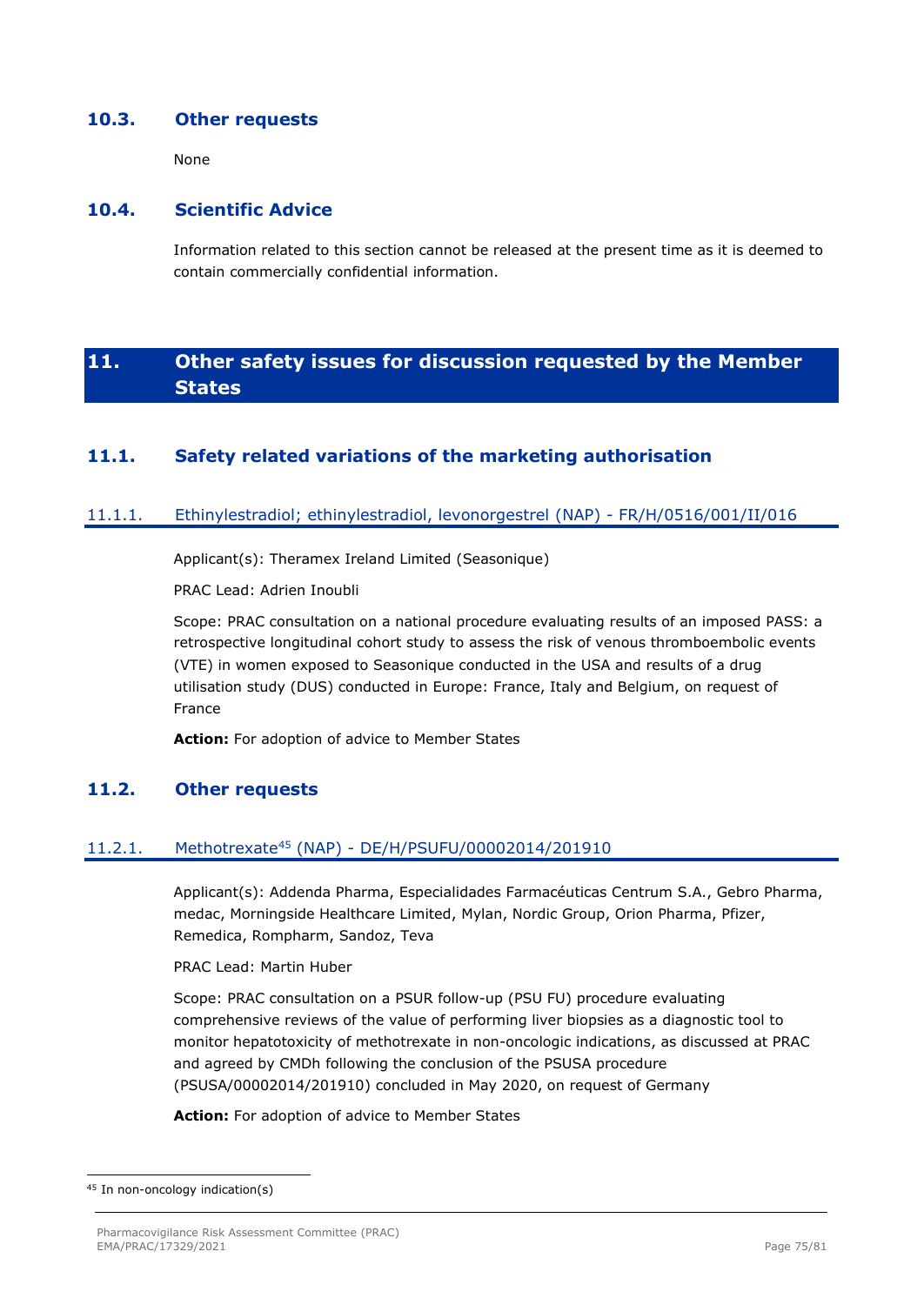# **12. Organisational, regulatory and methodological matters**

# **12.1. Mandate and organisation of the PRAC**

None

# **12.2. Coordination with EMA Scientific Committees or CMDh-v**

None

# **12.3. Coordination with EMA Working Parties/Working Groups/Drafting Groups**

None

# **12.4. Cooperation within the EU regulatory network**

12.4.1. Coronavirus (COVID-19) pandemic - update

**Action:** For discussion

### **12.5. Cooperation with International Regulators**

None

# **12.6. Contacts of the PRAC with external parties and interaction with the Interested Parties to the Committee**

None

### **12.7. PRAC work plan**

#### 12.7.1. PRAC work plan 2021

PRAC lead: Sabine Straus, Martin Huber

**Action:** For adoption

# **12.8. Planning and reporting**

#### 12.8.1. EMA Executive Director - introduction to PRAC

**Action:** For discussion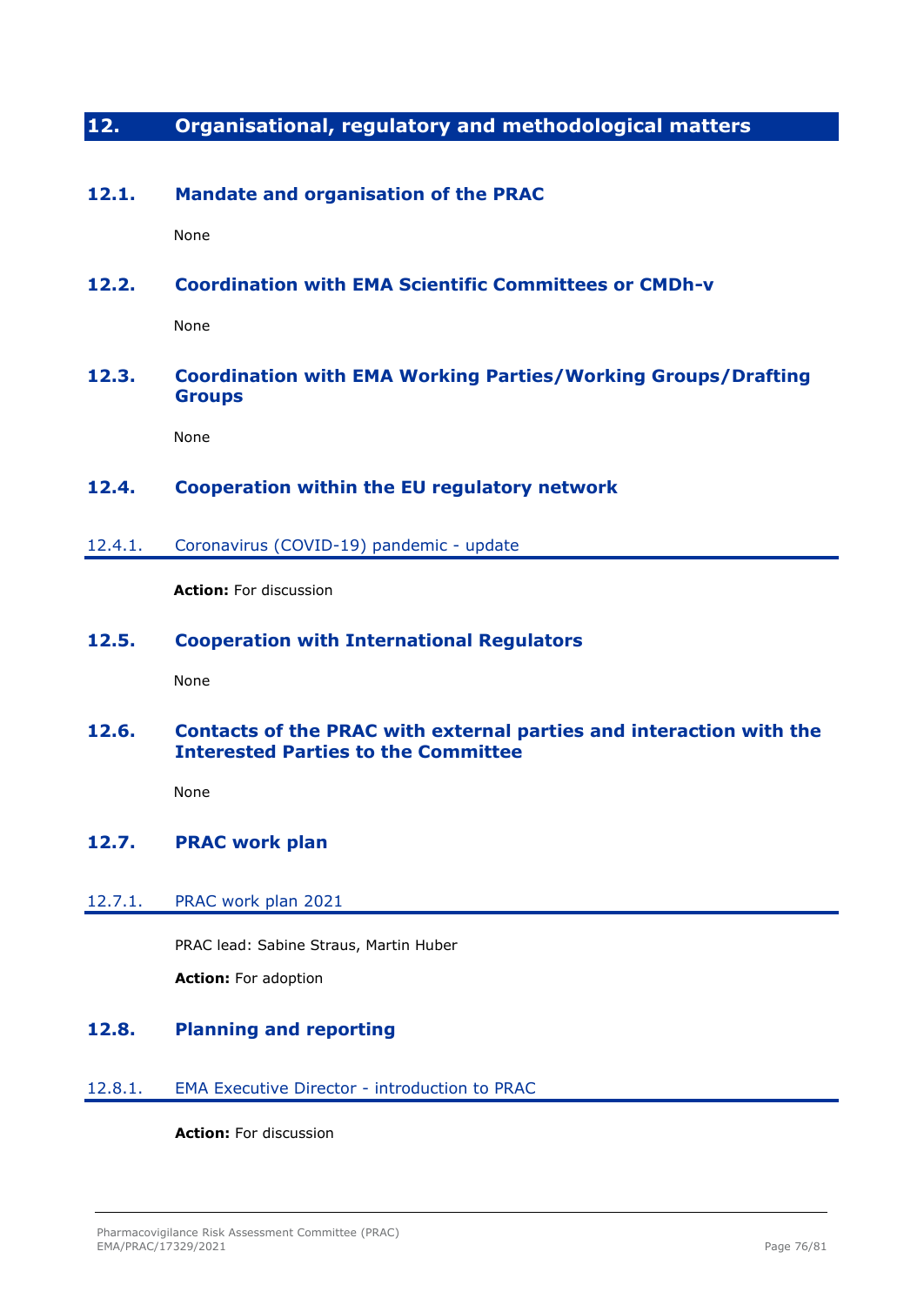#### 12.8.2. Marketing authorisation applications (MAA) 2021 - initial MAA submissions with eligibility request to CP and forecast for 2020 – planning update dated Q4 2020

**Action:** For discussion

# **12.9. Pharmacovigilance audits and inspections**

12.9.1. Pharmacovigilance systems and their quality systems

None

12.9.2. Pharmacovigilance inspections

None

12.9.3. Pharmacovigilance audits

None

# **12.10. Periodic safety update reports (PSURs) & Union reference date (EURD) list**

12.10.1. Periodic safety update reports

None

#### 12.10.2. Granularity and Periodicity Advisory Group (GPAG)

PRAC lead: Menno van der Elst, Maia Uusküla

**Action:** For discussion

#### 12.10.3. PSURs repository

None

#### 12.10.4. Union reference date list – consultation on the draft list

**Action:** For adoption

# **12.11. Signal management**

12.11.1. Signal management – feedback from Signal Management Review Technical (SMART) Working Group

PRAC lead: Menno van der Elst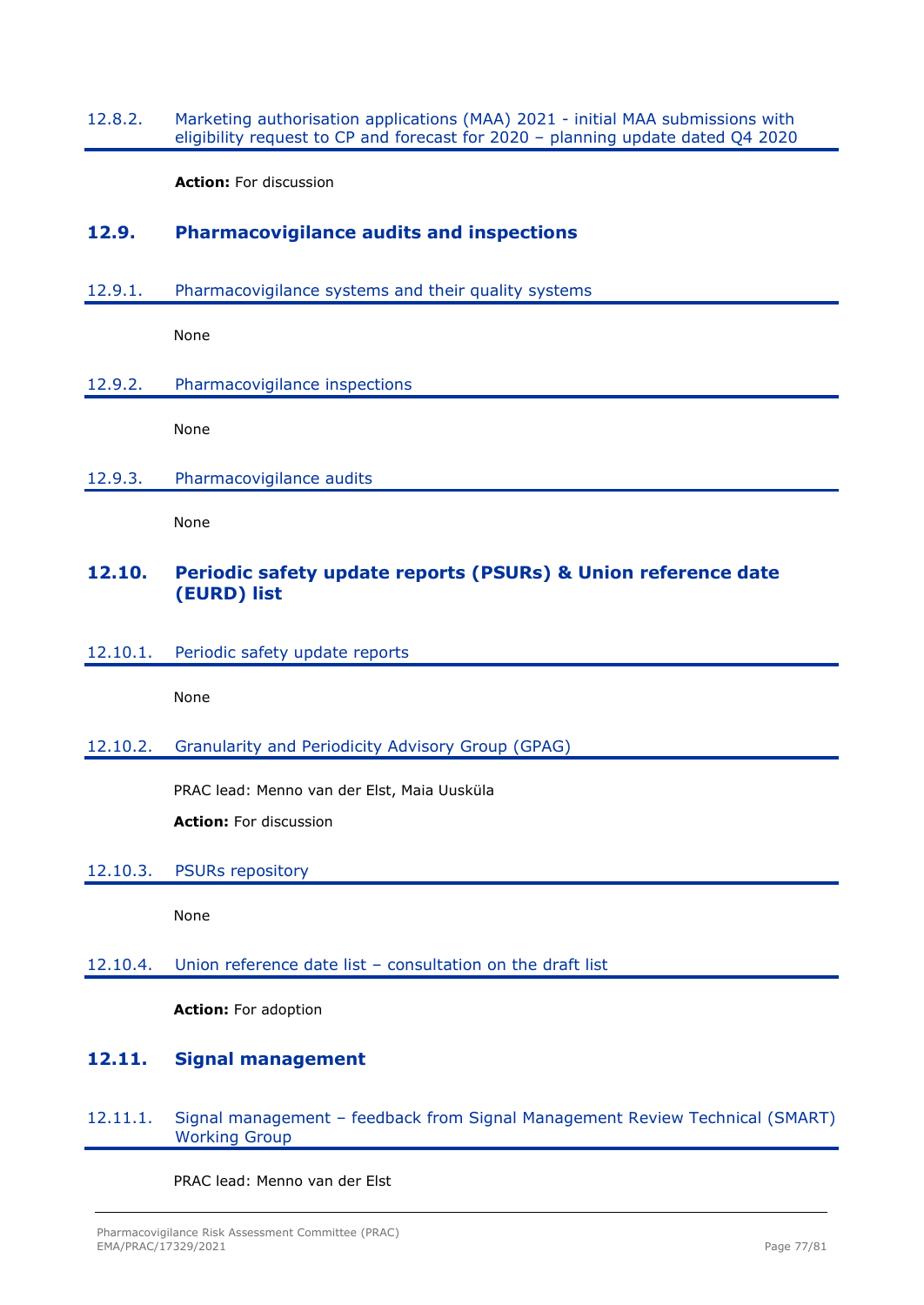**Action:** For discussion

# **12.12. Adverse drug reactions reporting and additional reporting**

12.12.1. Management and reporting of adverse reactions to medicinal products

None

12.12.2. Additional monitoring

None

12.12.3. List of products under additional monitoring – consultation on the draft list

**Action:** For adoption

# **12.13. EudraVigilance database**

12.13.1. Activities related to the confirmation of full functionality

None

12.13.2. EU individual case safety report (ICSR) implementation guide – revision 2

**Action:** For adoption

### **12.14. Risk management plans and effectiveness of risk minimisations**

12.14.1. Risk management systems

None

12.14.2. Tools, educational materials and effectiveness measurement of risk minimisations

None

### 12.14.3. EU RMP Annex 1 tool update - suspension of submission

#### **Action:** For discussion

12.14.4. Good pharmacovigilance practice (GVP) module XVI on 'Risk minimisation measures: selection of tools and effectiveness indicators' – revision 3 and new Addendum II

PRAC lead: Sabine Straus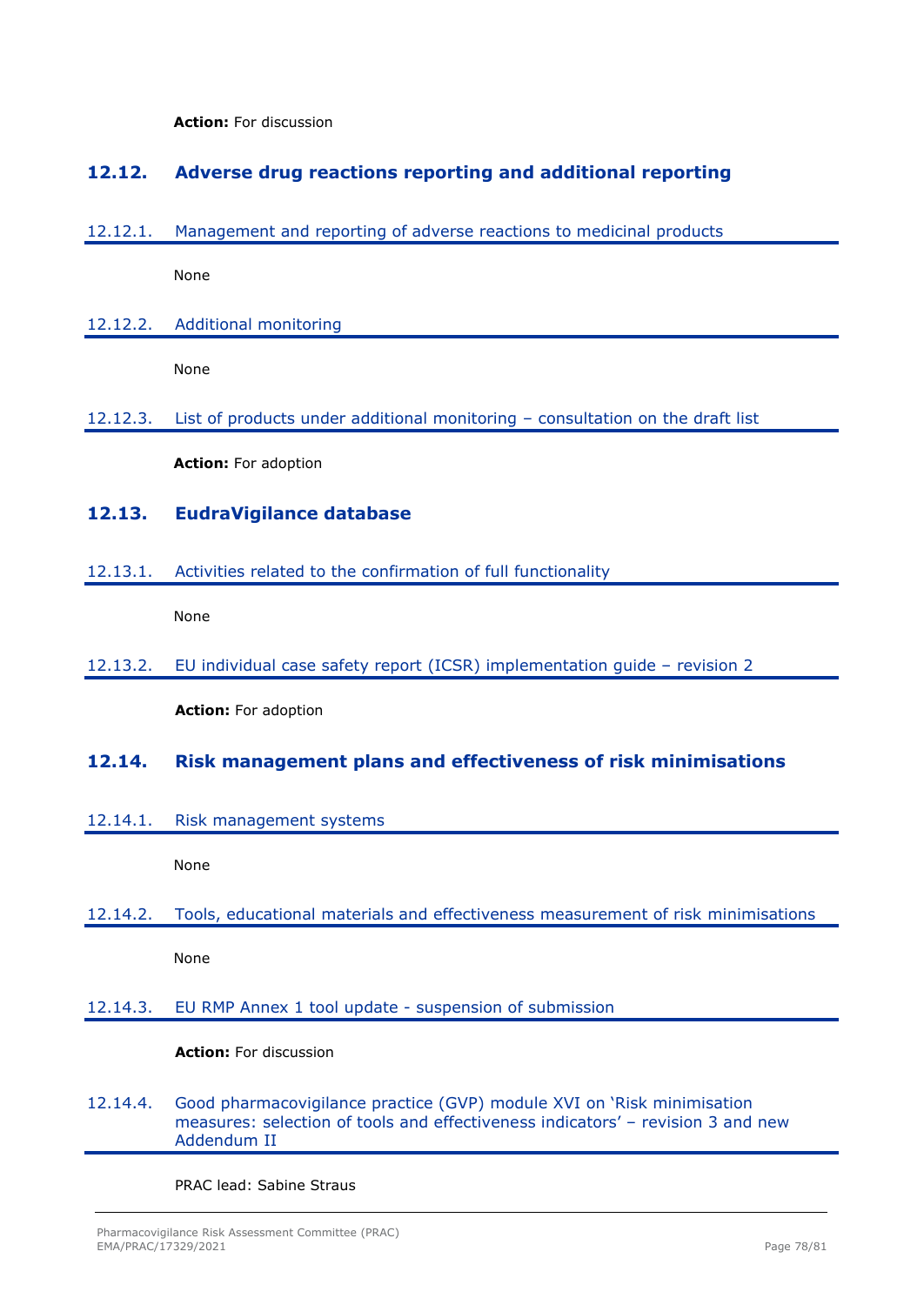**Action:** For adoption

# **12.15. Post-authorisation safety studies (PASS)**

12.15.1. Post-authorisation Safety Studies – imposed PASS

None

12.15.2. Post-authorisation Safety Studies – non-imposed PASS

None

# **12.16. Community procedures**

#### 12.16.1. Referral procedures for safety reasons

None

### **12.17. Renewals, conditional renewals, annual reassessments**

None

### **12.18. Risk communication and transparency**

12.18.1. Public participation in pharmacovigilance

None

### 12.18.2. Safety communication

None

# **12.19. Continuous pharmacovigilance**

#### 12.19.1. Incident management

None

# **12.20. Others**

#### 12.20.1. EMA policy on handling of competing interests for scientific committees' members and experts – revision of policy 0044

**Action:** For discussion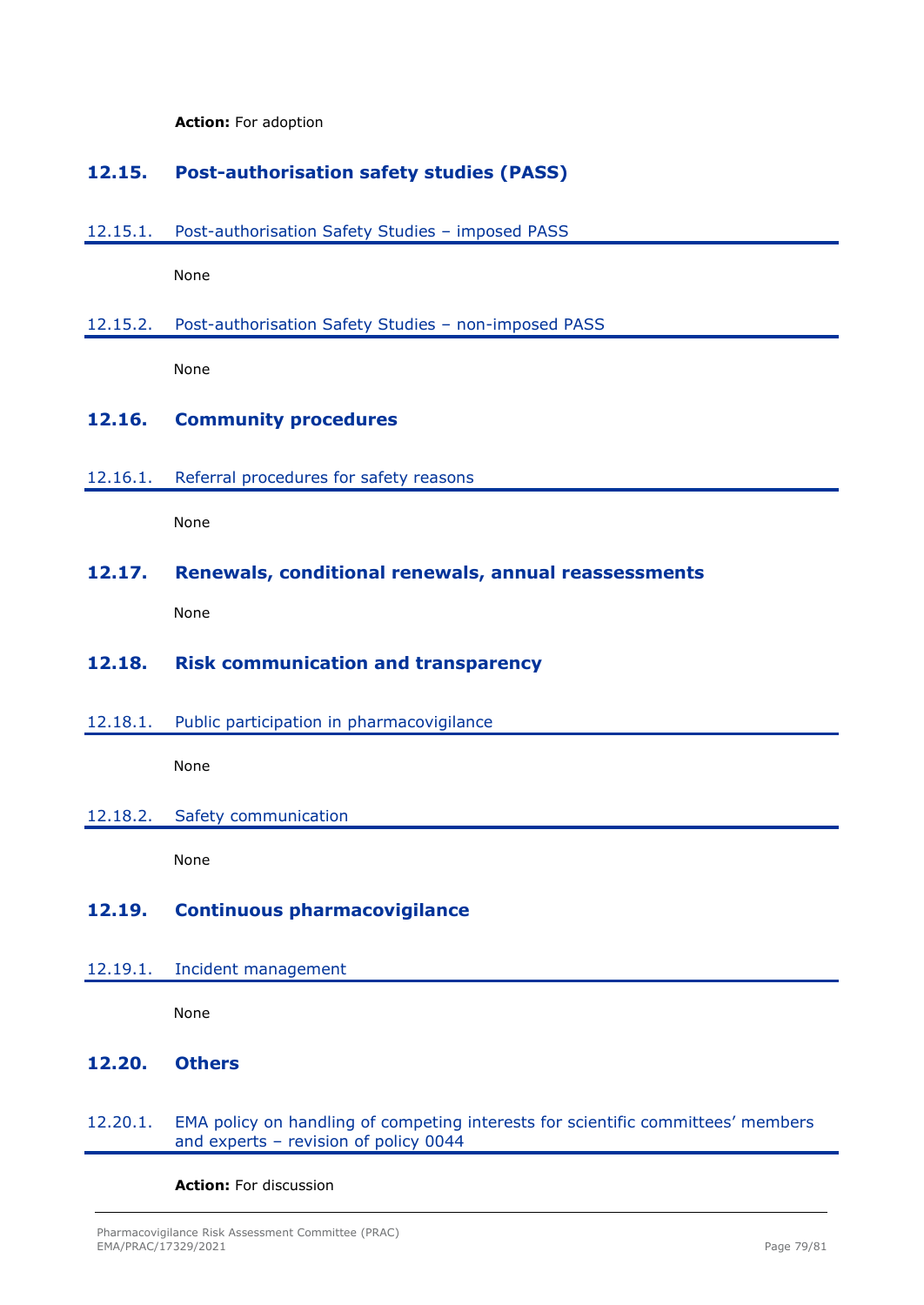# **13. Any other business**